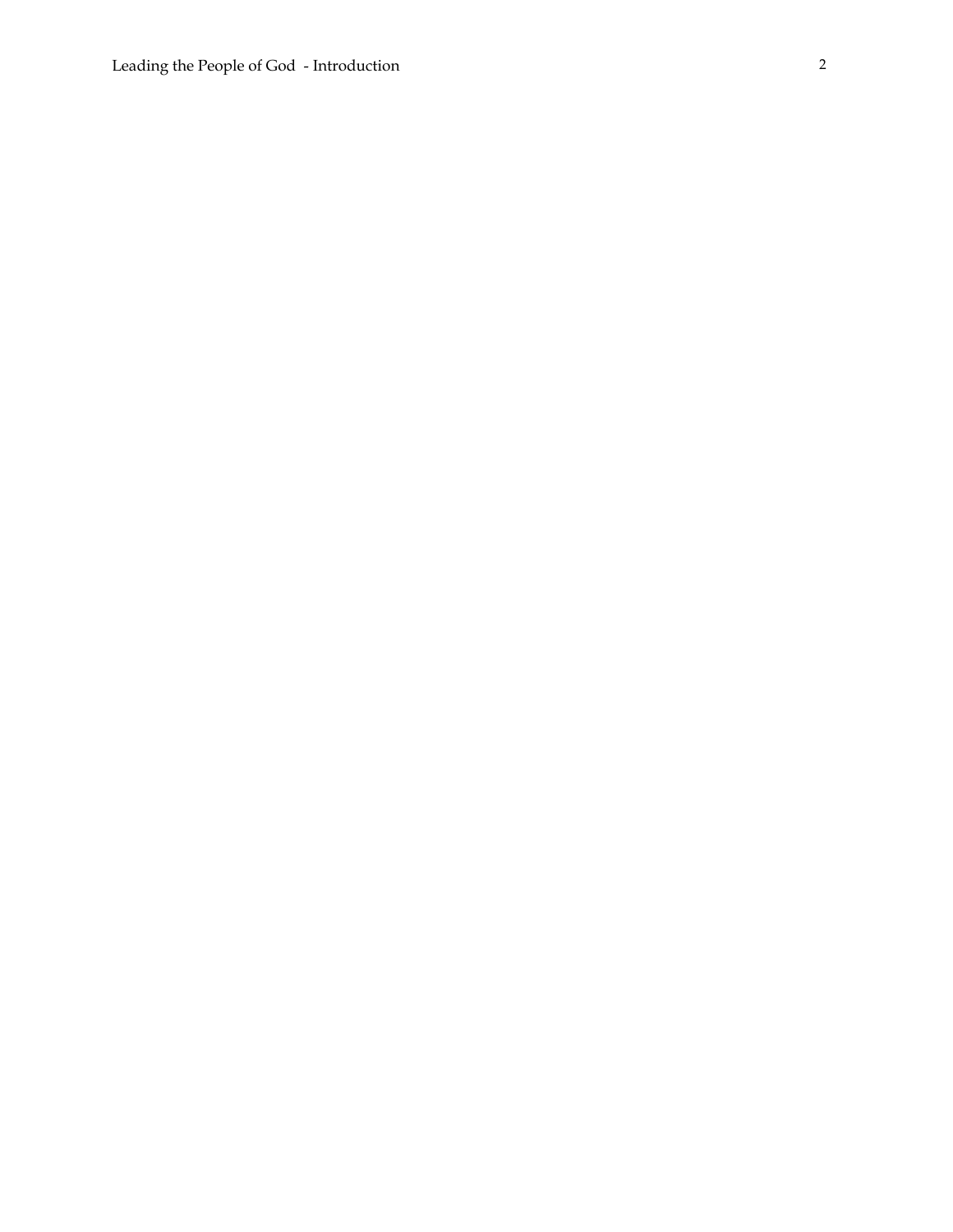# *Introduction*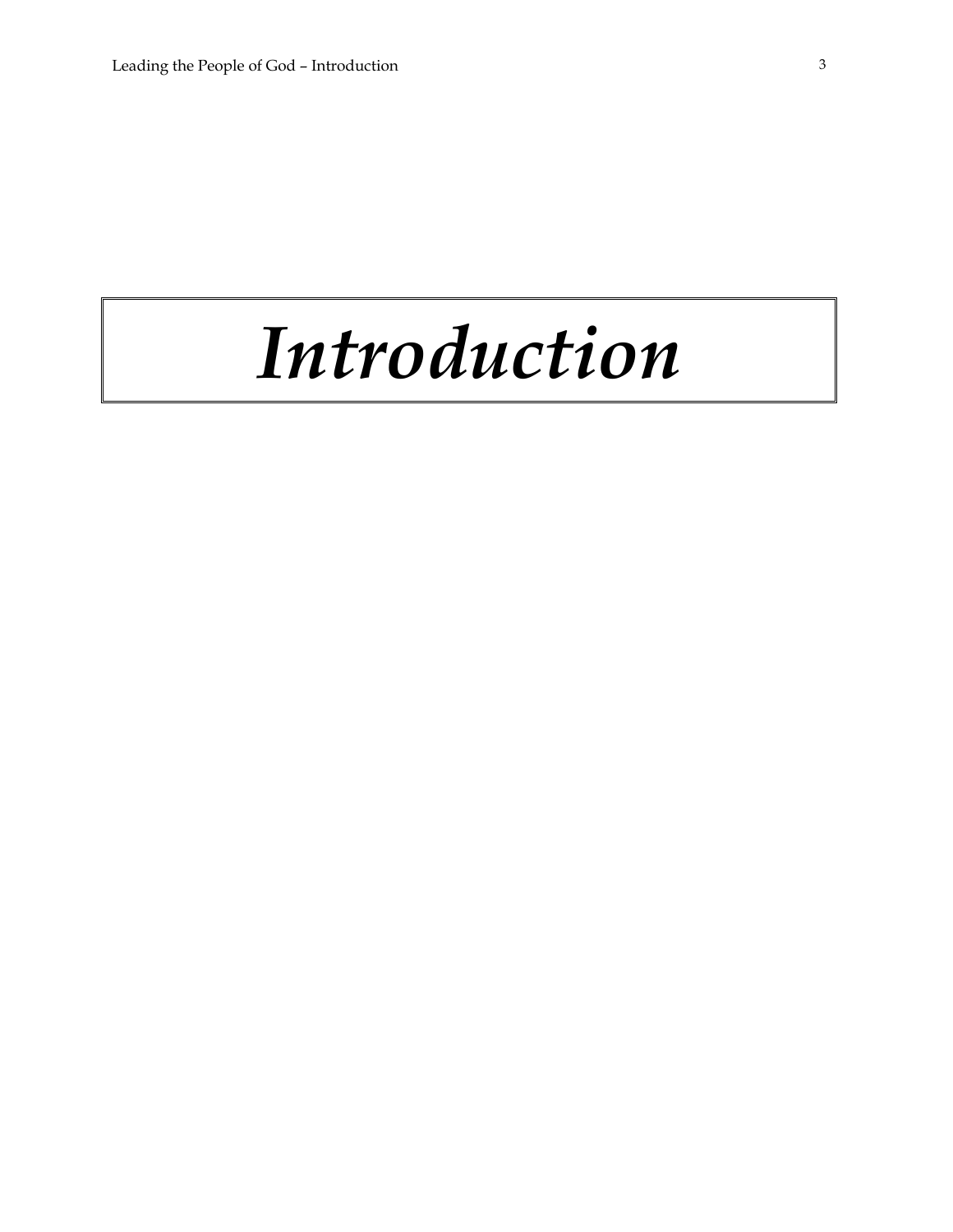# *Introduction*

So you are asked to assume a leadership role within a Christian faith community. A Sunday school teacher small group Bible study leader is needed and you accepted the request to lead the group. A congregation has called you to "pastor" their local church while working full-time in other employment. You were elected to a position of leadership on the church board, in the choir, on a committee, or to be the "head" usher.

A cross-cultural assignment may have taken you out of your comfort zone and the familiar, and you are experiencing behavior within the group that challenges you. And you don't feel qualified for the leadership assignment. In fact, you perhaps recommended others for the very position you have been asked to assume. Yet, when asked, and following prayer about the request, you felt an inward "nudge" to accept.

This book is for you and the people you are called to lead within a faith community. Techniques for leading will not be offered, nor will "easy steps" be outlined. Rather, a perspective is given – a vision of leadership for leading a faith community – providing for you principles to guide you, values to "drive" you as you work with others, and convictions you must internalize to be an effective Christian servant leader.

Three compelling convictions prod us as we explore this theme together.

Convictions about:

- 1. who we are as the People of God;
- 2. what we are called to do in the work of God; and
- 3. how we live together as the family of God.

These convictions are at the heart of servant leadership. They comprise the essence of the Servant's Song. These three cornerstones of Christian leadership - a vision about our identity, a passion about our vocation and an obsession about the faith community - are common threads that re-emerge throughout the course of this work.

As I was thinking about his book, I realized that to *become* an effective Christian servant leader, to become Christ-like, we need to expand upon the three cornerstones into motifs that guide our behavior as leaders. For many of us, adopting these motifs will constitute change in how we approach the task of leadership. Thus, I expanded my three cornerstones (vision, passion, and obsession) in the six motifs shown below.

I am coming to understand that if leaders are to assist "the led" to think and act Christianly, we must wholeheartedly embrace these servant leadership motifs around which this book is written:

- 1. The MOTIVATION for servant leadership… is grounded in a theology of ministry.
- 2. The LIFESTYLE of servant leadership… is characterized by a passion for Christlikeness.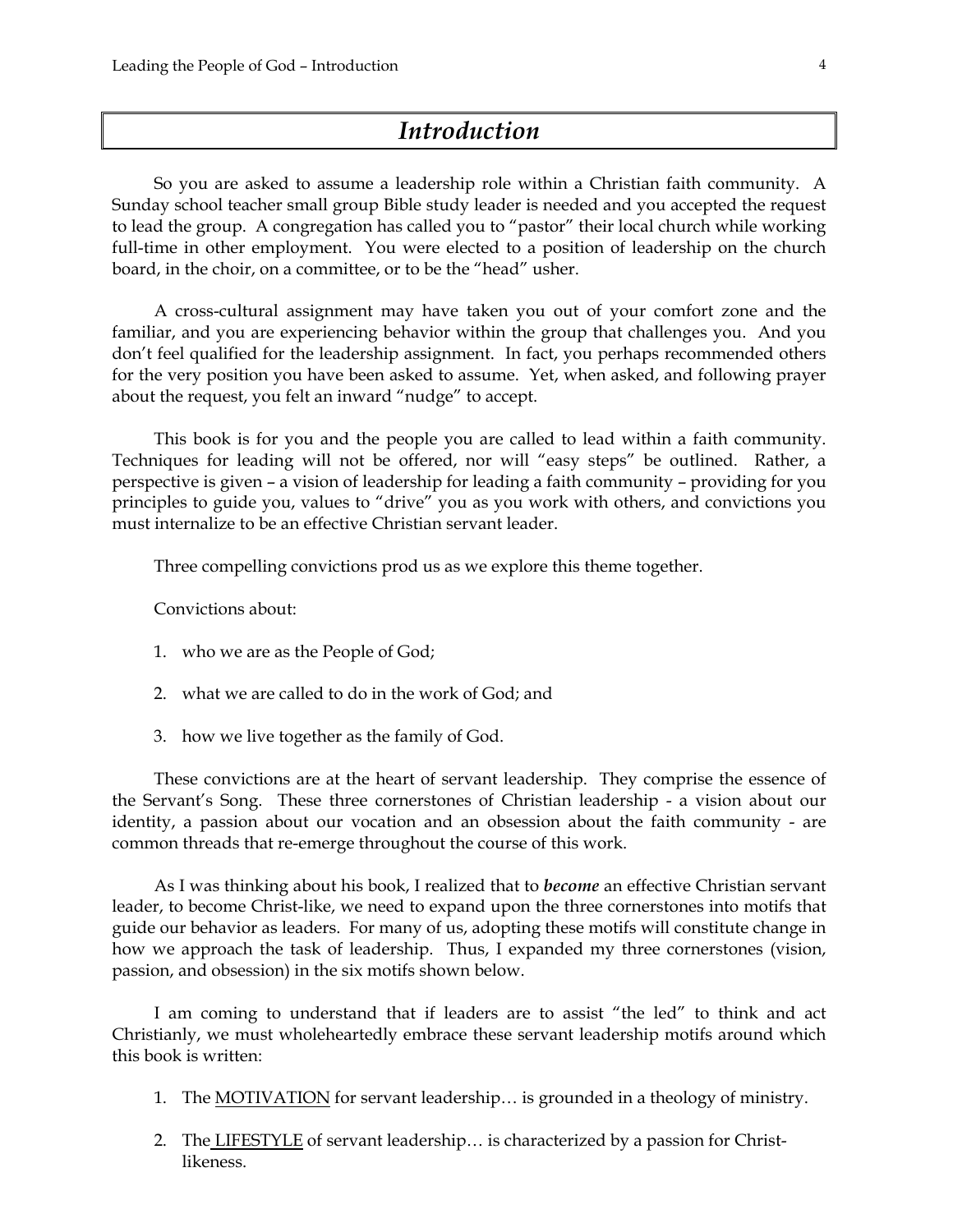- 3. The PURPOSE of servant leadership… is biased toward effectively preparing the Body of Christ – the People of God – for mission and ministry.
- 4. The METHOD of servant leadership...is rooted in spiritual formation, shared vision, modeling and collaboration.
- 5. The PAIN of servant leadership … is experienced in the tension between good and godly people over vision and values.
- 6. The EVIDENCE of servant leadership… is reflected in the qualitative growth of the led—individually and collectively.

There must be a vision within the Christian community we serve regarding ministry that is shared by both the leader and the led. Without this shared vision of ministry, the community of faith will experience disintegration and despair. Conversely, mobilizing a Christian community for ministry hinges on a radical commitment to our identity as:

- brothers and sisters in Christ,
- **fellow travelers on a spiritual journey,**
- members together of Christ's body,
- a fellowship of God's people,
- a microcosm of the kingdom of God on earth,
- a community of faith, and
- a sacramental community in and through which the grace of God flows.

The vision for this book focuses on the individuals who read these pages convictionally embracing the biblical model of "servant" as the driving force and organizing principle within individuals as they seek to lead a Christian community of faith. In the context of biblical and theological foundations, and from the perspective of spiritual, strategic, and skills formation, readers are invited to a lifelong pursuit of and commitment to personal and corporate understanding of Christian leadership and the unique relationship of Christian spirituality and the leadership responsibilities within a community of faith.

Fundamentally, I believe, effective leadership is grounded in biblical perspective and not in organizational skills. Skills, of course, are needed. However, sharp skills without Christian motives easily lead to manipulation. The primary orientation and motivation of our actions as Christian leaders must be deeply theological. Join with me as we further explore the concepts that are inherent in the Christian servant leader. They will characterize us at our best and convict us at our worst. Brother, sister, let me be your servant…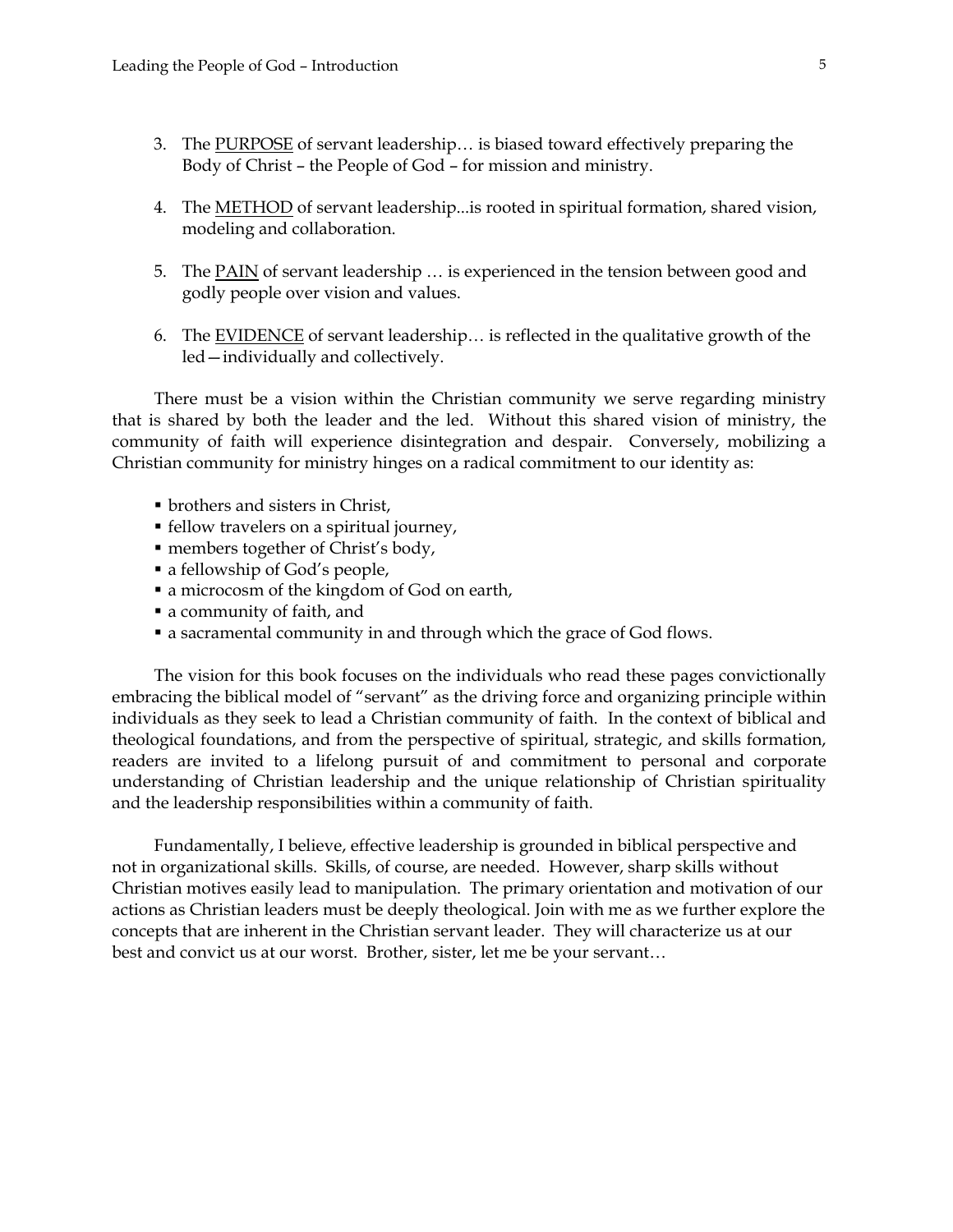# *Theme One*

# **THE MOTIVATION FOR SERVANT LEADERSHIP IS GROUNDED IN A THEOLOGY OF MINISTRY.**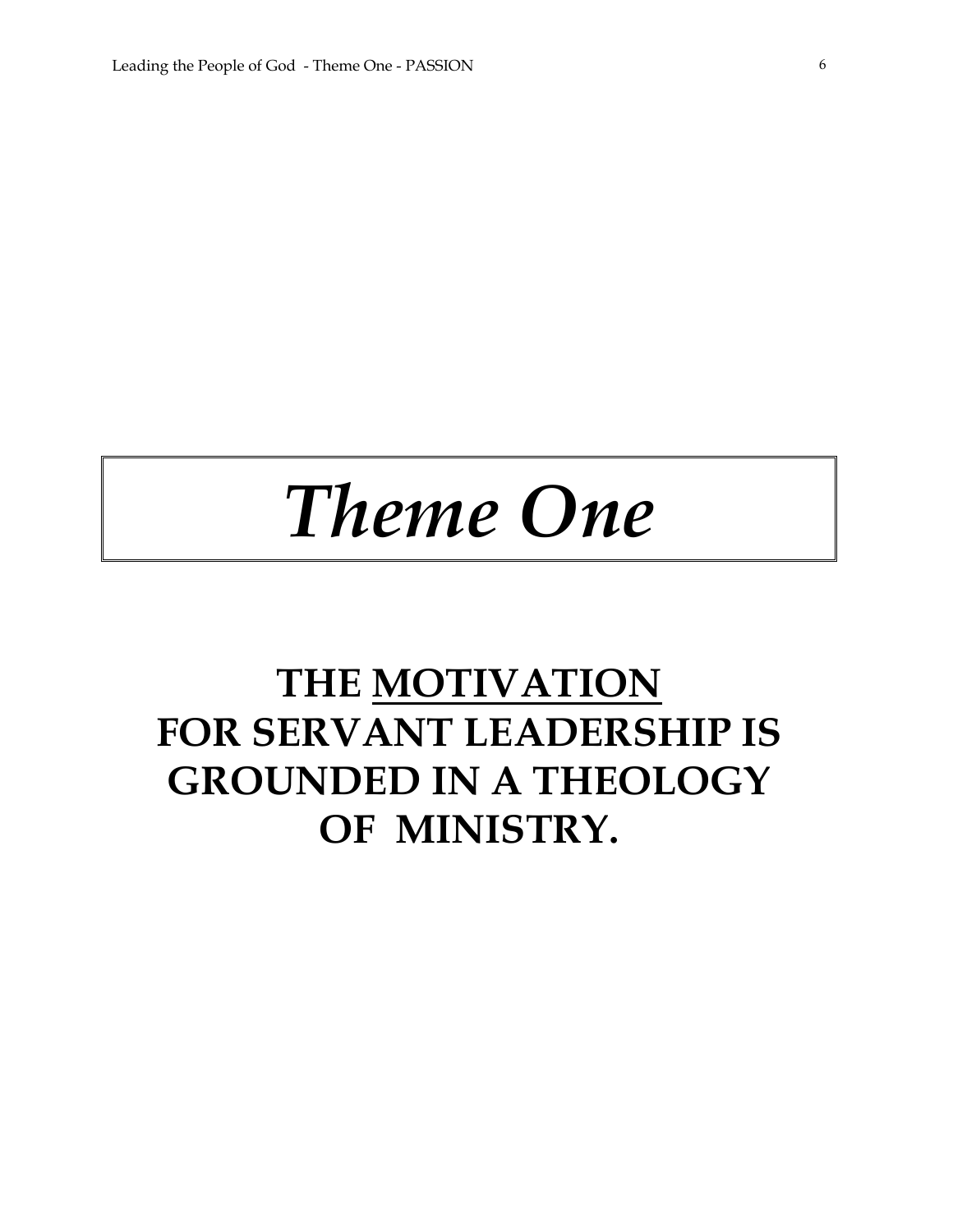# *Theme One*

# **THEME ONE: THE MOTIVATION OF SERVANT LEADERSHIP IS GROUNDED IN A THEOLOGY OF MINISTRY.**

*Christian ministry is the extension of the service of Jesus in our world, incarnating the healing,*  "*guiding, sustaining, reconciling work of Jesus in the lives of those with whom we work and live."* – E. LeBron Fairbanks

#### **OVERVIEW OF THEME STRUCTURE**

Introduction: Leadership and the Spiritual Life

- Servant Leadership for a Servant Community
- Defining Christian Leadership
- The Leaders Credo
- Conclusion

Since this course focuses on spiritual leadership, each theme and session is implicitly punctuated with a jarring question,

# **If "in Christ all things are made new," then how does our relationship with Christ convert or transform our the way we lead?**

The first theme to be discussed probes the foundations of spiritual leadership with particular attention given to a biblical understanding of ministry within a Christian community. How is servant leadership expressed in a community of faith? Definitions will be discussed. Relevant scriptural passages will be pursued. A ministry model will be explored and key thoughts will provide a biblical perspective on the servant leader and his/her ministry to others. Spiritual leaders are those persons who increasingly open themselves to the actions of the Spirit and increasingly allow these actions to transform their thoughts, words, and deeds.

## **Introduction: Leadership and the Spiritual Life**

During one year of my presidency of Mount Vernon Nazarene University, my wife and I were able to enjoy a three-month sabbatical from our work, to provide a break or change from our normal routine. The sabbatical year in the Bible refers to a year of rest for the land observed every seven years in ancient Judea. Today, a sabbatical leave is given for rest, travel, or research. My sabbatical became a time for me to look at my leadership ministry for the next ten years. I was intent on gaining the maximum use of my sabbatical.

During the first few weeks of my sabbatical I wrote the following words about the fundamental question I thought I needed to be asking myself. "How and where can I, in the next ten years, make the greatest impact for the Kingdom?" Soon, the right question came into focus: "How and where do I need to change, inwardly and in relationship to others, so that in the next ten years I become a more faithful witness for Christ, wherever God chooses to use me?" Through answering this question, I discovered living the spiritual life means: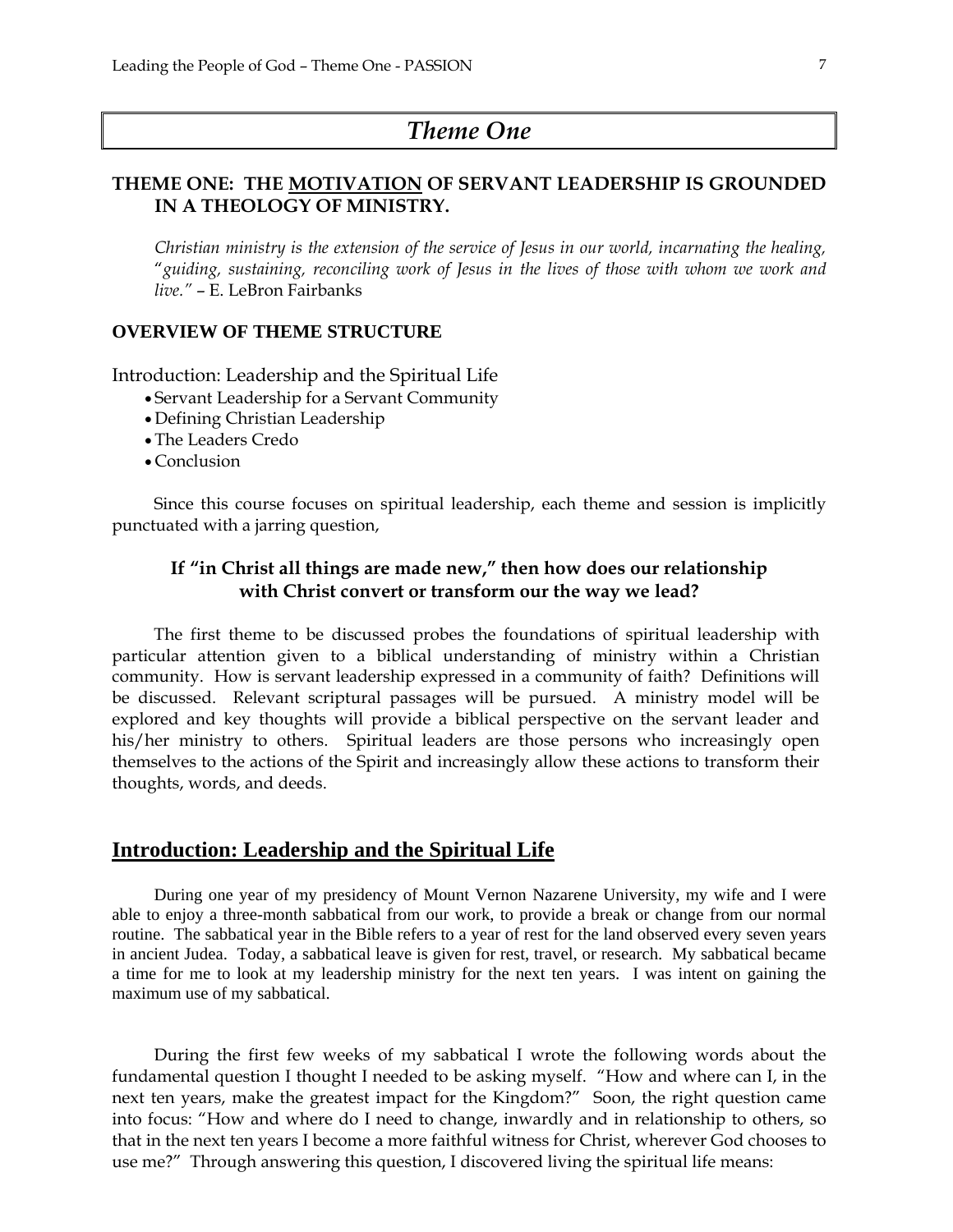- (1.) Identifying the presence of the Divine Spirit in our individual and communal lives;
- (2.) Listening with care to the Spirit's movements; and
- (3.) Responding with our whole being to what we hear.

Christian spirituality teaches us how to foster a life of holiness while recognizing that such a gift is ultimately only God's to give. Dr. Morris Weigelt and Dr. Dee Freeborn, in their book *The Upward Call: Spiritual Formation and the Holy Life[1](#page-7-0)*, identify spiritual formation as "the whole person in relationship with God, within the community of believers, growing in Christlikeness, reflected in a Spirit-directed, disciplined lifestyle, and demonstrated in redemptive action in our world."

During my sabbatical, the following scriptures became very important to me!

| Matthew 6:33         | "But seek first his kingdom and his righteousness, and<br>all these things will be given to you as well."          |
|----------------------|--------------------------------------------------------------------------------------------------------------------|
| I Corinthians 2:13   | "We teach spiritual things spiritually."                                                                           |
| I Corinthians 2:16b  | "But we have the mind of Christ."                                                                                  |
| II Corinthians 5:16a | "So from now on we regard no one from a worldly point<br>of view."                                                 |
| II Corinthians 4:7   | "But we have this treasure in jars of clay to show that<br>this all-surpassing power is from God and not from us." |

It became apparent to me that focusing on God was the necessary first step to successful personal change and external impact. I needed to reinvigorate my PASSION for Christ.

Throughout this course, I encourage you to keep a journal to capture insights gained for your study of each theme. Pay particular attention to scriptural passages that become "foundation stones" for you as you seek to spiritually lead the People of God.

 $\overline{a}$ 

<span id="page-7-0"></span><sup>1</sup> Freeborn, E. Dee, Janine Tartaglia and Morris Weigelt*. The Upward Call: Spiritual Formation and the Holy Life*. Beacon Hill Press, 1994.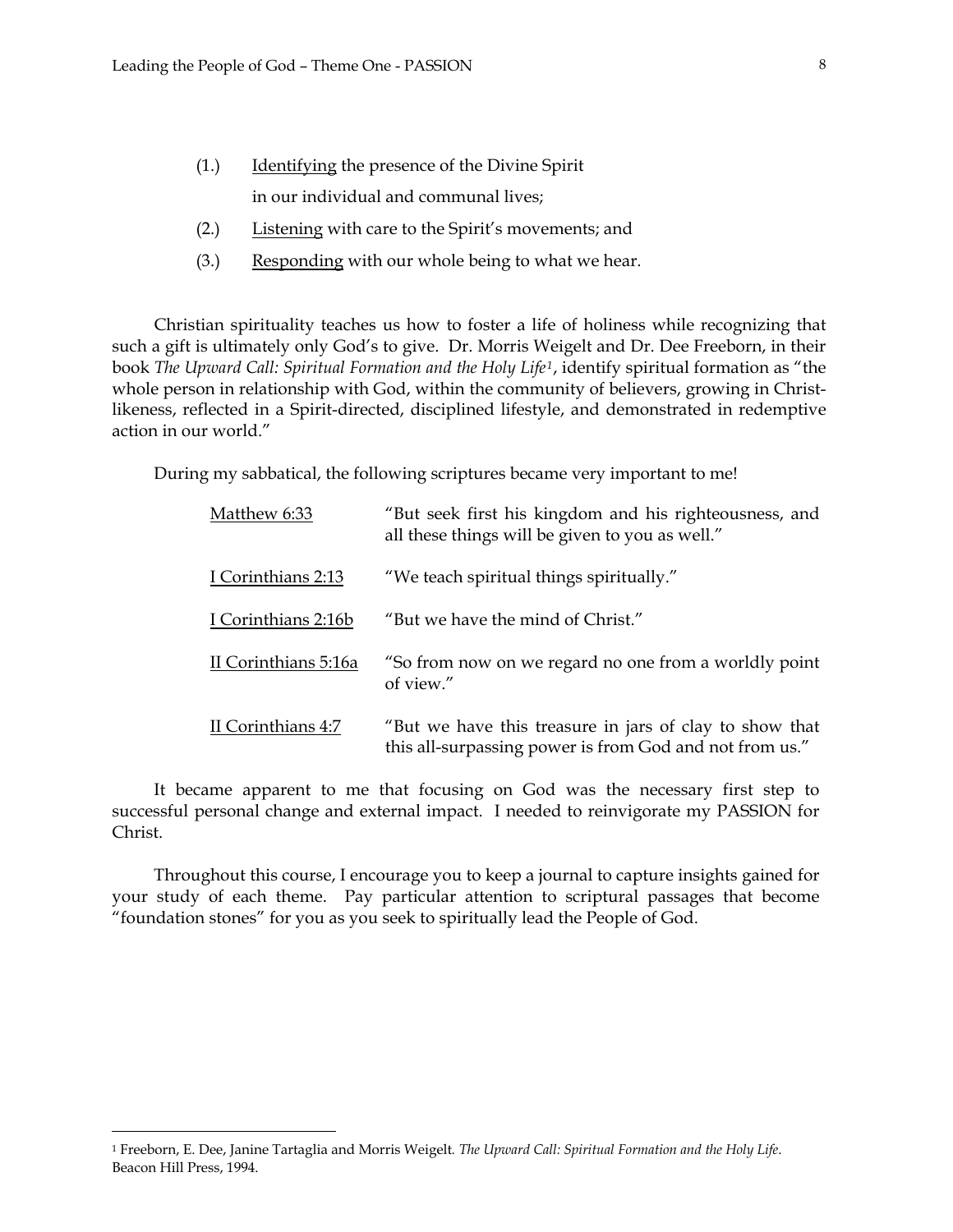## **Servant Leadership for a Servant Community**

What constitutes success in our leadership ministry? Why is this question so important?

Is there a vision within the Christian community you serve regarding ministry, pastor and lay? Mobilizing a Christian community for ministry hinges on a radical commitment to our identity within the faith community as the People of God, brothers and sisters in Christ.

Effective leadership for ministry expression is grounded in biblical perspective. Organizational skills, of course, are needed. However, sharp skills without Christian motives can easily lead to manipulation. The primary orientation and motivation of our actions as Christian leaders must be deeply theological. They must include our passion for Christ.

How convictionally we reflect this passion as we lead will determine the degree to which our leadership will be judged "successful" in biblical perspective. In the Christian community, leadership and ministry are almost synonymous.

#### **WHAT IS MINISTRY?**

In its briefest and most general understanding, ministry is "diakonia" or SERVICE. At it's very best; ministry is passionate service to others in Jesus' name. Certain words help us understand the various dimensions of Christian ministry--words like caring, sharing, growing, relating, teaching, and even confronting. Ministry in the New Testament perspective takes the form of holding the hand of a person engulfed in fear, listening intently to a person in trouble, crying with a person who is hurt, or embracing the individual who is grieving. It may include taking students or parishioners to the store for groceries, or confronting in love their lack of discipline or careless habits. Ministry encompasses the sharing of the Christian faith, or a verse of scripture with another in time of need. Christ in His ministry pursued all these and more with a passion beyond our understanding.

Christian ministry is the extension of the service of Jesus in our world, incarnating the healing, guiding, sustaining, reconciling work of Jesus in the lives of those with whom we work and live. If you are a Christian, you are called to Christian ministry.

Ministry understood in this broadest sense is the context for our specific ministry. We may be specifically called and gifted for pastoral ministry, teaching ministry, evangelism ministry, music ministry, or leadership ministry. But it is futile and self-defeating to seek to function within our specific calling *while ignoring the broader calling to serve others in Jesus' name.*

Jesus defined success in Christian ministry in terms of service or self-giving to others in the name and place of God (Matthew 25:30-34). Our responsibility as leaders is to passionately care for God's people as a shepherd does his sheep, leading and teaching them in the ways of God. Our leadership mandate is to motivate, equip, and enable the People of God to develop their gifts and give their lives in meaningful service to others in Jesus' name. Our ministry is helping others prepare for their ministries.

Being Christ-like in our passionate service, or Christian ministry, is a constant in major theological writings.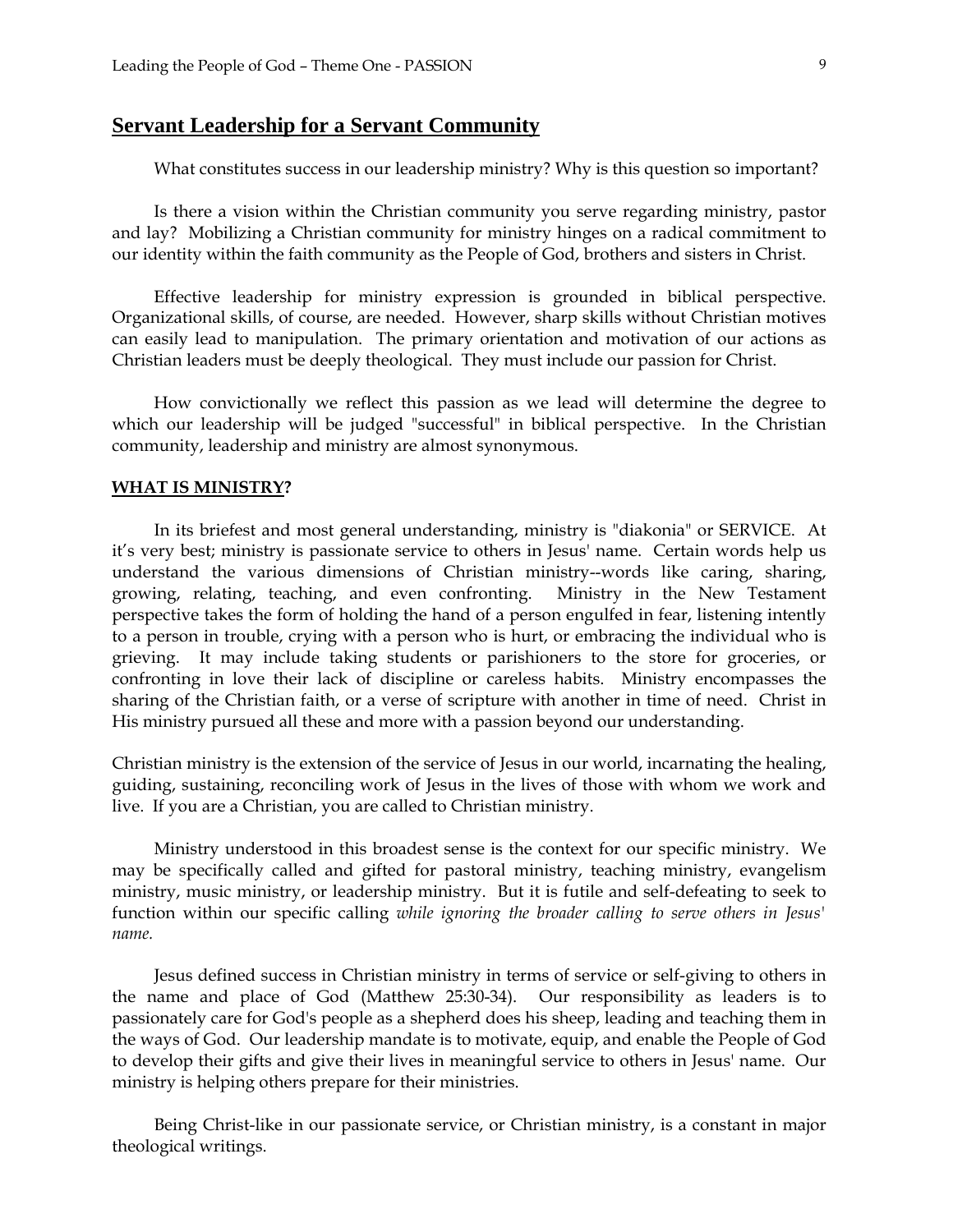Dietrich Bonhoeffer in *Life Together: The Classic Exploration of Faith in Community[2](#page-9-0)*, lists seven expressions of ministry by which a Christian community must be judged and characterized.

#### **1. The Ministry of Holding One's Tongue**

"He who holds his tongue in check controls both mind and body," James tells us. "Do not let any unwholesome talk come out of your mouth..." is an admonishment from the Ephesian epistle. When this passage characterizes us, we will be able to cease from constantly criticizing the other person, judging him and condemning him, putting him in his particular place. We can allow the other to exist as a completely free person.

#### **2. The Ministry of Meekness**

 This is "caring more for others than for self." "Do not think of yourself more highly than you ought," Paul tells us in Romans 12:3. John tells us to make no effort to obtain the praise that comes only from God. He who serves must learn to think first of others.

#### **3. The Ministry of Listening**

 The first service that one owes to others in the fellowship consists of listening. Listening can be a greater service to people than speaking.

#### **4. The Ministry of Active Helpfulness**

 Simply assist others within the Christian community in external matters, big and small.

#### **5. The Ministry of Bearing (Supporting)**

 "Carry each other's burden" is the challenge of Galatians 6:2. Bearing means forbearing and sustaining one another in love. Ephesians 4:2 commands us to "be humble and gentle; be patient, bearing with one another in love."

#### **6. The Ministry of Proclaiming**

 $\overline{a}$ 

 This is the ministry of the word of God. Bonhoeffer does not mean the message of Scripture proclaimed in a formal setting such as in the worship service. He is referring to the free communication of the word of God from person to person. He is referring to that unique situation in which one person becomes a witness in human words to another, with Christian consolation.

#### **7. The Ministry of Authority (Leadership)**

 Jesus states in Mark 10:43, "Whosoever wants to be great among you must be first your servant, and whoever wants to be first must be your slave." This is the paradox of ministry. Jesus made authority in the fellowship dependent upon brotherly service.

<span id="page-9-0"></span><sup>2</sup> Bonhoeffer, Dietrich. *Life Together: The Classic Exploration of Faith in Community*. San Francisco: Harper SanFrancisco, 1978.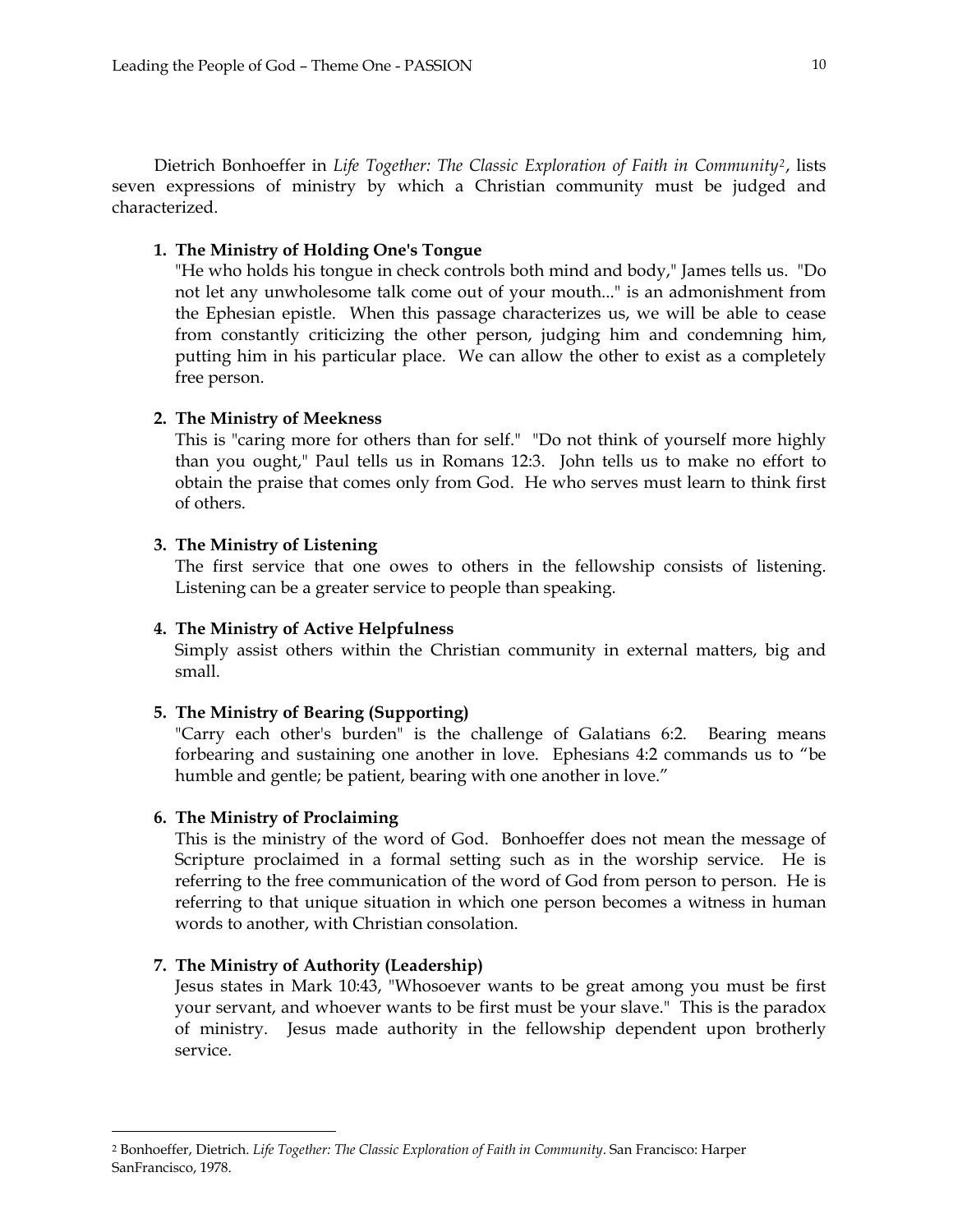For Bonhoeffer, these practical expressions of Christian ministry provide the *context* that our specific ministries must function within. This is particularly true as it relates to the specific ministry of leadership.

A study of the ministry of Christ reveals three salient features:

- 1. Christ The Servant. His ministry was a servant ministry. "The Son of Man came not to be served but to serve and give His life as ransom for many." He demonstrated His service to His Father by doing the will of Him who sent Him, and to the people by accepting them as they were and meeting their needs, whether by healing the sick, feeding the hungry, or simply by making time to listen and be with the sinner, the outcast, or the disrespectable member of society.
- 2. Christ The Teacher. His ministry involved teaching. He taught with authority. He was known as "Rabbi, teacher." The proclamation of the gospel, the announcement of the kingdom to all who had ears to hear was conducted not only in word but also in deed. It was clear teaching, adapted to the needs of the listeners, and delivered in easy to understand illustrations and examples.
- 3. Christ The Sacrifice. He was the Lamb of God, who takes away the sin of the world by His sacrifice on the cross. He laid His life by His own free will in obedience to His Father. His ministry was essentially sacrificial and priestly.

If all Christians are called to be extensions of Christ, then the ministry of the People of God will be characterized by service, teaching, and sacrifice to the people with whom we come in contact.

Christian leadership is, I believe, humble service to others in the community of faith whose head is Christ for the purpose of enabling them, through modeling and teaching, to live their lives under the Lordship of Christ, and to understand, accept and fulfill their ministry to each other and their mission in the world.

## **Leadership's Effect on the Led**

 $\overline{a}$ 

A question remains open regarding those being led. How can our ministry of Christian leadership enable *others* to fulfill *their* ministry to each other and *their* mission in the world? Leadership, for ministers of Christ, is known by the personalities it enriches, not by those it dominates or captivates. Are the people being served growing as Christians? Are they, themselves, becoming servants? These are crucial concerns for the leadership of God's people.

Robert Greenleaf, in his outstanding book, *Servant Leadership[3](#page-10-0)*, suggests a thesis that those who are leaders must serve those whom they lead. Only those who serve, he believes, are fit for leadership. Though written for the secular audience, the book contains many thoughts on servant leadership similar to the words of Jesus.

<span id="page-10-0"></span><sup>3</sup> Greenleaf, Robert K. *Servant Leadership: A Journey into the Nature of Legitimate Power and Greatness.* Paulist Press, 2002.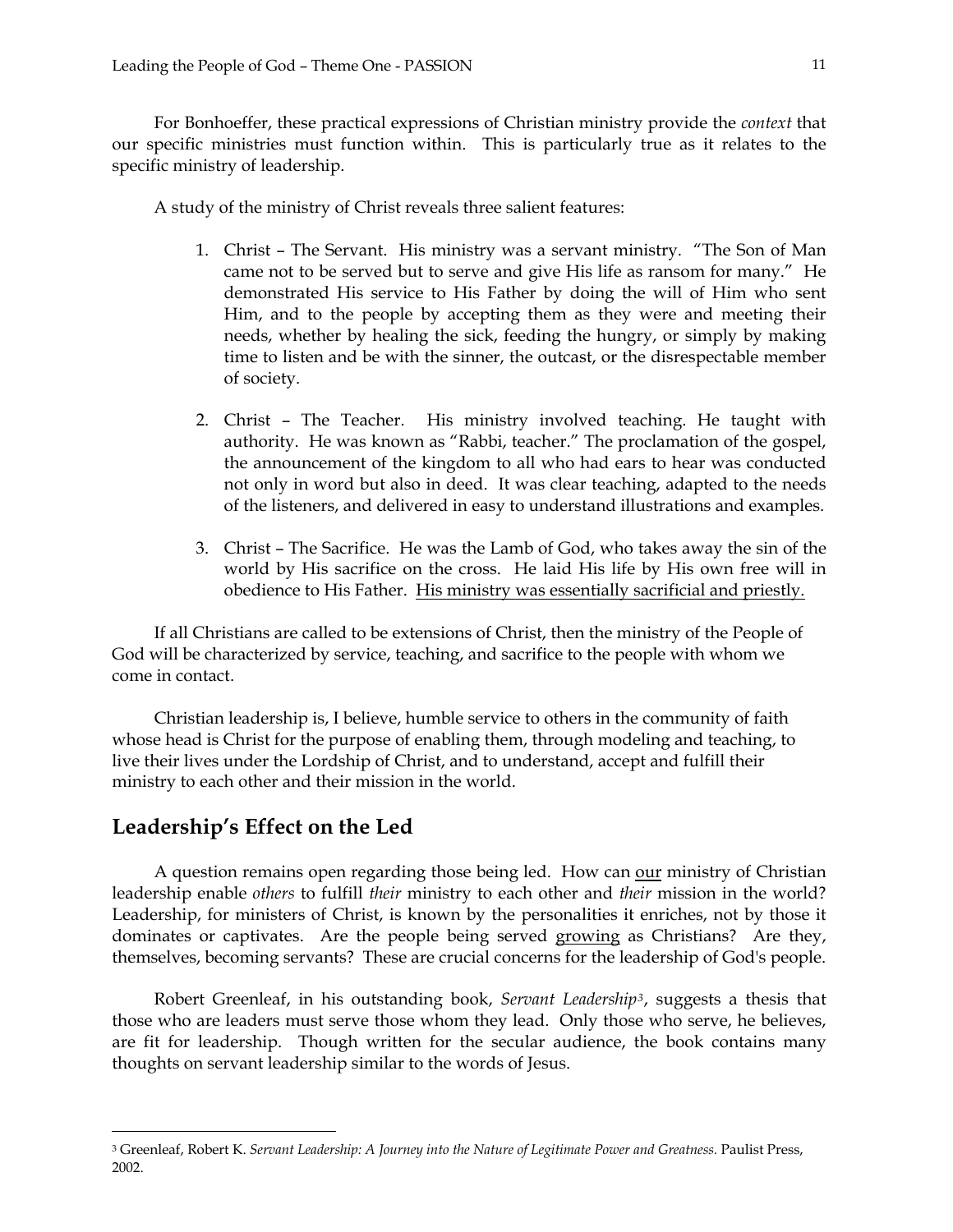The late Dr. Harold Reed, former president of Olivet Nazarene University and The Reed Institute for the Advanced Study of Leadership, and author of the book, *The Dynamics of Leadership[4](#page-11-0)*, reminds us that the quality of our leadership is largely based on our philosophy of life.

If our philosophy of life is based on a biblical theology of church and ministry, then **how** we lead, or our style of leadership will focus on the qualitative growth of the led as ministers of Jesus Christ, called to serve others in His name.

Understood this way, the Christian ministry is a *shared ministry* with every believer serving and supporting one another, using Holy Spirit-given gifts to stimulate personal and corporate growth and reconciliation in both the church and the world. Ministry, like missions, is a function and expression of the whole church. It is not something that only a few persons are called, trained and ordained to do, but a function of the People of God.

Perhaps the following outline of my model of ministry will summarize this discussion on ministry, and will conceptualize the relationship of the leadership ministry of the pastorteacher to the ministry of the People of God whom he/she serves.

 $\overline{a}$ 

<span id="page-11-0"></span><sup>4</sup> Reed, Harold. *The Dynamics of Leadership: Open the Door to Your Leadership Potential.* Danville, IL: Interstate Printers and Publishers, 1982.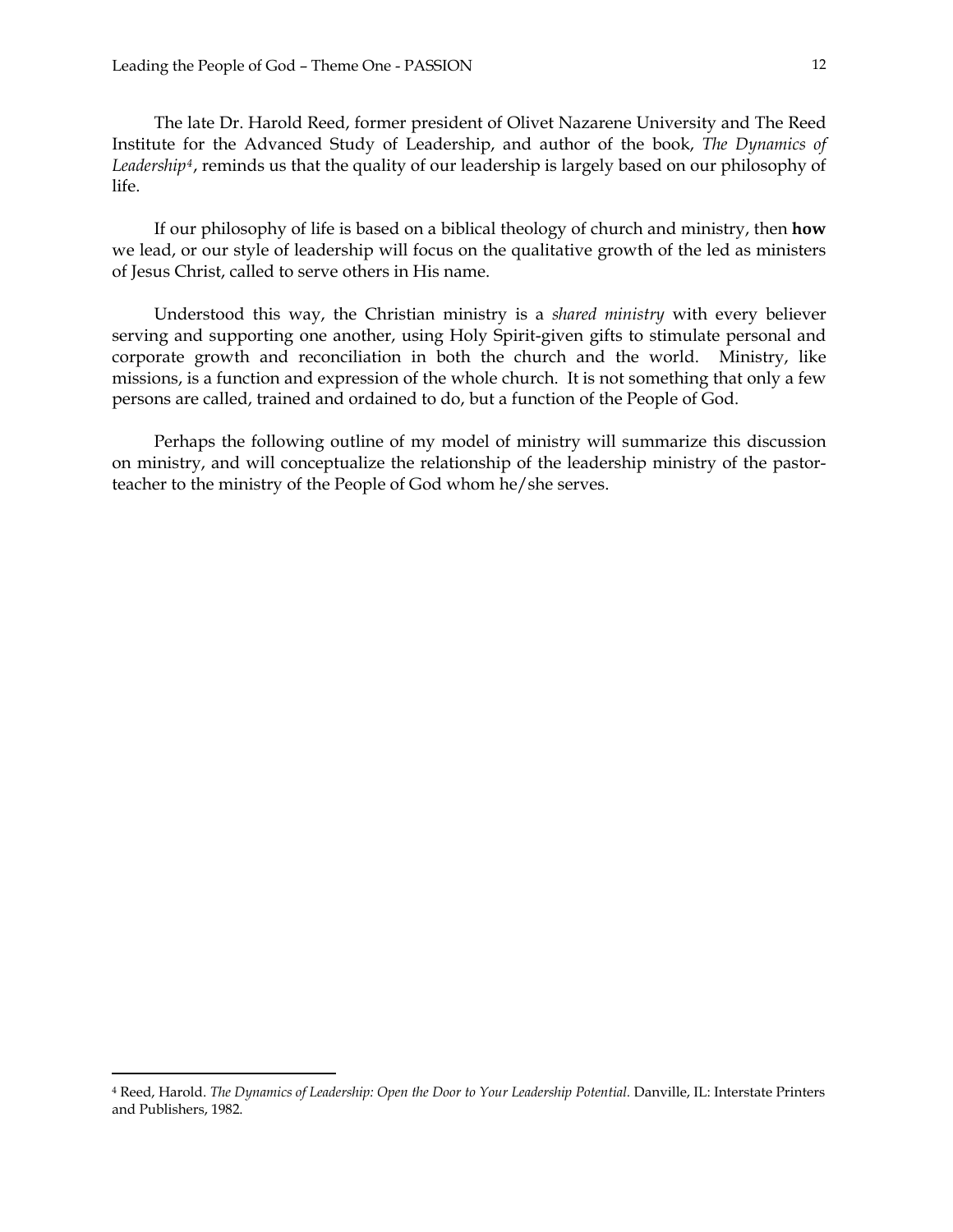# **Figure 1.1**

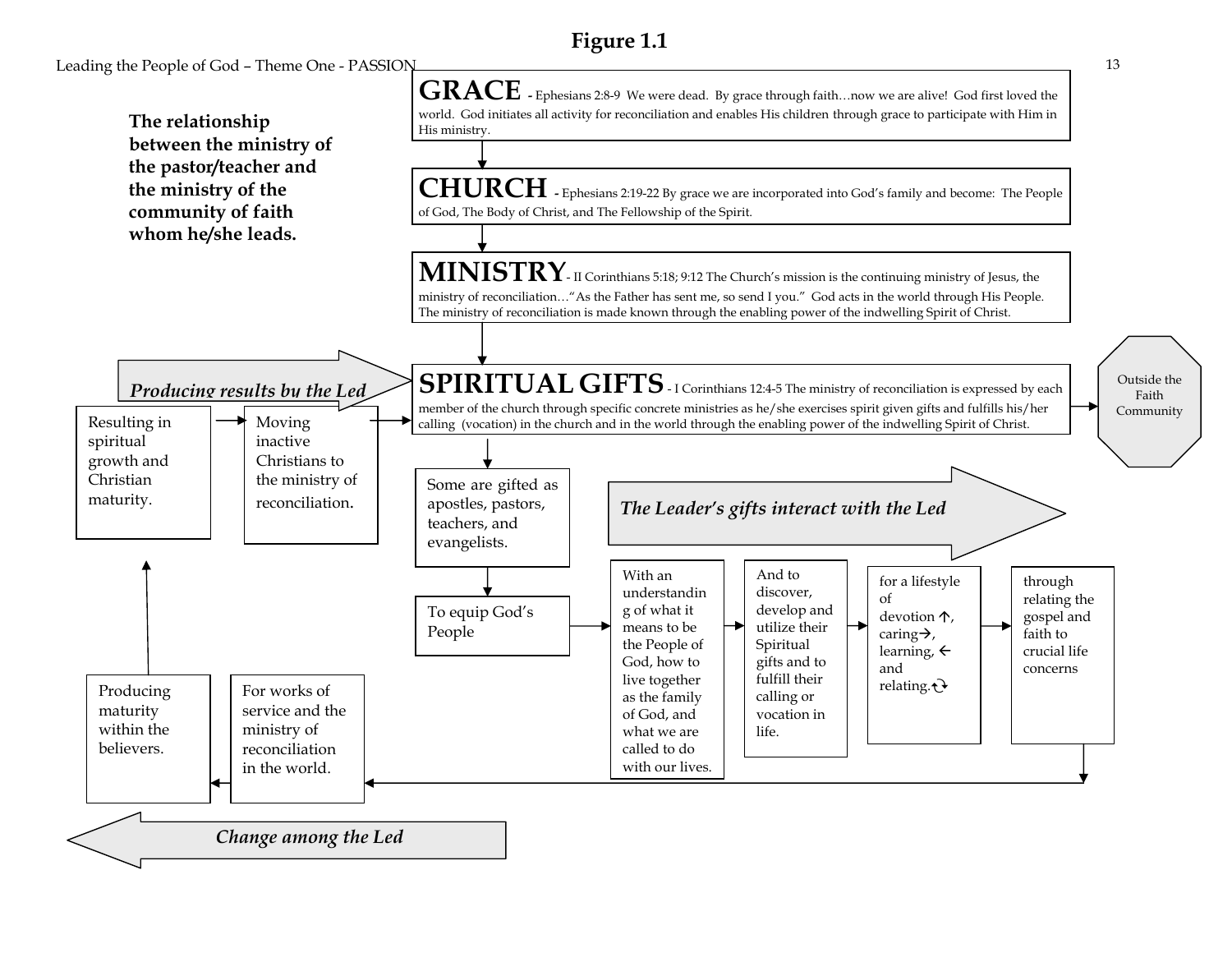Following the diagram above (Figure 1.1) full circle from Grace through the Leader interacting with the Led, through change among the Led, finally through Producing Results by the Led, it becomes clear our ministry of leadership is to prepare others for their ministries. Do you notice how the Led then begin to become integrated into the "Ministry" portion of the sequence of events?

#### **THE "SHARED VISION" OF MINISTRY**

Vision has to do with seeing things clearly and at a great distance. In organizational and institutional thinking, it is seeing what others do not see. For the person with the "vision", the vision is a consuming, passionate, compelling inner picture. All leaders are supposed to have "vision." Shared vision and Christian leadership are very closely tied since the led are to be served by the leader. The leader shares the vision with the led. Fundamental for the Christian leader is not so much organizational "vision," but theological "vision."

What do we "see" in the people with whom we work? Do we see problems or possibilities? The present situation or the future potential? Some leaders focus only on the past. Some see only the present and say, "Why?" Others dream of things that never were, and say, "Why not?" Our challenge is to see beyond the past, or even the present with its problems, to "dream" or "see" redeemed individuals - all of whom are called to live as an extension of Jesus in their world, incarnating the healing, sustaining, reconciling work of Jesus in the lives of those with whom they work and live.

As leaders, we need - we must have - a consuming, passionate, compelling inner picture of:

- a. *Who* we are as the People of God.
- b. *How* we may live together as the family of God, and
- c. *What* we are called to do with our lives in the work of God.

And leadership is the *transference* of this vision!

We must transfer our vision of ministry to those for whom we have Christian care and responsibility, and they will in turn transfer their vision to others! To believe that all Christians - yes, even those with whom we work who sometimes make life so difficult - are *called* and gifted for the ministry of Christ is humbling, frustrating, demanding and necessary! More and more, we need to see ourselves as *equippers* of ministers. Unfortunately, most of us have been educated to be ministers, not to be enablers of ministers.

Shared ministry demands deep "seeing" and deep "visioning." Only the person who can see the invisible can do the impossible. Questions such as "what if..." and "why not..." ought to permeate our mindset regarding the Christians with whom we work. What if...they were all called to the Christian ministry? Why not...assume it is true and proceed accordingly!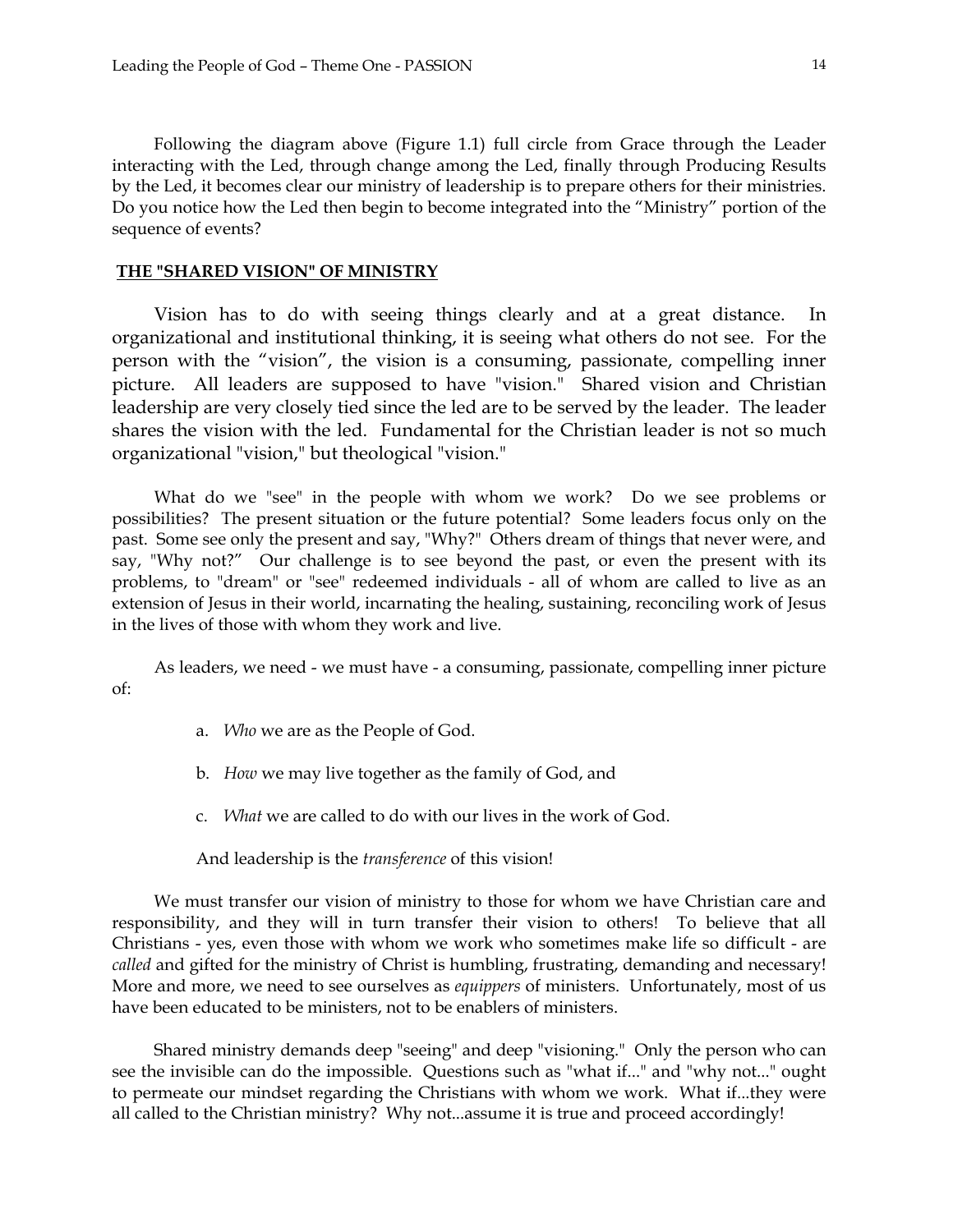Eldon Trueblood states it most clearly:

*Unless the layman is given solid teaching, his ministry, after an initial burst of freshness, will tend to degenerate into little more than a string of trite phrases linked to commonplace ideas and buttressed by a few sloppily quoted biblical passages. We must take the education of the laity with utter seriousness. Laypersons are not assistants to the pastor, to help him do his work. Rather, the pastor is to be their assistant; he is to help equip them for the ministry to which God has called them. The difference is as revolutionary as it is total. Half measures are worse than nothing. Our hope lies in making big plans, in undertaking to produce a radical change, in aiming high. Adult education is the big thing in the church. It is not a decoration; it is the centerpiece.[5](#page-14-0)*

Only from this perspective will ministry be mutually understood and shared. Without this shared vision, ministry in and through the local church or theological institution is as impossible as a triangle with two sides. Ministry happens when the pastor and the congregation, administrator and students, leader and led have a vision of Christian ministry and pursue it together. The more consuming the vision, the greater the commitment to ministry.

We must be captured by this vision, which transcends ministry *to* the people and ministry *for* the people, to ministry *with* the people and ministry *by* the people. The shared vision of ministry demands a *passionate conviction* regarding ministry that sets out to do something about the insight. Our leadership ministry is helping others understand and develop their ministry. When those with similar vision are drawn together, something extraordinary occurs.

 HOW, THEN, CAN WE COMMUNICATE A VISION OF MINISTRY THAT WILL BECOME A SHARED VISION?

Jesus challenges us in Luke 6:40, "When a student is fully trained he will become like his teacher." (Or his pastor or school president!) Ministry is always incarnated and enfleshed. Ministry must be lived out! But what is it about ourselves that we want our students, staff, or parishioners to catch from us? We want our people to catch from us a servant spirit, committed to *motivating*, *equipping* and *enabling them to serve others in Jesus' name*. We want to pass on our passion and vision, so in turn, they enter the ministry cycle. This is success for the Christian leader! This is what it means to be a servant leader!

What we are confronted with is a need to communicate a lifestyle that is distinctly Christian and self-giving at the core. How do you teach commitments, priorities, values, and spiritual disciplines? How do you teach a lifestyle?

"Follow me as I follow Christ." "You ought to follow my example." "Put into practice what you have learned, received or heard from me or seen in me." "We did this in order to make ourselves a model for you to follow." In II Thessalonians chapter 3, Paul gave these words to the Christians under his care with humility; we must do the same for those for whom we are responsible.

For Paul, a key way to "teach a lifestyle" was through personal example.

 $\overline{a}$ 

<span id="page-14-0"></span><sup>5</sup> Trueblood, Elton. *Your Other Vocation*. **PUBLISHER INFORMATION STILL NEEDED.**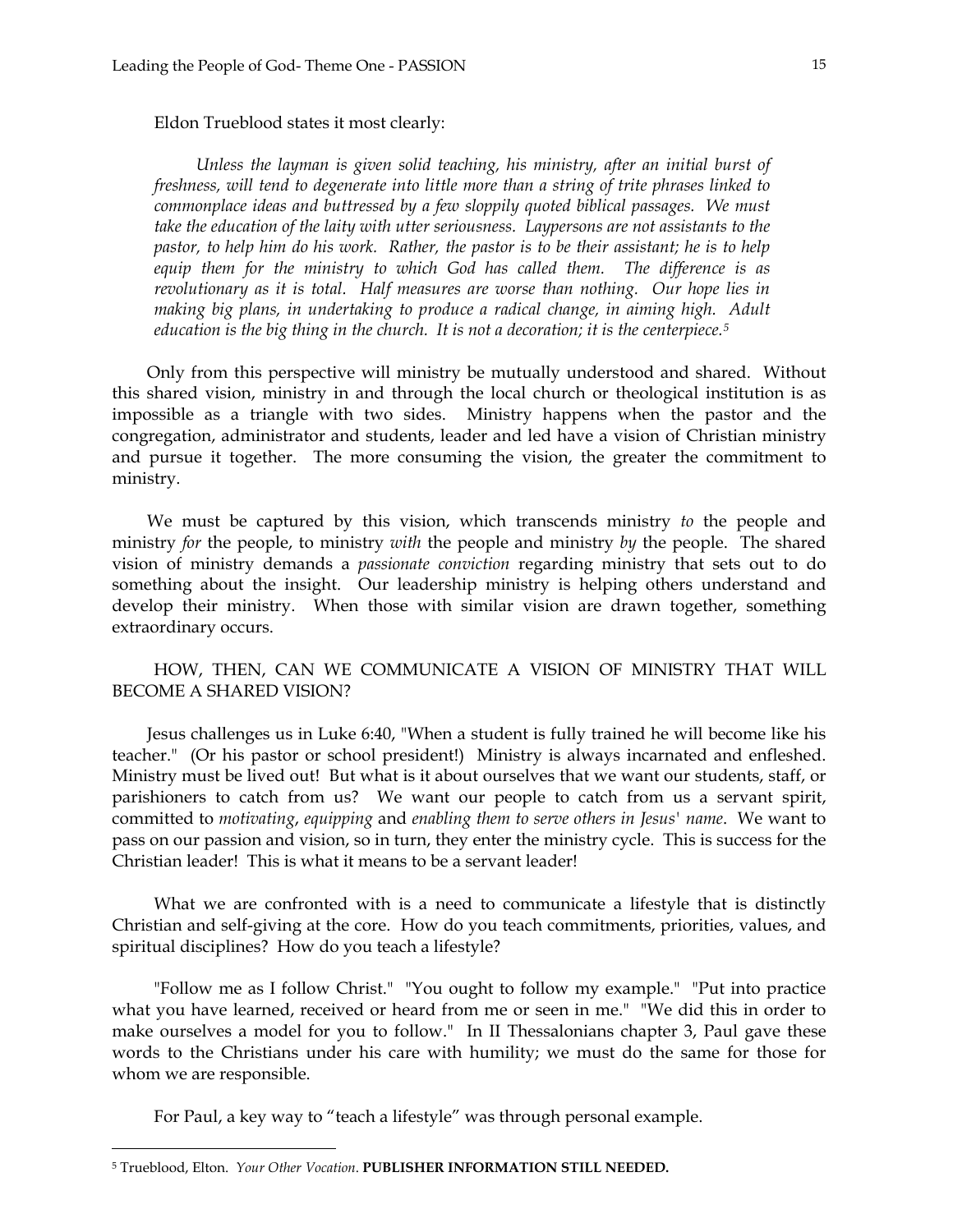What leadership qualities must others see in us as institutional leaders, teachers, or pastors, if we are to effectively transfer our vision of ministry to them? Ephesians 4:25-32 provides for a servant leadership lifestyle. (See Theme Two for a more detailed elaboration of this lifestyle.)

Ephesians chapter four begins with the challenge to walk worthy of our calling as Christians. The characteristics of the person "walking worthy" follow the challenge. We are instructed to be gentle, humble, patient, and supportive of each other. In so living, we will "maintain the unity of the spirit in the bond of peace."

But, as Christian *leaders*, how do we express gentleness, humbleness, patience, and supportiveness? The key principle is found in Ephesians 4:15 - "speaking the truth in love." The key concept is fleshed out in the following verses (4:25-32). We speak the truth in love:

1. Because as Christians *we are God's Family.* Therefore, we should speak truthfully, and not lie to one another (4.25).

2. Because, when we do not speak the truth in love, *Satan gets a foothold in our lives.* Therefore, we should not postpone dealing with our anger, and should deal with our differences in a Christian way (4:26-27).

3. Because of the *power of words to heal and affirm.* Therefore, be supportive and uplifting, and avoid negative talking (4:29).

4. Because *we have been forgiven in Christ.* Therefore, be forgiving, and do not hold grudges and become resentful (4:31-32).

Paul is not so much talking about administrative techniques but Christian attitudes underlying our actions and activities. We are co-laborers together in the body of Christ (4:25). We function with others out of an "I-Thou" frame of reference. The people with whom we work are God's own creation.

When we ignore our "family" relationship with Christ and treat those with whom we work as "means to an end,"--persons to be manipulated for our purposes--Satan gets a "foothold" into the Christian community. The enemy of our soul laughs at unresolved conflict, which divides the fellowship of the faithful.

Our words are to be channels of God's grace to others (Ephesians 4:30). Dialogue, for Paul, is a sacrament. And God's forgiveness frees us to take the initiative in forgiving those who hurt us. When we do not live together by these guidelines as a Christian community, the Spirit of God is grieved (Ephesians 4:30a). In reviewing Ephesians 4:25-32, we as leaders see more clearly the means by which to "maintain the unity of the Spirit through the bond of peace," and, in so doing, walk (lead) worthy of our calling as leaders.

Again, because of these fundamental Christian attitudes, we can *be honest*...with the believers; *immediate*...in dealing with conflict among us; *up-building*...in our words, frequently expressing thoughts that communicate:

I love you, I accept you, I respect you,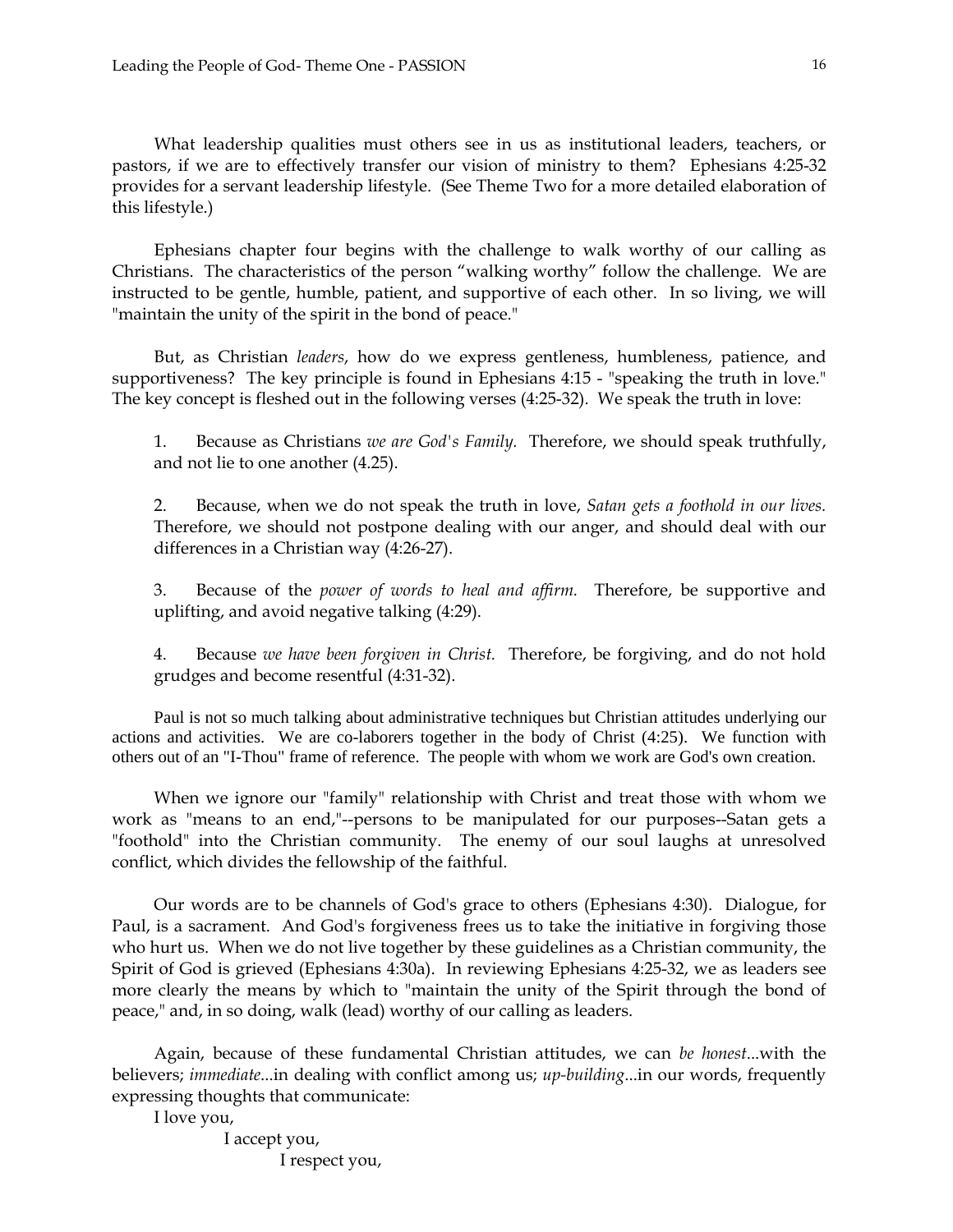I need you,

I trust you,

#### I serve you; and

I *forgive* you...so that words and deeds done by others to us will not create bitterness within us.

Can Christian leaders really "lead" out of the leadership lifestyle paradigm outlined above? I believe so, even in conflict situations where we find confrontation a necessary approach.

Because relationships are so important to us, we "care enough to confront" our brother or sister in Christ when words or deeds are perceived by us to be detrimental to their growth or to the growth of the fellowship.

We care too much about the relationship to ignore destructive behavior. We care enough to confront.

The fundamental question, always before the Christian leader is, "How can we live together as Christians so that our relationships are redemptive and a witness to unbelievers of the reconciling work of God in Christ?"

These principles and concepts are not psychological in nature; they are deeply theological. The Spirit of God is deeply concerned with the speech of His people (Ephesians 4:30a).

These convictional principles and concepts may not be found in the latest secular textbook on leadership; but they are foundational for the leaders who want their people to catch from them a servant spirit, passionately committed to motivating, equipping and enabling them to serve others in Jesus' name.

Our assignment, then, as church leaders is greater and more demanding than communicating facts, dates, persons, places and events. Our responsibility includes a passionate servant Christian lifestyle that motivates, equips, and enables those whom we lead to *serve others in Jesus' name.*

If this is our vision of ministry, and our leadership lifestyle is characterized by Ephesians 4:25-32, then those whom we serve and for whom we are responsible will increasingly adopt it as their vision of ministry. They will not see in us a finished product. Rather, they will discover in us an on-going process of transformation into Christ-likeness.

It is not easy. I must continually ask "What does it mean to be a servant to my students and staff where I must function as a university president?" What does it mean to be a servant in the midst of *all* the expectations, roles, and functions?

And what about the risks? Misunderstandings? Abuses? Betrayals? Pain? Hurts? Is it worth it? Is it really worth the risk of being a servant leader?

I am growing in my understanding of the profoundness of these questions and their answers. Slowly, but with inner confidence, I am developing a deep conviction - theologically grounded - that I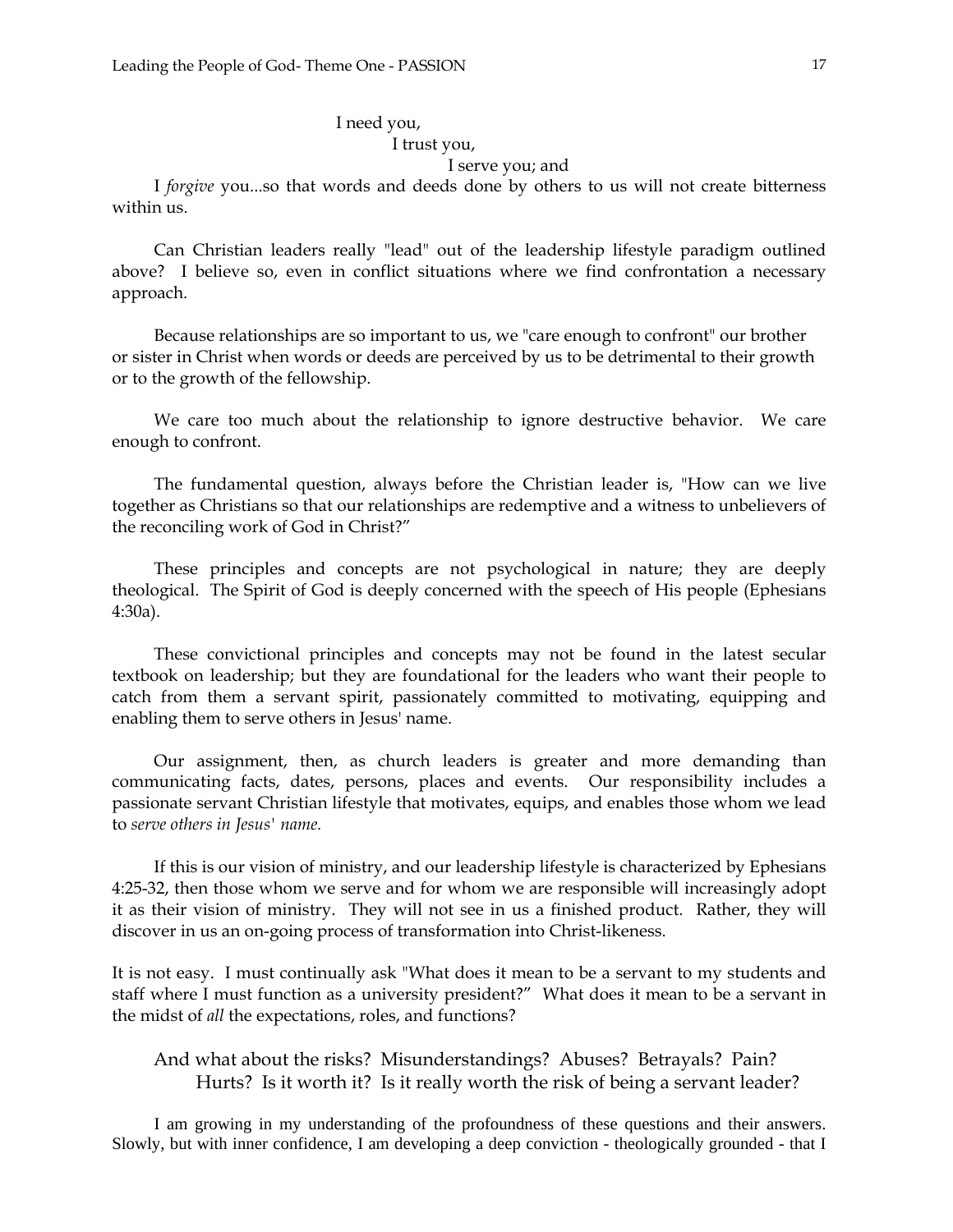must accept the risks and serve my people with integrity if I am to be a Christian leader. And you, too, will be challenged to find such responses in the situations you face.

Lead with a *vision to serve* and with a commitment to equip servant leaders! If you are captured by this vision of ministry formation and are characterized by a servant leadership lifestyle, then your group - regardless of its size - will be life-giving, growth-producing, and *distinctly Christian*.

Renate Becker Lohmer gave me a poem several years ago when I served on the faculty of European Nazarene College. The poem by Leonard Nimoy reads:

> *What mark will I leave behind? How will anyone ever know that I have been here? What sign will tell the future traveler that I've existed? Shall I carve it on the door? "I am here! Today...I exist." I believe the deepest impression is made in those moments when I can say, "I care, I love."*

What mark will you leave behind when you depart your present leadership assignment? How will anyone ever know that you have been there? What sign will tell the future traveler that you have existed? I believe the deepest impressions will be made in those moments when you say I love you, I care for you, and I am your brother or sister. I will serve you in Jesus' name regardless of the costs, ignoring the risks, and acknowledging the conflicting roles, functions, expectations, and misunderstandings.

Find a way to serve your people. Keep Figure 1.1 in mind. The cycle of passionate ministry shown in Figure 1.1 will empower the people you lead to reach out and serve others in Jesus' name! *This* is servant leadership! To *this* ministry we are called. Measure your success in ministry by *this* standard! Whatever else our assignment involves, our responsibility demands from us a servant lifestyle of Christian living, which motivates, equips, and enables those whom we lead to serve others in Jesus' name. Our responsibility in ministry is to internalize the passion of grace, then make it part of how we lead (our leadership lifestyle) so it passes to those we lead, and they make it part of their leadership lifestyle. Watching the cycle of Christian leadership unfold and come to fruition in the Christlike passion others develop is the reward of ministry. Our goal is to "pass it on", to reflect Christ's passion for others so they "pass it on".

# **Defining Christian Leadership**

Christian theological literature abounds with definitions of Christian leadership. Below, I have collected some I think may help you develop your lifestyle of Christian leadership. Take a moment to read the various definitions, then try of the following definitions of Christian leadership,

- a. Which is most meaningful to you? Why?
- b. What are some recurring themes in the definitions?
- c. How would you combine some of the ideas into a definition that appealed to you?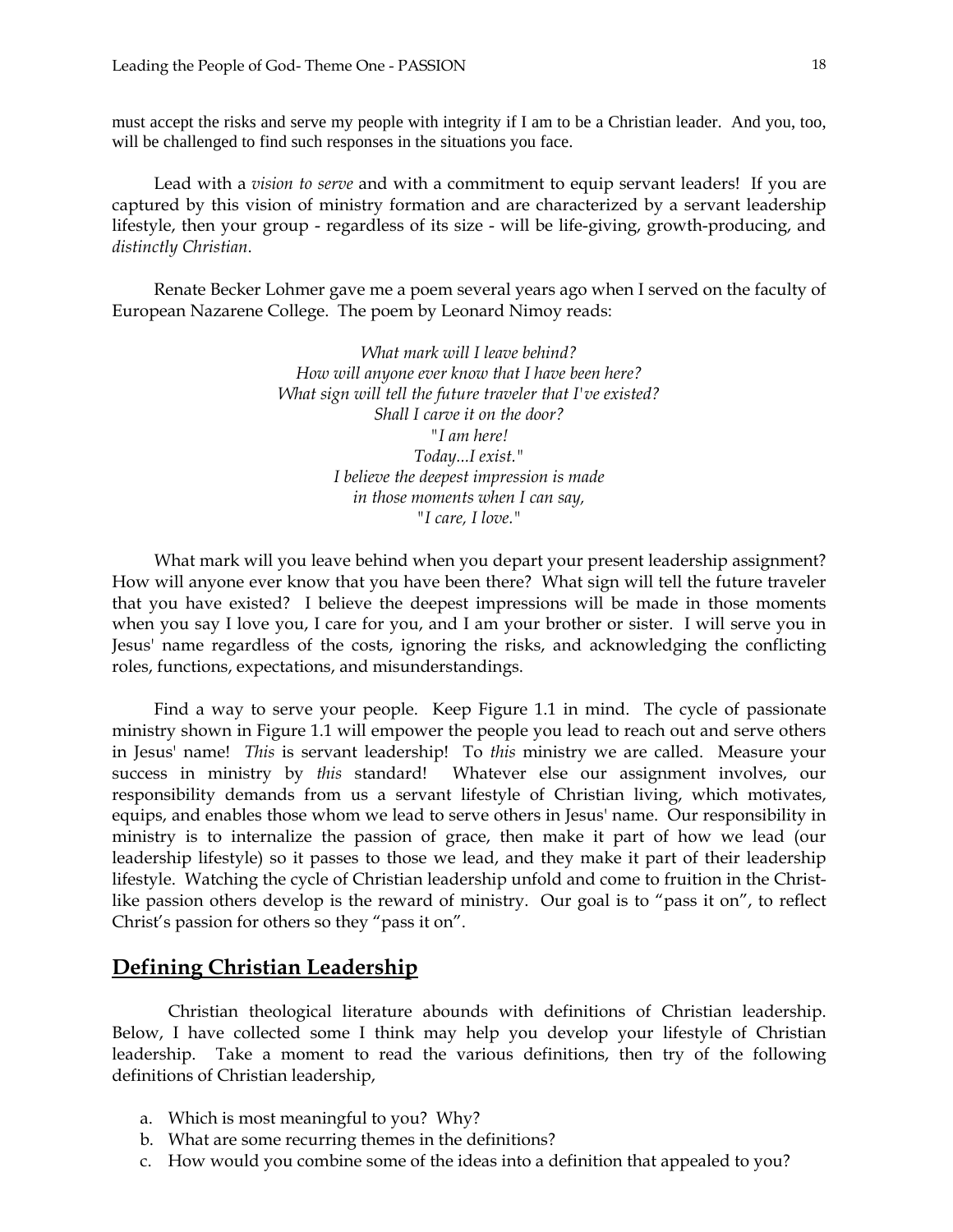d. Share some of your findings and your definition in a group discussion.

**Christian leadership is humble service to others, in a community of faith whose head is Christ,…for the purpose of enabling them, through visioning, collaboration, and example, to live their lives under the Lordship of Christ, and to understand, accept, and fulfill their ministry to each other in their vocational calling and their mission to the world.**  *E. LeBron Fairbanks* 

*"Leadership is known by the personalities it enriches, not by those it dominates or captivates. Leadership is not a process of exploitation of others for extraneous ends. It is a process of helping others to discover themselves in the achieving of aims which have become intrusive to them. The proof of leading is in the qualitative growth of the led as individuals and as group members." -* **Dr. Harold Reed,** *Dynamics of Leadership.* 

**CHRISTIAN OR CHRIST-LIKE LEADERSHIP** is a optimal unity of dynamically interactive divine (indwelling Holy Spirit) and Human (personhood) nature of a Christian who is formed in a community of believers and yields Christ's knowledge, behavior, and character to influence, produce, and reproduce leaders/followers for God's mission in the world." - *Christ-like Leadership*

Christian leadership is knowing what God wants done next, knowing why He wants it done, and knowing how to bring to bear the resources He would bring to bear on the need at hand." – Bobb Biehl, *Mentoring*

The ability to establish and manage a creative climate where people are self-motivated for "the successful achievement of long-term constructive goals compatible with their personal values."

Leadership occurs anytime one attempts to influence the behavior of an individual or group, regardless of the reason. – Hersey and Blanchard, 1992, p.5.

Leadership is Influence – John Maxwell

The first responsibility of leadership is to define reality. – Max De Pree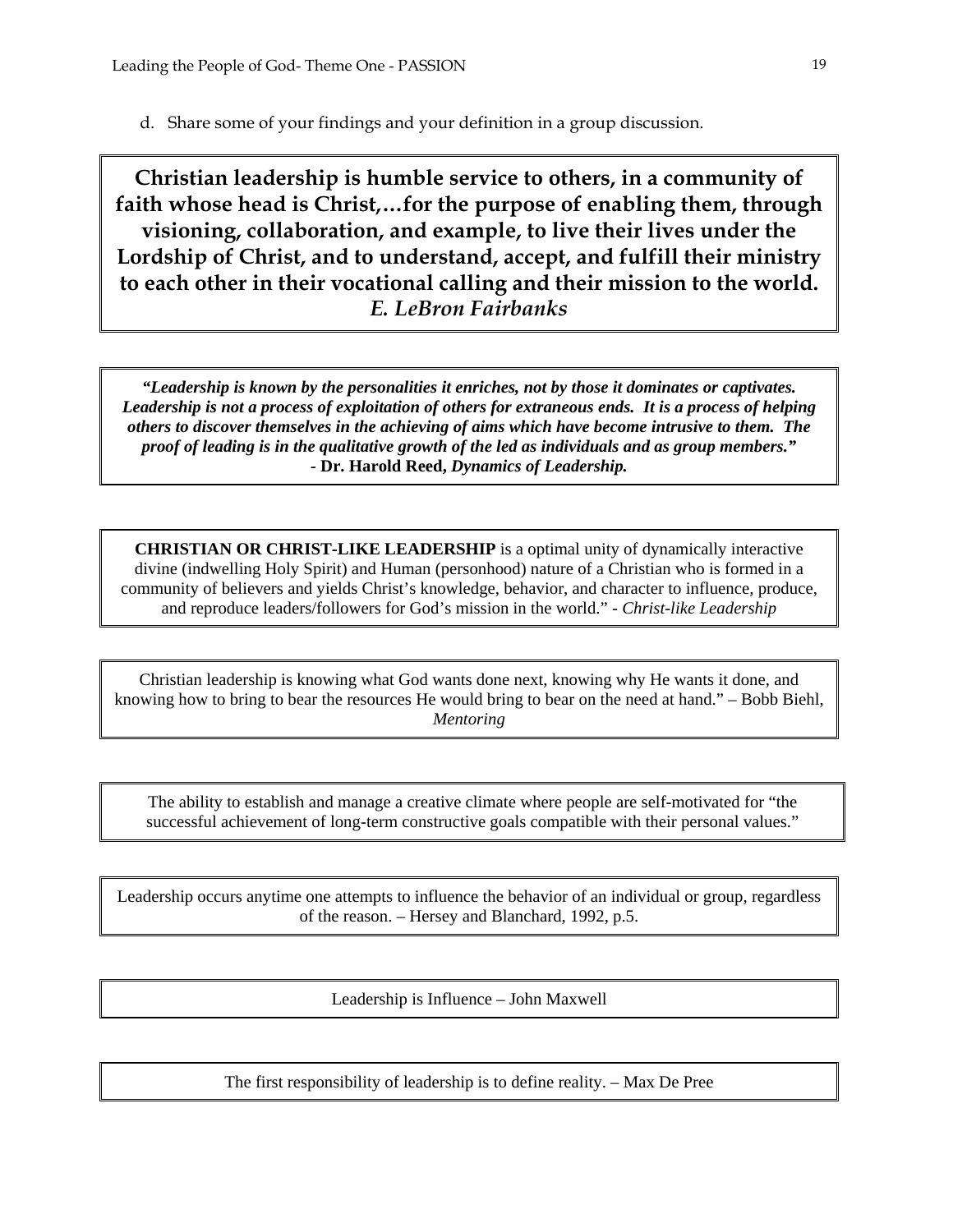"A process of envisioning, influencing, shaping and enhancing the relationship between leaders and followers that together they may achieve God's goals for change within the community." – P. LaHone, Fuller Theological Seminary

"We suspect that the best kept secret of successful leaders is love: being in love with leading, with the people who do the work, with what their organizations produce and with those who honor the organization by using its work. Leadership is an affair of the heart, not of the head. – James Kouzes and Barry Posner, The Leadership Challenge, 1995.

Nearly all men can stand adversity, but if you want to test a man's character, give him power. – Abraham Lincoln

### **SERVANT LEADERSHIP IN SCRIPTURE**

"If today you will be a servant to these people and serve them and give them a favorable answer, they will always be your servants." - I Kings 12:7

Romans 12:1-3, 9-13

I Corinthians 2

I Corinthians 12-13

II Corinthians 4:1-12

II Corinthians 5:15-25

- II Corinthians 8-10
- Galatians 3:26-28
- Galatians 5:16-26
- Ephesians 5:15-21
- Philippians 2:5-11

I Thessalonians 1, 2

Add additional scriptural passages that you find helpful in understanding your role of leadership in the faith community.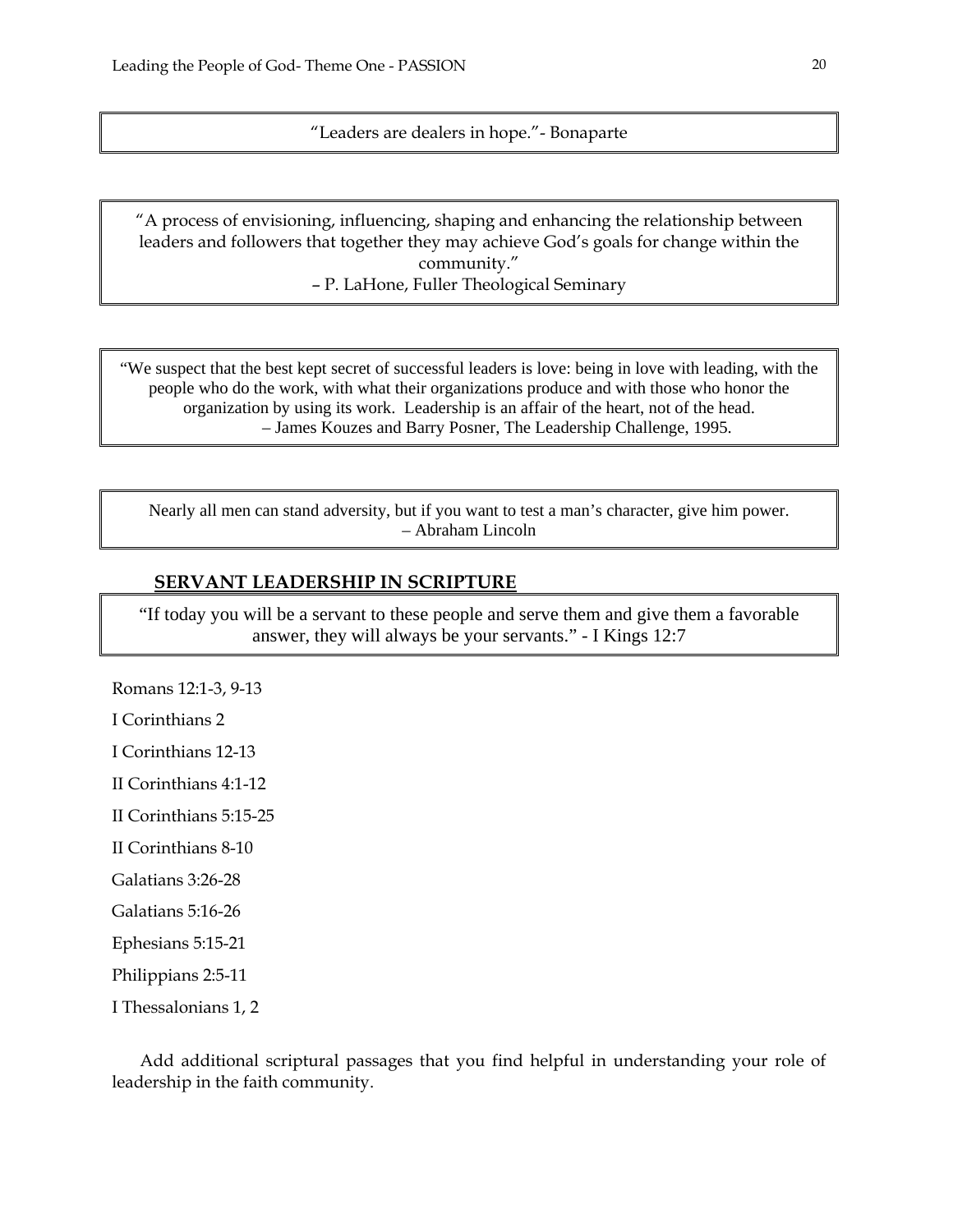# **The Big Question**

# **How can my ministry of Christian leadership enable others to fulfill their ministry to each other and mission in the world?**

# **The Leaders Credo**

From *Leadership 2000: Addresses on the Theme of Leadership* by the late Olivet Nazarene University President, Dr. Harold Reed.

 $\triangleright$  I believe in VISION –

"Only He who can see the invisible can do the impossible."

 $\triangleright$  I believe in INTEGRITY –

"Integrity is the cornerstone of a free society."

 $\triangleright$  I believe in ENTHUSIASM –

"Enthusiasm is a catalyst that produces miracles."

 $\triangleright$  I believe in TIMING -

"Timing is the art of knowing when to say WHEN."

 $\triangleright$  I believe in PEOPLE –

"Mutual respect—caring—genuine appreciation."

 $\triangleright$  I believe in SUCCESS –

"Dreams with a deadline  $+$  dedication  $+$  determination  $=$ success"

# **Conclusion**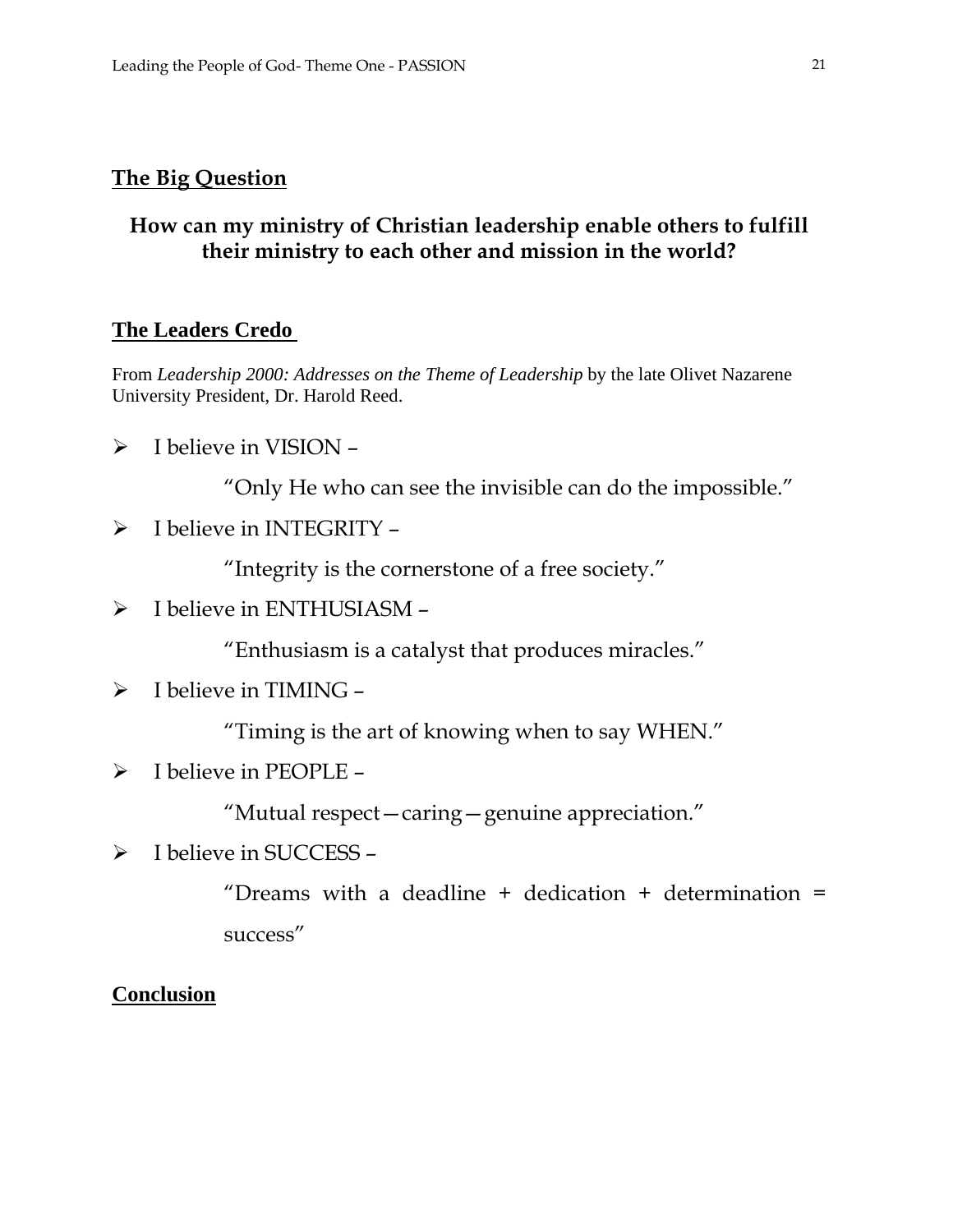In Theme One, we connected the Passion or Vision of Servant Leadership to the theology of ministry. The theology of Christian leadership begins with a prayer for being Christ-like, reflecting his passion for others. In a manner similar to my sabbatical journey, we must return to our relationship with Christ, as the basis from which would come our relationship to others. How could I be more Christ-like? Step one in effective Christian leadership is to internalize Christ's passion and vision. That is the necessary starting point to be effective Christian leaders. Then we can move to the next steps of turning outward with our leadership.

In Theme Two, POWER, we will explore further how the relentless pursuit of "Christ-likeness" carries us to the POWER of servant leadership. We will begin to look at two aspects of POWER: our relationship to God, and our relationship with those we lead. We will explore how once we internalize Christ's passion, we begin to understand that His passion is the source of our Power as leaders. Fortunate for us, the POWER of God in Jesus Christ is available to us at all times. And like passion, the focus of God's power is service or ministry. Then, we will explore our relationship with those we lead.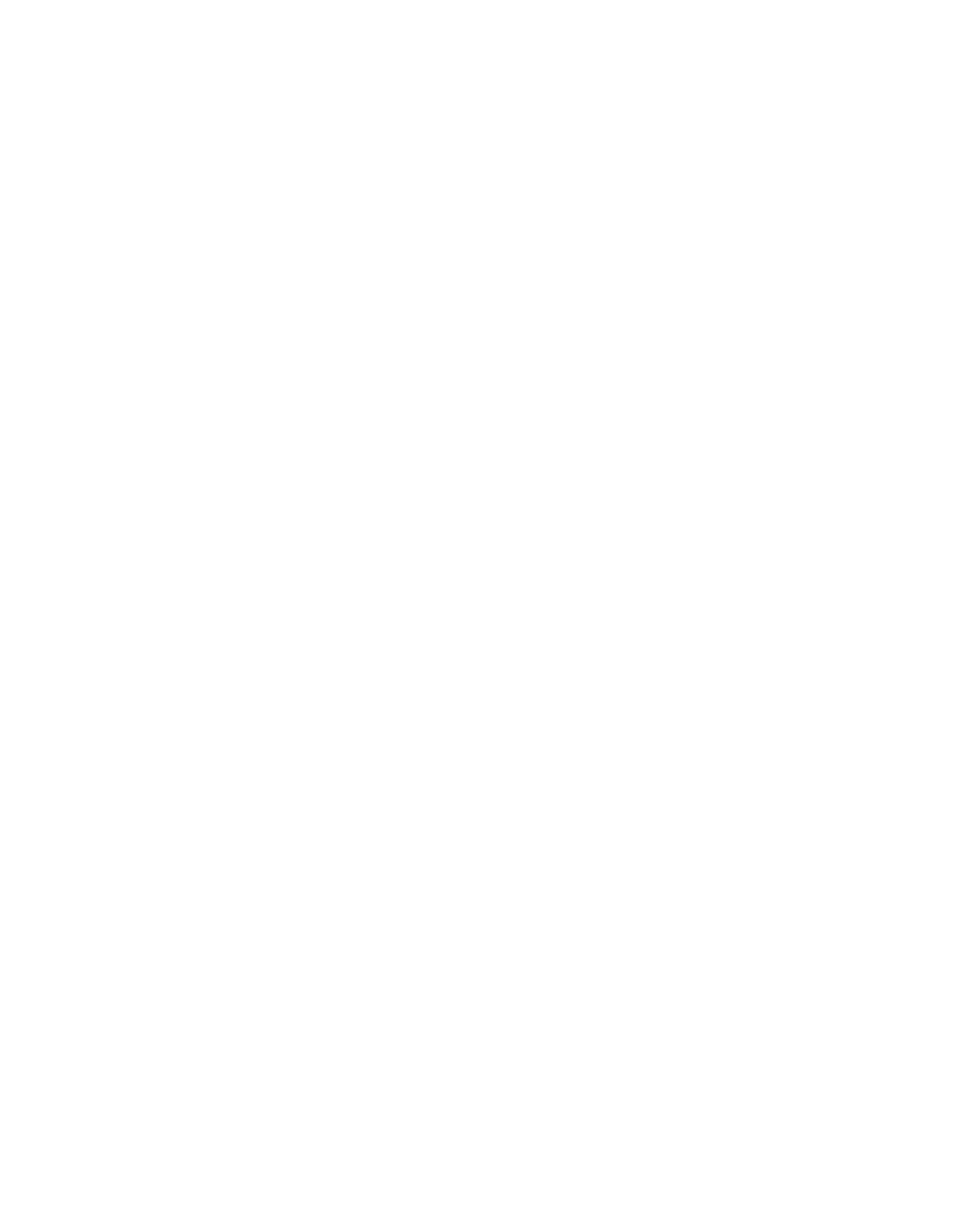Leading the People of God – Theme Four – PLAN

# *Theme Two*

# **THE LIFESTYLE OF SERVANT LEADERSHIP IS CHARACTERIZED BY A PASSION FOR CHRISTLIKENESS.**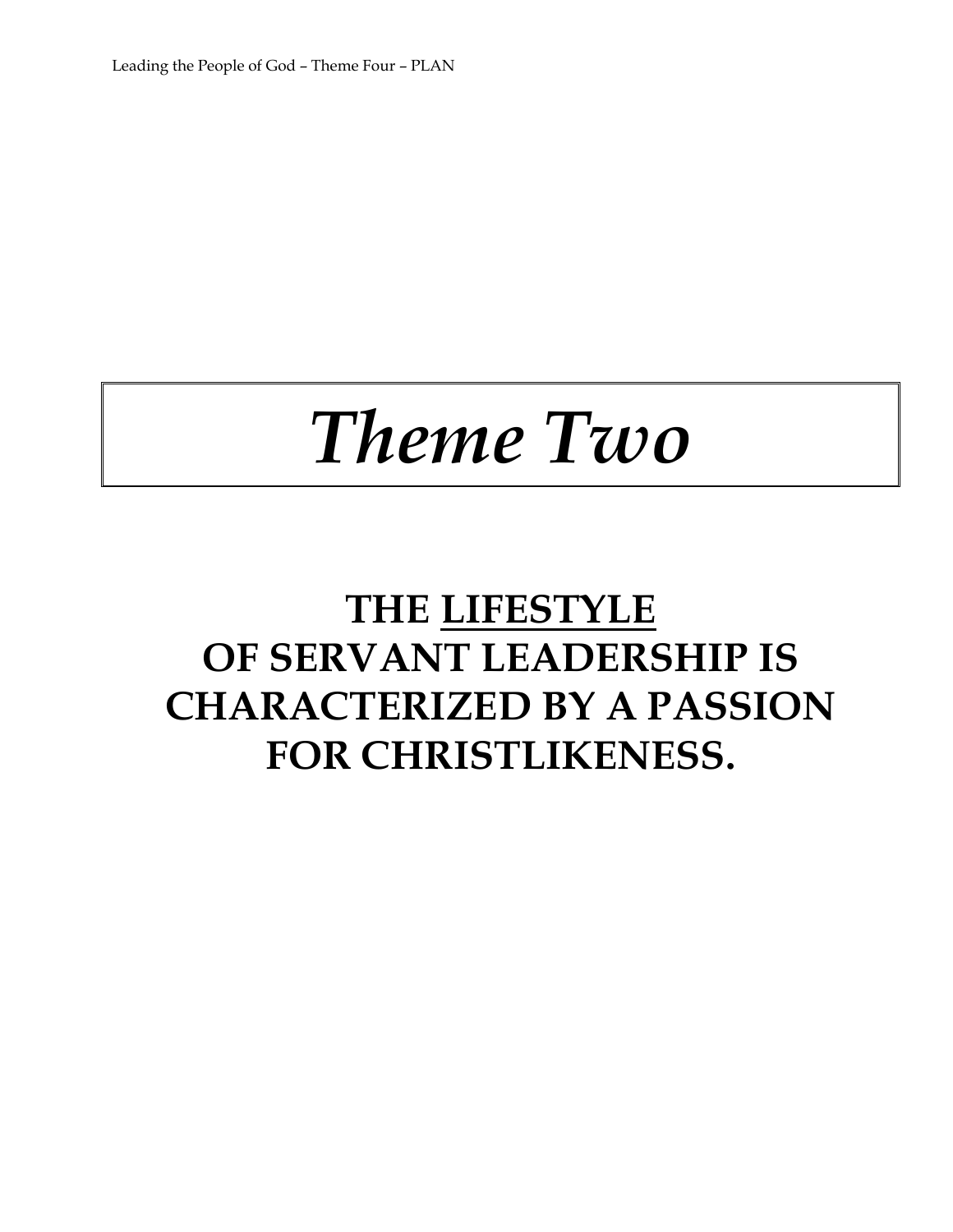# *Theme Two*

# **THEME TWO: THE LIFESTYLE OF SERVANT LEADERSHIP IS CHARACTERIZED BY A PASSION FOR CHRISTLIKENESS.**

*"Spiritual formation is the process of being conformed to the image of Christ for the sake of others."-* Dr. Robert Mulholland

### **OVERVIEW OF THEME STRUCTURE**

Introduction: "In the Name of Jesus"

- A Christ-like Leadership Lifestyle
- A Biblical Model for Leading in a Faith Community (based on Ephesians 4)
	- 1. Probing Questions
	- 2. Qualities of a Christ-like Leader
- Conclusion

 Using Figure 2.1 below, although the **Power** involved in leading the people of God may appear to mostly reside in area **B** below, in fact the **Power** comes from Christ as shown in **A,** and this power from Christ is something we as leaders are continually receiving, reflecting, and pursuing, hence the circular diagram. Your leadership style (**B**) is a reflection of how you respond to the power Christ offers you. Most of this theme will explore area **B**, however, it is essential to take a



moment to explore **A** at the outset.

In Exodus, God instructs Moses to lead his people out of Egypt. When Moses hesitates and asks God to send someone else, God underscores the concept of **A** in Figure 2.1. Not only did God reassure Moses saying He would be with Moses, furthermore, He told Moses, "It is I – the great 'I am' - who calls, empowers, keeps and carries you." First and foremost, God reassured Moses of **A**, and He reassured Moses that armed with **A**, Moses will have God's power and support to conduct **B**. At the outset of this theme, using Henri Nouwen's work, we will look at **A**, then move on to **B**. Henri Nouwen's work underscores the iterative aspect of **A** showing that we play a role in activating the power God offers us. As leaders dealing with **A** and **B** becomes a balancing act.

In discussing Christian Leadership, Henri Nouwen clearly recognizes that both **A** and **B** in Figure 2.1 are to be considered when looking at the power or authority component of Christian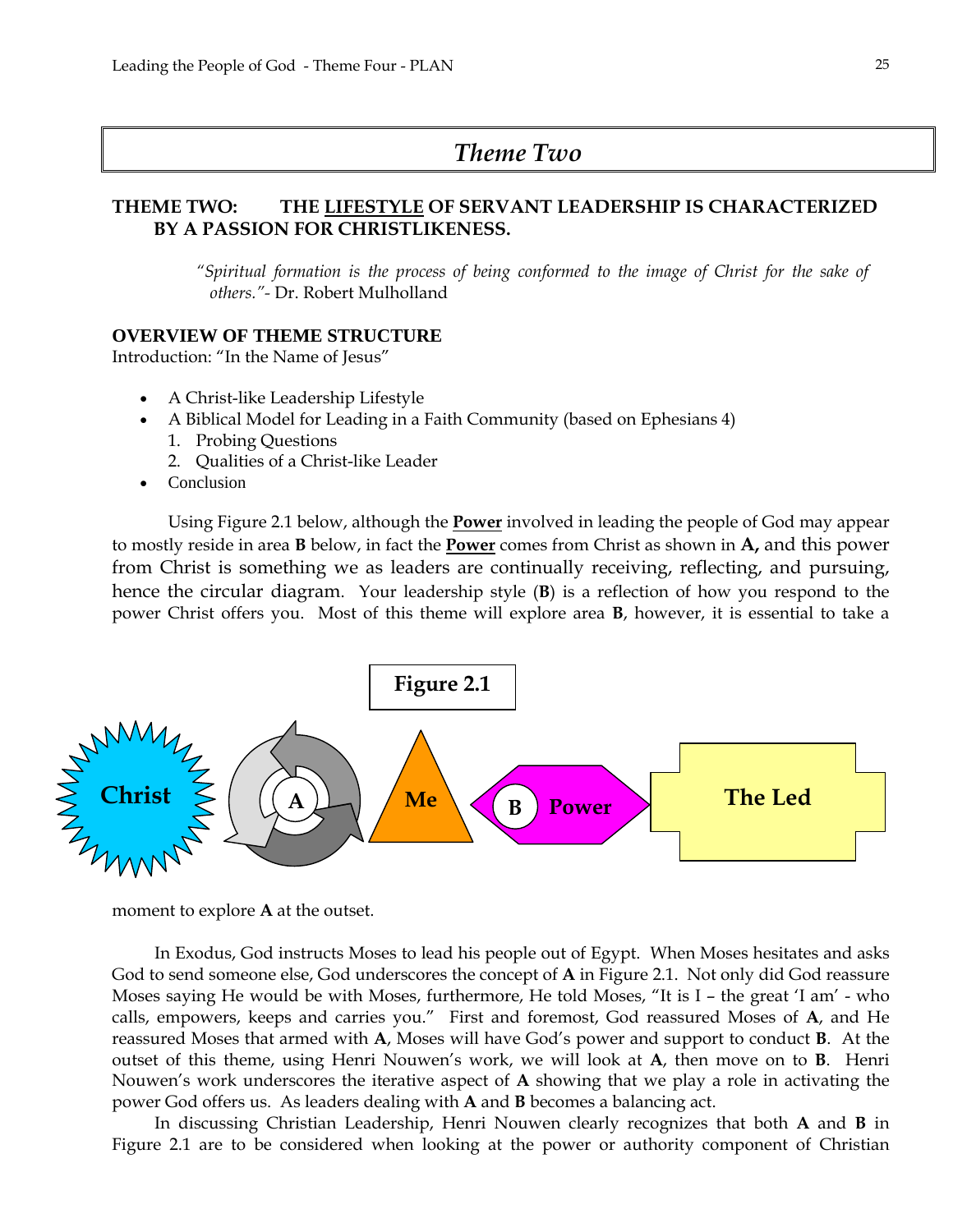leadership. In the discussion below of Nouwen's book and the Bible study of Philippians 2, we will focus primarily on **A** in Figure 2.1. After the Bible study, we will use the remainder of Theme Two (Sections B and C) to look at the **B** portion of Christian Leadership.

# **Introduction:** In memoriam to Henri R. M. Nouwen and his book, *In the Name of Jesus – Reflections on Christian Leadership*

Printed in 1989, the material in the book, *In the Name of Jesus*, was first presented to a group of Roman Catholic leaders in Washington, D.C., on the subject of Christian leadership in the twenty-first century. Nouwen had several years earlier moved to Daybreak, one of the L'Arche communities worldwide for mentally handicapped people. The move to Daybreak in Toronto, Canada, followed a brilliant teaching career by Nouwen at Harvard, Yale and Notre Dame.

The brief, yet powerful, book of eighty-one pages focuses on a vision of Christian leadership nurtured in a life of prayer, confession, and forgiveness in community. Nouwen deftly addresses three contemporary temptations of Christian leaders – to be relevant, to be spectacular, and to be powerful, and is guided in his vision by two stories from the Gospels: the story of Jesus' temptation in the desert (Matthew 4:1-11) and the story of Peter's call to be a shepherd (John 21:15-19).

Christian leadership, according to Nouwen, involves self-denial and leads from vulnerability, being vulnerable to God's power, or **A** in Figure 2.1. As is often the case with Nouwen, he identifies three "movements" in the book:

- From Relevance to Prayer
- From Popularity to Ministry
- From Leading to being Led

He reminds us that Jesus' first temptation was to be relevant: to turn stones to bread. To this temptation, Nouwen's words are clear:

*"The leader of the future will be the one who dares to claim his irrelevance in the contemporary world as a divine vocation that allows him or her to enter into a deep solidarity with the anguish underlying all the glitter of success and to bring the light of Jesus there." (p. 22)* 

The "irrelevance" is rooted in "the permanent, intimate relationship with the incarnate Word, Jesus, and ... find there the source for their words, advice, and guidance." Clearly, this relevance is the subject of **A** in Figure 2.1

Remember the second temptation of Jesus? It was a temptation to do something spectacular, something that would bring the applause of people, something that would highlight **B** in Figure 2.1. "Throw yourself from the parapet of the temple and let the angels catch you and carry you in their arms," the enemy told Jesus. The discipline needed to counter this temptation to be popular and do something spectacular is the discipline of confession and forgiveness. Nouwen reminds us that in our strength we cannot heal, reconcile, or give life to others. We are "wounded" people who need as much care as anyone we care for. "The mystery of ministry," Nouwen proclaims, "is that we have been chosen to make our own limited and very conditional love the gateway for the unlimited and unconditional love of God." (p. 44)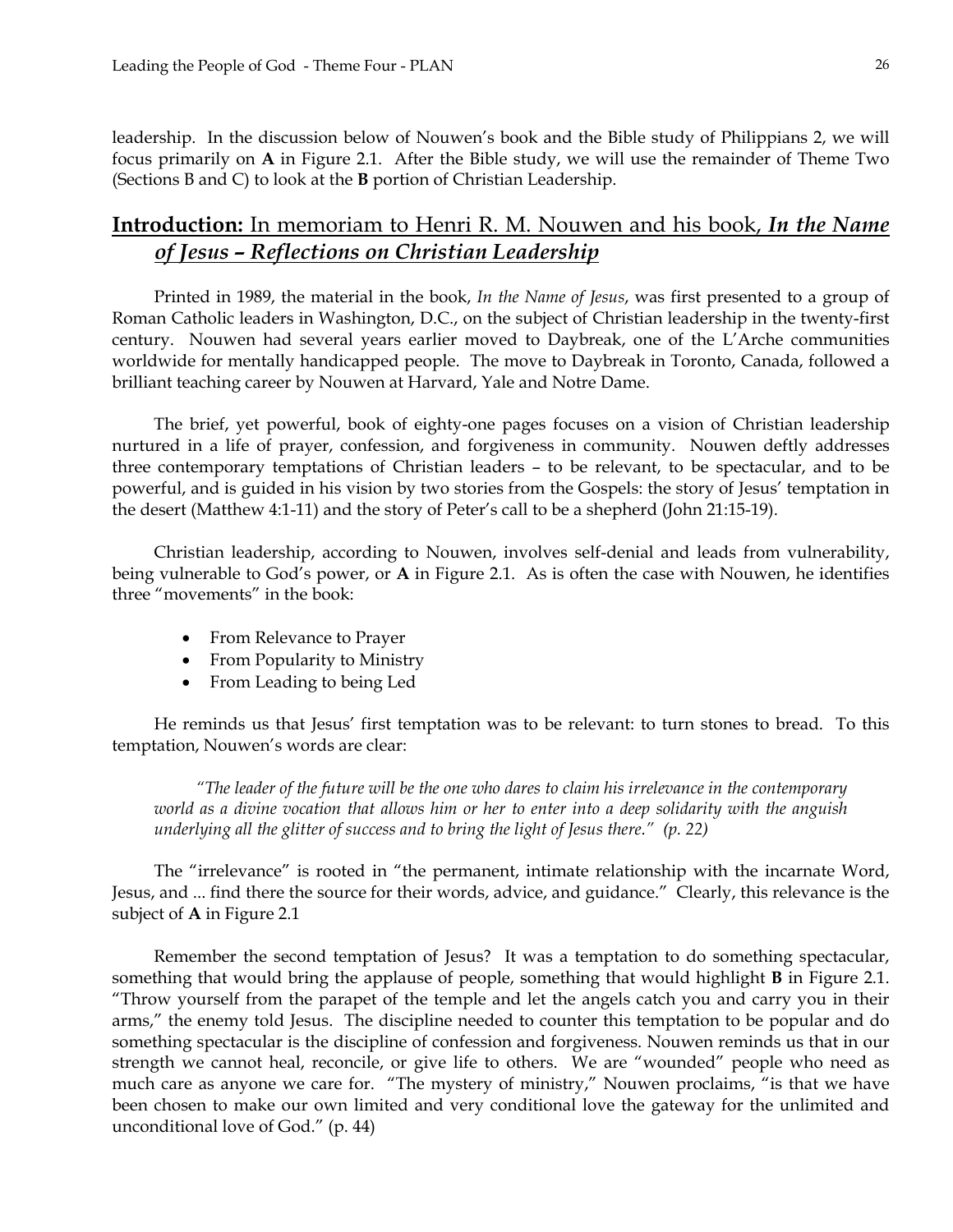The discipline required to overcome the temptation of "individual heroism" (or look to **A** instead of **B**) is confession and forgiveness – individuals willing to confess their brokenness and to ask forgiveness from those to whom they minister. Making humble connections (confession and forgiveness) to those we lead helps the Christian leader overcome the temptation of "individual heroism". Christian leaders "are called to live the Incarnation, that is, to live in their own bodies but also in the corporate body of the community, and to discover there the presence of the Holy Spirit." (p. 48) In the faith communities, we are "accountable to them, and need their affection and support, and are called to minister with their whole being, including their wounded selves." (p. 50)

The third temptation of Jesus was the temptation of power. " I will give you all the Kingdoms of this world in their splendor," Jesus was told by Satan. Again a **B** focus in Figure 2.1. Is this an irresistible temptation? Nouwen reminds us that power provides for us a substitute for "the hard task of love, control over the cross, being a leader over being led." (p. 60) Power, control and being a leader are often substituted, Nouwen believes, for healthy, intimate relationships with the faith community.

John 21:18, especially the words, "Somebody else will take you where you would rather not go," is a pivotal passage for Christian leaders, according to Nouwen, who desired to let go of power (B in Figure 2.1) and follow the humble way of Jesus (A in Figure 2.1). The ability and willingness to be led where you would rather not go is crucial.

Nouwen challenges Christian leaders to think theologically about the practice of leadership – thinking and leading with the mind of Christ. Christian leaders think, speak, and act in the name of Jesus. Christian leaders of the future...

*"have to be theologians, persons who know the heart of God and are trained – through prayer, study, and careful analysis – to manifest the divine event of God's saving work in the midst of the many seemingly random events of their time." (p. 68)* 

In referring to leading with the mind of Christ, Nouwen is presenting a theological leadership – a deep spiritual formation involving the whole person – body, mind, and spirit.

Nouwen, in this powerful book, asks us "to move from a concern for relevance to a life of prayer, from worries about popularity to communal and mutual ministry, and from a leadership built on power to a leadership in which we critically discern where God is leading us and our people." (p. 72). This requires us to be **A**-focused. Are we willing to be led "where we do not want to go? (John 21:18)

Nouwen also helps introduce the place of **B** in Figure 2.1. To be effective leaders, we must develop the skills appropriate in our relationships with the led. Nouwen provides a good introduction by asking three questions about spiritual leadership:

- Can we count on competence?
- Dare we go solo?
- Must we be in control?

He responds with these answers: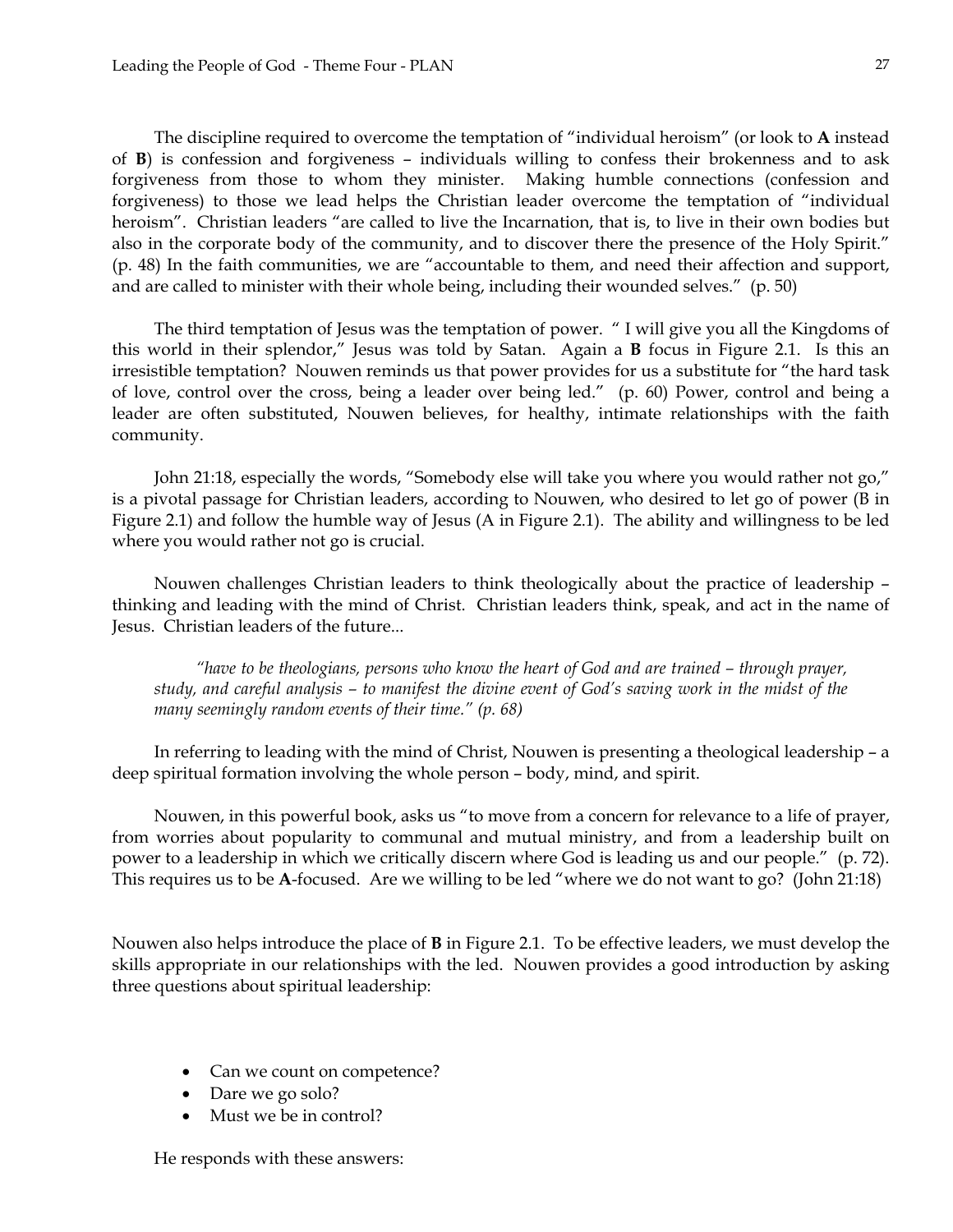- Unconditional love.
- Vulnerable love.
- Trusting love.

Nouwen concludes, "...the oldest, most traditional vision of Christian leadership is still a vision that awaits realization in the future." Is leadership based on competency or character? No debate. Character must always be the overriding focus for the servant leader. So Character, which we will explore in detail in Theme Four, outweighs competence in accomplishing or excelling at the **B** portion of leadership.

 "Your attitude should be the same as that of Christ Jesus: Who being in very nature God, did not consider equality with God something to be grasped, but made himself nothing taking the very nature of a servant, being made in human likeness. And being found in appearance as a man, he humbled himself and became obedient to death – even death on a cross! Therefore, God exalted him to the highest place and gave him the name that is above every name, that at the name of Jesus every knee should bow, in heaven and on earth and under the earth, and every tongue confess that Jesus Christ is Lord to the glory of God the Father." – Philippians 2:5-11

When reviewing the incarnational character of the servant leader, especially in light of Philippians 2:5-11, we must look at our Spirit, Strategy, Style, and Stewardship as it relates to that of Christ Jesus. We must consider our incarnate likeness in regards to His likeness, among His people, from His fullness and for His glory. Again, the character we need for effective Christian leadership, to excel at **B**, comes from **A**, God.

# **A Christ-like Leadership Lifestyle**

OUTLINE: *(Use this outline to assist you in processing the information that follows.)*

- 1. Key Concept: Communication is the greatest single factor affecting one's personal health and his relationship to others.
- 2. Key Question: How can we so live together as Christians that our relationships are redemptive and a witness to others of the reconciling work of God in Christ?

| 3. Key Challenge:   | "Walking Worthy of our Calling"                                 | Ephesians 4:1     |
|---------------------|-----------------------------------------------------------------|-------------------|
| 4. Key Insight:     | "Living the Reconciled Life"                                    | Ephesians 4:2-3   |
| 5. Key Principle:   | "Speaking the Truth in Love"                                    | Ephesians 4:15-16 |
| 6. Key Application: | "Be honest, forthright, up-building,<br>kind and compassionate" | Ephesians 4:25-32 |

#### **We "speak the truth in love" because:**

- A. "We are members of one body." (Ephesians 4:25)
	- 1.) Prohibition:
	- 2.) Command: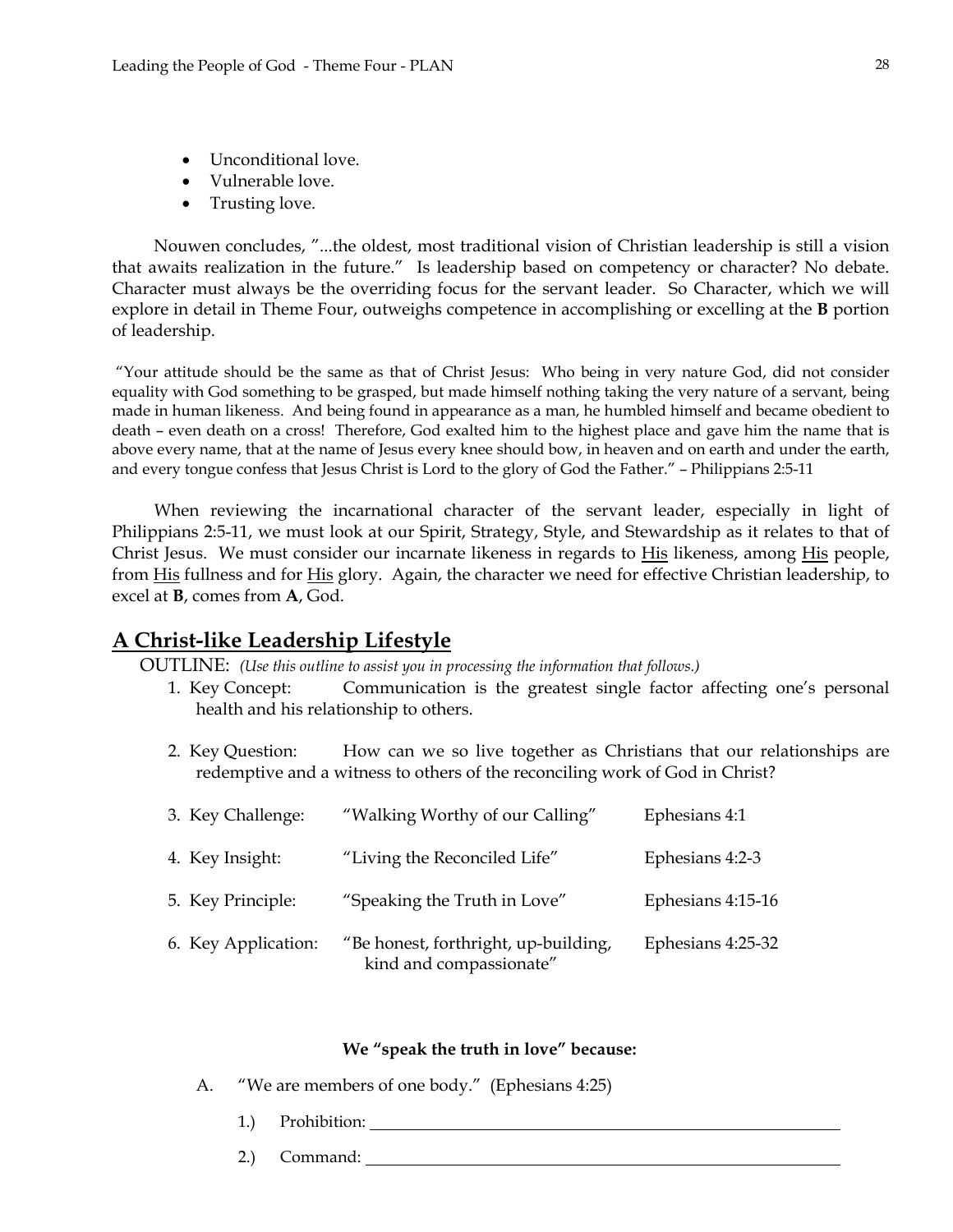- B. "Satan gets a foothold in our lives" when we do not speak the truth in love. (Ephesians 4:26-27)
	- 1.) Prohibition:
	- 2.) Command:
- C. Because of the power of words to bless or to curse. (Ephesians 4:29)
	- 1.) Prohibition:
	- 2.) Command:
- D. Because we have been forgiven in Christ. (Ephesians 4:32)
	- 1.) Prohibition:
	- 2.) Command:

#### Summary:

- 1. The Spirit of God is deeply concerned with the speech of His people. (Ephesians 4:30a)
- 2. The key to maintaining the "unity of the Spirit" in the midst of multifaceted diversity within a Christian community is to speak the truth in love.

# **A Biblical Model for Leading in a Faith Community (based on Ephesians 4)**

- 1. Key Concept: "Communication is the greatest single factor affecting one's personal health and his/her relationship to others." - Virginia Satir
- 2. Key Question: How can we live together, so that our relationships are redemptive and a witness to unbelievers of the reconciling work of Christ?

Now, this is a leadership question! "How does my Christian leadership enable others to fulfill their ministry to each other and their mission in the world...in the context of a dynamic laboratory of learning how to live together as God's children?"

> In the midst of conflicting expectations, multiple constituents, differing denominational backgrounds, various levels of maturity, multi-cultural perspectives… how can we live together Christianly? How does a holiness doctrine influence a holiness lifestyle? How does our holiness testimony translate to a Christian leadership lifestyle? Going back to Figure 2.1, how does **A** translate into an effective and correct **B**? As missionaries in cross-cultural situations, or pastors in local churches, these questions become critical for us.

> Often we are thrown together, in the context of our ministerial assignment, in a close Christian community. You quickly become aware of others' strengths and weaknesses. Your own personality differences soon become obvious. Thus, our specific leadership setting (as missionary, pastor, or administrator) becomes a dynamic laboratory for learning how to live together as God's family.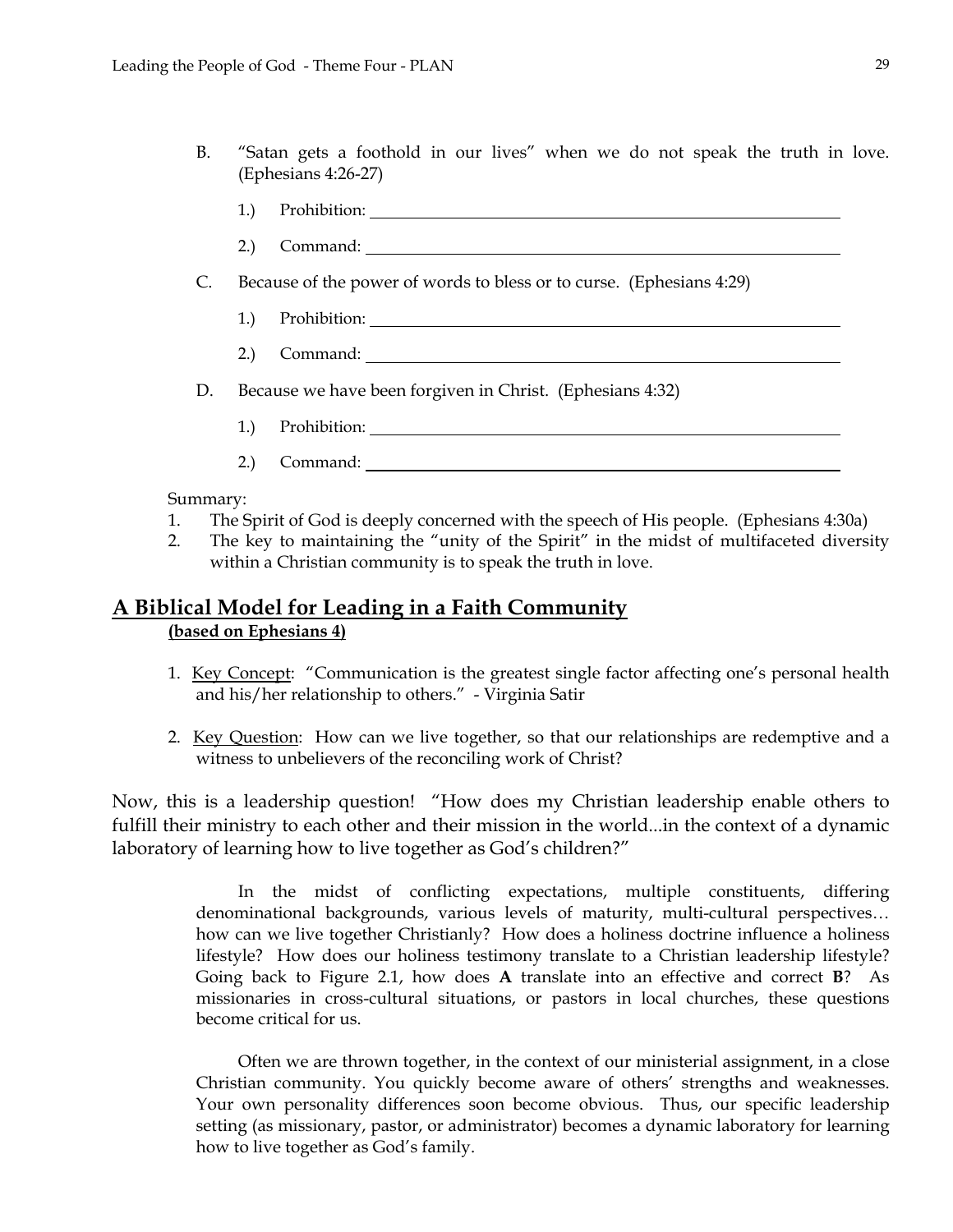We must ask ourselves, how do we respond to conflict under pressure?

Do we respond Christianly, or in a way that is no different from the person who makes no profession of faith?

Why are these issues so important?

3. Key Challenge: Walking "worthy" of our calling (Ephesians 4:1-3)

Ephesians4:1-3 is indicative and gives statements of fact. It is doctrinal and explains who we are in Christ. Ephesians 4-6 is imperative and gives statements of action. These chapters are ethically focused and explain how we should live as Christians.

Ephesians 4:1 is the transition verse that invites us to walk worthy of our calling and to participate with God in the reconciliation of the world back to God.

4. Key Insight: Living (and) leading the reconciled and transformed life (Ephesians 4:2-3)

If living and leading a reconciled and transformed life is our calling, then how does this happen? Ephesians 4:2-3 tells us, "Be completely humble and gentle; be patient…be supportive of one another in love…. Make every effort to keep the unity of the Spirit in the bond of peace."

Paul demonstrated reconciliation with God by living redemptively within the fellowship. Then you will have credibility to tell unbelievers, "You need to be reconciled to God." If God is more interested in our character than our comfort, then what are the character qualities God wants us to demonstrate within the Christian community?

II Peter 1:5-9 says, "*For this very reason, make every effort to add to your faith goodness; and to goodness, knowledge; and to knowledge, self-control; and to self-control, perseverance; and to perseverance, godliness; and to godliness, brotherly kindness; and to brotherly kindness, love. For if you possess these qualities in increasing measure, they will keep you from being ineffective and unproductive in your knowledge of our Lord Jesus Christ. But if anyone does not have them, he is nearsighted and blind, and has forgotten that he has been cleansed from his past sins."* 

If we possess these qualities, we will be productive and effective in our Christian walk. How do we develop these character qualities and walk "worthy"—in humility, gentleness, patience, supportiveness, and unity?

5. Key Principle: "SPEAKING THE TRUTH IN LOVE…" (Ephesians 4:15-16)

Speaking the truth in love is a powerful biblical concept for leaders of Christian communities. It is an enabling principle to embrace and lead the People of God. However, the skill of "making contact" is not automatically received when we are filled with God's Spirit in the experience of entire sanctification?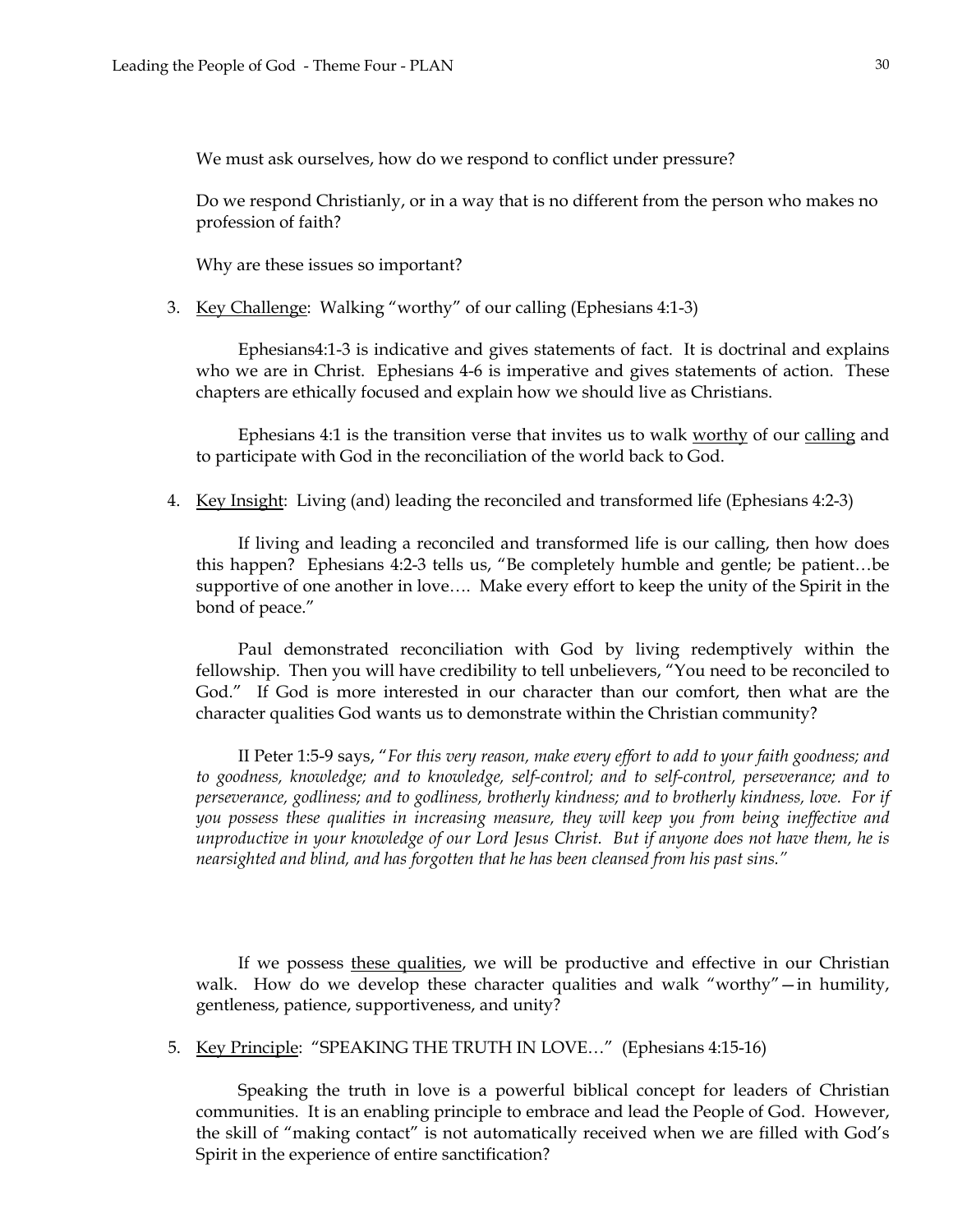The following poem by Virginia Satir expresses the essence of what it means to speak the truth in love.

# **GOALS FOR ME I want to love you without clutching, appreciate you without judging, join you without invading, invite you without demanding, leave you without guilt, criticize you without blaming, and help you without insulting. If I can have the same from you, then we can truly meet and enrich each other.**  6. Key application: The Principle Applied (Ephesians 4:25-32)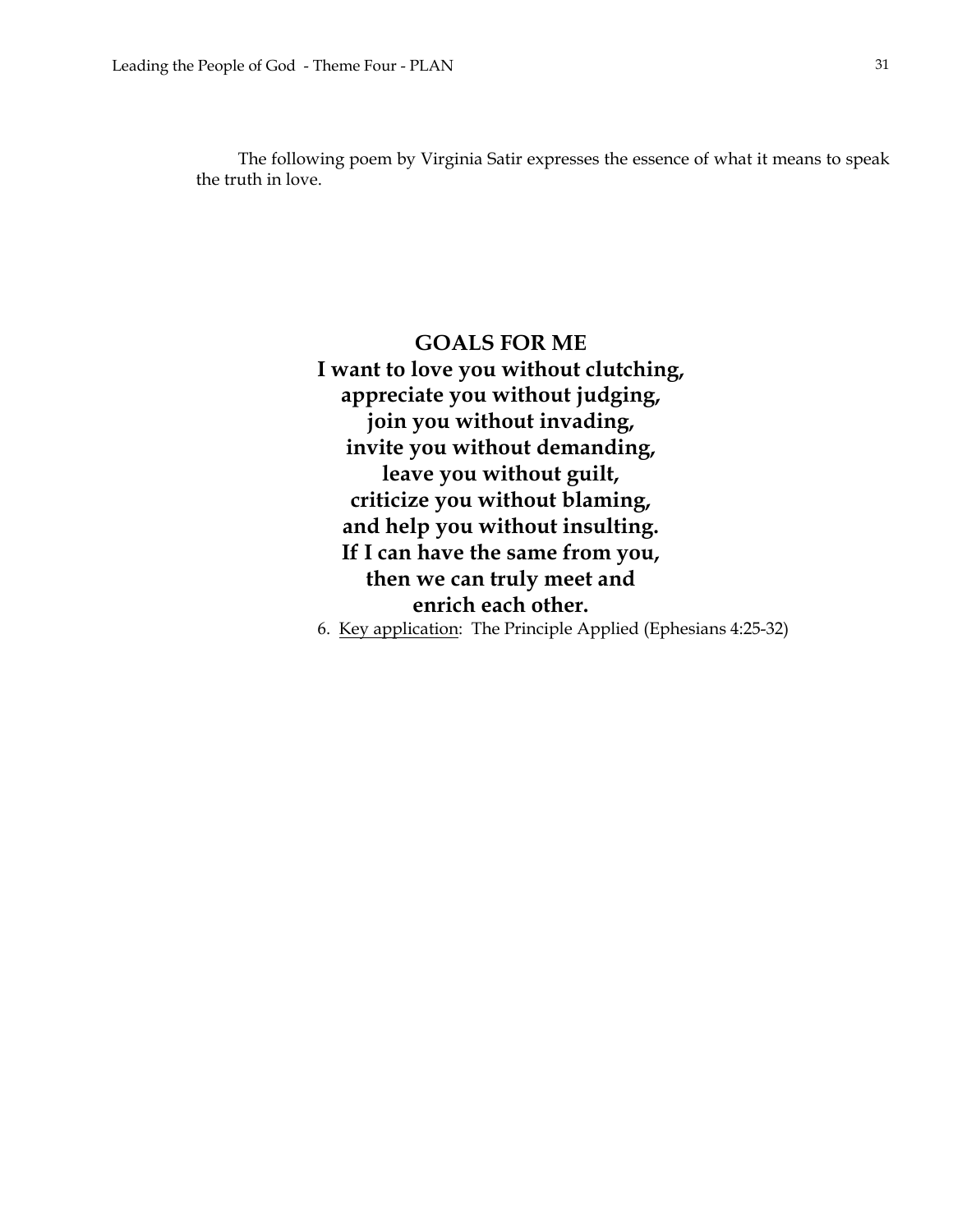

\*This model is best explicated by use of a PowerPoint or overhead where each of the four components of the model is highlighted individually.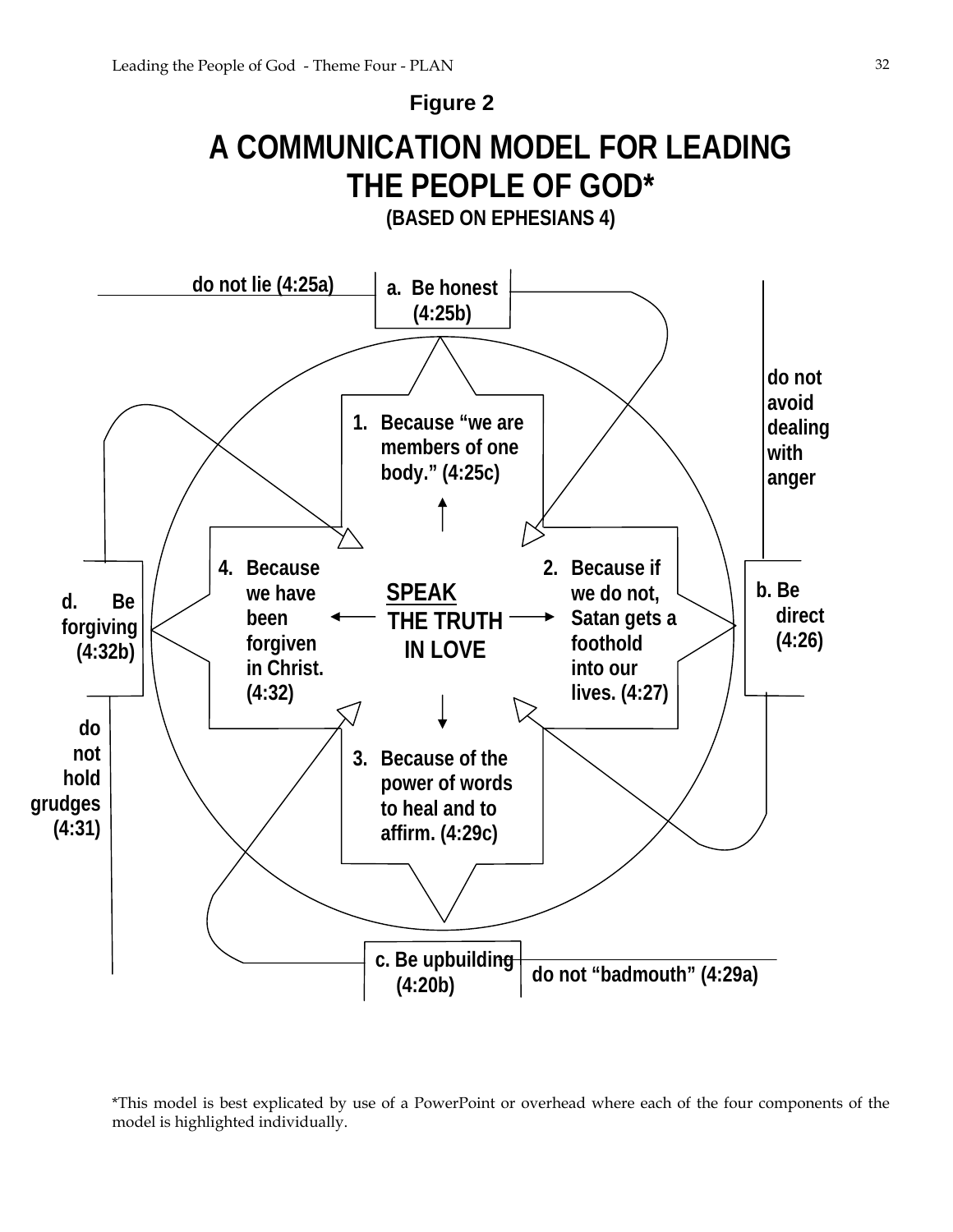# We "**SPEAK THE TRUTH IN LOVE**" because:

#### 1. **WE ARE MEMBERS OF ONE BODY** (Ephesians 4:25)



The Bible compares the spiritual body—the body of  $Christ -to$  the physical body (I Corinthians 12: 12-27; Romans 12: 3-8; I Peter 3: 8-9, 13-17; Ephesians 4: 1-6). What a difference it makes when we affirm within each issue of disagreement, or conflict situation, that the person "across the table" from us, on the basis of his/her testimony of faith, is a brother or sister in Christ, and a member, with me, of the body of Christ.

I had a dream one night while visiting friends in a nearby state. For some reason I was in an inner city, somewhere in the United States. I was traveling with an African American, and the two of us had just witnessed a violent argument in a store. One man from the inner city was selling merchandise to the other gentleman who was not from the inner city.

I cannot remember the cause of the argument, but I remember the person from the inner city saying to the other, who was not,

#### **"You will never understand; you are not from here."**

I remember listening very intently at both sides of the argument and believing parts of what each was saying. The two people arguing finally separated. I remember being so moved by what I had just experienced that, for some reason, I had the courage to speak to the man from the inner city that did not leave the scene. I said to him, "I really do not know who is right and who is wrong. I don't know what should be done in this situation." And then I continued, "What bothers me more is that what I have just experienced is a small picture of our society at large. We speak, and argue vehemently from our perspective, always assuming that we are right." But **what jolted me out of my dream was a statement I made to him with intense passion, "It seems like you were just talking past one another."** 

At that moment I awakened from my dream. Literally, my heart was pounding. I began to think about the dream and its implications. I couldn't get away from the words, "I really don't know who is right or wrong, but it seems like you were talking right past each other."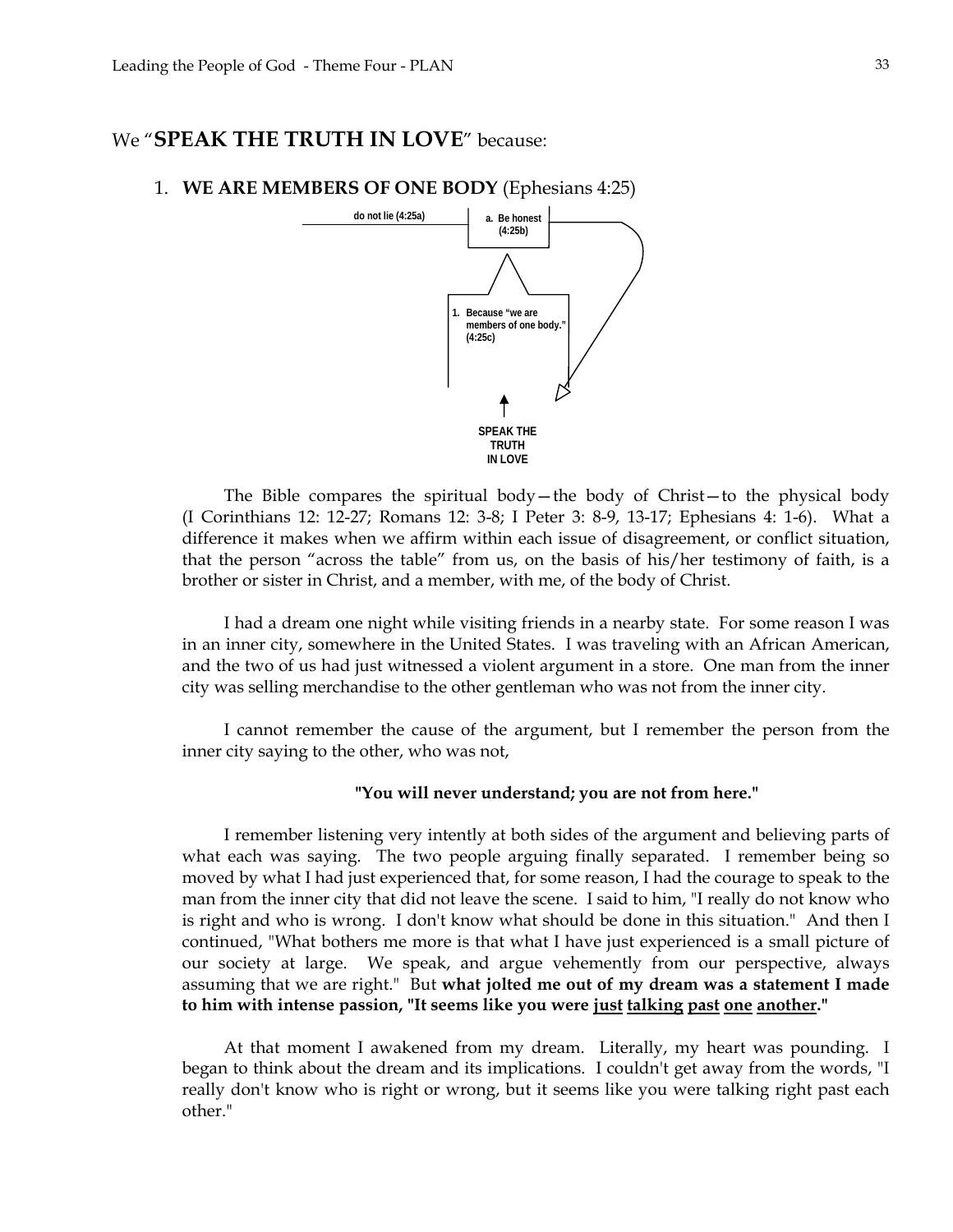I began to ponder the implications of my dream in my own life. "I really don't know who is right or wrong, but it seems like we often just talk right past one another." *How often this scenario is played out in real life and how painful-even in our own Christian* communities.

In Paul's letter to the Ephesians, he has much to say to us about our conversations with others. Because of our faith conviction to speak the truth in love we should "put off falsehood" (Eph. 4:25). We should not lie. Do Christians "lie" to each other? Paul was speaking to Christians.

Personally, this verse applied to me in areas of emotional dishonesty—not being honest with others regarding my negative feelings toward them when barriers between us have been created. John Powell<sup>[6](#page-33-0)</sup> explains the levels of communication on which we speak:

- Lowest level the level of cliché
- Next level the level of facts
- A higher level the level of ideas
- An even higher level the level of feelings

In 4:25, Paul encourages us to be honest. With awareness that we are accepted comes the freedom to be honest. New Testament injunctions to "speak the truth one to another" imply far more than an absence of lies. It implies the kind of honesty that allows others to know us as we are, secure in our acceptance by God and by them, and based on the affirming experience of love.

Even when under attack, the apostle Paul opened his heart to others, to share with them his inner feelings and experiences (i.e., II Corinthians 1:3-9, 2:1-4). He could claim without hesitation that those who met him came to understand his motives fully (I Thessalonians 2). This trait of honesty in our relationships with others and with ourselves has a counter-model in the Pharisees. These men were labeled hypocrites because they were always play-acting. It is probable that their lifestyles finally meant that they were deceiving themselves as well as attempting to deceive others. How striking it is that the Pharisees are the one group of people who Jesus was unable to touch. They had lost contact with reality, lived in their own world of pretense, and were cut off from all that could have saved them.

John deals with the issue of honesty in his first epistle. In insisting that we "walk in the light," he first points us to the necessity of being honest with ourselves (and others) about our sins and failings (I John 1:1-9). Freedom to know God's progressive cleansing comes only with honesty about our sins and confession of them. The necessity in the fellowship of believers for relational context (where believers can be real with one another, and thus actually know and then take on one another's burdens, where forgiveness can be asked as its need is confessed, and where it can be freely given) is imperative.

Why is this so important? Paul refers to us as members of one body (v. 25). Read the following passages that also describe our relationship to one another.

 $\overline{a}$ 

<span id="page-33-0"></span><sup>6</sup> Powell, John. *Why Am I Afraid to Tell You Who I Am?* Thomas More Publishing, reprint edition, 1995.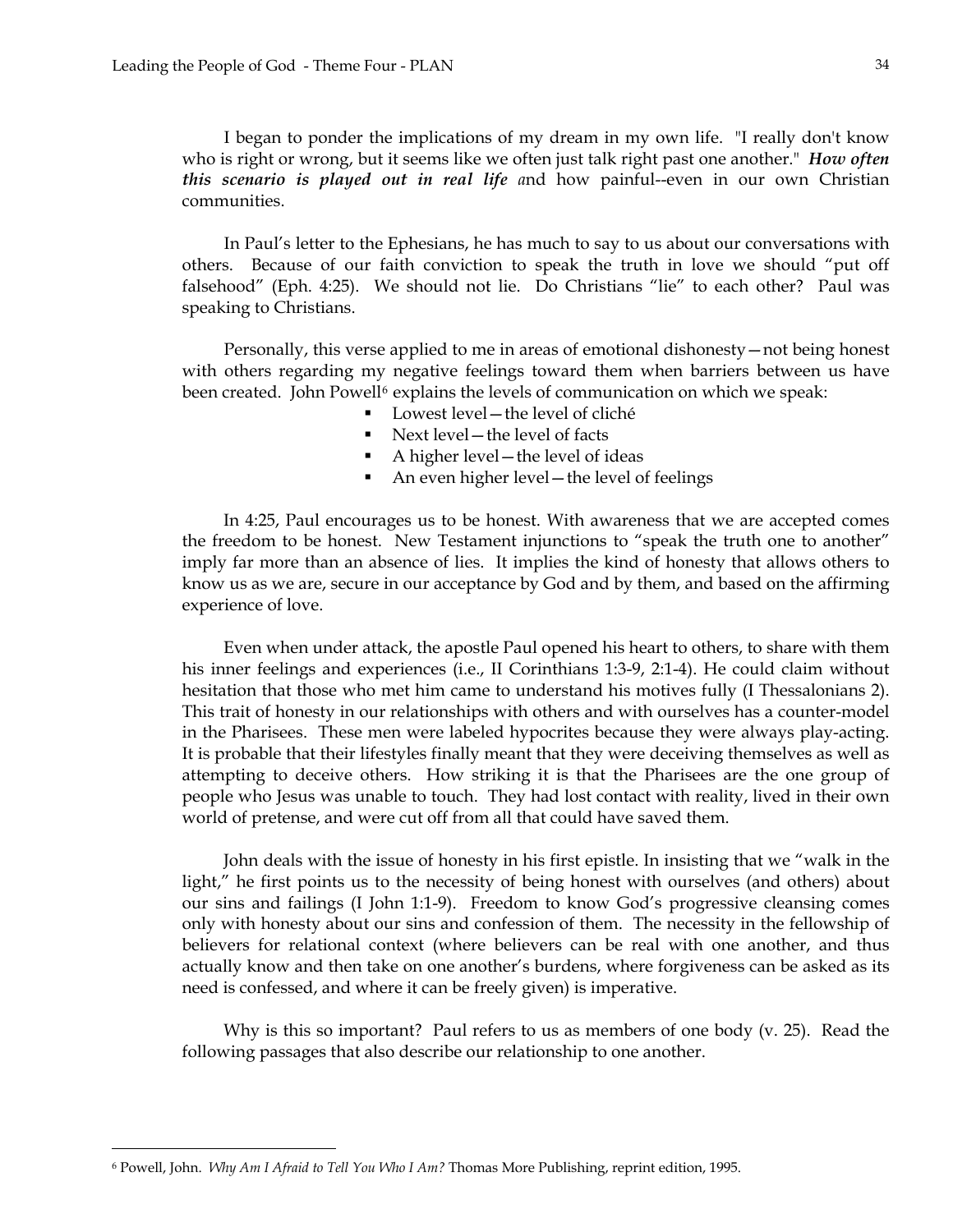#### **I Corinthians 12:12-27**

 $12$ The body is a unit, though it is made up of many parts; and though all its parts are many, they form one body. So it is with Christ. 13For we were all baptized by one Spirit into one body--whether Jews or Greeks, slave or free--and we were all given the one Spirit to drink. 14Now the body is not made up of one part but of many. 15If the foot should say, "Because I am not a hand, I do not belong to the body," it would not for that reason cease to be part of the body. 16And if the ear should say, "Because I am not an eye, I do not belong to the body," it would not for that reason cease to be part of the body. <sup>17</sup>If the whole body were an eye, where would the sense of hearing be? If the whole body were an ear, where would the sense of smell be? 18But in fact God has arranged the parts in the body, every one of them, just as he wanted them to be. 19If they were all one part, where would the body be? 20As it is, there are many parts, but one body.

21The eye cannot say to the hand, "I don't need you!" And the head cannot say to the feet, "I don't need you!" 22On the contrary, those parts of the body that seem to be weaker are indispensable, 23and the parts that we think are less honorable we treat with special honor. And the parts that are unpresentable are treated with special modesty, 24while our presentable parts need no special treatment. But God has combined the members of the body and has given greater honor to the parts that lacked it, <sup>25</sup>so that there should be no division in the body, but that its parts should have equal concern for each other. <sup>26</sup>If one part suffers, every part suffers with it; if one part is honored, every part rejoices with it. <sup>27</sup>Now you are the body of Christ, and each one of you is a part of it.

#### **I Peter 3:8-9, 13-17**

8Finally, all of you, live in harmony with one another; be sympathetic, love as brothers, be compassionate and humble. 9Do not repay evil with evil or insult with insult, but with blessing, because to this you were called so that you may inherit a blessing.

13Who is going to harm you if you are eager to do good? 14But even if you should suffer for what is right, you are blessed. "Do not fear what they fear; do not be frightened." <sup>15</sup>But in your hearts set apart Christ as Lord. Always be prepared to give an answer to everyone who asks you to give the reason for the hope that you have. But do this with gentleness and respect, <sup>16</sup>keeping a clear conscience, so that those who speak maliciously against your good behavior in Christ may be ashamed of their slander. <sup>17</sup>It is better, if it is God's will, to suffer for doing good than for doing evil.

#### **Romans 12:3-8**

3For by the grace given me I say to every one of you: Do not think of yourself more highly than you ought, but rather think of yourself with sober judgment, in accordance with the measure of faith God has given you. 4Just as each of us has one body with many members, and these members do not all have the same function, 5so in Christ we who are many form one body, and each member belongs to all the others. <sup>6</sup>We have different gifts, according to the grace given us. If a man's gift is prophesying, let him use it in proportion to his faith. 7If it is serving, let him serve; if it is teaching, let him teach; <sup>8</sup>if it is encouraging, let him encourage; if it is contributing to the needs of others, let him give generously; if it is leadership, let him govern diligently; if it is showing mercy, let him do it cheerfully.

#### **Ephesians 4:1-6**

1As a prisoner for the Lord, then, I urge you to live a life worthy of the calling you have received. 2Be completely humble and gentle; be patient, bearing with one another in love. 3Make every effort to keep the unity of the Spirit through the bond of peace. 4There is one body and one Spirit--just as you were called to one hope when you were called-- <sup>5</sup>one Lord, one faith, one baptism; <sup>6</sup>one God and Father of all, who is over all and through all and in all.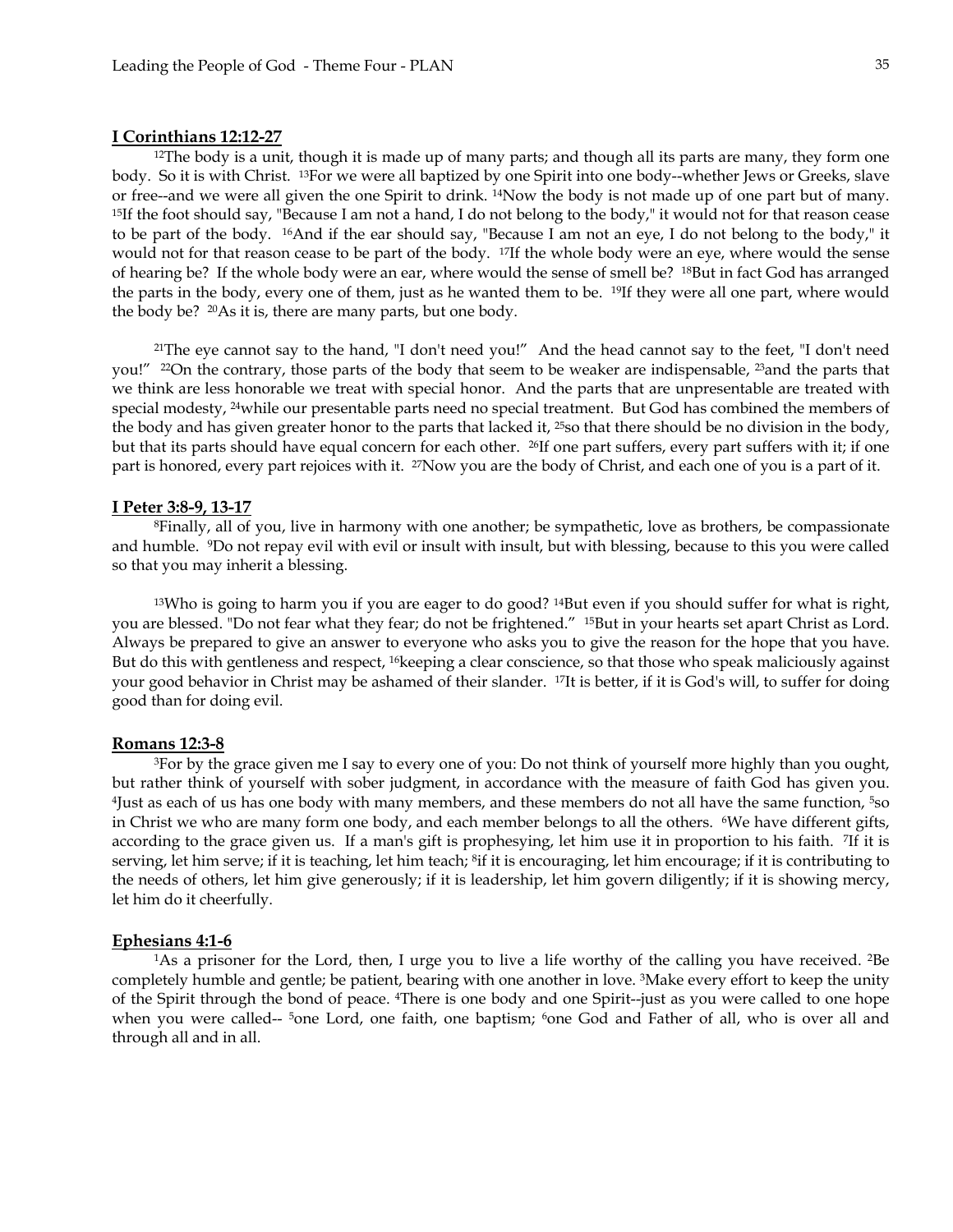# 2. **WE SPEAK THE TRUTH IN LOVE BECAUSE WHEN WE DO NOT, SATAN GETS A FOOTHOLD IN OUR LIVES** (Ephesians. 4:26-27)



Therefore, do not delay ("Do not let the sun go down on your anger.") You should respond Christianly ("In your anger do not sin."). It is important to consider the issue of conflict within the Christian community.

# **In conflict management, the key issue is understanding, not agreement.**

The goal is not conflict resolution, but conflict management in a Christianly manner. There is great concern regarding conflict in the congregational life/relationships in the local church or even a Christian university. Too often we use avoidance tactics in conflict situations.

What is meant by avoidance tactics in conflict management is denying the issue by not talking about the situation or (always beating around the bush) instead of dealing with the given circumstances. This approach or avoidance tactic continually puts off the "real" issue until the next "tomorrow" or the next meeting, believing that it will eventually go away. We make the un-scriptural assumption that 'peace-loving' Christians should get along and not really have serious conflicts. We all know this isn't true but still avoid the issue. We deny our real feelings; harbor resentment and allow the bitterness to intensify. **We lack the knowledge of how to deal creatively in conflict situations.** We're afraid to really share our honest feelings for fear of rejection, disapproval, frustration or hurt. We want to protect our 'image' of being nice, kind, understanding and loving.

Conflict is what develops between individuals when they differ. David Augsburger, in his book *Caring Enough to Confront[7](#page-35-0)* says*,* "When your thrust as a person runs counter to mine, to deny my own thrust is to be untrue to the push and the pull of God within me. For me to ignore and do violence to your thrust as a person is to violate your becoming a Son of God."

Augsburger says, "Conflict is natural, normal and neutral. Conflict is neither good nor bad, right nor wrong. Conflict simply is. And how we view, approach and work through

 $\overline{a}$ 

<span id="page-35-0"></span><sup>7</sup> Augsburger, David W. *Caring Enough to Confront*. Regal Books, 1981.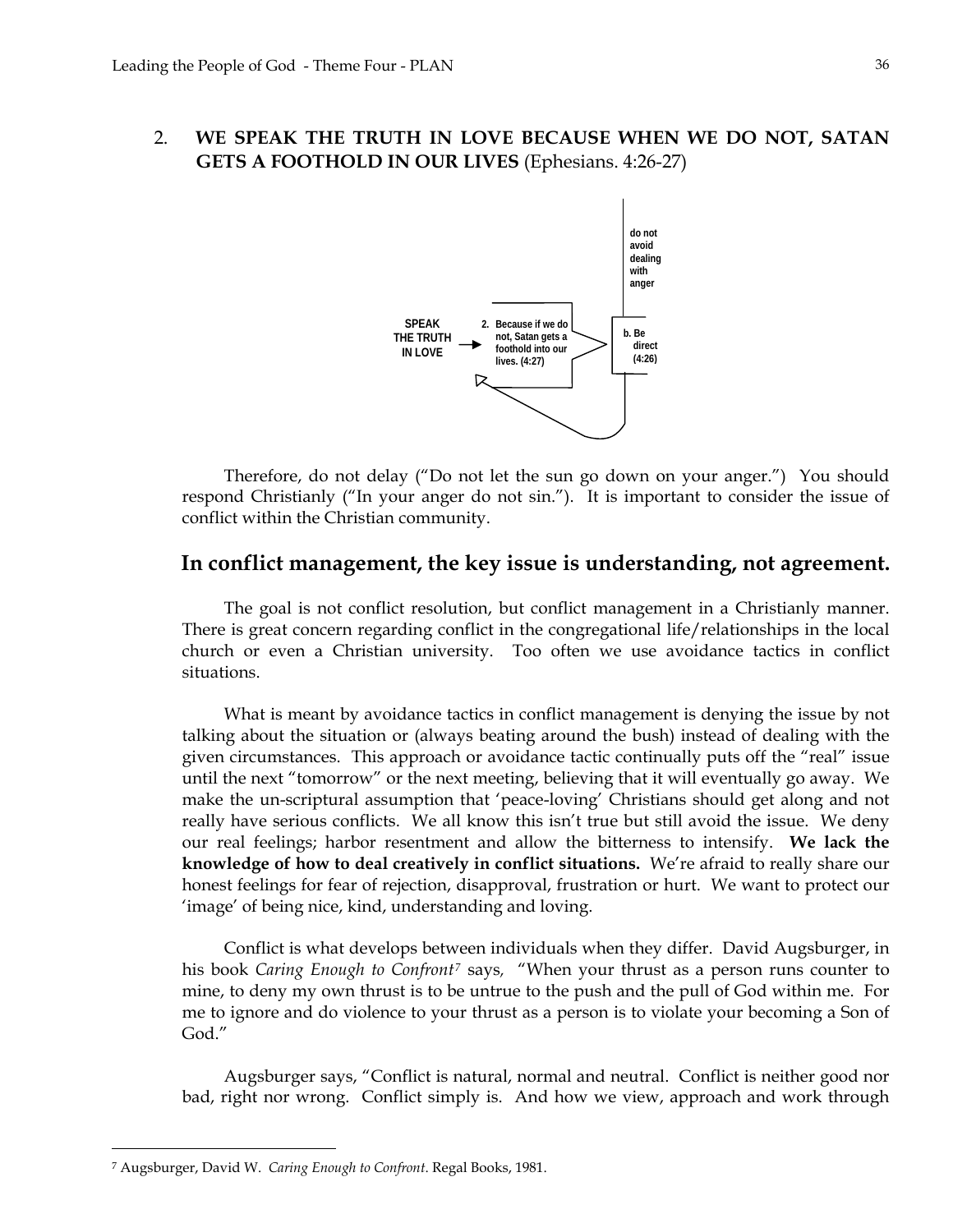our differences does to a large extent determine our whole life pattern." The question is not – will conflict arise? The question is – how do we deal with it?

Virginia Satir[8](#page-36-0) explains how we normally deal with conflictual situations. Ninety-six percent of troubled families deal with conflict in one of four inappropriate ways:

1) Placate (give in)

- He says, "I told you not to go out with the others." She says, "You're right, darling, I'm wrong."
- 2) Blame

"Those ladies took you away from the phone today so you were not here when I called."

- 3) Withdraw
	- He says, "What do you ladies do when you get together in the afternoon?" She leaves without saying anything.
	- Hide behind someone else. Use third party to do your work child, friend, etc.



4) Distract

She says, "We need to work on our finances, they are out of balance." He says, "You were out with those silly women again, weren't you."

### **The result of using the four inappropriate ways is that the problem remains, tension mounts, and the relationship is edgy.**

There is a fifth option – "I care enough to confront" (Augsburger), "leveling with love" (Satir), or "Speak the truth in love" (Ephesians 4:15). He says, "You are spending too much time with those stupid women." She says, "I'm angry with you because of your attacks on me and my friends. I must talk this over with you now because I'm building up resentment and hostility toward you."

Care-fronting or "leveling" as referred to by Augsburger is the biblical principal of "speaking the truth in love." This option brings healing, enables growth and produces change, but only 4% of us deal with conflict in this manner. There are two arms of a genuine relationship - confrontation with truth and affirmation of love.

So how can I begin to manage conflict in a "caring and confronting" way? First, we must eliminate a win/lose mentality (I'm right, you're wrong). There are three methods of the win/lose mentality (I win; you lose (authoritarian); you win; I lose (permissiveness); No win (negativism).

 $\overline{a}$ 

<span id="page-36-0"></span><sup>8</sup> Satir, Virginia. *Peoplemaking*.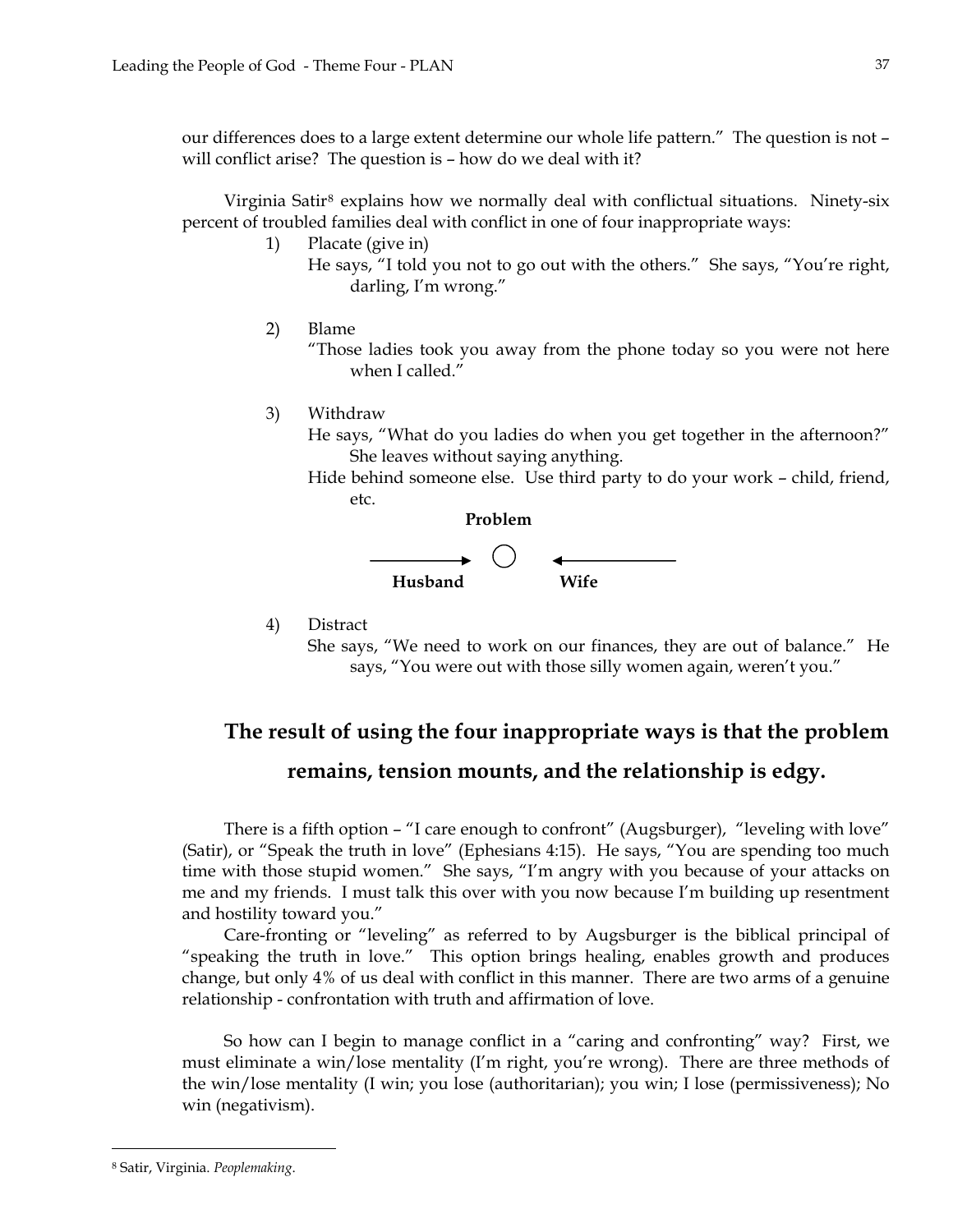Reaching out is two-sided based on others needs and our own needs. With left hand reaching out – I do care; I want to respect you; I want your respect; and with right hand reaching out - I want you to know how I feel; I want to tell you where I am; I have this goal for our relationship. This "caring and confronting" approach ends the blaming game, gets to healing questions – in simple, clear, direct language.

#### **You must ask yourself, "Where do we start?, What is the loving, responsible, truly respectful thing to do?, Where do we go from here?"**

Trying to truly hear what another says – how it is said, what feelings are conveyed – is the art of "active listening." This practice involves hearing with an inner ear to the feelings, hurts, angers, and the demands of the other person.

Use "I" messages instead of "You" messages. "I" messages reflect my feelings without placing blame. "You" messages are most often attacks, criticisms, faultfinding of the other person, labels, and ways of fixing blame. There is a tremendous difference between an honest confessional ("I" message) and distorted rejection ("You" message).

| "I" message                                    | "You" message                      |
|------------------------------------------------|------------------------------------|
| I am angry.                                    | You make me angry.                 |
| I feel rejected.                               | You're judging and rejecting me.   |
| I don't like the wall between us.              | You're building a wall between us. |
| I don't like being blamed or bearing blame.    | You're blaming everything on me.   |
| I want freedom to say yes or no.               | You're trying to run my life.      |
| I want a respectful friendship with you again. | You've got to respect me or you're |
|                                                | not my friend.                     |

Eliminate "why" questions. "Why" questions are an effective way of manipulating others (similar to "You" messages). (i.e. "Why do you always leave your things lying all over the house?, Why don't you pick up after yourselves?, Why don't you show a little interest in things?, Why can't I get a little cooperation?") We use "why" questions to give hidden messages of anger that we are unwilling to own honestly. "Why" questions are like a "hit and run." We must give clear "yes" or "no" signals. "Yes" signals come easy; however, "No" signals come very hard – especially face-to-face. Nice guys are supposed to say yes, but it's self-defeating. Often we hesitate to clearly state our feelings for fear of rejection/disapproval of others. Jesus said, "Let your 'yes' be a clear 'yes' and your 'no',  $'no.'''$ 

Our problem is that we tend to respond to wrongs to us in an equally wrong way.

We should initiate discussion if we have a complaint. Accept anger as a normal, natural human emotion. Clear statements of anger are something different than feelings and angry demands. Clear statements are a positive emotion, a self-affirming emotion which responds to the heart of rejection and devastation. There are two types of anger to consider personal anger and virtuous anger, which is anger focused on deed not person. Virtuous anger can slice through emotional barriers or communication barriers and establish contacts.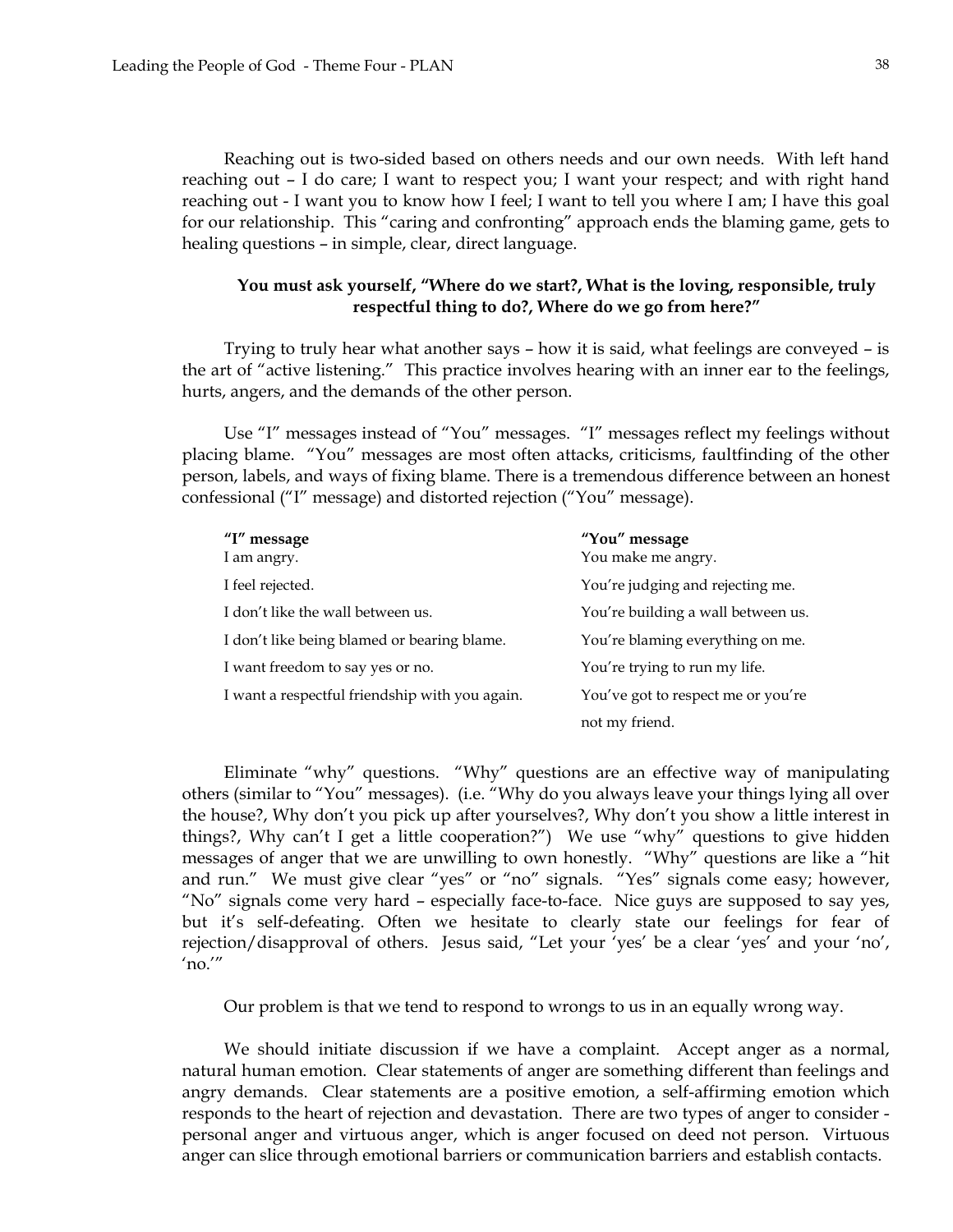#### **"Speaking the truth in love" or "truthing it in love" is the Christlike response to conflict.**

It describes a lifestyle for Christians who care enough to confront where conflicts arise. Read again Ephesians 4:15-32. When differences between people are dealt with openly, conflict can be a positive experience because it can lead to personal growth. But when differences are concealed and individuals are prevented from expressing themselves, personal growth will not occur.

Personal conflict is a part of growing up and trying out new capabilities. Learn the value of expressing differences openly and listening to the other persons' response in the hope of reaching some sort of understanding.

#### **IN CONFLICT MANAGEMENT,**

#### **THE KEY ISSUE IS UNDERSTANDING, NOT AGREEMENT**.

Key questions to ask in the midst of conflict situations are: What can I learn? and How can I change? These are growth-producing questions. On the contrary, growth inhibiting questions are: Why me? and What if…? This is the could have, should have, would have way of thinking.

These two ways of thinking and reacting can be diagrammed as follows:



Growth Producing Growth Inhibiting

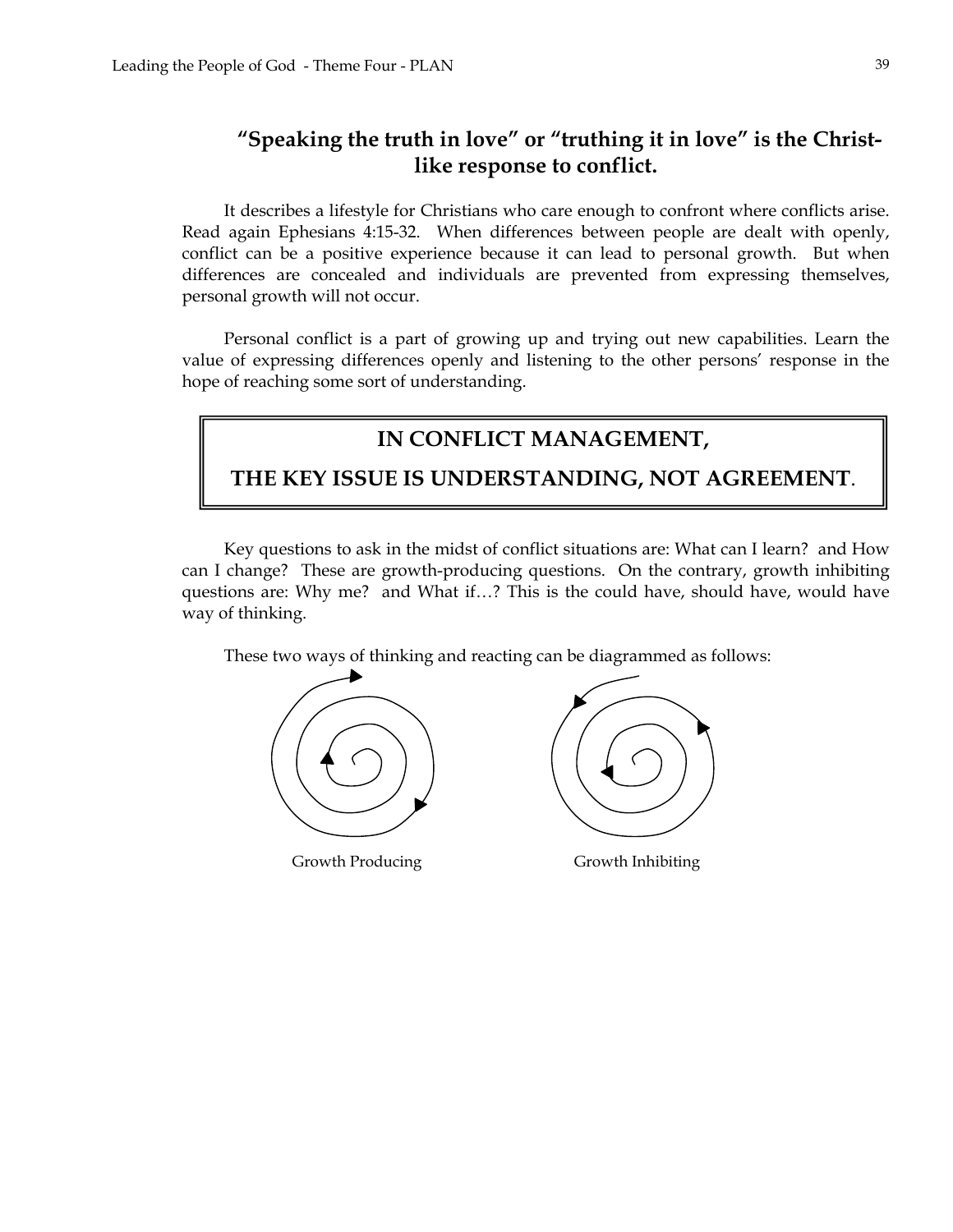#### 3. **WHY DO WE SPEAK THE TRUTH IN LOVE? BECAUSE OF THE POWER OF WORDS TO HEAL AND AFFIRM.** (Ephesians 4:29)



 "Speak only what is helpful for building others up according to their needs" (v. 29). Paul encourages members of the Body to use their speech for the help of others, for their upbuilding as the occasion may offer.

Our speech is to be used for the benefit of those who are linked with us in the body of Christ. Dialogue is a sacrament. We are to converse with each other within the fellowship in such a way that our words become a vehicle and demonstration of the very grace of God. In all conversation, the choice of language and subject matter has to be such that the up building and edification is for the purpose of "ministering grace" to the hearer. For Paul, there is no room for empty chatter or for remarks that serve no other purpose than to degrade another person.

Paul says, "Do not let any corrupt or unwholesome talk come out of your mouth." Corrupt talk is foul talk. Colossians 4:6 reads, "Let your conversation be always full of grace, seasoned with salt, so that you may know how to answer everyone." In biblical anthropology, the mouth is representative of the whole body and reveals the whole man. In Matthew 12:34, Jesus said, "Out of the overflow of the heart, the mouth speaks."

Saint Paul emphasized that one's speech reveals the quality of his relationship with Christ. Paul is not talking about a technique, but an attitude toward the other person. I need you – you have gifts and strengths I don't have to affirm, disciple, correct, up-build (negatively – you need me). I <u>love</u> you – you are my brother/sister in Christ (negatively – you need to love me). I accept you – you are being changed by Christ as I am being changed (negatively – you must accept me). I trust you – you desire to serve the same Christ I serve (negatively – you must trust me). I respect you – you are different, yet we are one in Christ. I serve you – I want to minister grace to you.

It is also a matter of the focus of our words – "…only what is helpful for building others up, according to their needs, that it may benefit those who listen." There must be a focus beyond ourselves, beyond self-serving comments. Our focus must be on the up building of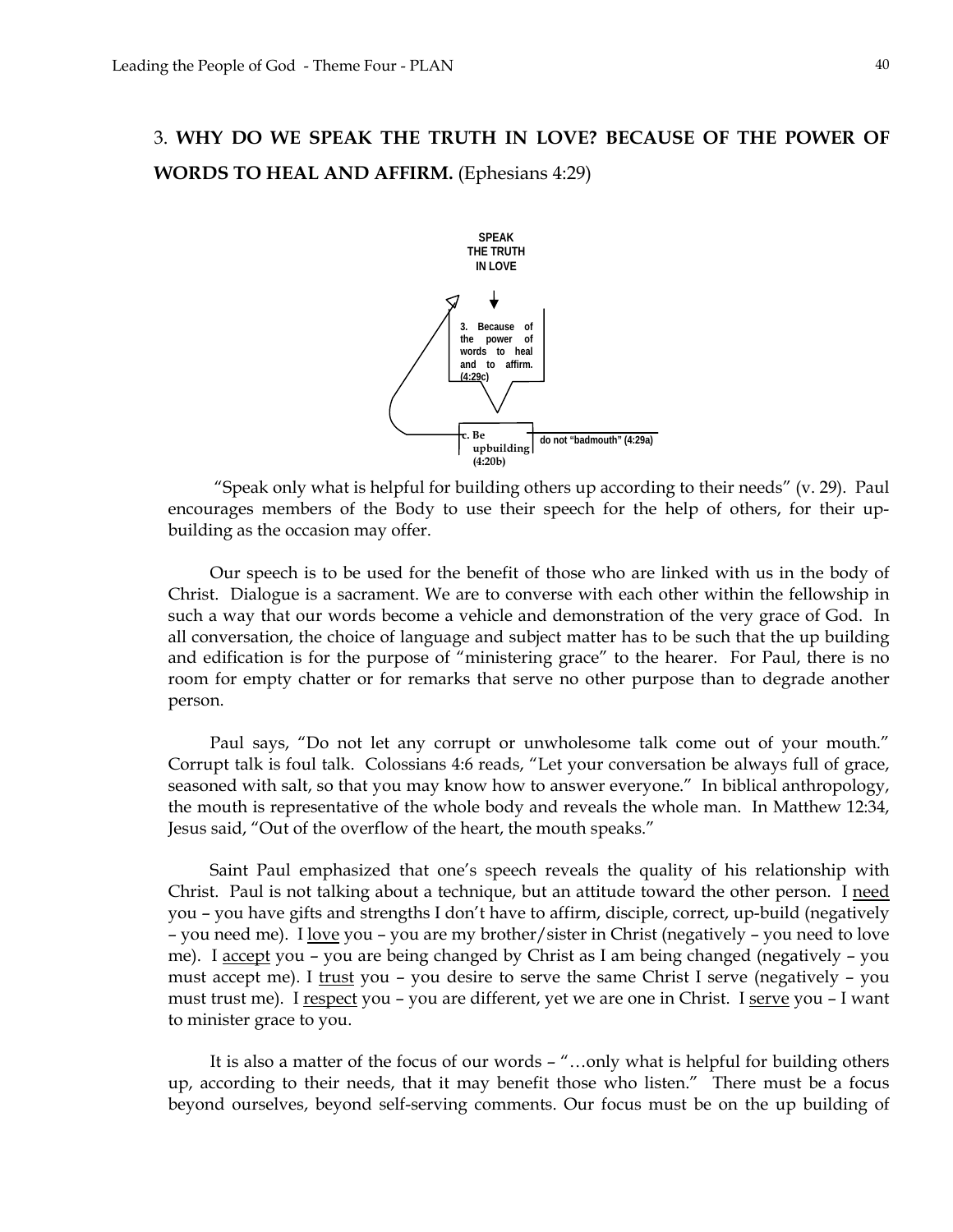others. Clinical psychologist, Sven Wahlroos, in his book *Family Communication[9](#page-40-0)*, states "Make your communication as realistically positive as possible." As a guideline he says that **the praise to criticism ratio should be kept at about 90-80 percent praise to 10-20 percent criticism.**

Usually the opposite is true in our interactions with others. Sometimes being emotionally honest necessitates criticism of another in an appropriate manner. However, 80-90% praise is needed (i.e., Thank you, I appreciate you, You were helpful, You affirmed me, I am grateful for you). It cannot be superficial. It cannot be "surpy" or it will be resented.

Some very personal and practical questions to consider from Ephesians 4:29 regarding the use of words are:

Do I tend to 'bad mouth'?

Do I tend to shoot from the hip?

Do I tend to respond quickly before I have all the facts?

Do I tend to talk about people behind their backs, saying things I would not say to them?

Do I tend to stress unimportant issues?

Do I tend to make excuses?

 $\overline{a}$ 

Do I tend to avoid reality questions? (ask questions)

Do I tend to use unfair communication techniques? Silence, ignoring, sulking, pouting, cold shoulder treatment? Sarcasm and ridicule? Unfavorable comparisons? Exposing dirty linen in public? Blaming the person for something which he cannot help or cannot do anything about? Intimidating, yelling, exploding? Bragging? Nagging, whining?

#### **These 'unfair' communication techniques present problems with what we say and problems with what we don't say.**

Consider these questions regarding the use of our words within the community of faith?

Does what I say build up or tear down the other person?

Would I say what I am saying directly to the person involved?

Do you know all the facts or am I responding on the basis of half-truths or partial facts?

<span id="page-40-0"></span><sup>9</sup> Wahlroos, Sven. *Family Communication*. McGraw-Hill/Contemporary Books, Revised edition, 1995.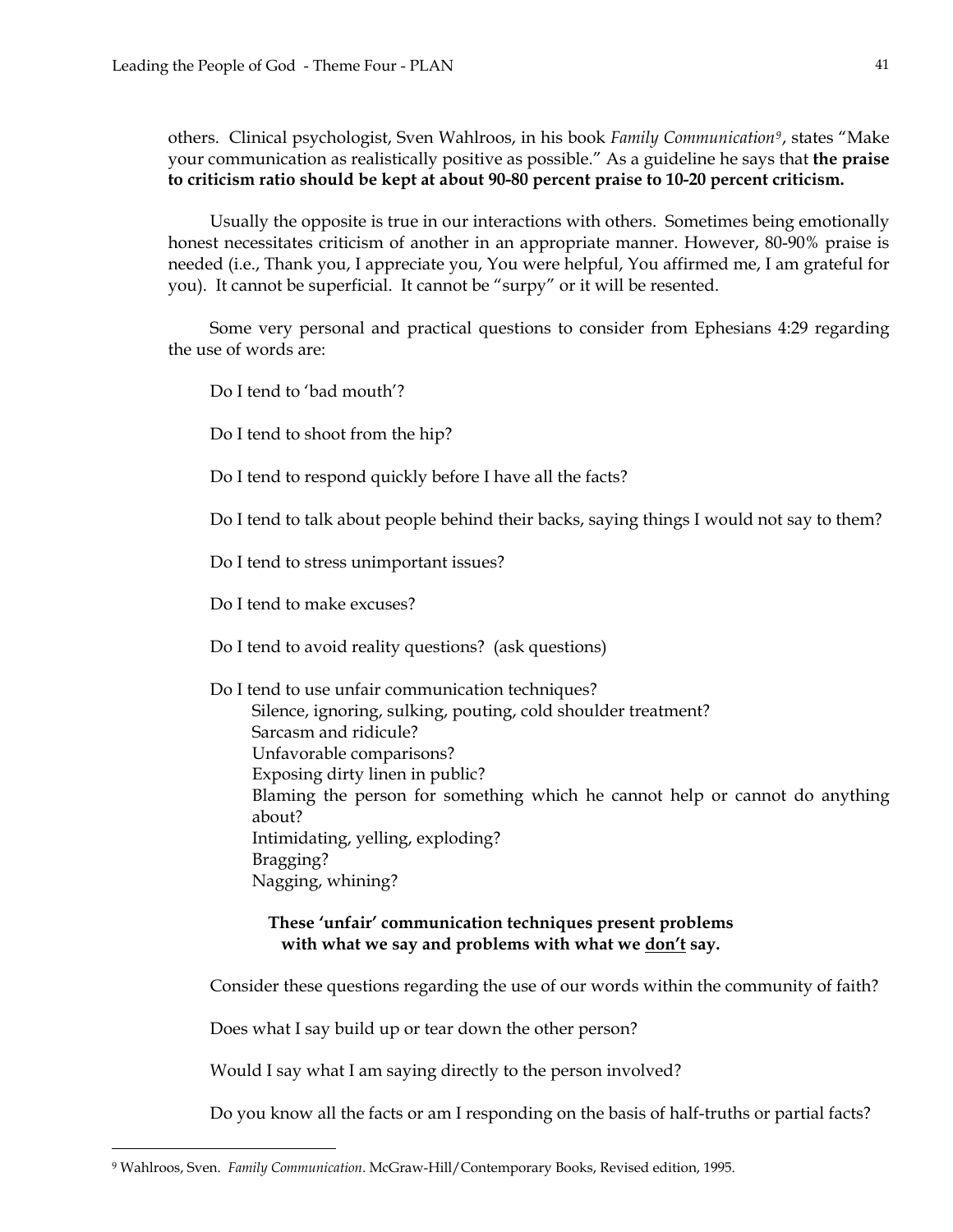Is my response triggered more by emotion than by reason?

Is the issue really deserving of the action and energy that I am giving it?

Can the situation be seen from a different perspective?

Have I tried to accept the feelings of the other person, and understand why the person feels the way he/she does?

#### THE MAN BESIDE YOU IS DIFFERENT ONLY UNTIL YOU GET TO KNOW HIM.

#### IF IT DOESN'T MAKE A DIFFERENCE,

#### DON'T LET IT MAKE A DIFFERENCE.

Ephesians 4:28 tell us to steal no longer. Exodus 20:16 says, "Ye shall not bear false witness against your neighbor." The broader implications prohibit the sin of slander, talebearing, gossip, flattery, and "character assassination." To destroy a man's character by a whispering campaign profits nothing. As Shakespeare put it: "Who steals my purse steals trash; … But he that filches from me my good name; Robs me of that which not enriches him, and makes me poor indeed." – Othello, Act III, Scene 3, Line 183.

We have the power to bless. All who have influence and weight with others have the power to bless and to withhold blessings to cause others to grow or to wither, to help or to hinder, to heal or to hurt. The person who can speak the sincere word of forgiveness and acceptance is a healer of the highest order. Why? Because he removes the deep malady of the inner curse and condemnation.

**Paul is concerned with the role of words exchanged between individuals within the body. In the midst of everyday dialog God's grace and power should flow through words used.**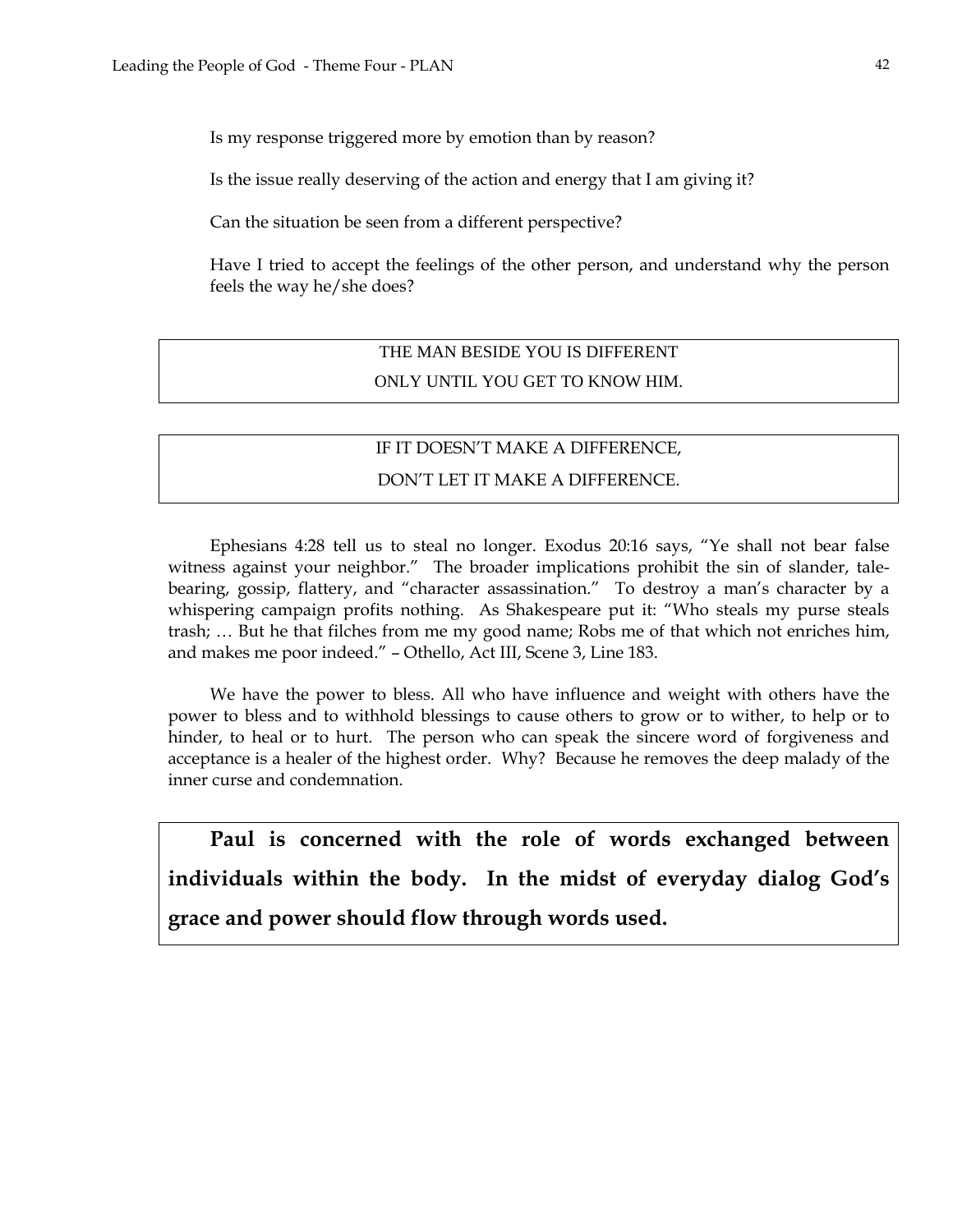#### 4. **WHY DO WE "SPEAK THE TRUTH IN LOVE?" BECAUSE WE HAVE BEEN FORGIVEN IN CHRIST.** (Ephesians 4:31-32)



The command is clear, we are to be forgiving just as Christ forgave us. The verb used in 4:32 implies that through love, the barriers to fellowship between persons are set aside.

An attitude of "realized forgiveness" describes the climate in the faith community. But what if it is not? You must take initiative in forgiving regardless of the response of the other person. Realized forgiveness creates a growing desire to up-build the other in love. A climate in which persons are so close to one another and so confident of acceptance that sharing burdens, forgiving, even taking the other to task is no threat to the relationship. There must be no room for strife, resentment, envy, etc. (v. 31) God's forgiveness enables the Christian to find his way back to the one from whom he is alienated. You must forgive others for God as Christ has forgiven you.

**Forgive Quickly (4:32c).** Our forgiveness of others can be immediate or delayed.

The words of Jesus on the cross regarding forgiveness are profound. "Father, forgive them, they know not what they do." His words did not change the situation. His words did not change the people involved. His words did not reduce the pain He felt. His words did not change things externally. His words of forgiveness, on the cross, changed everything internally. He was not going to let what others said and did to Him create within Himself bitterness, resentment, and anger. He was not going to permit what others said and did to Him to create a break in the relationship with God the Father. It simply was not worth it! He was not going to give others that much control over His life. It was as if He was saying, "Do what you have to do, say what you have to say, but I will not permit these words and deeds done to me and said against me to create a break in the relationship with the Father. It's just not worth it!"

The issue is not so much the response from others to our efforts to be kind, compassionate, and forgiving. Our efforts may not always be received in the spirit they were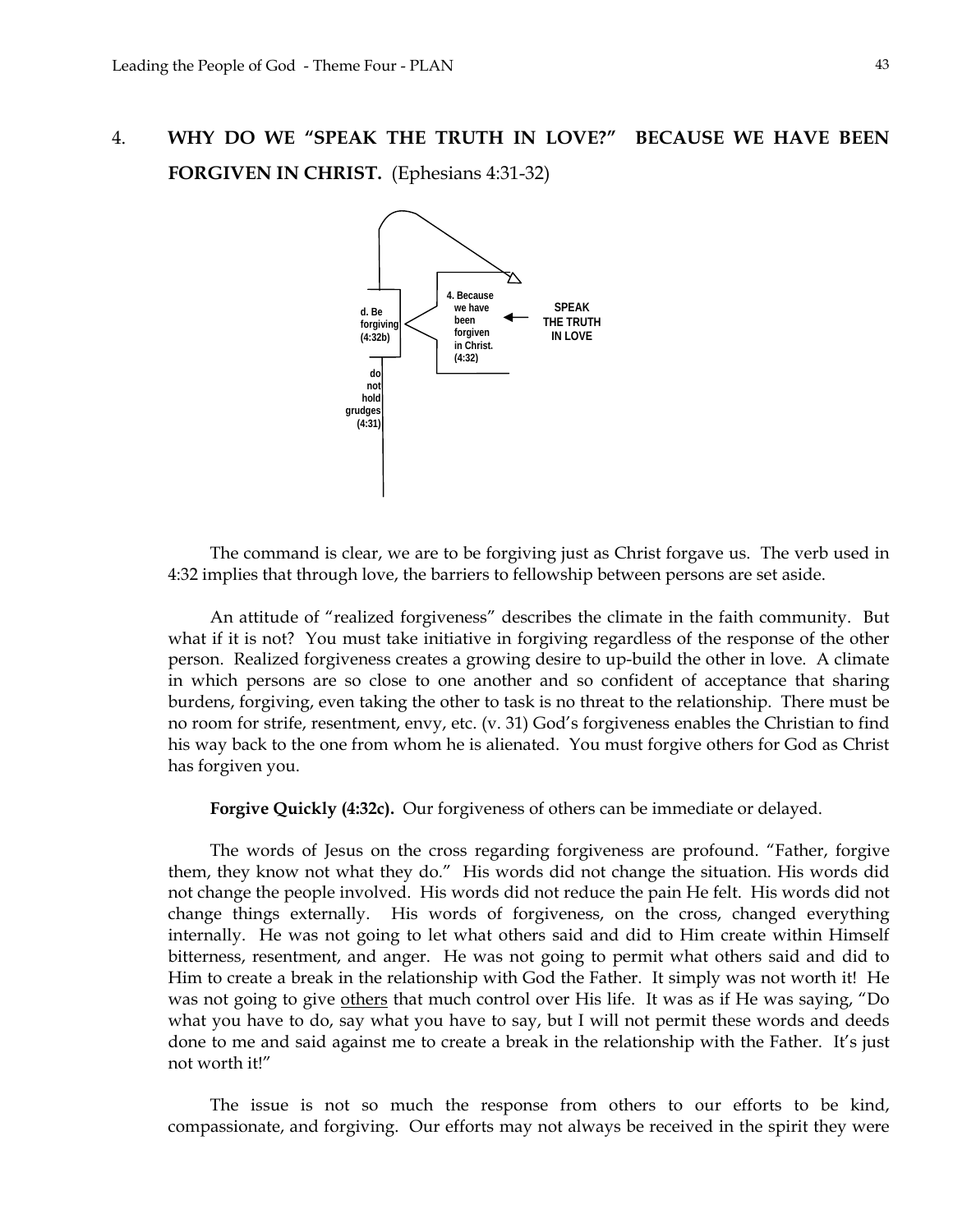given. But withholding forgiveness permits Satan to gain a foothold in our lives (4:26-27). Bitterness develops; anger increases; resentment manifests itself; and Satan laughs.

Our calling is to be Christ-like even in the uncomfortable situations in which we sometimes find ourselves. God will provide blessing and joy within us, regardless of the apparent rejection sometimes from the other persons involved. Remember…as believers, we forgive, not to change people, but because God, in Christ, forgave us. And we were so undeserving. Sometimes we have been hurt so deeply that we can't reach out with integrity, in forgiveness to others. "Father...forgive them..." The words of Jesus were words of a prayer!

And Paul reminds us that God's grace is sufficient for us in our weakness, and His power is made perfect in our weakness.

I received an email recently from a person who left campus some time ago. From this person's perspective, things were done and not done that continued to bother the individual. Accusations were made at me and other university personnel. The words hurt. After several days, I responded, not trying to answer each point made. Instead, I asked for forgiveness. Obviously, the school and I had not been for the individual what the person needed from us. I had a choice. I could "brew" over the stinging email; or genuinely seek forgiveness, asking God and the person to teach me through this situation.

Ephesians 4:25-32 describes a lifestyle by which believers are to live together as the People of God. What happens when they don't? God is grieved (v.30) "Do not grieve the Holy Spirit of God."

Does verse 30 refer to verse 29 or 31? The answer is both. The Spirit of God is greatly concerned about the speech of His people. This is a profound theological issue. Anything that tends to destroy fellowship grieves the Spirit who seeks to build it up. The sin of offending a brother by a false word or act especially grieves God. The Spirit either rejoices or grieves with the words expressed in the fellowship.

Is this communication lifestyle possible simply by human efforts alone? Obviously not. In Chapter 5 verse 18, Paul challenges the People of God with an imperative, "Be filled with God's Spirit…continually, daily…" It is in terms of agape love that the Spirit energizes the believer living under the sovereignty of the Spirit. Living under the sovereignty of the Spirit, the faith community is gradually transformed into the image of Christ. **Again, the key question** –

#### How can we live together as Christians so that our relationships will be redemptive and a witness to unbelievers of the reconciling word of God in Christ?

Ephesians 4 speaks directly to this issue. Read again Ephesians 4:1-3, 11, 15-16, 25 and 5:1-2, 18-21. We are to be "imitators of God…and live a life of love" (5:1-2) in leading and living together as the People of God. We are to model a holiness lifestyle (5:1-2). When we do not live like this we grieve the Holy Spirit. **Relationships within a faith community are an**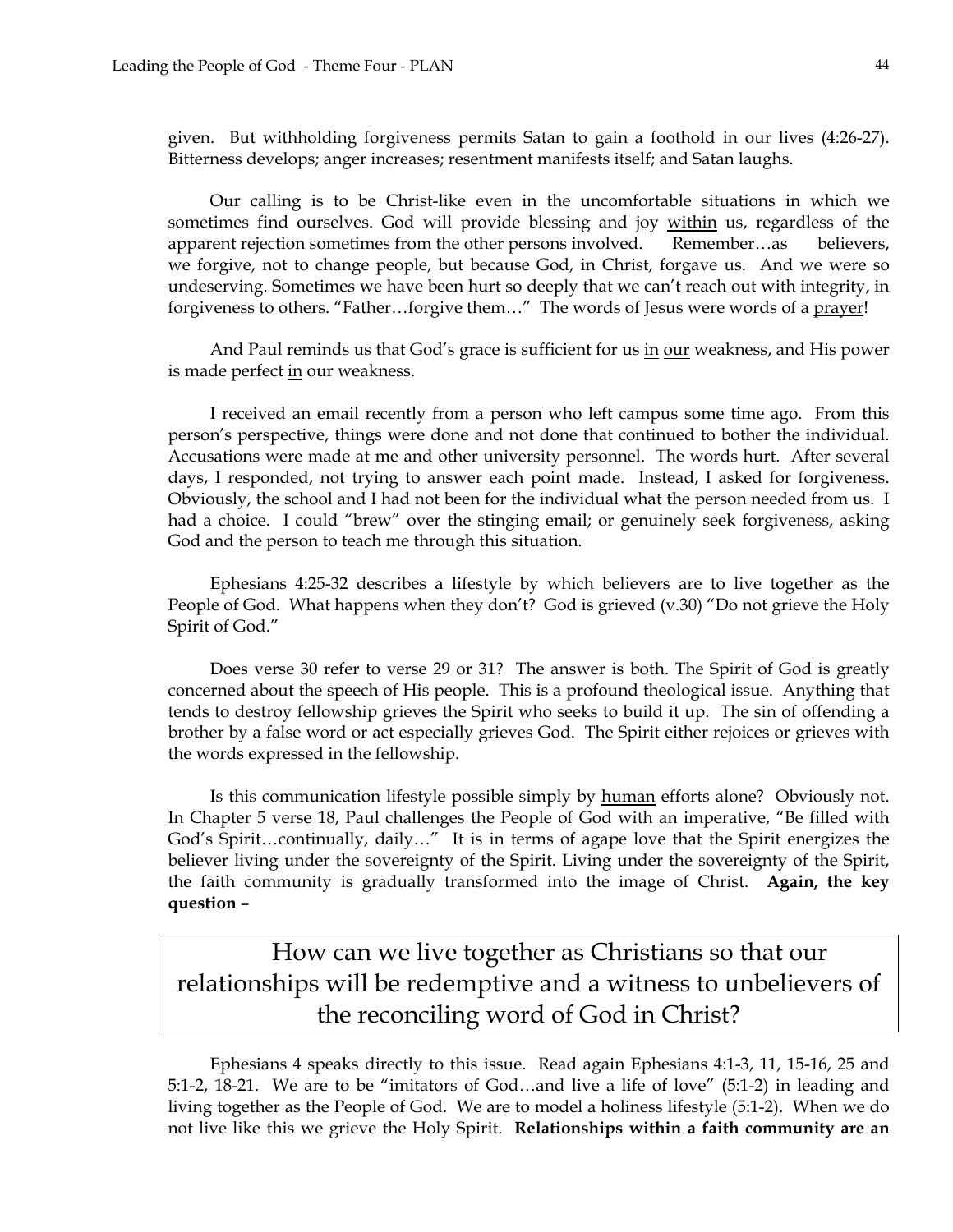**intensely theological issue.** The lifestyle can only be maintained, developed, and strengthened as we are continuously being filled with the Spirit (5:18).

Consider these questions:

Who were the most Christ-like leaders you have ever known?

What was the spiritual quality that most stands out in your mind?

#### **MAKING CONTACT**

I believe the greatest gift I can conceive of having from anyone is to be seen by them, heard by them, to be understood and touched by them. The greatest gift I can give is to see, hear, understand, and to touch another person. When this is done I feel contact has been made. -Virginia Satir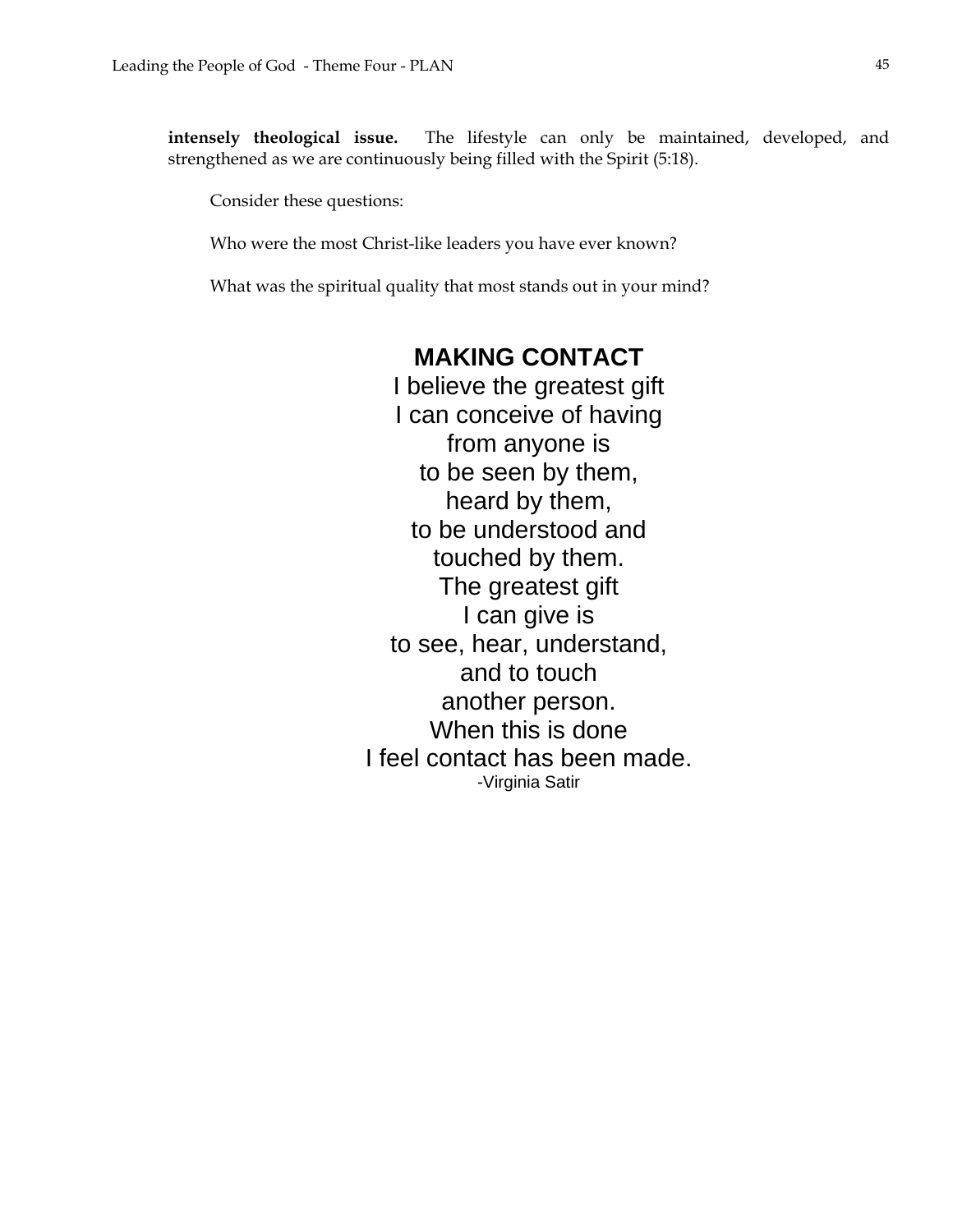#### **1. Probing Questions**

In what area discussed do you have the most problems with your faith community? Why?

With whom among the People of God are you having the most problems? Why?

What one thing, specifically, can you do now to begin to heal the broken or ruptured relationship?

Complete these sentences: I need to stop… I need to begin… I need the help of the Holy Spirit with…

#### **2. Qualities of a Christ-like Leader**

**Authentic**—dependable, real, faithful reliable, trustworthy, trusted, credible, believable, veracious, genuine

- **Grateful**—attentive, inclusive, and God-centered thankful, appreciative, agreeable, refreshing, restful
- **Humility**—Godliness, obedient, modest, broken, gentle meekness of heart, mind, or spirit, humbleness, reverence, contentment, peacefulness
- **Integrity**—trustworthy, honest, just, fair, conscientious truthfulness, justness, courage
- **Magnanimous Spirit**—giving, generous, gracious, courteous forgiving, merciful, big-hearted, fair, kind, philanthropic, self-sacrificing, noble, majestic
- **Sensitive**—intuitive, perceptive, insightful responsive, compassionate, understanding, tender-hearted, warm, gentle, discriminating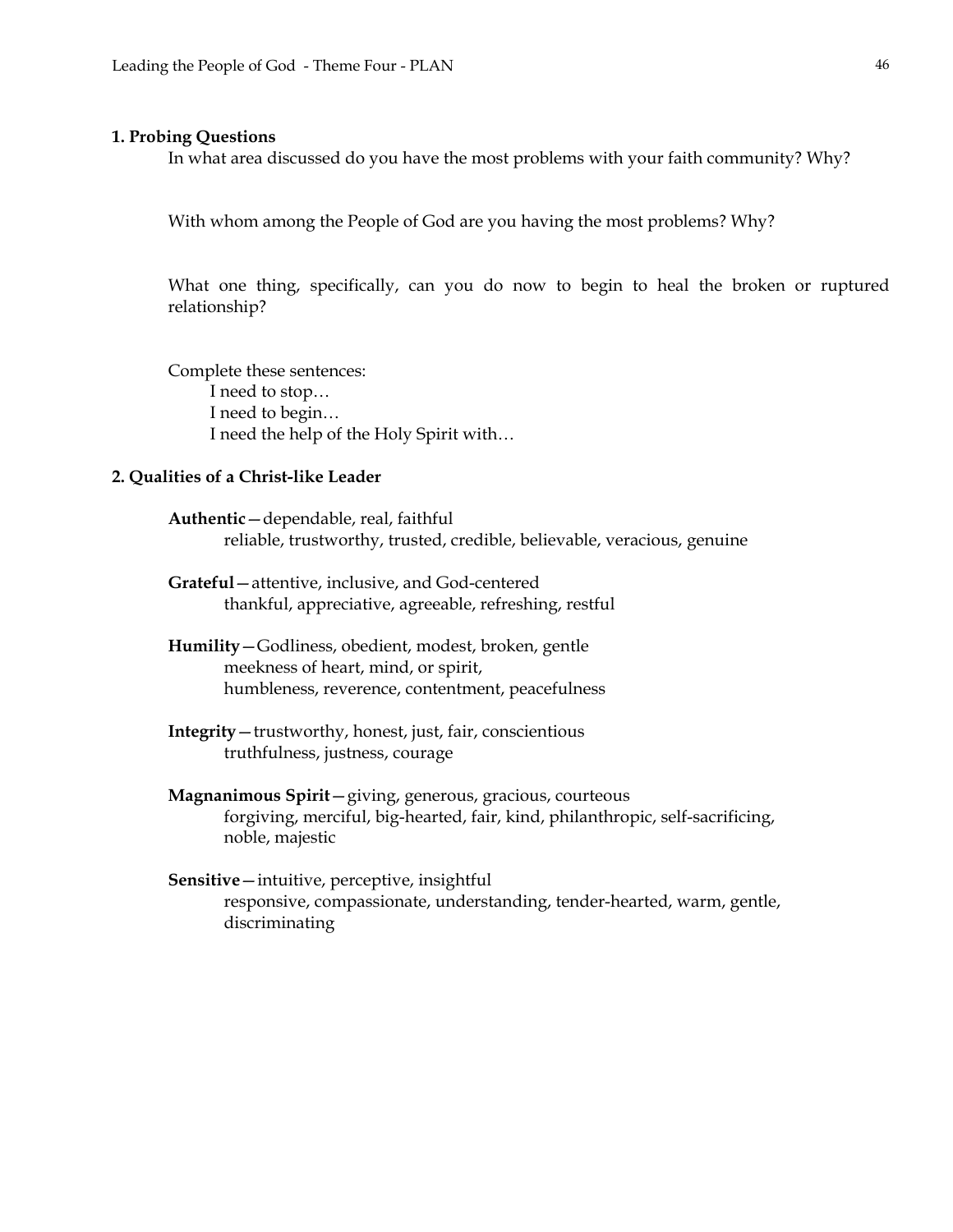#### **Conclusion**

**We have now explored the relationship between PASSION and POWER, and servant leadership. We understand the source of the PASSION is the theology of ministry, and Christ-likeness is the common thread connecting both PASSION and POWER. We understand the relationship of A and B in Figure 2.1 presented at the beginning of this Theme Two. In Theme Three, PURPOSE, we will turn our attention to the body of Christ, the people of God, those at the far right-hand side of Figure 2.1.**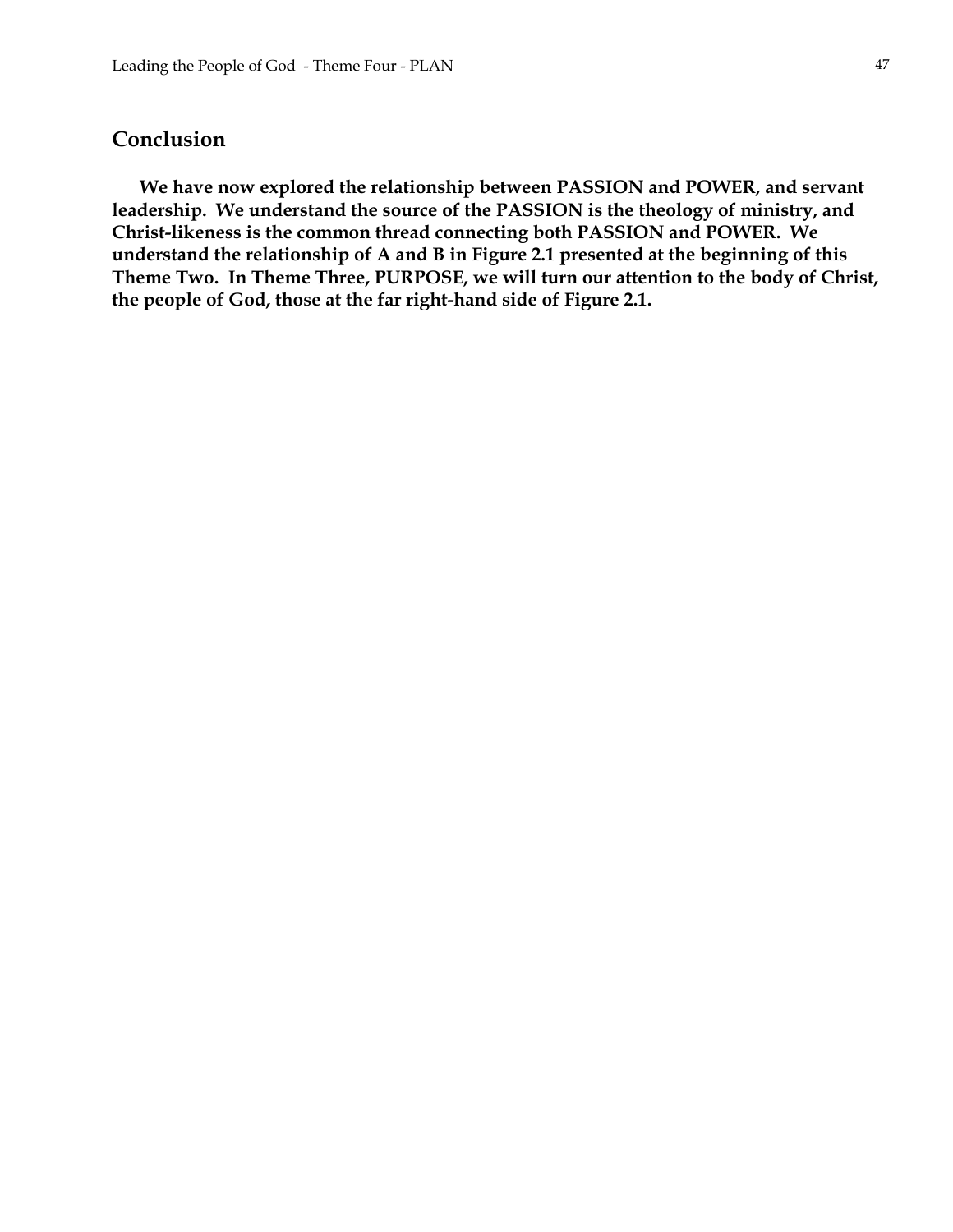# *Theme Three*

## **THE PURPOSE OF SERVANT LEADERSHIP IS BIASED TOWARD EFFECTIVELY PREPARING THE BODY OF CHRIST - THE PEOPLE OF GOD – FOR MINISTRY AND MISSION.**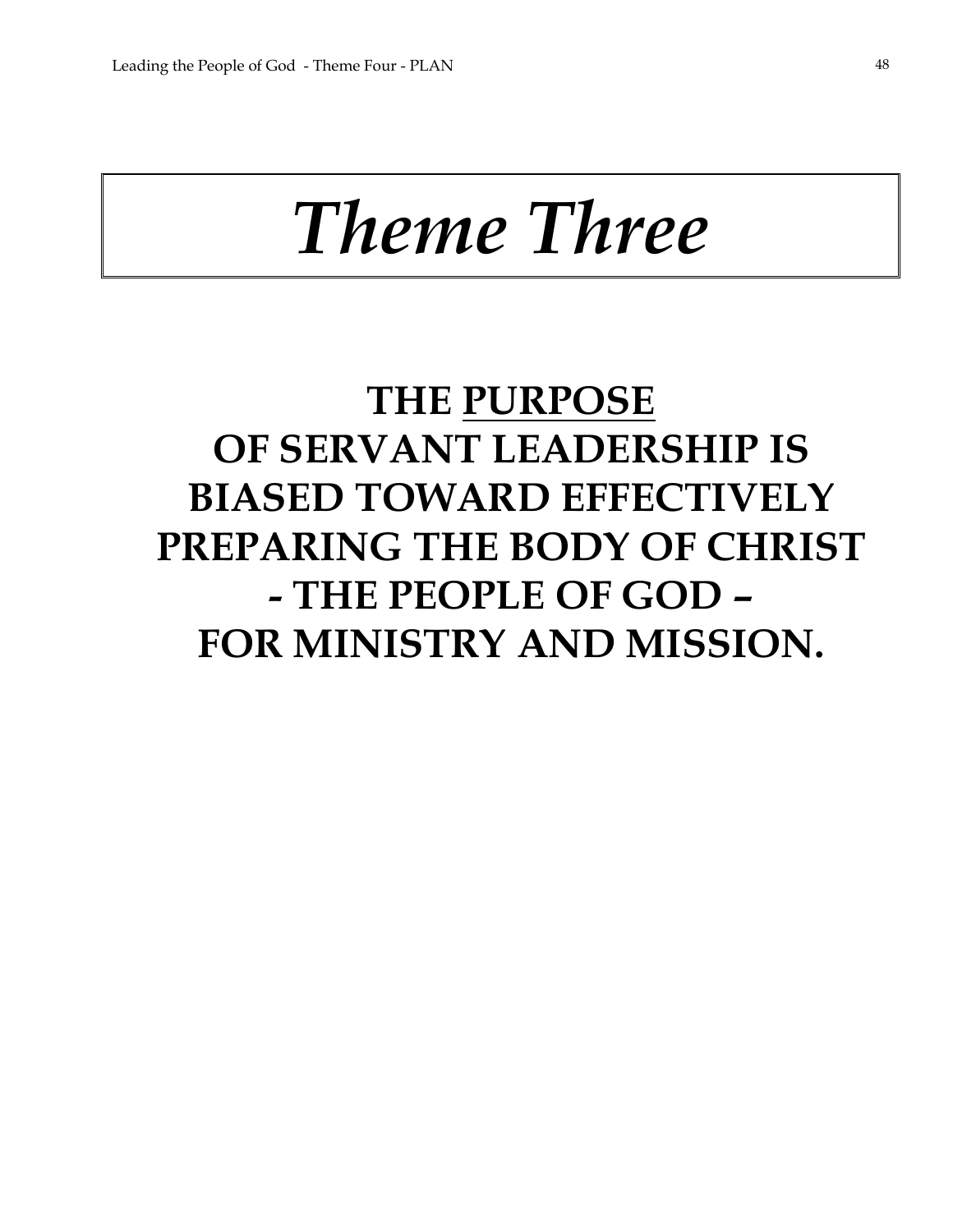#### *Theme Three*

#### **THEME FOUR: THE PURPOSE OF SERVANT LEADERSHIP IS BIASED TOWARD EFFECTIVELY PREPARING THE BODY OF CHRIST - THE PEOPLE OF GOD - FOR MINISTRY AND MISSION.**

"*The Christian ministry is a shared ministry with every believer serving and supporting one another, using Holy Spirit-given gifts to stimulate personal and corporate growth and reconciliation in both the church and the world." E. LeBron Fairbanks*

#### **OVERVIEW OF THEME STRUCTURE**

Introduction: Leadership for Congregational Transformation

- GRACE …AND LEADING THE PEOPLE OF GOD
- Personal Transformation: God's Vision for Us
- Congregational or Corporate Transformation: "The Leader as Catalyst"
- Further Thoughts on Christian Leadership for Congregational Transformation
- A New Leadership Paradigm: A Grace-full Leader
- The Sigmoid Curve

 $\overline{a}$ 

Christian Hope in Troubled Times

#### **Introduction: Leadership for Congregational Transformation**

How do we shape servant, Christ-like leaders in the congregation? What is the primary teaching method by which this vision or calling will be realized in the lives of the People of God? How do we teach and preach to help others realize their calling for Christ?

More than two decades ago, just after its publication, I read the book *Servant Leadership*, by Robert Greenleaf, former Director of Management Research for AT&T. I had recently started my first administrative teaching assignment in Christian higher education. This book had a tremendous impact on me.

The second chapter of *Servant Leadership[10](#page-48-0)* focuses on "The Institution as Servant." Greenleaf states: ".... caring for persons, the more able and the less able serving each other, is the rock upon which a good society is built. Whereas, until recently, caring was largely person-to-person, now most of it is mediated through institutions - often large, complex, powerful, impersonal, not always competent, sometimes corrupt." He continues, "If a better society is to be built, one that is more just and more loving, one that provides greater creative opportunity for its people, then the most open course is to *raise both the capacity to serve* and the *very performance as servant* of existing major institutions by the generative forces operating within them."

**If believers are committed to a lifestyle of service, and if the People of God will build a better society, one that is more just, more loving, more Christian, and one that provides greater creative opportunity for its people, then local congregations must, to use Greenleaf's words, "raise both the capacity to serve and the very performance of a servant."** This improvement will only happen as

<span id="page-48-0"></span><sup>10</sup> Greenleaf, Robert K. *Servant Leadership: A Journey into the Nature of Legitimate Power and Greatness.* Paulist Press, 2002.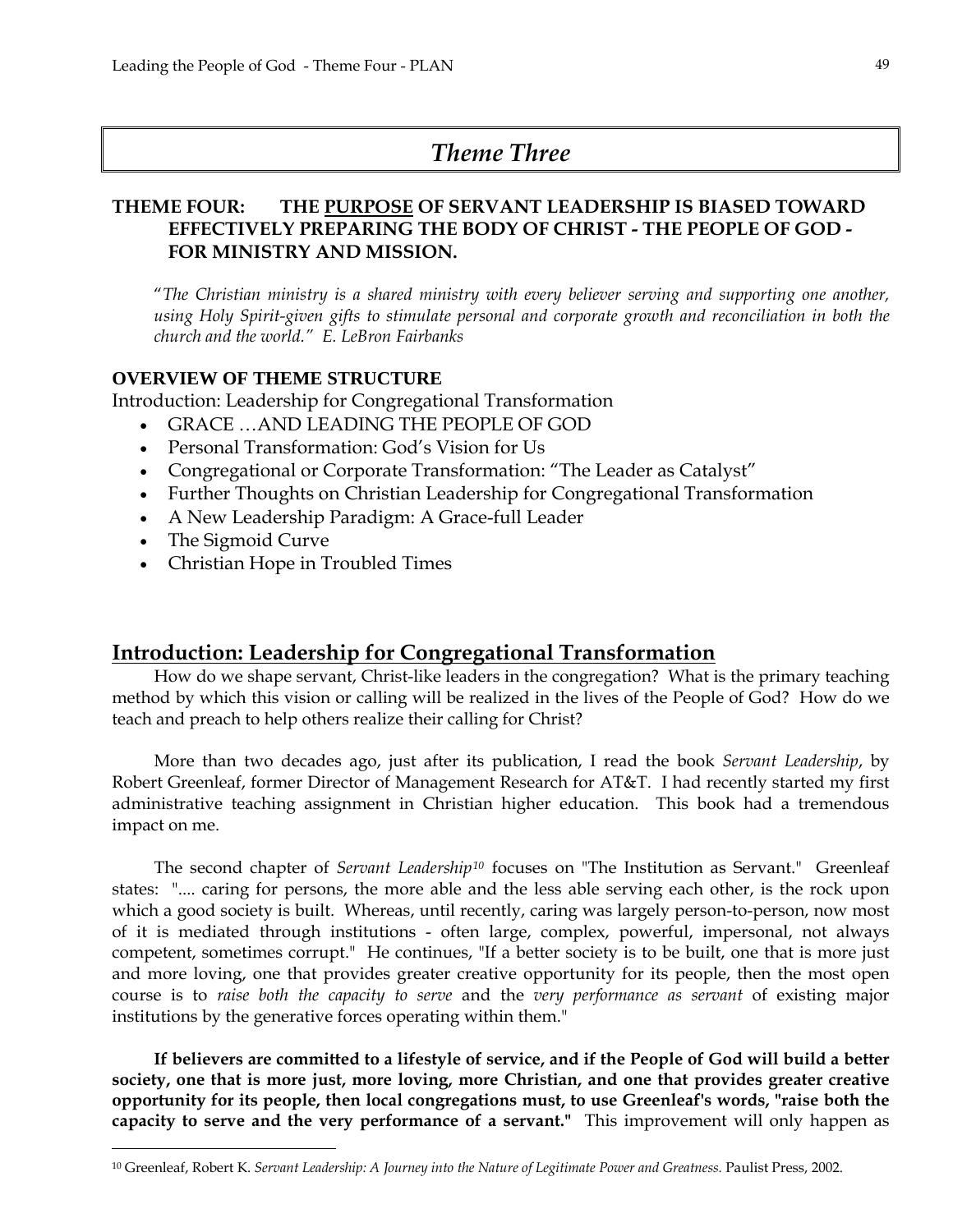pastors, Board members, Sunday School teachers, youth leaders, nursery workers, ushers, and a host of others in the community of faith model a servant lifestyle.

But how do we as members of a local church exemplify a lifestyle transformation for both those we lead and our leaders? How do we teach the necessity for change in values, priorities, commitments, character qualities and an understanding that transformation is a lifelong pursuit? **How do we communicate with each other so that the Christian faith is presented not as an intellectualized belief to be learned, but a life to be lived?** How can we live together in a community of faith so that, to use Greenleaf's words, "caring for persons, the more able and the less able serving each other" increasingly characterizes the members of the faith community and the local church as a caring institution?

Ephesians 4:11-16 enunciates such a model. The passage outlines the context, task, goal, dynamic, and purpose for us as Christian leaders in our passion to equip students for a lifestyle of service.

#### *The context...is "God's people" (Ephesians 4:11). The key focus is participation.*

Since all Christians are called to serve others in Jesus' name, all Christians are also called to educate others in this lifestyle of service. Learning is not limited to the students in the classroom. It permeates all the different roles and responsibilities to which we commit ourselves. All of us are on a spiritual pilgrimage and are in process of becoming what God the Father, Creator, and Redeemer envisions for us.

#### *The task...is to "prepare God's people" (Ephesians 4:12). The key idea is formation.*

Christian formation, or preparing God's people, means enabling the individual to grow in Christ-likeness. This demands an acquaintance with the Christian tradition, an awareness of world issues, development of personal faith, competence in vocational skills, a philosophy of life, a global perspective and growth in community life.

We need guidance in developing a lifestyle of devotion to Christ, in caring for the world, nurturing our own spiritual lives, relating to other world citizens, developing personal qualities and inculcating values by which we live and die.

#### *The goal...is "works of service" (Ephesians 4:12). The key thought is expression.*

Our "works of service" or mission is a function and expression of the entire church. Our goal is to prepare God's people to participate in this mission, which is to proclaim the kingdom of God, nurture the People of God, and serve the whole human community. We must be captured by this vision. In the university setting, this means transcending service *to* the students and *for* the students, to service *with* the students and *by* the students.

#### *The dynamic...is "love within the Body of Christ" (Ephesians 4:15-16). The key concept is interaction.*

Interaction is defined as an intimacy of relationship between members within the Body of Christ. In every New Testament passage where the Body of Christ is discussed, there is a relational context in which this kind of mutual nurturing takes place. Passing on information does not produce a servant of Christ. Trust needs both to be explained and demonstrated in an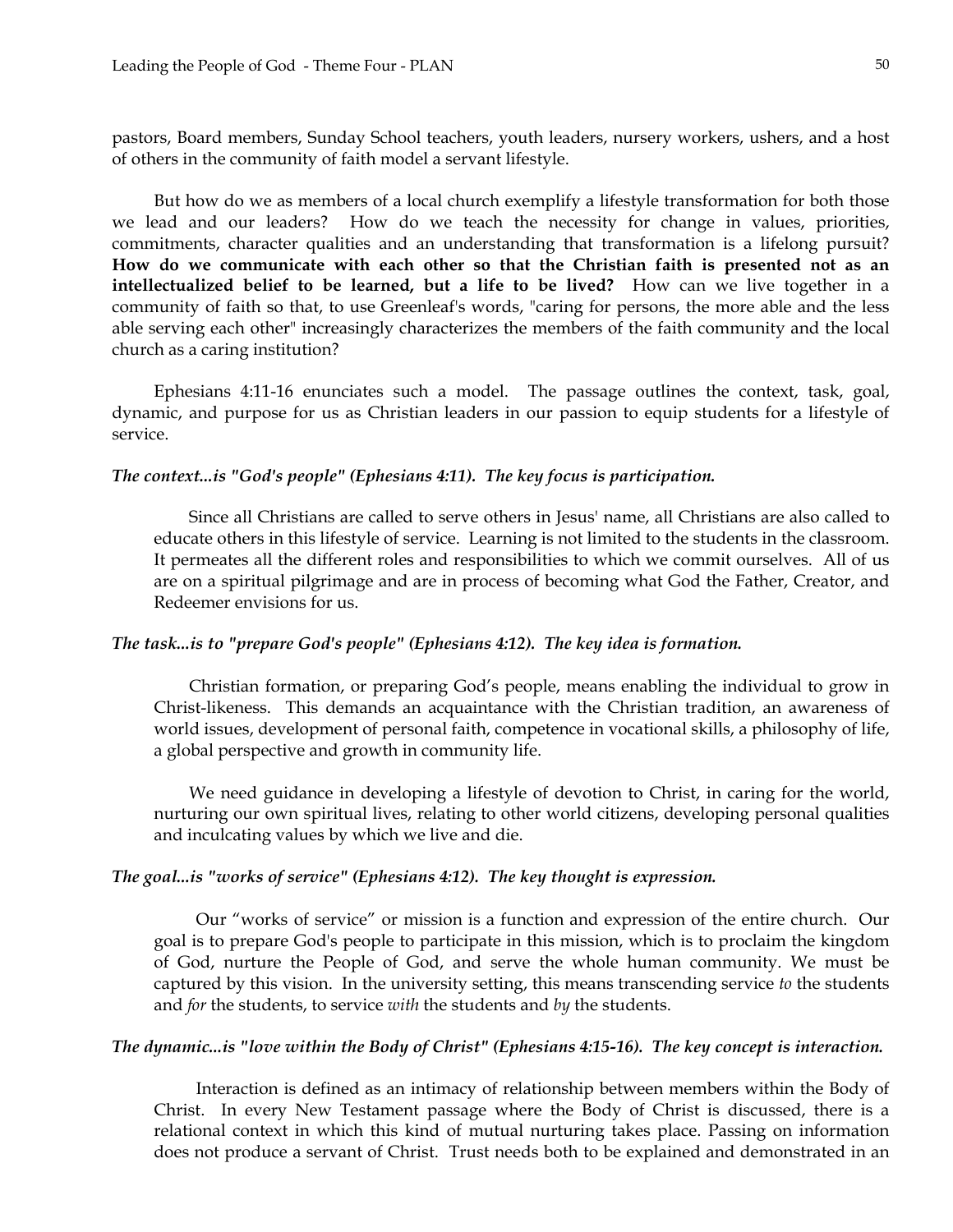intimate relationship context. Love and trust free us to know and reveal ourselves to one another. *Modeling, rather than indoctrinating, is the method of leadership for lifestyle change.*

#### *The purpose…is transformation for a "holiness lifestyle" (Ephesians 4:13). The key issue is Christlikeness.*

The purpose of Christian leadership is to, by grace, participate with God in the reconciling and transforming of humankind so that holy people may be equipped for a Christ-like ministry of service to others as they fulfill their vocational responsibility. This is also true in the context of a congregation. A holiness lifestyle focuses on the progressive transformation of the Christian toward the character, values, motives, attitudes and understanding of God Himself.

#### **Personal Transformation: God's Vision for Us**

I'm fascinated with the stories …the stories of university students, their families, their faith, how they heard about MVNU, and the miracles that occurred in each of their lives to bring them to MVNU. I'm strengthened in my faith and my work when I hear their stories.

Recently, I received an e-mail from a recent MVNU graduate. In the letter he shared part of his story with me. He gave me permission to share these words. It is a story of how God did "a new thing" in him. Jason tells us how God is beginning to shape a Christ-like character in him.

#### *Dr. Fairbanks,*

*I doubt that you will remember me, but I just wanted to drop you a quick email. I graduated a couple of years ago and had several conversations with you about Theater and New York City, where I will finally move to so I can pursue a career in acting and writing. I never told you while I was a student at MVNU, but you were someone who I looked up to and considered to be a good Christian man. You spoke several times in Chapel of your upbringing and the type of Father that you had. It sounded like we had similar childhoods. I too had an abusive Father who took out his daily frustrations of life out on his children. Your speaking about your Father helped me to realize that the cycle does not have to repeat itself like many of the studies show. I believe all people that have childhood's like that have moments of weakness, in which a certain emotion can come back to haunt us, but for the most part, through God and others, we realize that the repetition of the acts can stop. It was my greatest fear that I someday would participate in the same acts of my father. I have married a wonderful woman. She is a great Christian and has helped me realize that I must forgive my father for his actions in order to move on. I have forgiven my father; I don't like him; but I have forgiven him.* 

*I also wanted to tell you another way that you were "Jesus" to me. While I attended MVNU, I was not your typical Nazarene student. I enjoyed drinking, smoking, and other immoral acts that are against the Christian faith. Most of the people I came across at the college looked down upon me, because they knew that I participated in these acts. I was friends with other people like me, others that smoked and drank with me. During all that time, I could tell you had a genuine love for the students like me, and that was greatly appreciated. I wish I had told you while I was still attending college, but everyone has those people in their lives that they look back upon and see them as instrumental people in their current walk with God. One of my biggest regrets in college is that I did not participate in more acts of service in the various activities that the college participates in. I wish I could do it all over again, but I can only start from this point on.* 

*The reason I wanted to go to Mount Vernon was because I grew up with R. and J. The three of us were best friends. They were Nazarene and I was Baptist. I did not want to go to college after high school, and they went off to the Naz. After the accident and Jerrod died, I signed to go to the Naz just because I wanted to be*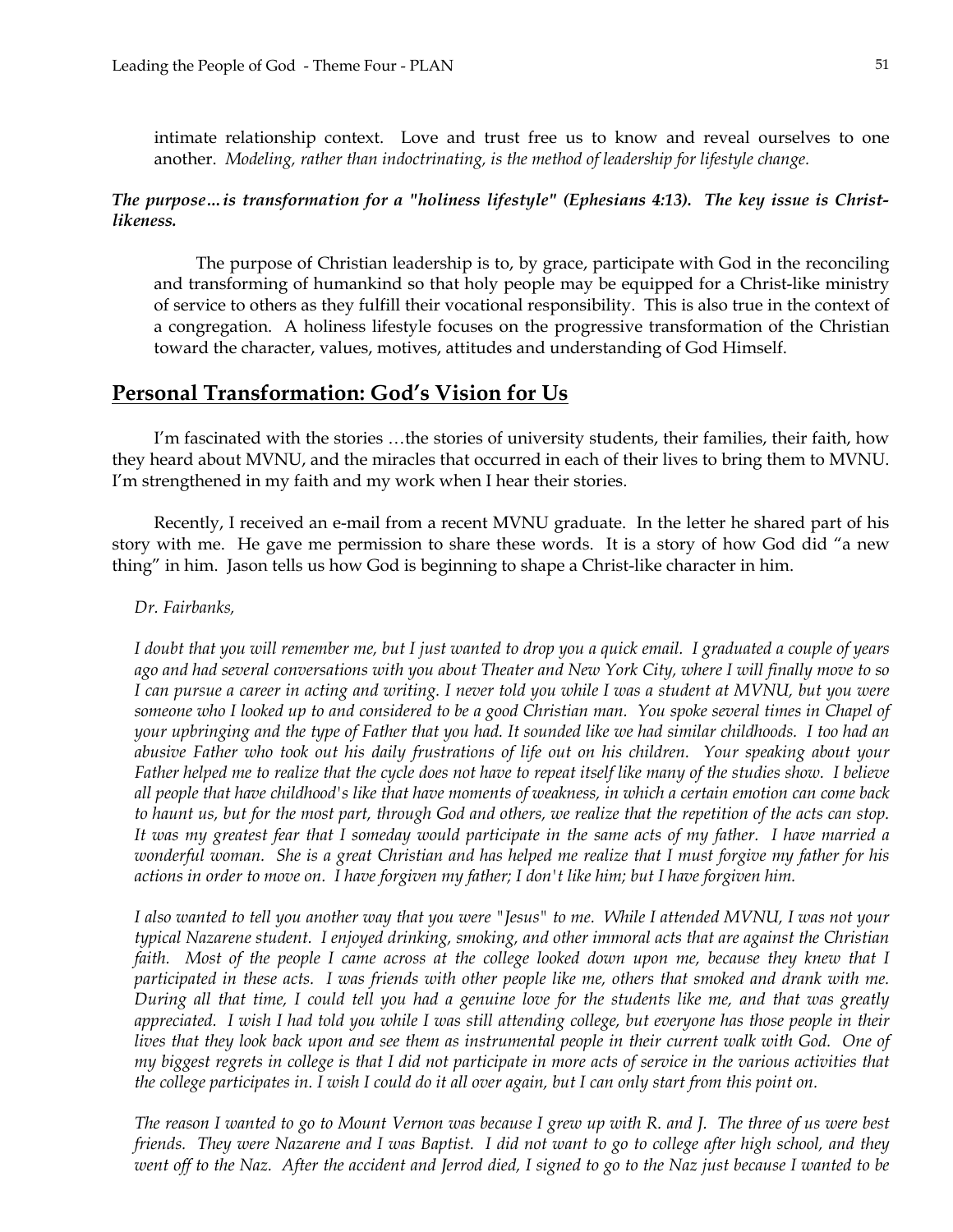*there for my best friend R., for he was going through a rough time. It seems like I should have known the errors of alcohol then, but I still ignored the signs and stories, and became maybe the biggest drinker the Naz*  has ever seen. I even bartended my way through college and became friends with many people in the *community.* 

*After graduation I moved to Columbus, where I continued to bartend at some clubs and worked during the day. One night after bartending, I had a freak stroke. I was rushed to the hospital, and it looked like I could die. I could not move my mouth or think properly, but I knew that I had treated Jesus improperly. My girlfriend who later became my wife was constantly working on me to listen to my heart, and this experience gave us both opportunities to grow more together and towards the Lord. I laid in the hospital for 8 days unable to move the left side of my body, and my mind seemed to work in slow motion. There were times I just wanted to die. After being released, I had a lot of therapy to go through. It was during all of this that I realized that I had to get myself straight and listen to what God wanted with my life. And miraculously, I can move both sides of my body, and I am strong and healthy. No stroke related symptoms bother me anymore.* 

*My wife and I got married last October, and I have never been closer to God. Now at the end of this month, she and I will be moving to New York City, where I will pursue acting and writing, and my wife will go to law school. Two places that are in desperate need of Christ. I look forward to the challenge now of fulfilling my duties for Christ, I just wish I had done them sooner.* 

*I guess I wanted to write this email for encouragement to you. I know it must be hard at times to see kids struggling with their Christian walk, but the only thing you can do for them is pray and continue to be an example. One of the biggest problems that I faced in college was constantly being judged, and I never felt that directed from you. Thank you Dr. Fairbanks for being an instrumental teacher in my Christian walk, even though you did not know it at the time. God Bless you, the campus, faculty, and all the students this school year,* 

*In Him,* 

#### *An MVNU alumnus*

I'm thrilled about his marriage, his conversion to Christ, and his move to New York City. I've shared my excitement with him. But what stands out to you about his story? Among other things, I'm struck by his vision of his future. He knew what he wanted to do with his life. He fell short, however, in his vision of what to be in his life -- until his life was changed by radical faith in Christ.

Regardless of where we are on our spiritual journey, God is pursuing us and challenging us to be the person He wants us to be. I hope we are asking the character question – the **being** question – regarding our lives. What does God want you and me to  $\underline{BE}$ ?

Remember these points:

God's vision for us is that we be "men and women of good and godly character." (II Peter 3:11- 12) (NIV: "What kind of people ought you to be? You ought to live holy and godly lives.")

D. L. Moody once wrote, "If I take care of my character, my reputation will take care of itself." Character is different from reputation. William Davis highlights the difference:

> Reputation is what you are supposed to be; character is what you are….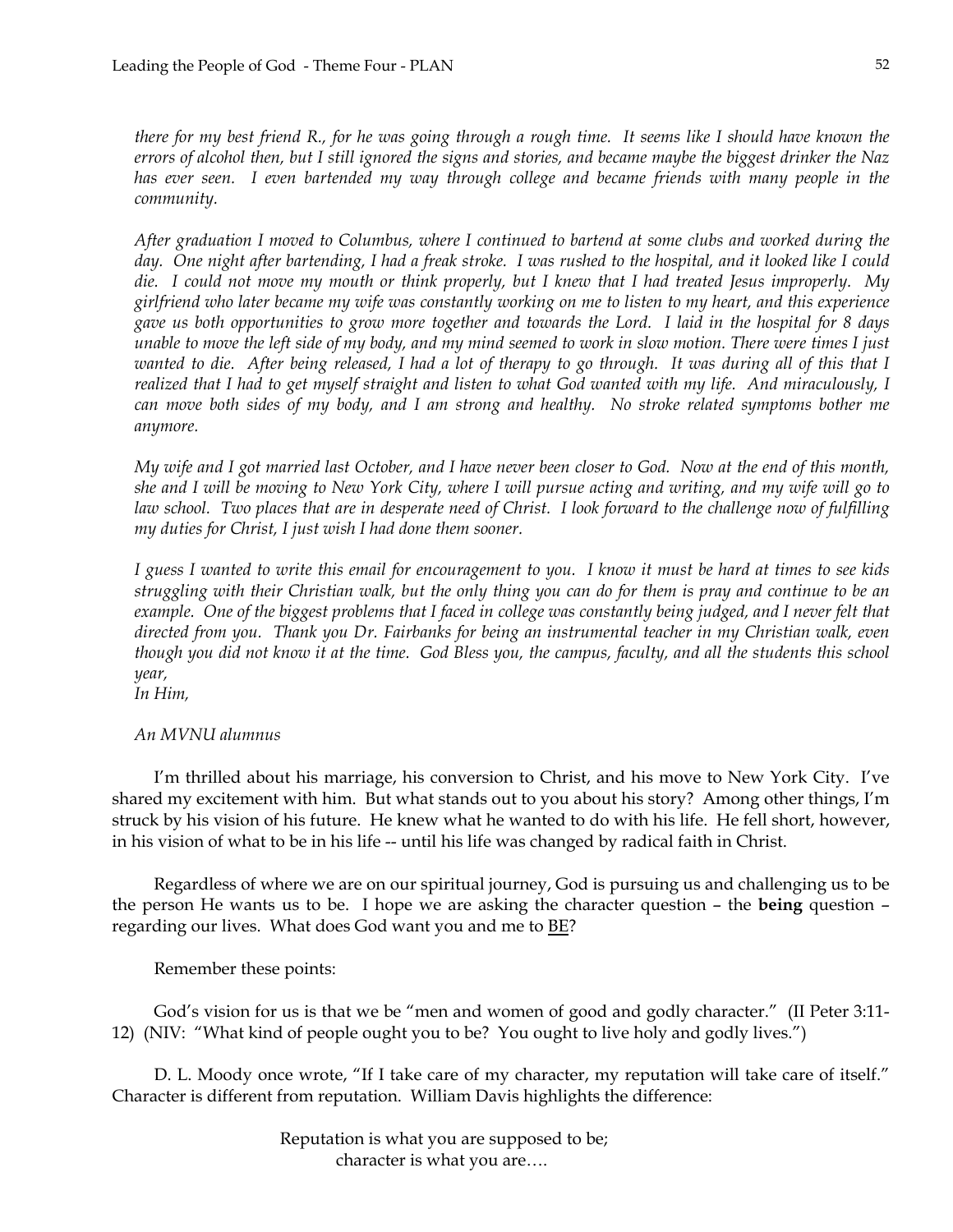Reputation is what you have when you come to a new community; character is what you have when you go away. Your reputation is made in a moment; your character is built in a lifetime…. Reputation makes you rich or makes you poor; character makes you happy or makes you miserable…. Reputation is what men say about you on your tombstone; character is what the angels say about you before the throne of God.

In your leadership pursuit, are you more interested in your character or in your reputation? How can you know the difference? Let me ask you some questions, and your answers will distinguish the difference.

Who are your heroes? What do you read? How do you spend your free time? What do you watch on TV or at the movies? Are your words spoken to and about others: Up-building or undermining, encouraging or discouraging, truth or gossip? How close to the edge are you living?

Character does count. Character is what you are when no one else is around. Character is who we are in the pressure times of our lives. Character springs from the core values by which we build our lives.

#### **Christian character provides the moral compass by which we live our lives and lead a faith community.**

Character captures what it is we most want our children to inherit from us. Character is always the wellspring and foundation of our outward actions. Consequently, Christian character qualities must be intensely pursued.

I often ponder this question: Do people around us see in us the character qualities identified by Peter? Peter mentions in I Peter 1:5-7 the qualities of faith, goodness, knowledge (or discernment), self-control, perseverance, godliness, brotherly kindness, and love. I'm afraid people around us may see or hear just the opposite, like a cynical tongue, a judgmental spirit, a negative attitude, a condescending demeanor, manipulation, lying, cheating, or immorality.

And these negative attitudes and behaviors, if we do not guard our thoughts and spirit, will eat us alive. Perhaps we, even on our campus or in a local church, have not escaped the temptation to cynicism, negativism, and condescension. God forgive us!

The Bible identifies for us very different character qualities to be intensely pursued, if we are to become men and women of good and godly character…who live holy and godly lives. Paul's list in Ephesians 4:2 includes humility, gentleness, patience, and kindness. The Old Testament prophet Micah asked, "And what does the Lord require of you but to do justly, to love mercy, and to walk humbly with your God?" Dr. Francis Hesselbein, executive editor of *Leader to Leader* publication, stated recently, "Leadership is about who you are, not what you do."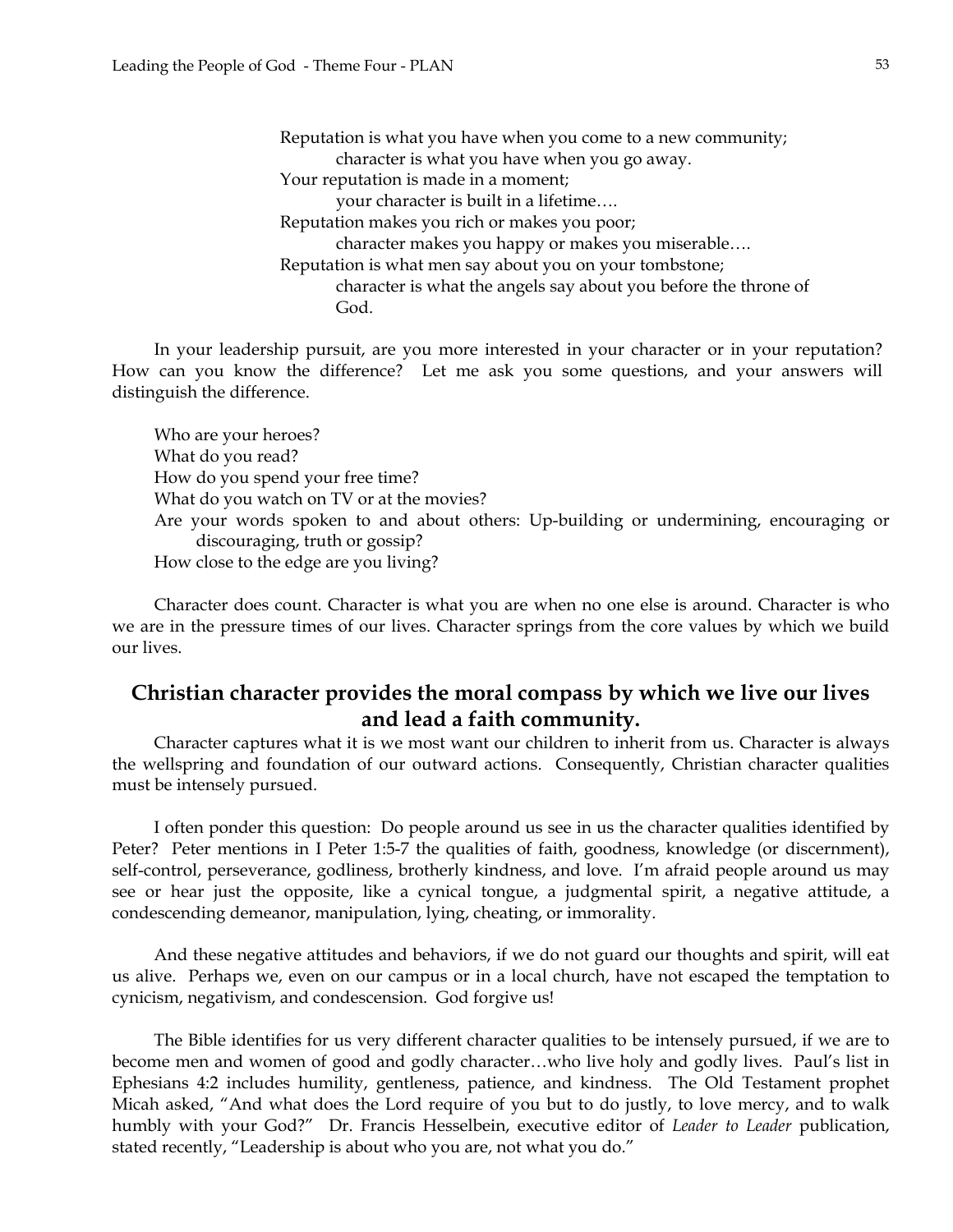Character has powerful implications for Christian leaders. Namely, as leaders, we have a responsibility to be a role model, to help build character. To help our colleagues adopt the servant spirit, our responsibility is to model that spirit for them. This is to occur throughout the process of leading others, and in particular in developing leadership in others.

One of my major roles at MVNU is working closely with our leaders. In this mentoring process, I need to be aware of the potential mistakes leaders make. Discussions frequently take place around these "frequent" mistakes of a leader:

#### **MISTAKES NECESSARY ALTERNATIVES**

| 1. inconsistency                |                               | consistency                          |  |
|---------------------------------|-------------------------------|--------------------------------------|--|
| 2. indecisive                   |                               | decisive                             |  |
| 3. duplicity                    |                               | integrity                            |  |
|                                 | (what you say is what you do) |                                      |  |
| 4. reactive                     |                               | proactive                            |  |
| 5. "forked tongue" (lying)      |                               | honesty                              |  |
| 6. impure motive                |                               | pure motive                          |  |
| 7. lack of "stick-to-itiveness" |                               | tenacity                             |  |
| 8. "jumping around"             |                               | staying power                        |  |
| 9. talks too much               |                               | listens before speaking              |  |
| 10. disloyalty                  |                               | loyalty                              |  |
|                                 |                               | (saying one thing and doing another) |  |

Periodically, I pose the following questions to the MVNU leadership team:

- 1. Has your faith been strengthened or weakened as a result of your work at MVNU?
- 2. In what ways do your spiritual gifts match the responsibilities assigned to you?
- 3. With which of the MVNU core values (see booklet, *"For This We Stand"* at [www.mvnu.edu\)](http://www.mvnu.edu/) do you agree with most? Least? Which one needs strengthened?
- 4. What questions do you have for me?
- 5. How may I help you?

Modeling is the primary method or process by which leaders "pass on" the fundamental character qualities and values needed in future leaders.

As you can see, character building is an essential part of MVNU's mission. MVNU's values document outlines the character-building values we seek to instill in our students. This is available on the university home page ([www.mvnu.edu](http://www.mvnu.edu/)) under "information about MVNU." I want to mention just one section of the document:

*We love God; therefore, we seek to express these foundational values:* 

- *a. A Worshipping Community*
- *b. A Biblical Faith*
- *c. A Christ-like Lifestyle*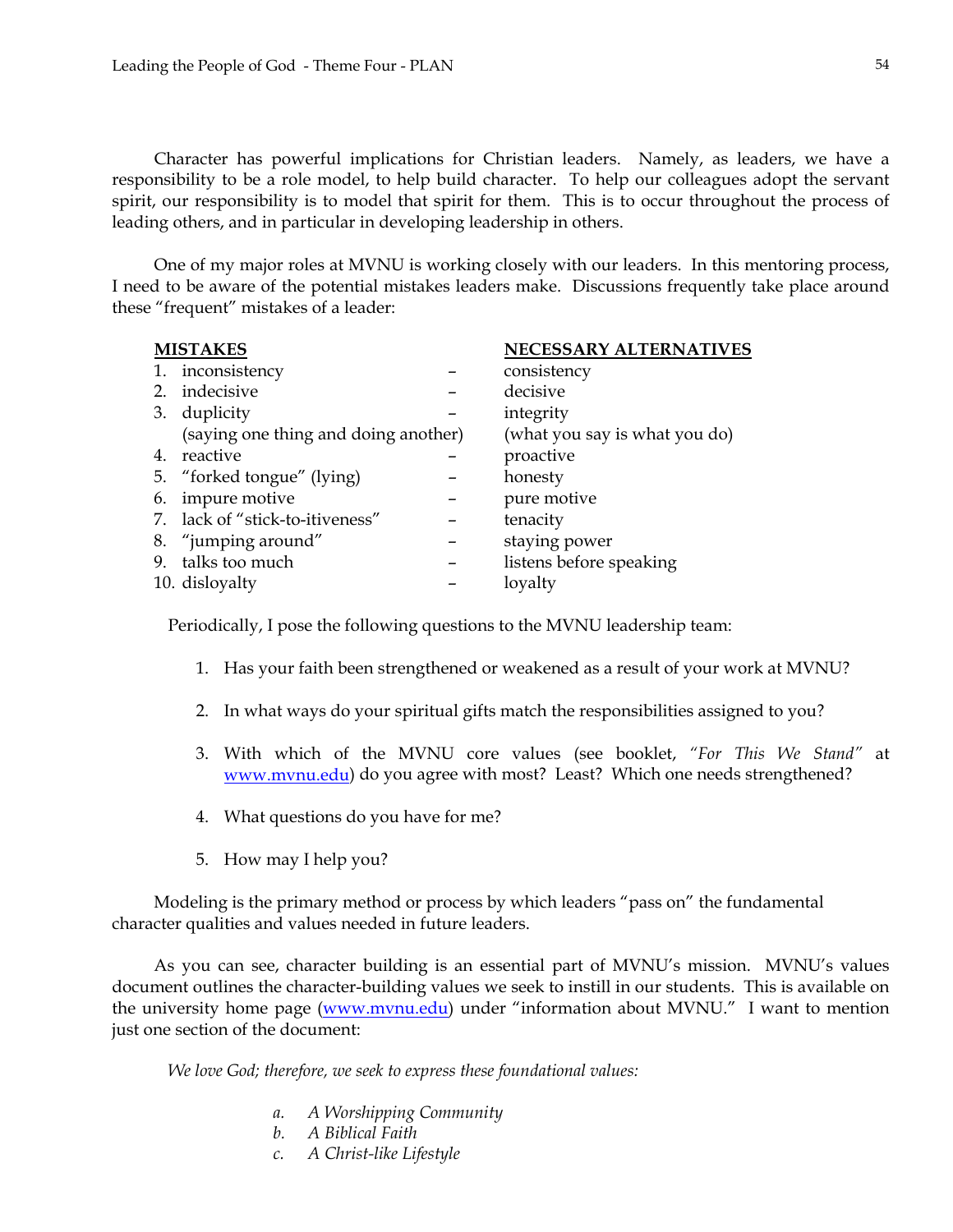- *d. A Holiness Ethic*
- *e. A Global Mission*
- *f. A Creation Vision*
- *g. A Spirit Empowered Devotion*

We want these values to characterize us at our best and to convict us at our worst. Remember,

#### **God's vision for us is that we be men and women of good and godly character…individuals who live holy and godly lives.**

Good and godly character must be intentionally developed in our lives. Hudson Taylor admonished[11](#page-54-0), "Pray as if it all depended on God and work as if it depended on you." Peter tells us in II Peter 1:3, that "God's divine power has given us all things that pertain to life and godliness." On the other hand, in verse 5, we are challenged to "make every effort to add to your faith these qualities." In other words, the character qualities identified by Peter flow from a life that has been saved by God's grace alone, through faith in Jesus Christ, who calls us to a life of holy living.

Yet these very qualities of the holy life must be nurtured, cultivated, and developed throughout our lives if we truly are to be Christ-like. Christian character formation, I am coming to see, takes place over a lifetime, and is shaped through our responses to scriptural imperatives, and through a process of brokenness and prayer. I have discovered a painful yet fascinating relationship between brokenness and character development. I must continually ask the question in the conflict situations of life: what is God needing to teach me about my character through this circumstance or through this encounter . . . at MVNU, at home, or on the job?

Remember the chorus:

 $\overline{a}$ 

*His strength is perfect when our strength is gone, He'll carry us when we can't carry on; Raised in His power, the weak become strong; His strength is perfect; His strength is perfect.* 

Five questions have helped me in a life-long pursuit of Christian character development. Perhaps they will help you.

1.Will this action strengthen me spiritually?

2.Would I want my child, my spouse, or my best friend to copy this action of mine?

3.Does this action violate a biblical principle?

4.Does this action strengthen the body of Christ?

5.Would an unbelieving friend be attracted to Christ and the Christian faith by my behavior?

The book *Becoming a Person of Influence[12](#page-54-1)* states, "many succeed momentarily by what they know, some succeed temporarily by what they do, but few succeed permanently by who they are."

<span id="page-54-0"></span><sup>11</sup> Taylor, Hudson. **TITLE AND PUBLISHER INFORMATION STILL NEEDED.**

<span id="page-54-1"></span><sup>12</sup> Maxwell, John C. and Jim Dornan. *Becoming A Person Of Influence*. Nashville: Thomas Nelson, 1997.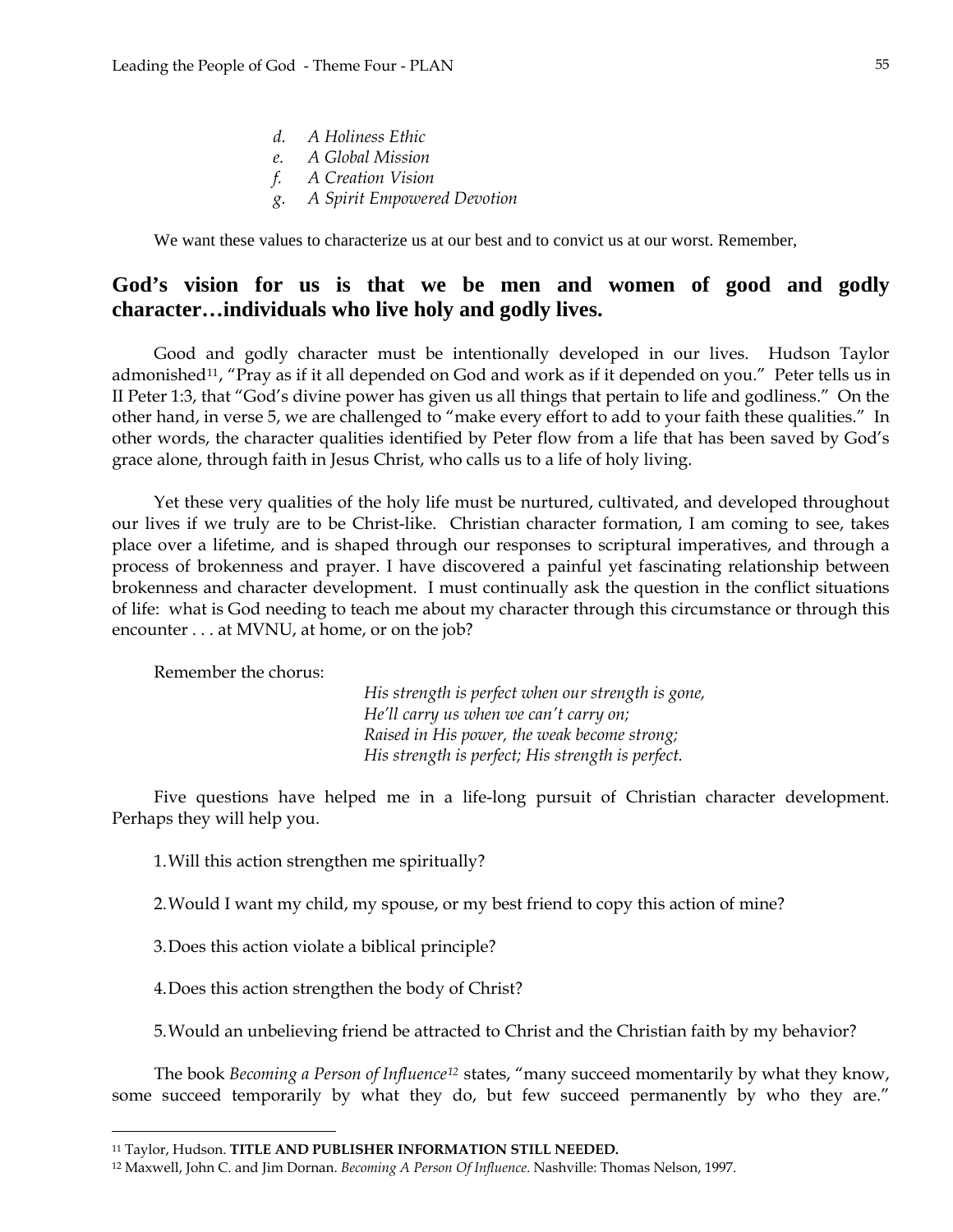Remember, Christian character formation is a life-changing and lifelong process, nurtured primarily by the spiritual disciplines of confession, silence, prayer, the trials and testing of our faith, and made effective in our lives by His grace and His strength alone! I often sing this chorus that I first heard at a Promise Keepers rally:

> *Grace alone, which God supplies, strength unknown, He will provide, Christ in us, our Cornerstone; we will go forth in grace alone.*

#### **Godly character development begins with the transforming work of God in our lives through the new birth.**

Nicodemus, in John chapter 3, verses 1-8 basically asked Jesus "How do I begin this quest for a 'good and godly' character – a holy and godly life? "

Nicodemus had an excellent **reputation**. He belonged to the strictest religious group of the day. He observed the law. He fasted regularly. He prayed often. He paid a tithe of his income. He was a member of the Sanhedrin. He was one of the 70 elders who governed the religious and social life of the people. He had authority and prestige. He was educated, well-off, and respected in the community.

And Jesus said to this man, "You must be born again." When a person is "born again," he/she is born anew by the Spirit of God. We come alive to spiritual truth. We receive a new nature. As a child of God, we partake of the holiness of God. There is in us a radical change of conduct and character.

II Corinthians 5:17 says, "If anyone is in Christ, he is a new creation, the old things have passed away, the new has come." This is more than just patchwork, or outward reformation. This is an inner, moral transformation.

Nicodemus was puzzled (3:9-12; 16-21). The new birth, or new life in Christ, is a mystery because it is a miracle of God. "God was in Christ, reconciling the world to himself." (II Corinthians 5:16-21). Christ took our sin upon himself and died in our place. He took the initiative and did for us what we could not do for ourselves.

So the question becomes for everyone of us: How will we respond to what God has done for us? We can respond in radical faith or we can remain in disbelief.

Are we living on our **reputation**, or do we know that we've been born again by the Spirit of God? Has Christ's **character** been formed in us, and are we growing and maturing in Christ-likeness? If not, I encourage us to: 1) ask Him to forgive us for the sins we have committed; 2) believe that he came to save us and he can save us now; 3) confess Him as Lord of our life…our Savior, our Redeemer; and 4) confess that we want His life – His character – to be shaped in us.

Please ponder this question: "When we complete our present ministry assignment,

#### **Will we be remembered more for**

#### **our character than for our reputation?"**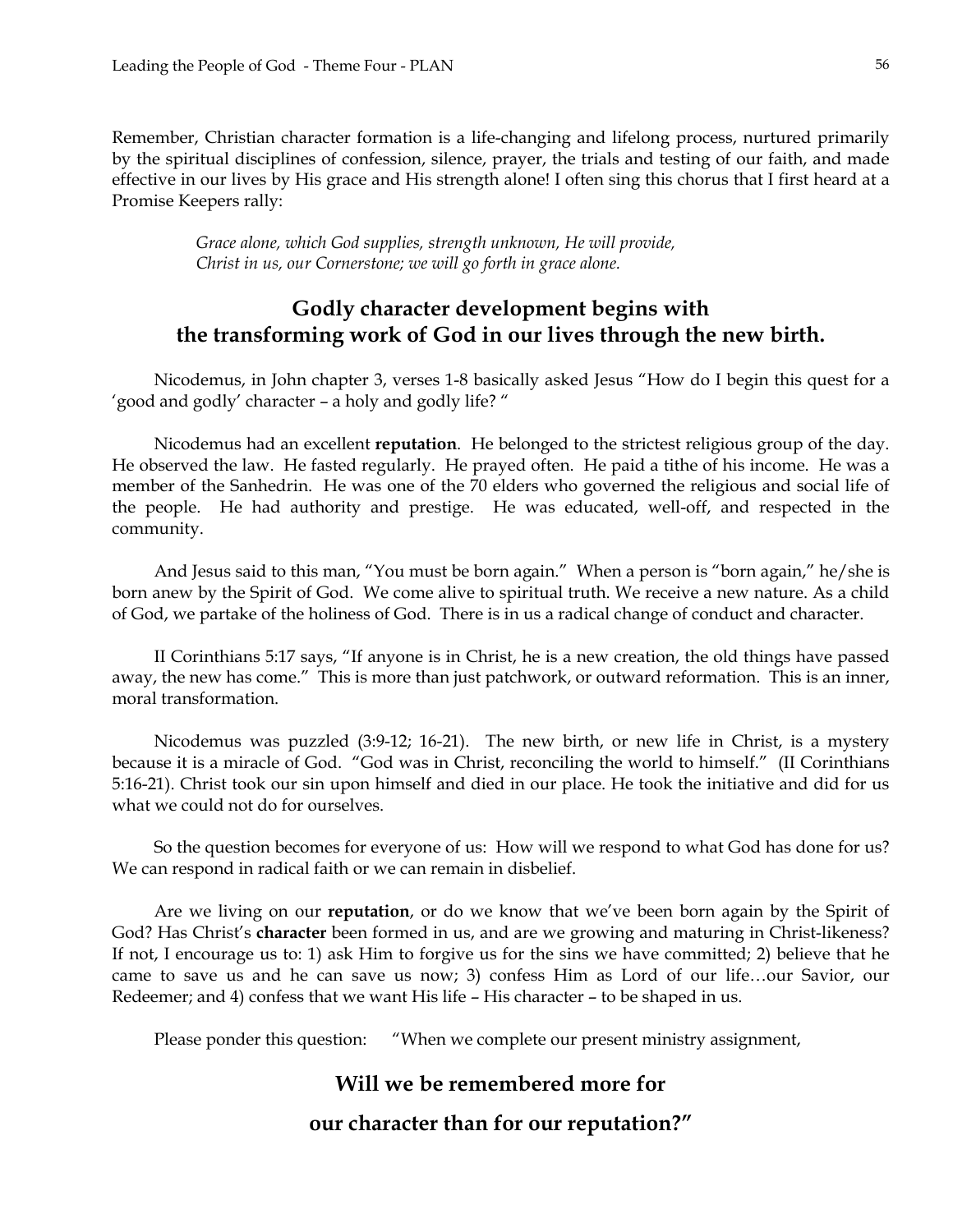It took a hospital experience to show him, but Jason came to the realization that character was critical. Will we have to "hit the wall" before God gets our attention? How far do we have to slide from faith in and commitment to Christ before we realize the shallowness of our faith?

Peter comes down squarely on the side of godly character and holy living. He admonishes you and me to be "men and women of good and godly character"—individuals who live holy and godly lives. Individuals whose lives are characterized by faith, goodness, discernment, self control, perseverance, godliness, brotherly kindness, and love. Why? So that we will be effective and productive in the things that count for eternity!

God will enable and empower us to be just exactly the person He envisions and calls us to be. Are we willing and wanting to let God begin His new work in the lives of those whom we serve? Jason wished he had responded earlier.

On a sheet of paper with a line drawn through the middle of the paper indicating your life, indicate the "flow" of your life – the highs and lows – reflecting the "time line" of your life. Share with others the peaks above the line – when they occurred and why, as well as the lows.

If time permits, parallel this exercise for the church or group for which you now serve as leader. The highs? The lows? Why?

What lessons emerge regarding reconciliation and transformation, hope and character?

#### **Congregational and Corporate Transformation: "The Leader as Catalyst"**

Many of the concepts we have been learning are spiritual disciplines or lessons that the Holy Spirit has to teach us. The leadership functions that are included in this chapter are skills that all of us can learn and seek to continue to improve. By applying these skills, our responsibility as spiritual leaders is to first look to God in worship and devotion; we need to **reach up** to seek God's wisdom and His guidance. After prayerfully seeking Him in prayer and in His Word, take time to plan.

The specific tasks of planning include assessing our congregations' needs, clarifying our ministry and mission, determining programs, and establishing goals. Here are some key questions to ask:

- Who are we?
- Where are we now?
- Where are we going?
- $\bullet$  Why?

 Having a clear vision and clarifying our mission will help us set appropriate goals. It will also help us explain the purpose to those with whom we will be working. Knowing the "purpose" or why is important to groups because it helps all of us focus our energy more effectively. From a theological perspective, we "envision" those with whom we work and plan as the People of God, the Community of Faith, the Body of Christ, the Fellowship of the Spirit, a Spirit-led and Spirit-filled People, a Ministering People - called, gifted, trained and sent - and a Growing People.

Once the vision is clear and your mission set, it is important to organize the process. The task is to implement the vision. Questions to ask are "How will we get there?" and "When will we get there?" Put deadline dates on each part of the process. You will have a much higher probability of completing your goal, if there is a date attached with it. Organizing the goals and determining when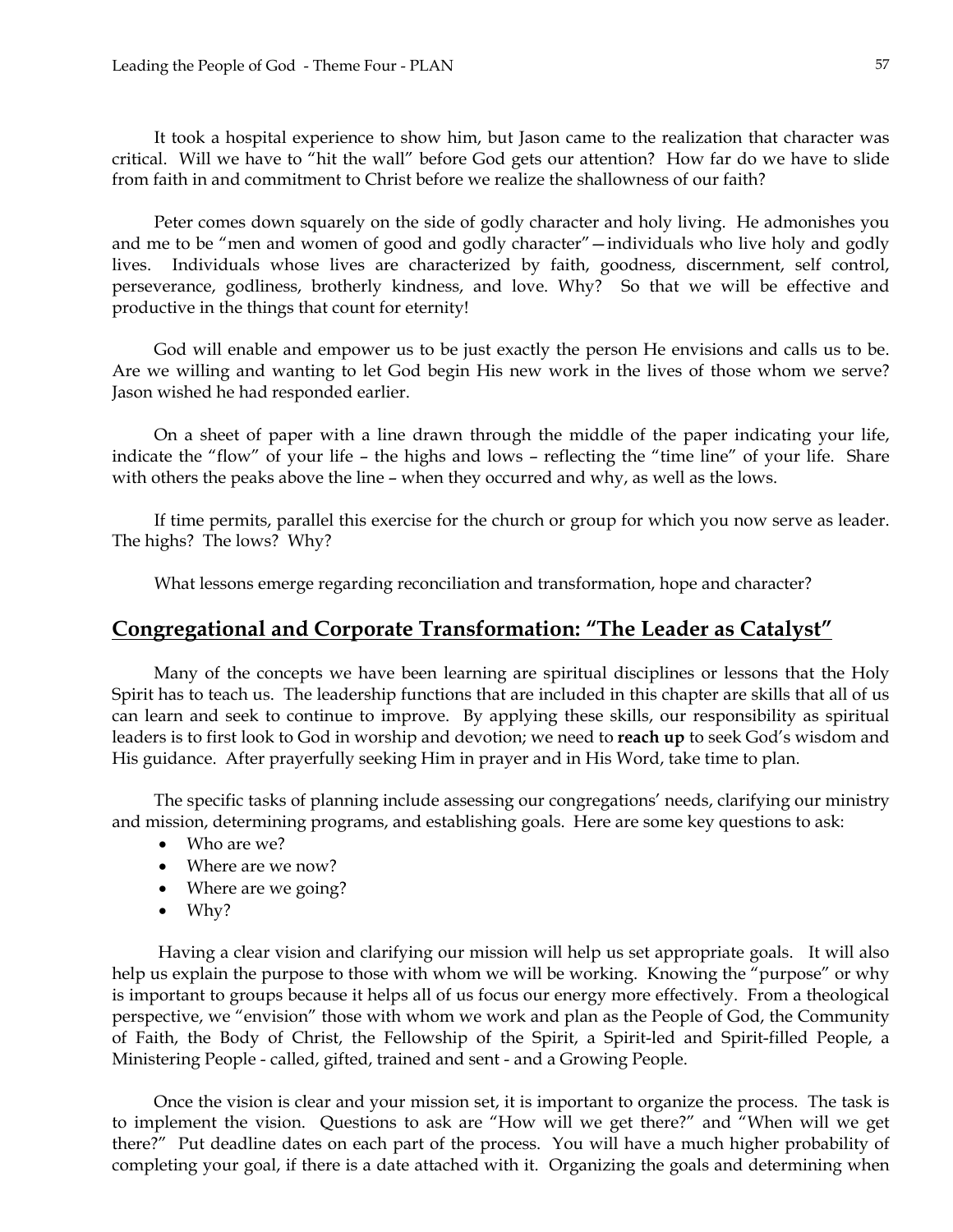they are to be completed will give you a map or a structure to the process. It will help keep you and your congregation on track.

One leadership responsibility that often is given lip-service is being a good motivator. The task is to mobilize our congregation to complete the agreed-upon goals. Determine who will be responsible for each part of the process or plan. Motivation is more than generating enthusiasm and buy-in from the people being served. It is giving them the training or the tools to work on the mission. Motivating others is critical. The work that God has for us is too big to be done alone. We must help others recognize their calling and their gifts as well as train them.

Another leadership requirement is being a good evaluator. This involves reviewing the process, acquiring feedback, and changing the process or structure or deadline, if changes need to be made in order to complete the goals. Typical questions are "Were we successful?" "What needs improvement?" "Where are we?" "When do we make changes?" "How do we best use this information?" The motivating force is optimism. By accessing where we are and how we are doing, we can celebrate our successes as we reach intermediate goals. Evaluating also gives us a baseline to compare as you instigate other programs, processes, benchmarks and baselines. The graph on the following page shows how the functions of a leader can be used to facilitate congregational transformation.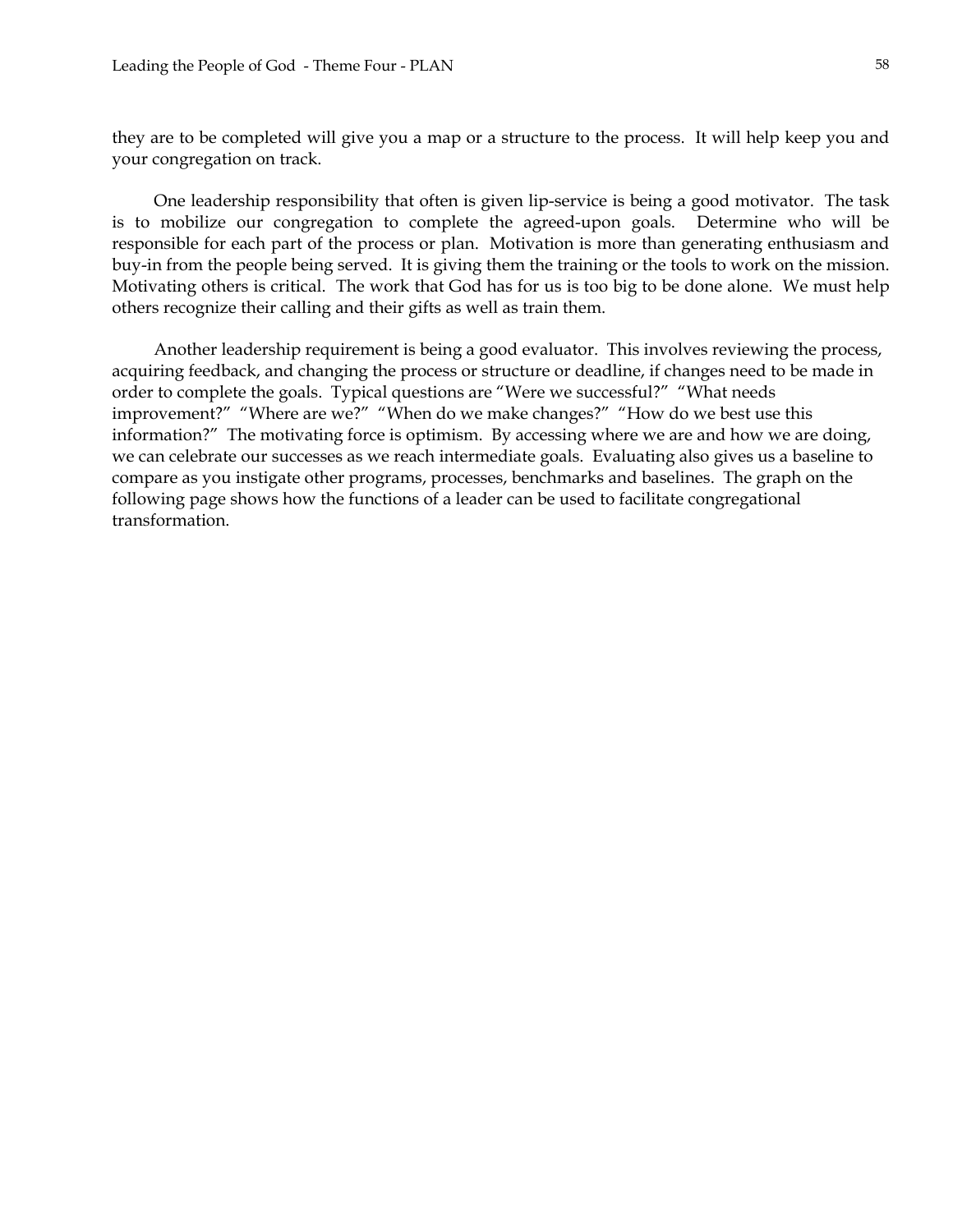Leading the People of God – Theme Four – PLAN 85

|                                                                                                                                                                                                                                                                                   | THE LEADER AS CATALYST FOR<br><b>CONGREGATIONAL TRANSFORMATION</b> |                                                                                                   |                                                                     | <b>KEY</b><br><b>QUESTIONS</b>                    | <b>SPECIFIC</b><br><b>TASKS</b>                                                           | <b>ORGANIZATIO</b><br><b>NAL</b><br><b>CONCERNS</b> |  |  |  |  |
|-----------------------------------------------------------------------------------------------------------------------------------------------------------------------------------------------------------------------------------------------------------------------------------|--------------------------------------------------------------------|---------------------------------------------------------------------------------------------------|---------------------------------------------------------------------|---------------------------------------------------|-------------------------------------------------------------------------------------------|-----------------------------------------------------|--|--|--|--|
|                                                                                                                                                                                                                                                                                   | <b>LEADERSHIP</b><br><b>FUNCTIONS</b>                              |                                                                                                   |                                                                     |                                                   |                                                                                           |                                                     |  |  |  |  |
|                                                                                                                                                                                                                                                                                   | <b>DREAMING AND</b><br><b>PLANNING</b>                             | The People of God<br>The Community of Faith<br>The Body of Christ<br>The Fellowship of the Spirit | Who are we?<br>Where are we now?<br>Where are we going?<br>Why?     |                                                   | Clarify vision and mission<br>Assess congregation<br>Determine program<br>Establish goals | Purpose                                             |  |  |  |  |
|                                                                                                                                                                                                                                                                                   | ORGANIZING AND<br><b>ADMINISTERING</b>                             | A Spirit-led and gifted people                                                                    |                                                                     | How will we get there?<br>When will we get there? | Organization and<br>Implementation                                                        | Structure                                           |  |  |  |  |
|                                                                                                                                                                                                                                                                                   | <b>MOTIVATING AND</b><br><b>INSPIRING</b>                          | A Ministering People<br>Called, Gifted<br>Trained, Sent                                           |                                                                     | Who will be responsible?                          | Mobilization and<br>Energizing                                                            | Personnel                                           |  |  |  |  |
|                                                                                                                                                                                                                                                                                   | <b>EVALUATING AND</b><br><b>ENCOURAGING</b>                        | A Growing People                                                                                  | Were we successful?<br>What needs improvement?<br>Where? When? How? |                                                   | Review<br>Feedback<br>Encouragement<br>Change                                             | Organization<br>Dynamics $\&$<br>Processes          |  |  |  |  |
| <b>Shaping a Reconciling and Transforming Ministry</b><br><b>Through</b><br>⇑                                                                                                                                                                                                     |                                                                    |                                                                                                   |                                                                     |                                                   |                                                                                           |                                                     |  |  |  |  |
| Reaching Up<br><b>Worship/Devotion</b><br>Witness/Service/Evangelism<br><b>Reaching Out</b><br>$\Rightarrow$<br><b>Christian Nurture/Spiritual Formation</b><br><b>Reaching In</b><br>$\Leftrightarrow$<br>ୁ¢<br>Fellowship/Community/The People of God<br><b>Reaching Around</b> |                                                                    |                                                                                                   |                                                                     |                                                   |                                                                                           |                                                     |  |  |  |  |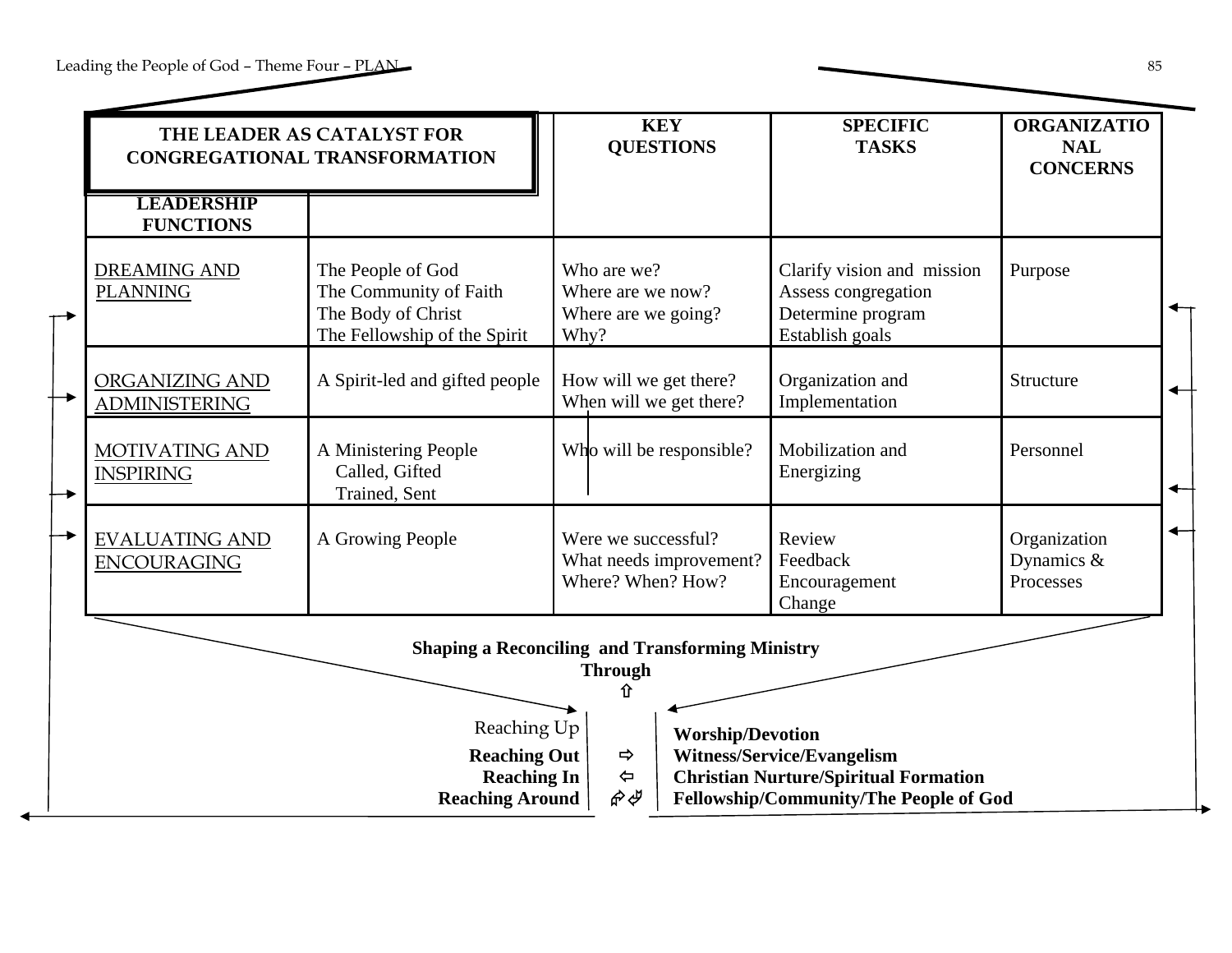#### **Further Thought on Christian Leadership and Congregational Transformation**

#### **The Dynamics of Christian Leadership**

#### **a. Defining a Vision**

Vision is defined as: "The ability to see clearly and at a great distance." Christian vision should tell who we are as Christians, where are we going, why are we going there, and how we are going to get there? Life is lived and viewed in Kingdom perspectives.

Leadership is the Transference of Vision. Without vision, no creative work of significance has ever come to birth. Imagination, or vision, is the fuel through which information is converted into creative energy. Imagination, or vision, rules the universe of great events.

Fundamental to Christian leadership is a theological vision. Again, vision has to do with seeing things clearly and at a great distance. It is seeing what others do not see and is a consuming, passionate, compelling inner picture. This type of vision is needed for the Christian leader: a theological vision for the People of God who he/she is leading!

How do we "envision" the people who we work with in our present ministry assignment? Do we have a consuming, passionate, compelling inner picture (vision) of: who they are as the People of God, how they may live together as the family of God, and what they are called to do with their lives in the plan of God?

This requires a theological vision! To build a vision you must ask these questions:

- If you knew you couldn't fail, where would you like to be five years from now?
- What if?
- Why not?

A very important function of a Christian leader (who has theological vision of the individuals with whom he/she works) is creating a vision of the group's preferred future. A vision tells the world who the organization is, how it will operate, how it will deal with its stakeholders both internal and external, and what values and principles it will attempt to live out as it pursues its ministry assignment. A vision channels our values into the work environment and becomes a word picture of how we want our values to be lived out.

A vision statement is an expression of optimism and hope. It is a dream of what we would like the church, university or organization to be like. `Consider the vision statement for Mount Vernon Nazarene University:

#### **An academic community of faith shaping Christ-like leaders for life long service and global impact. Ephesians 4:11-13**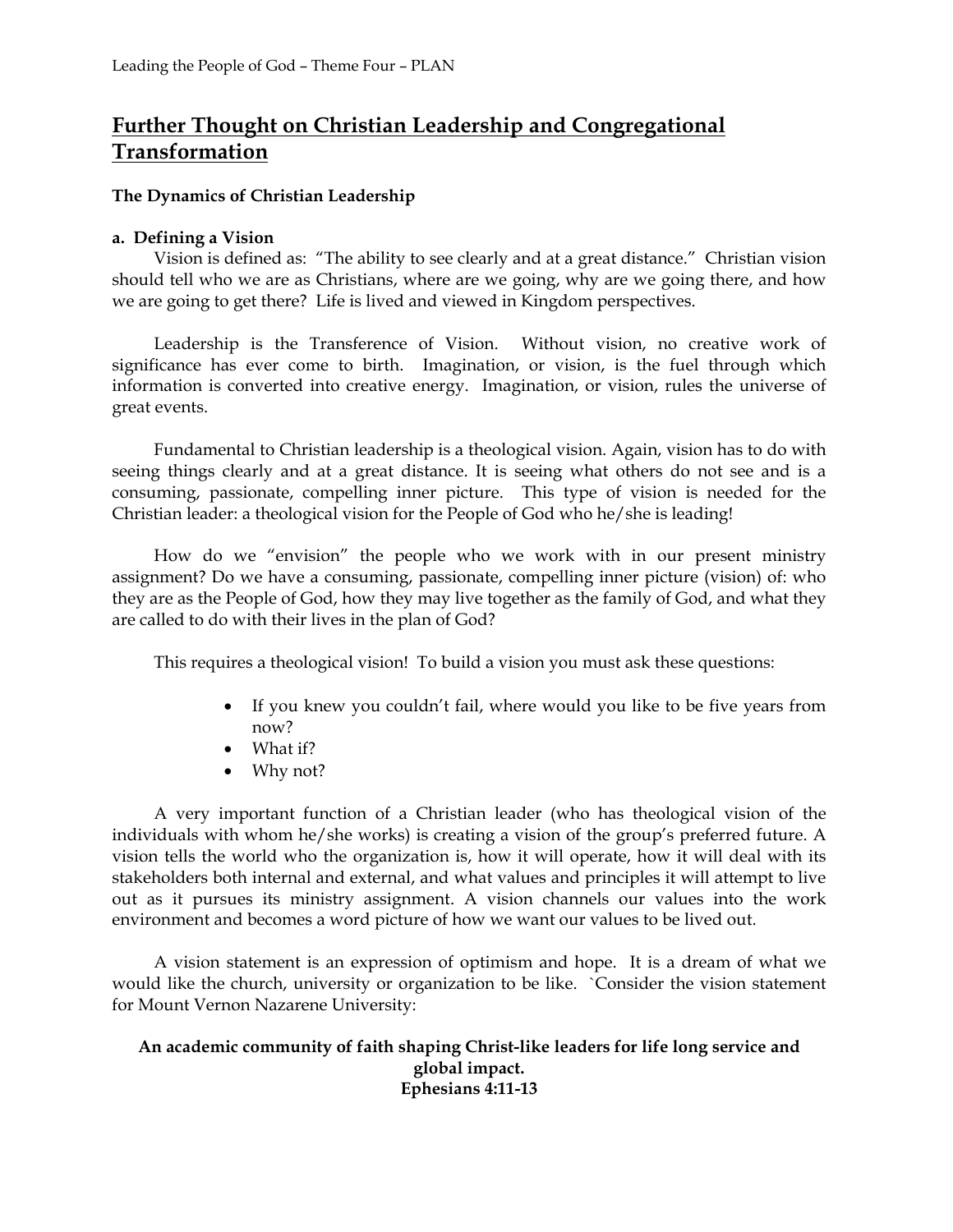Passion. Energy. Enthusiasm. Optimism. Faith. These leadership dynamics fuel vision. Robert Kennedy asked, "Some people see things as they are and say why; I dream about things that never were and say, why not?" A great vision building statement by Philander Chase, in 1824, founder of Kenyon College, Gambier, Ohio, is:

#### **"The difficult is that which is worth doing."**

Visionary leaders have an unswerving courage under pressure with a "poorly developed sense of fear and no concept of the odds against them," stated Dr. Robert Jarvik, inventor of the Jarvik-7 artificial heart.

Don't overlook your personal vision and mission. I shared the following "personal vision" with the MVNU Board of Trustees in March of 2001:

"There is a new sense of urgency within me to spend quality time throughout the next ten years in teaching and writing, particularly in the areas of Christian spirituality, Christian leadership, and Christian community. I am increasingly committed to developing national church leadership and strengthening local church leadership, focusing on spiritual formation and leadership ethics. I feel these initiatives could be pursued without interfering with my leadership responsibilities at MVNU."

In another Board meeting, I shared with the Board that the following four priorities would guide me in making decisions regarding the use of my time:

1) Spiritual leadership to the campus community – staff, faculty, senior administrators, students – and beyond; 2) University-wide strategic thinking, planning and implementation; 3) Christian leadership development regionally and worldwide; and 4) Major donor cultivation and gifting and endowment development for MVNU.

#### **Early in my tenure at MVNU, I spent quality time forging a mission statement that addressed twin concerns of mine – personal (including family) and professional (MVNU responsibility).**

My mission is to be a Christian role model and leader to my family first, and subsequently to the Mount Vernon Nazarene University community in the context of servant and visionary leadership. I will give attention to the financial needs of my family, including retirement, and keep myself physically and emotionally conditioned to enable me to function with maximum effectiveness. I am a growing professional who gives priority time to strategic planning for the institution I serve. In this context, I will enable and energize my family, friends, and colleagues to give their best to their unique roles and assignments. All of my activities initiate from and operate out of a pastoral calling as one who views himself first and foremost as a follower of Jesus who articulates, models, and is committed to His life and teachings.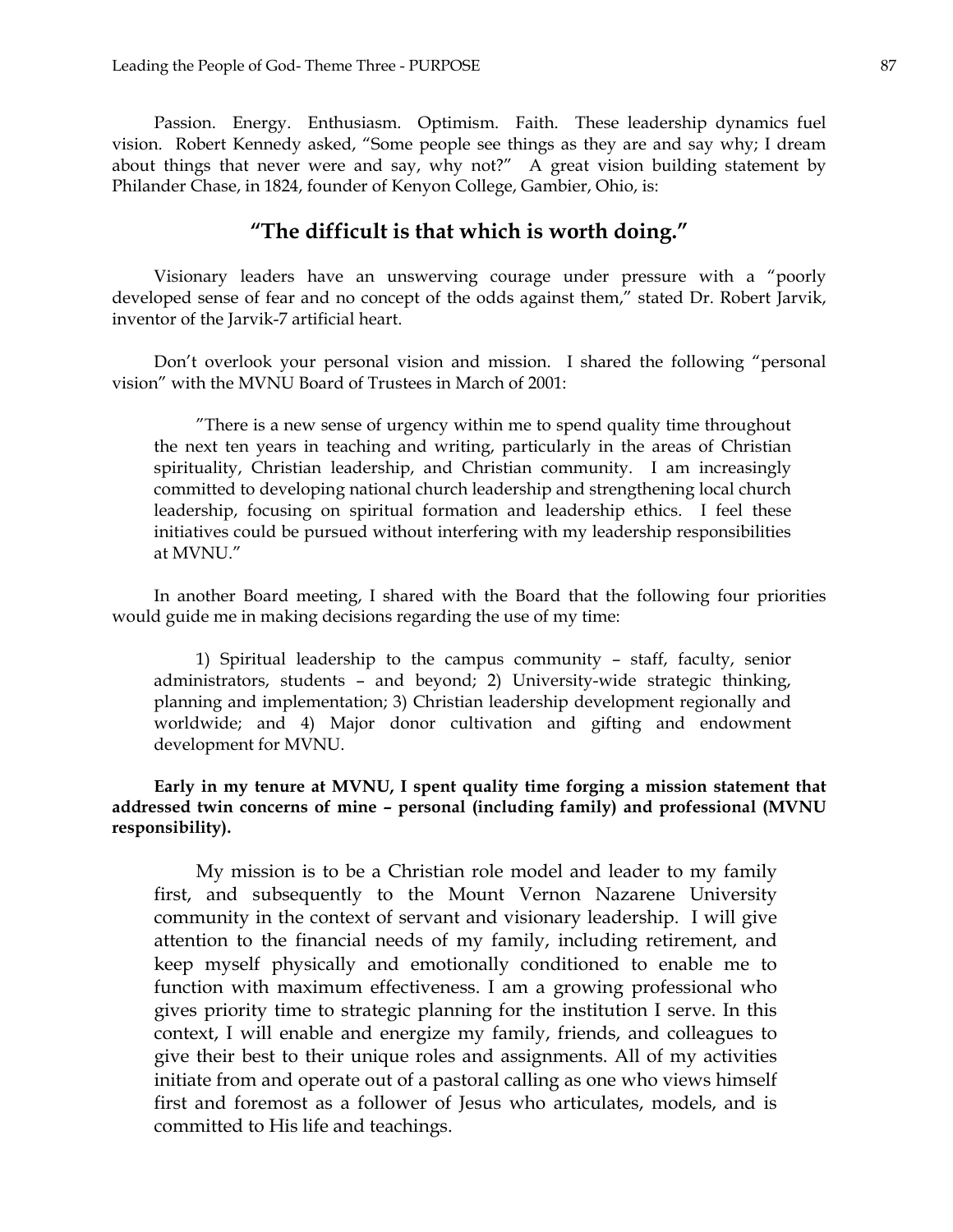Developing theological, organizational and personal vision statements take time. If you have not already done so, block off some time to get away from the routine and begin the process. Give yourself several months for the process to germinate and bear fruit. Share your draft statement with family, trusted friends, colleagues, pastor, teacher, mentor or with your governing Board for feedback. It is a transforming experience!

#### **THE BIG QUESTION AGAIN!**

**How can my ministry of Christian leadership enable others to fulfill their ministry to each other and mission in the world in the context of a dynamic laboratory of learning how to live together as God's children?**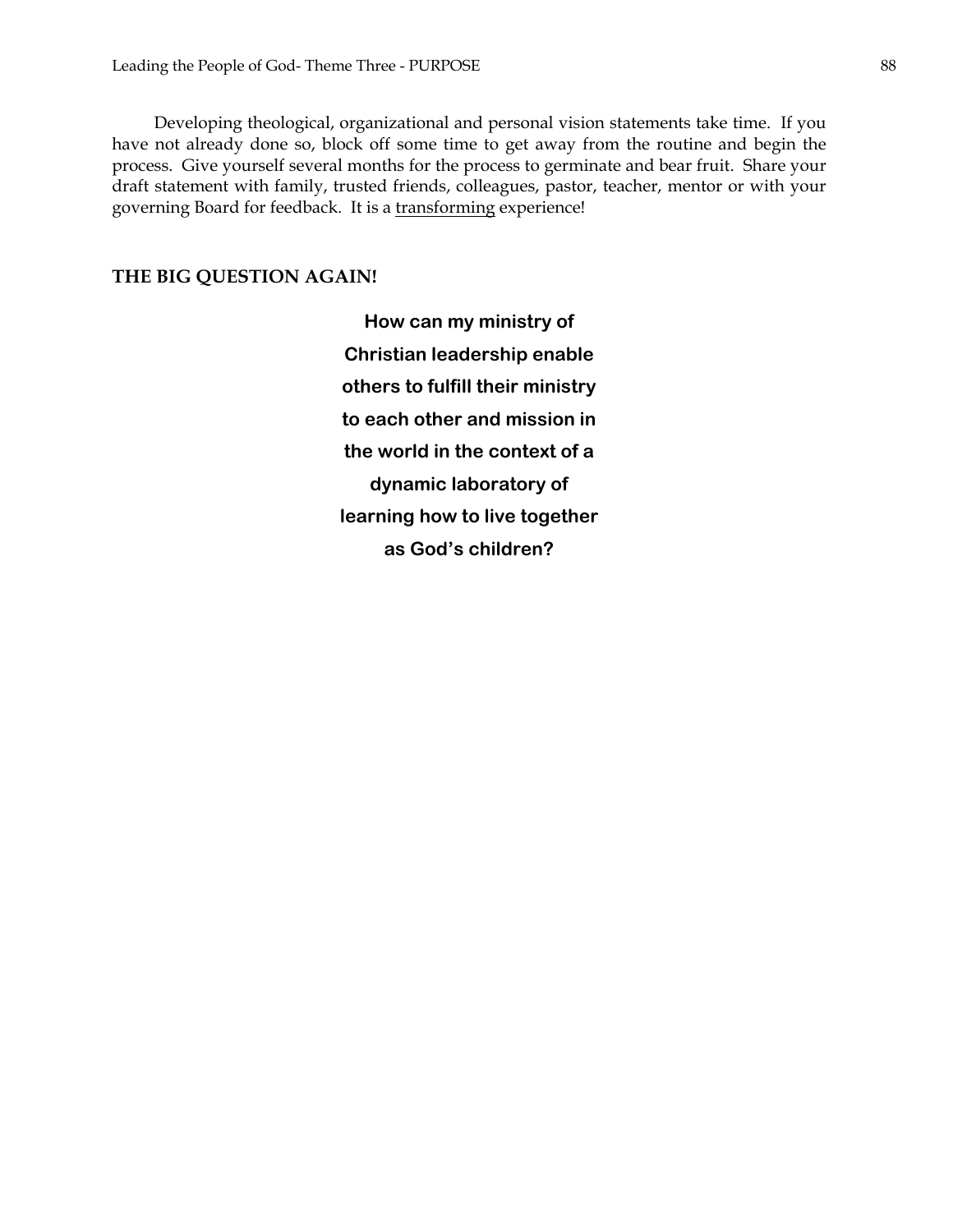#### **Grace … and the Grace-Full Leader**

Taken from the book with permission from *Grace-Full Leadership: Understanding the Heart of a Christian Leader* by John C. Bowling[13](#page-62-0)

The Qualities of a Grace-Full Leader…they

 $\triangleright$  are more concerned with spirit than style

 $\triangleright$  are covenantal rather than contractual

 $\triangleright$  view people as ends — not means

recognize the changeable from the changeless

seek significance, not just success

 $\triangleright$  are responsive as well as responsible

> are high-touch

maximize influence and minimize authority

**Pare passionate** 

 $\blacktriangleright$  focus primarily on the body, not the head

The Traits of a Grace-Full Leader…they understand accountability  $\triangleright$  interact rather than react follow their "knows"  $\triangleright$  are willing to follow as well as lead  $\triangleright$  maintain their balance have double-vision "go deep"  $\triangleright$  are skilled meteorologists anticipate through planning, pathfinding, planting, and prospecting

 $\overline{a}$ 

#### Reflections on the Qualities and Traits of Grace-Full Leaders

Grace-full leaders are more concerned with spirit than with style. Leading from the inside out is an expression of grace-full leadership. A grace-full leader has the right combination of confidence and humility to recognize strengths and weaknesses and to consciously seek to build character, competency, and the confidence of those who are led. This formula is a key component of leadership. Leadership is the tapestry of integrity of heart and life, words and deeds, thoughts and actions.

*Question:* If an individual is to be a grace-full leader, God must be rightly placed at the center of his or her life, work, and relationships. How does one measure or know that God is in the center of every aspect of an individual's life? Is He at the center of your life, work, and relationships?

Grace-full leaders are more concerned with covenantal rather than contractual relationships. Contracts take the place of trust; covenants express it, for trust is at the heart of a covenantal relationship. While most relationships have some elements of both, at some point all relationships become essentially one or the other. Contractual relationships exist

 $\blacktriangleright$ take care

<span id="page-62-0"></span><sup>13</sup> Bowling, John. *Grace-Full Leadership.* Kansas City: Nazarene Publishing House, 2000.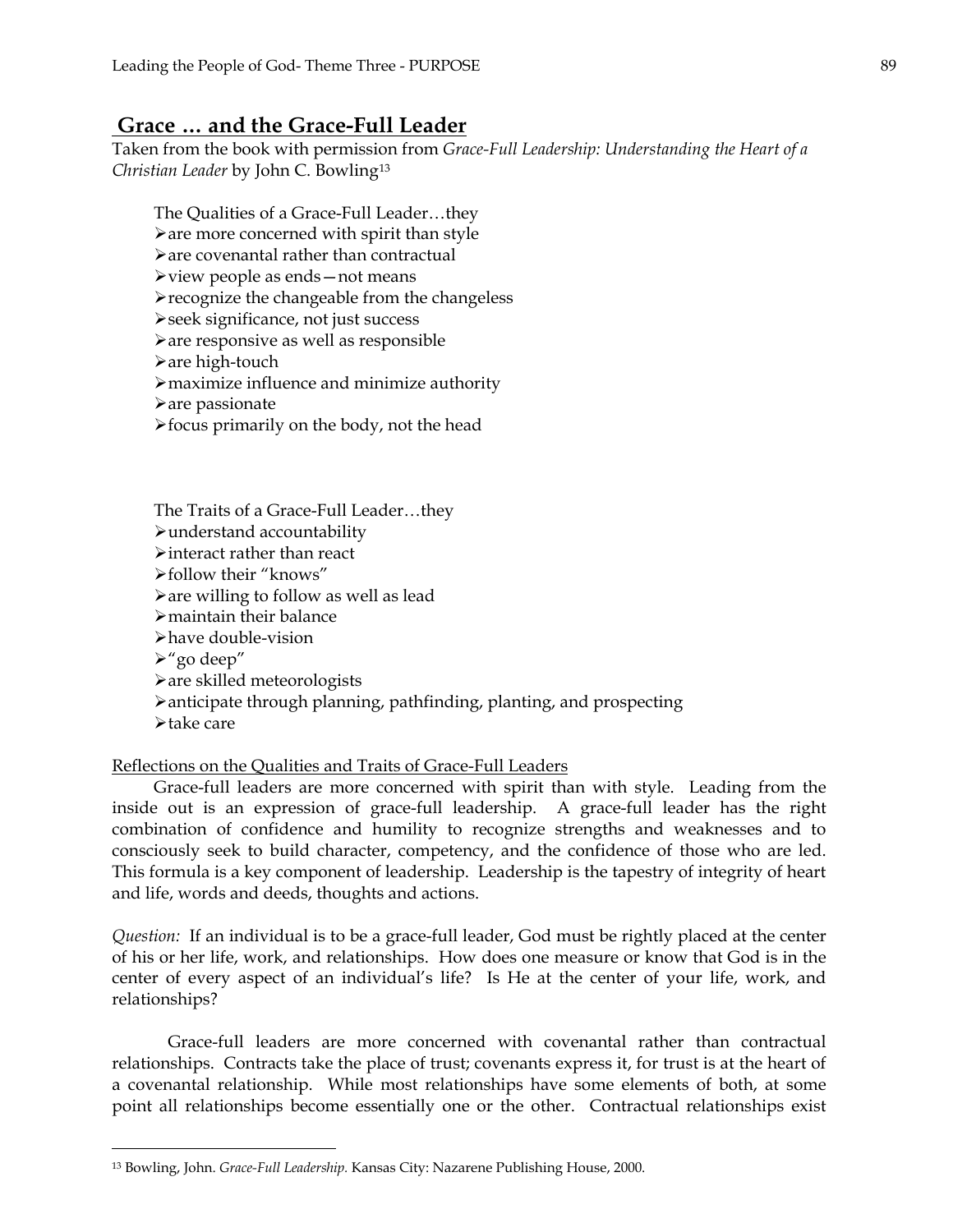because of what people *do* for each other. Covenantal relationships exist because of what people *are* or *mean* to each other.

*Question:* Trust is foundational to covenantal relationships. What are three characteristics of trust and how can they be manifested in who we are?

Grace-full leaders view people as ends—not means. While occasionally within organizational life things do change and people are displaced, nonetheless, the grace-full leader seeks to foster an environment where people can flourish. Leadership that does not promote the overall welfare of the people involved might appear to be efficient and powerful, but it is not Christian. Grace-full leaders recognize the dignity of others and affirm the diversity of their gifts. Everyone comes with certain gifts—but not the same gifts. A polar bear is as unique as a stingray, but don't ask a polar bear to survive under water or a stingray on polar ice. The challenge is to match the person to the position and need at any given time.

*Question:* How does an environment where individuals accept one another's weaknesses as well as strengths allow an individual to change, grow, and develop?

Grace-full leaders recognize the changeable from the changeless. Change can be a genuine opportunity for renewal, but the problem is the "change has no constituency." That is to say, most people do not like change. Change often means letting go of things that are familiar and moving into unknown territory. Even when a person does not like things as they are, he or she may still find it hard to venture into the unknown. In order to successfully determine what should change and what should not, and then to effectively manage those things, you must first be comfortable with the realities of change in your own life. If the followers are to respond positively, the leader must first accept the pace and necessity of change.

*Question:* What are the factors that shape and mold us? Some of those forces are outside our control, but there are also forces at work with us. What are the forces within us from which character flows? How can we develop these forces?

Grace-full leaders seek significance, not just success. In the New Testament it becomes clear that although we must work, our primary calling (vocation) is to repentance, faith, fellowship, and service. Men and women are called to be new creations in Christ. This call *to be* precedes the call *to do.* The Bible doesn't indicate that God calls us to an earthly profession or trade. Paul, for example, is called by God to be an apostle; he is not "called" to be a tentmaker as shared by Elton Trueblood in *Your Other Vocation*.[14](#page-63-0)

*Question:* In a summary paragraph, explain Robert Slocum's five guidelines for integrating faith and vocational work.

So faith makes a difference in how one views work and how one works. Bringing the gospel to all of life can flood a person's working hours with new meaning and new potential. The hours spent at work can become "Kingdom hours" that provide a powerful witness to the world of the grace and glory of God. It is vital to the church, the individual, and the world at

 $\overline{a}$ 

<span id="page-63-0"></span><sup>14</sup> Trueblood, Elton. Your Other Vocation. **PUBLISHER INFORMATION STILL NEEDED.**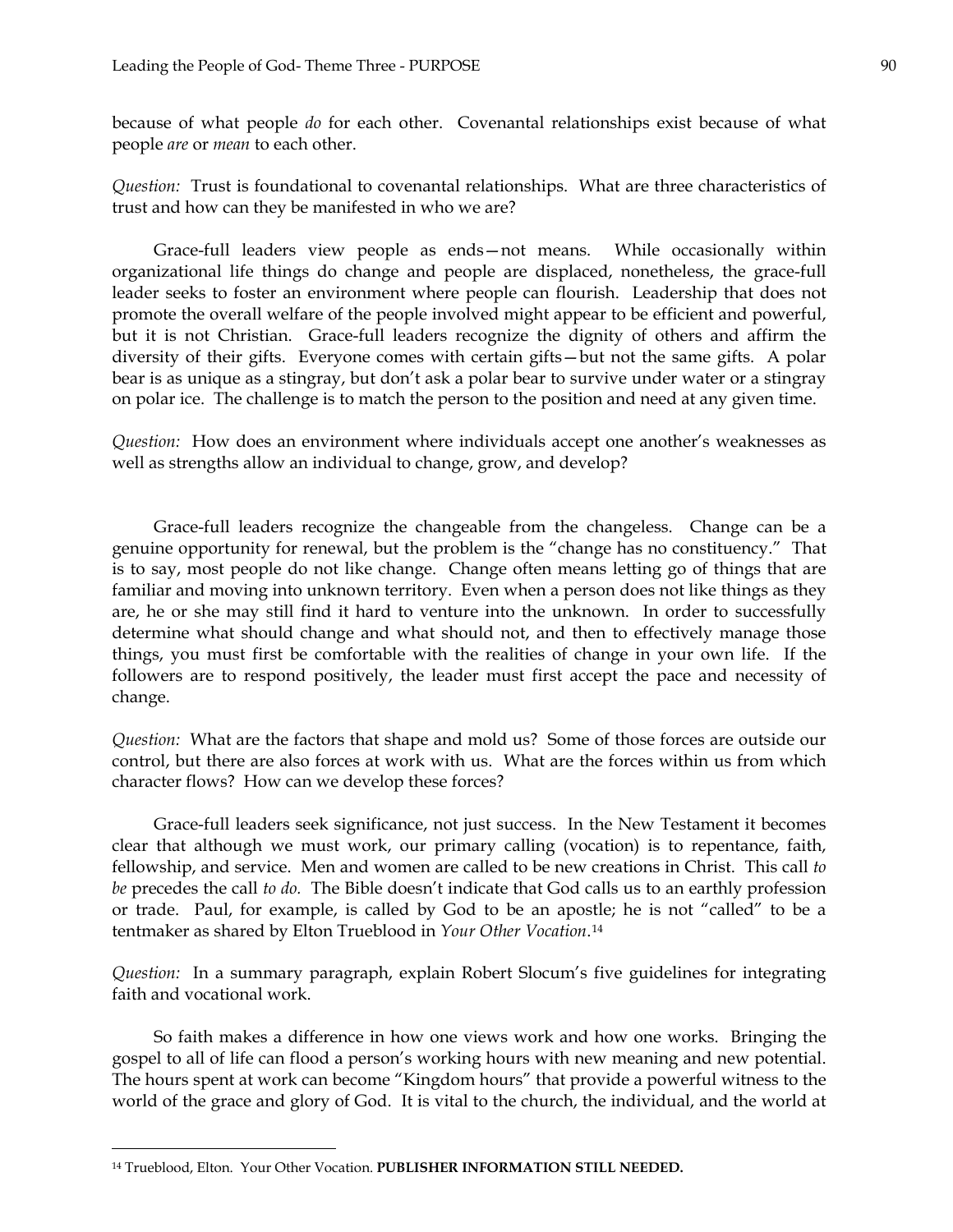large that a true integration of faith and work take place in the life of every believer. As this happens, success gives way to significance.

Grace-full leaders are responsive as well as responsible. Being responsive allows an organization to discontinue practices no longer effective. Most good ideas and effective methods run their course in time and need to be replaced with other good ideas and effective methods. The "we've always done it that way" attitude is often hard to overcome because the weight of tradition and organizational history supports the tried-and-true ways of the past. The responsive leader has the ability to recognize when new outcomes are needed and when old methods may not be sufficient.

*Question:* What is the primary response of the responsive leader?

Grace-full leadership is "high-touch" in at least four dimensions. You must stay in touch with (1) yourself, (2) the internal and external environment in which you must function, (3) those whom you lead, and (4) God.

*Question:* Explain at least four dimensions of grace-full leaders being "high-touch."

Grace-full leaders maximize influence and minimize authority. Whenever possible, grace-full leaders seek to lead through influence rather than authority. The difference between the two approaches strikes at the heart of why and how employees/ members/followers choose to respond to leadership initiatives. If the only method of motivation is the authority of the leaders, the response of the follower will no doubt be a minimal commitment. The follower may comply with his hands, but not his head or heart.

*Question:* What does walk softly and carry a big heart and a generous spirit mean in terms of grace-full leadership?

Grace-full leaders are passionate. They must have something of Sisyphus's tenacity and perseverance. Just as they must have the courage and energy of Odysseus, leaders must also have the perseverance and determination of Sisyphus. We would like for all our work to be exciting and immediately rewarding, but it isn't always that way; much of life and labor is tough and boring and routine, and therein lies the challenge to excellence. For grace-full leaders merely to repeat Jesus' words is not to continue His work; they must be intent on reproducing His life and passion. Such leaders are not building their kingdoms, but His; Grace-full leaders are passionate people, set aflame by the Spirit.

*Question:* How does one overcome the routine of our work and our mission?

Grace-full leaders focus primarily on the body, not the head. A spirit of community doesn't just happen; it must be fashioned and fostered, nourished and maintained. Community can be a fragile thing in many ways. Relationships can be broken; isolation can set in; and communication can dissipate. Employees and coworkers can drift apart, living in their own little worlds, almost untouched by the others.

*Question:* What type of an environment will a grace-full leader create and why?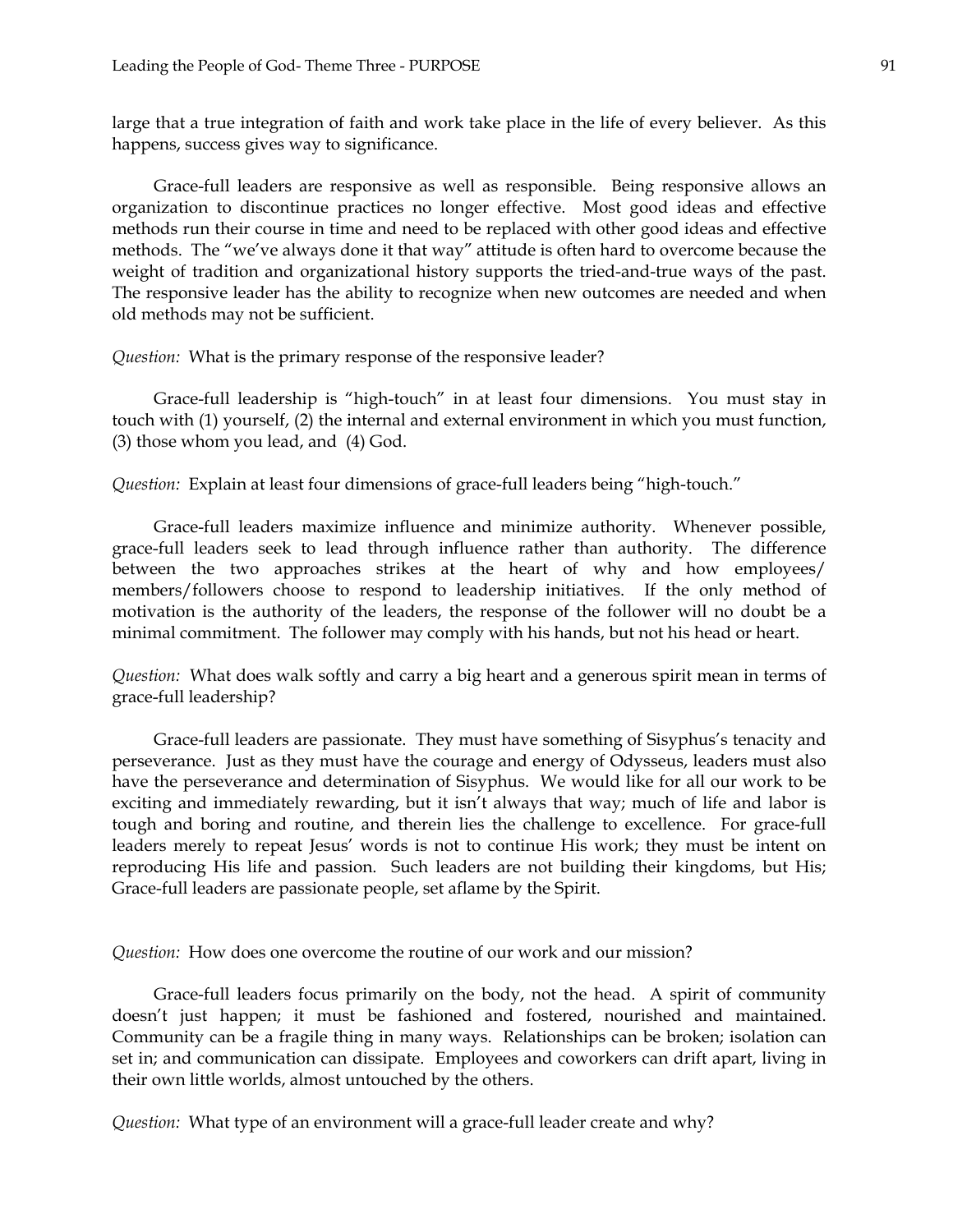Grace-full leaders understand accountability. Accountability means that leaders take responsibility for their words and actions. And just as one is accountable *to* others, the gracefull leader is also accountable *for* others. Leaders must bear a sense of responsibility for the individuals with whom and for whom they work. Leaders often are called upon to balance the needs of people and of the institution.

*Question:* Give a short explanation of seven manifestations of character.

Grace-full leaders interact rather than react. Interactive leadership is a recognition that we may legitimately act in different ways at different times, depending on the interaction we have with the circumstances confronting us. Management is both a science and an art. This is the art part. It is a way to maximize our timing and to learn from the environment as we plan our proactive and reactive responses.

*Question:* How do the four responses to uncertainties or ever-changing environments reflect a leader's image of himself or herself?

Grace-full leaders follow their "knows." Following your "knows" involves getting the right information, talking with the right people, and balancing that input with your instincts and inner compass—but there is more. Ultimately, for the Christian leader, knowing must also include the spiritual dimension. God has promised wisdom and guidance, protection and empowerment. The grace-full leader knows he or she must stay in tune with God and follow His leadership. Of all the things there is to know, knowing God is most important.

*Question:* Give four parallels between sailing and leadership and why they are important to remember.

Grace-full leaders are willing to follow as well as lead. I suppose that "a leader who follows" might, at first glance, appear to be an oxymoron as well. However, the grace-full leader knows that learning to follow is one of the first great lessons of leadership. This idea of leaders as followers may take some getting used to for some. It seems just the opposite of the normal role of leadership, which is commonly understood as being out front, pointing the way, and giving the orders.

*Question:* Explain the statement "We can lead only as we follow."

Grace-full leaders maintain their balance. Balance in life prevents becoming an extremist or being eccentric in beliefs, attitudes, and actions. It keeps the pressures of success and failure in proper balance. Dealing with adversity and prosperity are two extreme tests. Both challenge your ability to remain steady and focused and to keep spiritual equilibrium. And of the two, perhaps success is the hardest.

*Question:* List the three components of leadership and describe how they interact with balance for the grace-full leader.

Grace-full leaders have double vision. Leadership demands that you see both what is and what can be. This "double-vision" helps enable us to keep our sights set on the future as we deal with the daily demands of leadership.

*Question:* What transforms our visions and brings them into spiritual focus?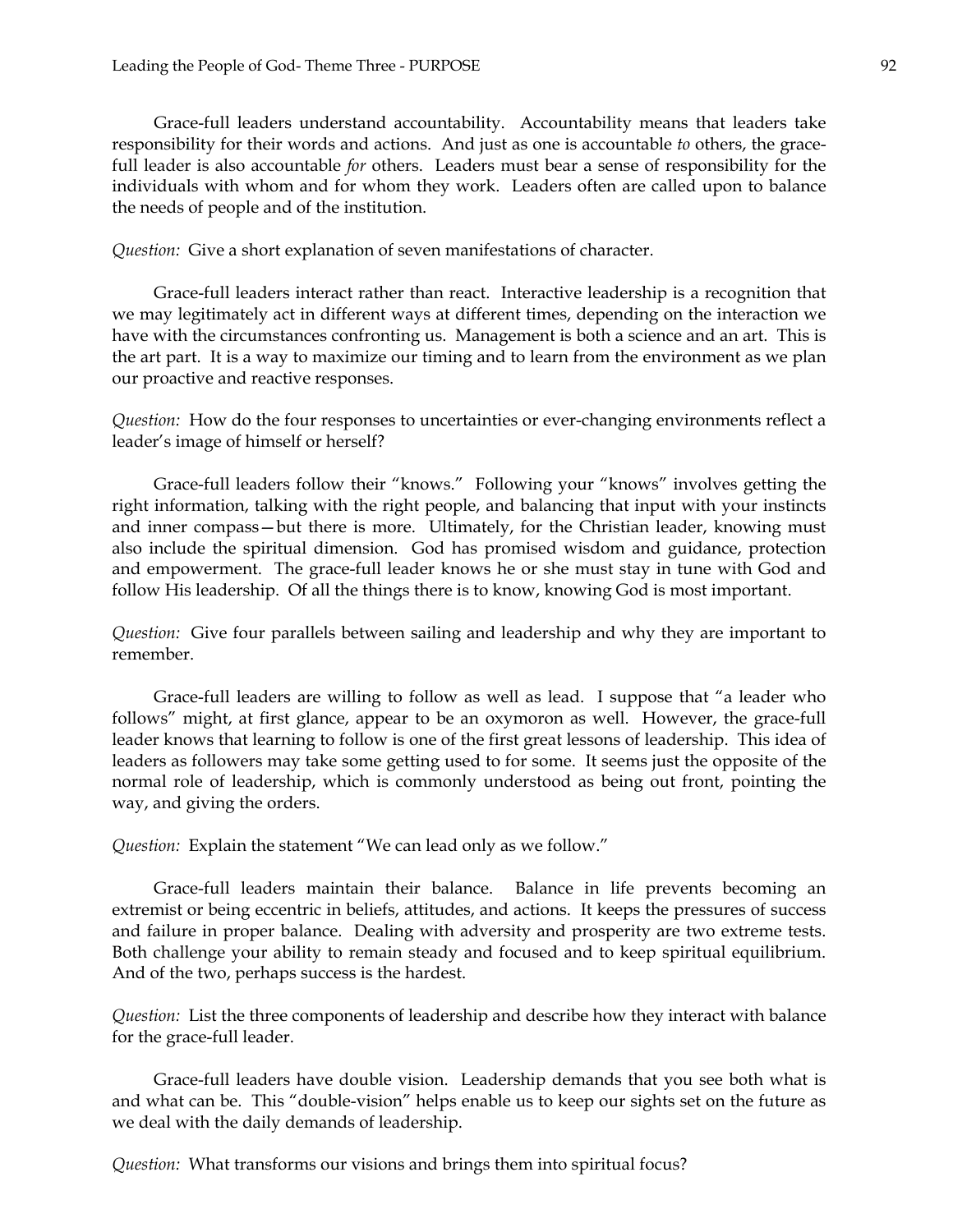Grace-full leaders "go deep." Grace-full leaders know that having wet feet rather than cold feet means they must start—must be willing to take those first steps of leadership. No matter how unlikely the timing or difficult the circumstances or impossible the task, it falls to the leader to lead.

*Question:* The life of every leader is filled with moments when he or she must trust. What are you going to do when the water gets deep and the going gets tough?

Grace-full leaders are skilled meteorologists. Every organization has a "climate." A skilled leaders knows how to react to various organizational weather patterns—storms, calm, high pressure, thunder, and lightening. Leadership is, in many ways, a foul-weather job because that's when a leader is most severely tested. One cannot always avoid the winds, the snow, and the sleet, but a leader can prepare for them. Anticipating the storm is one key responsibility of a leader.

*Question:* Explain why an effective leader is both a weather forecaster and a weather factor.

Grace-full leaders anticipate through planning, pathfinding, planting, and prospecting. Good leaders create positive energy that helps people overcome obstacles, break free from inertia, and rise to new challenges and levels of performance. They act in the present with the future in mind—they anticipate.

*Question:* List the seven key areas of planning and define each.

Grace-full leaders take care. Grace-full leaders learn to take care of their organizations, themselves, and their relationship to God. Unless care is consistently given to each aspect of life, a person's leadership can be eroded. Grace-full leaders are aware that an organization is held together by shared values, beliefs, and commitments. This is what gives it fiber, integrity, and the capacity to endure cyclical hardships. Since organizations are people, the first way to care for the organization is to hire the right people—individuals who are committed to the core values of the organization. One of leadership's classic axioms is to "hire for attitude and train for skills."

*Question:* How does a leader find time to take care of his or her organization, his or herself, and his or her relationship with God with all the other items to do?

Learning to lead is a lifelong process. It doesn't happen by reading a book or taking a course or wishing it were so. We all learn to lead by leading. And learning to lead is also a part of learning to live with purpose and meaning beyond our own interests and abilities. The world is waiting for a new generation of leaders—men and women whose mission is more than profit, whose morality is not contextual, and whose very life is an expression of grace; leaders who will manage themselves, inspire others, and forge the future.

#### **The Sigmoid Curve**

Understanding transitions is important for the leader. The "Sigmoid Curve" helps you conceptualize inevitable transition in the church or institutions you serve. Questions for church leaders: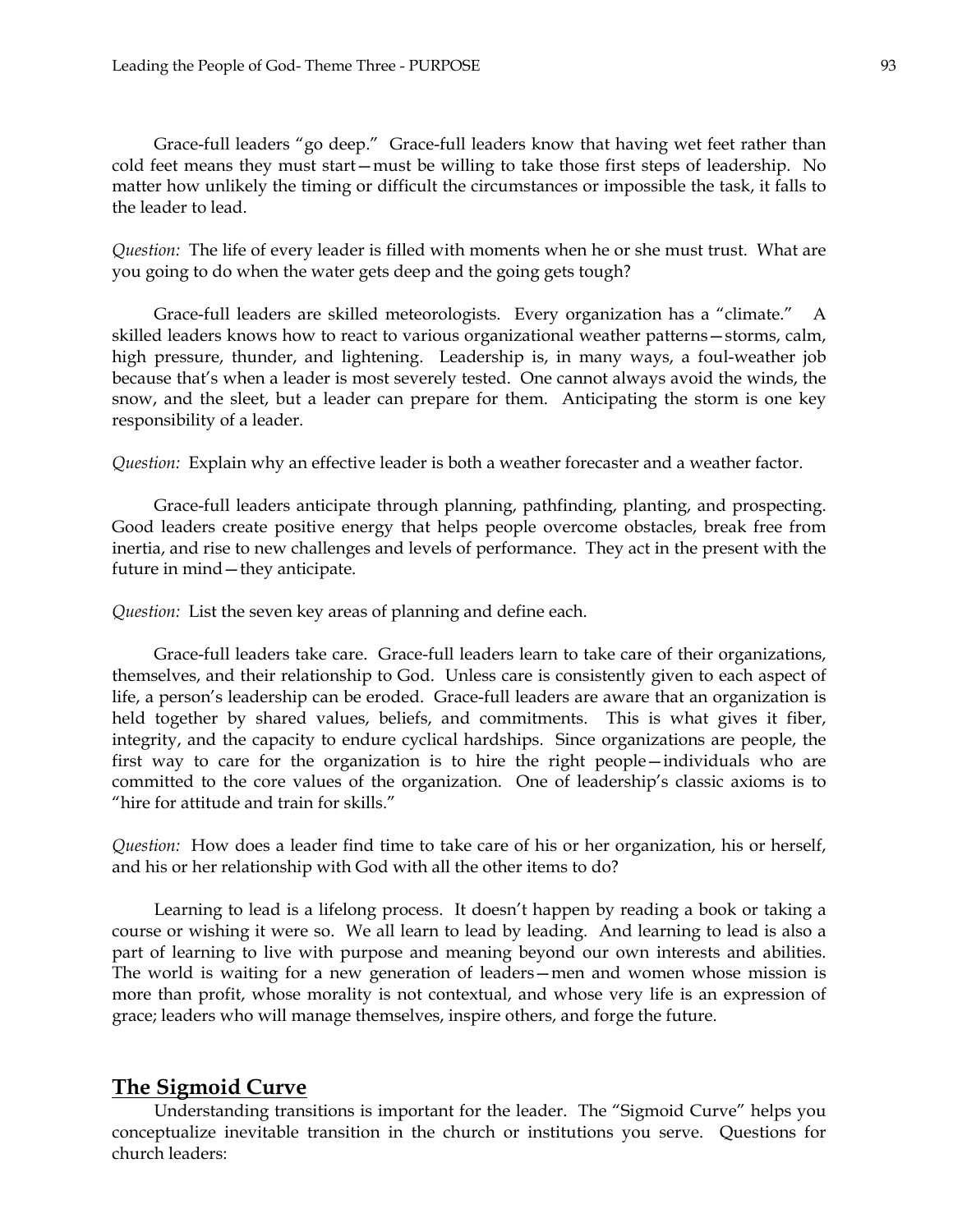Do congregations (and individuals) go through numerical (and spiritual) cycles? Are the cycles inevitable? How do they regain momentum in the midst of cycles?

In the book, *Managing Transitions[15](#page-67-0)*, by William Bridges, the 'cycle' is discussed in the context of change and transitions. D







Regarding the "Old Endings," the leader must ask, "What are the 'old endings' that must go?" and "What are the core values of the 'old' that must be retained?"

 Regarding the "Transition" period, the leader's role is to articulate the "end" vision but retain core convictions. The leader during this period of change and transition must model consistency, steadiness, integrity, respect, trust and communication.

 Regarding "New Beginnings," the leader must engage the people in institutionalizing the transition through which you are going, and toward which you are moving. The leader must continue to model the Christian character qualities of Ephesians 4 and I Peter 1, especially in conflict situations and with congregational members who differ with you.

There is a critical time when Pastor and Board have the responsibility to start a new "S" curve. Further questions for pastors:

1. Where is your congregation in the cycle?

 $\overline{a}$ 

- 2. What should be the role of pastoral leadership in this cycle?
- 3. What should be the role of pastoral leadership, regarding "F" and "G" alone?

<span id="page-67-0"></span><sup>15</sup> Bridges, William. *Managing Transitions: Making the Most of Change*. Perseus Publishing, 1991.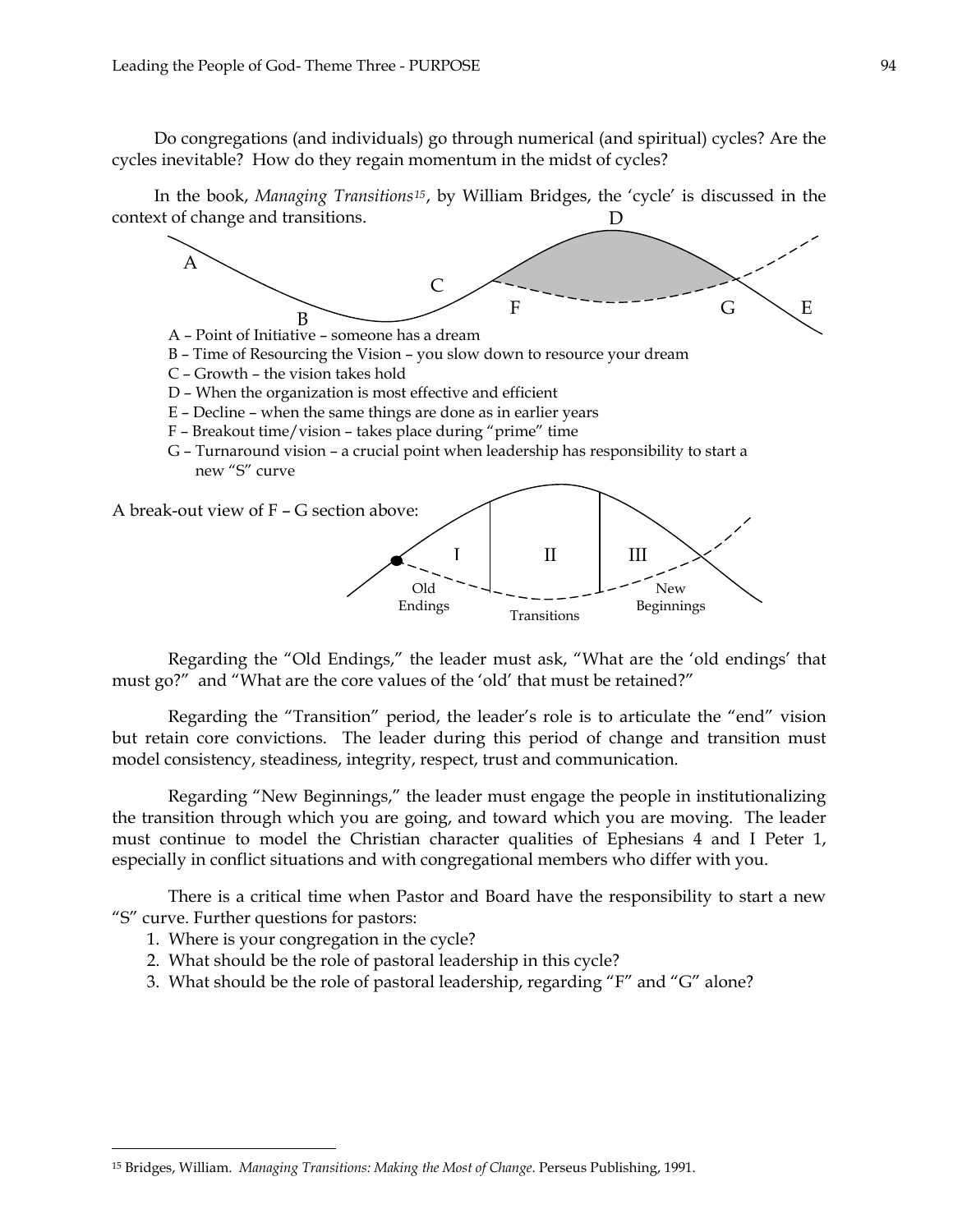#### **Conclusion**

**Transformation of self and the congregation was the focus of Theme Three, PURPOSE. We now understand the role of character (transformation of self) in servant leadership (transformation of congregation). The well established Sigmoid Curve helps us envision how transformation takes time, and is not always received by all members in the same way. Now, in Theme Five, PROOF, we will explore the all to often reality of conflict within the faith community when good and godly people collide, particularly over vision and values. Then in chapter six, we will delve into qualitative growth of those we lead. Specifically, we will investigate in some detail the core qualities, values, and attitudes of the servant leader that best bring the PROOF or qualitative indicators of growth of the led.**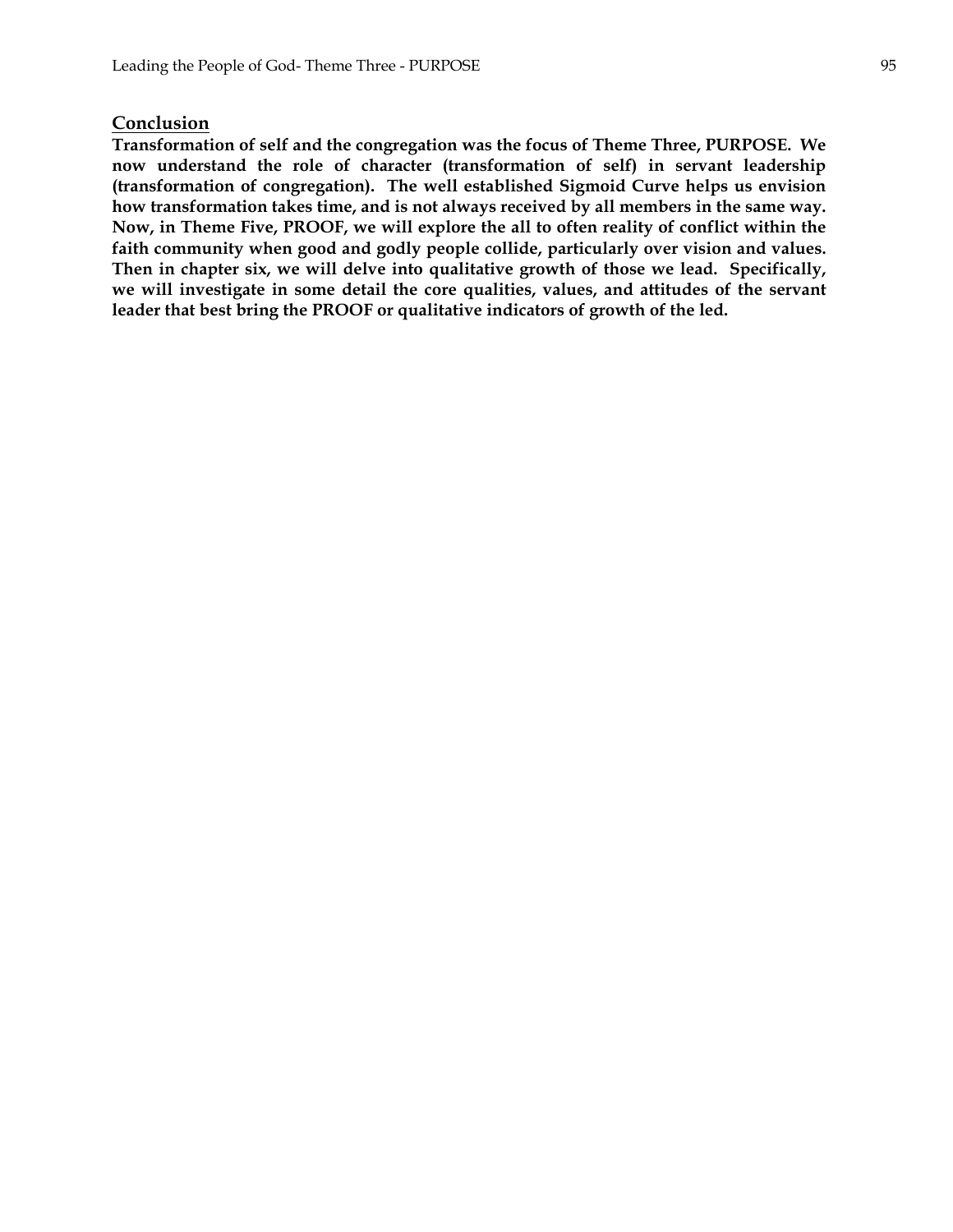# *Theme Four*

### **THE METHOD OF SERVANT LEADERSHIP IS ROOTED IN SPIRITUAL FORMATION, SHARED VISION, MODELING AND COLLABORATION.**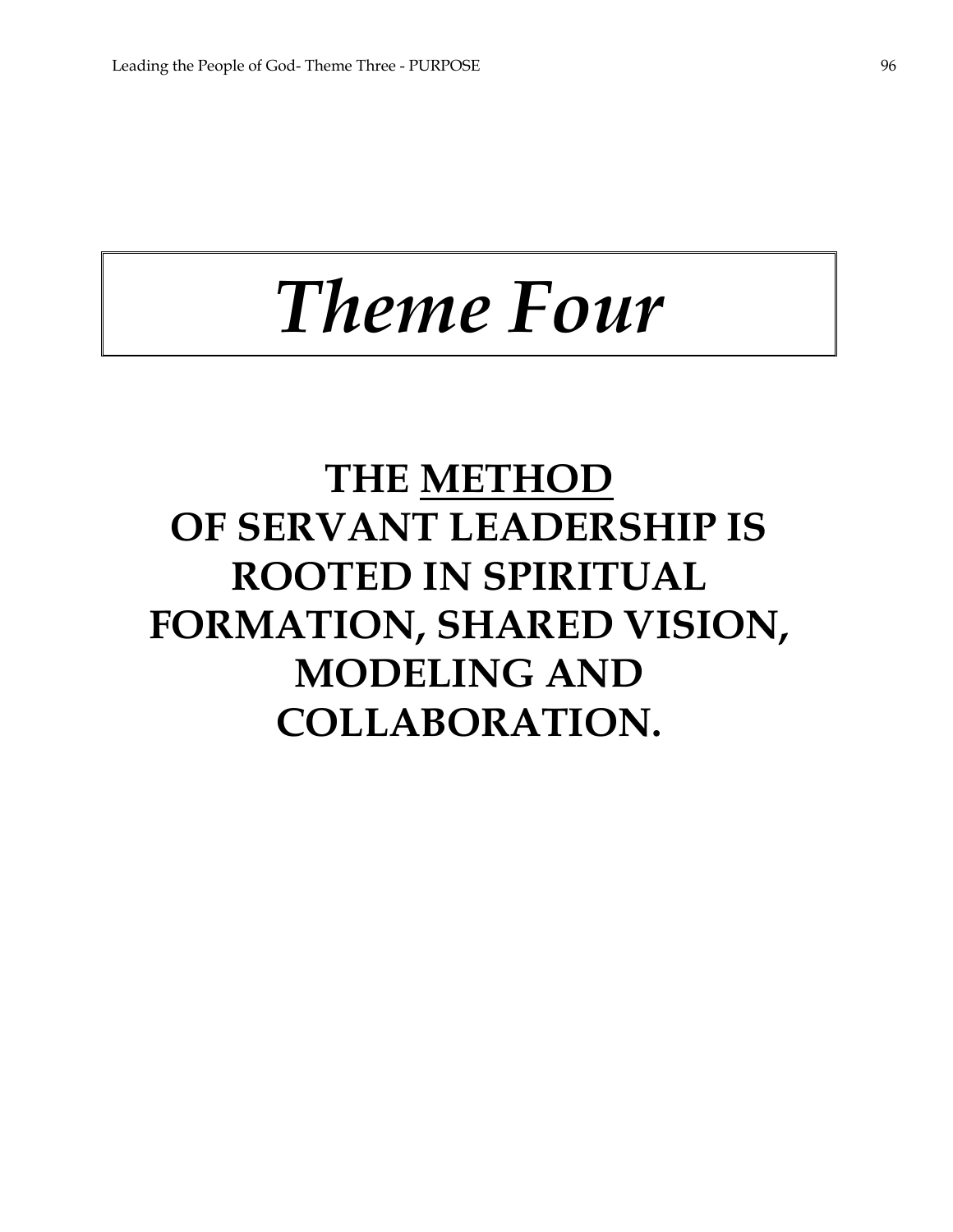#### *Theme Four*

#### **THEME THREE: THE METHOD OF SERVANT LEADERSHIP IS ROOTED IN SPIRITUAL FORMATION, SHARED VISION, MODELING AND COLLABORATION.**

*"We must be captured by this vision which transcends ministry to the people, and ministry for the people, to ministry with and ministry by the people." -*Ross Kinsler

#### **OVERVIEW OF THEME STRUCTURE**

Introduction: Intentionally Nurturing the Spiritual Life for Mission and Ministry

- Model: Teaching Others to Lead Christianly
- Mentoring as Ministry Development
- The Pastor/Leader as Mentor to the Church Board or Governing Board
- If you are the Person Being Mentored…
- "The Power of Three" Working Together in the Body of Christ
- Summary of "Twelve Theses for Kingdom Servanthood in Post Communist Europe"
- Key Questions from Kingdom Servanthood article for mission and ministry development
- Conclusion

#### **Introduction: Intentionally Nurturing the Spiritual Life for Mission and Ministry**

How do we *intentionally* nurture the spiritual life within us and within others for mission and ministry effectiveness in the midst of our family, our work and our many other commitments? Look at the ministry of Abba Arsenius, well-educated Roman tutor in a royal household in the fourth century in Rome. He asked the Lord, "What shall I do to save my soul?" The answers he received are appropriate as we seek to spend time in solitude, silence and prayer.

The Lord responded twice to Arsenius, "Flee, be silent, and pray always." Arsenius and other monks went into the Egyptian desert to escape the spiritual pollution, as they saw it, of the culture and society of which they were a part. These desert fathers, especially Arsenius, have something very timely for us today as we seek to intentionally nurture the spiritual life within and among us.

The Lord said to Arsenius, "Flee," or embrace solitude. Arsenius took God's word to mean that he was to embrace solitude, which meant going to the desert. Solitude is a time of inner stillness and "aloneness" before God. It provides for us the opportunity to shift our attention from our restlessness to the peace of God. These 4th and 5th century monks—the Desert Fathers—withdrew to the Egyptian desert. The writings they left are referred to as "Desert Spirituality." These men revolted against the tenets and values of their society, because they wanted to escape the "shipwreck" of their society.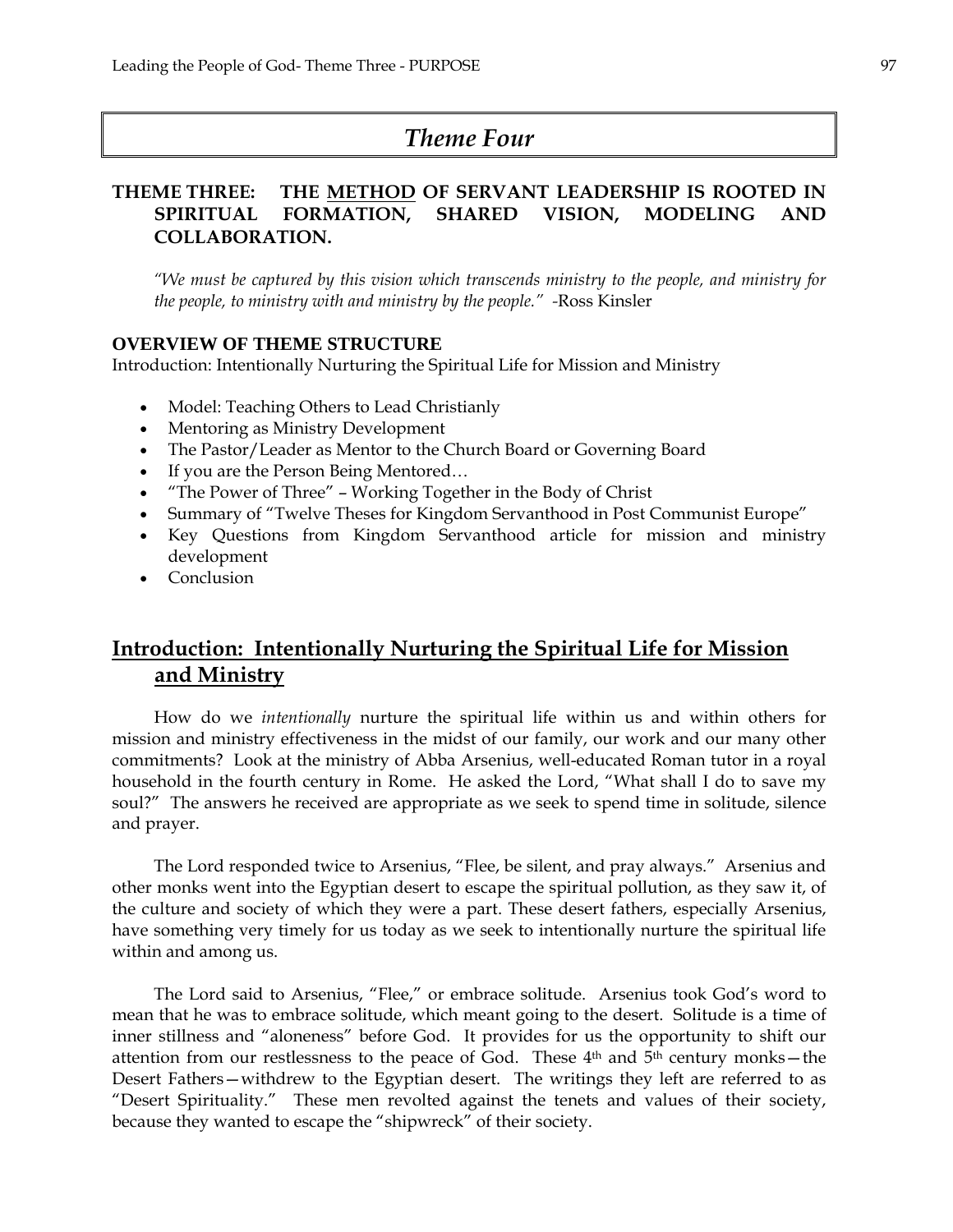The desert provided a geographical space of intense solitude. I experienced this same sense of solitude while traveling through the Jordanian desert with my wife to visit our son. Experiencing the desert elements gave me a glimpse of how extreme the desert can be, regarding the intense heat and isolation.

Solitude is a quality of the heart or an inner disposition, not always a physical place. Such profound stillness is not always easy for us to find, and for most of us it does not include retreating to a desert. In the midst of much noise and many people though, we have a need to find within ourselves a place of quiet – a place where we can be quiet before God.

This quiet time is imperative for disciples, as we do not have an opportunity to enjoy lengthy experiences of solitude in the desert or otherwise; we are in need of finding the essence of these experiences within ourselves. Solitude is a means to facilitate inner stillness and aloneness before God. During my sabbatical, I was convicted by God about the "busyness" of my schedule, and how little time I schedule to withdraw in solitude before Him. God seemed to say, "If you plan a year in advance the meeting time and dates for your senior administrators, why not plan just as diligently for solitude with me?"

During a January class term, a psychology professor at MVNU taught a class on "Psychology of the Contemplative Life." The course included five days at a Trappest Monastery in Kentucky. I would encourage you to visit such a retreat center in your own quest for solitude. It is in solitude that we find space for God. Pray, "Speak to me, Lord, regarding my need for times of solitude with you."

Secondly, the Lord said to Arsenius, "Be Silent." As you may recall, Dietrich Bonhoffer in *Life Together[16](#page-71-0)*, identifies seven expressions of ministry including the ministry of listening and of holding one's tongue. In his book, *The Way of the Heart: Desert Spirituality and Contemporary Ministry[17](#page-71-1)*, Henri Nouwen states,

#### **"When the door of the steam bath is continually left open, the heat inside rapidly escapes through it."**

How often we open our mouths and speak about events of the world, about people, or circumstances, and how seldom we close our mouths and listen to God and to others within the body of Christ? I am often reminded of Psalms 39:1, which states, "I will keep a muzzle on my mouth… I will not…let my tongue lead me into sin."

We need silence… for spiritual reading, starting with the Bible. Last semester, I was drawn especially to two New Testament books, I and II Corinthians. I Corinthians 2:16b, "But we have the mind of Christ." "Teach spiritual things spiritually" (I Corinthians 2:13) or as God has given it to me to lead a Christian college Christianly. II Corinthians 5:16, "So from now on we regard no one from a worldly point of view." II Corinthians 4:7, "Jars of clay" to show this is from God, not from us. I read and re-read I & II Thessalonians. I was challenged anew with the Christology of Colossians. The Gospel of John served to remind me of the life and teachings of Jesus.

 $\overline{a}$ 

<span id="page-71-0"></span><sup>16</sup> Bonhoeffer, Dietrich. *Life Together: The Classic Exploration of Faith in Community*. San Francisco: Harper San Francisco, 1978.

<span id="page-71-1"></span><sup>17</sup> Nouwen, Henri. *The Way of the Heart: Desert Spirituality and Contemporary Ministry*. SanFrancisco: Harper San Francisco, reprint edition, 1991.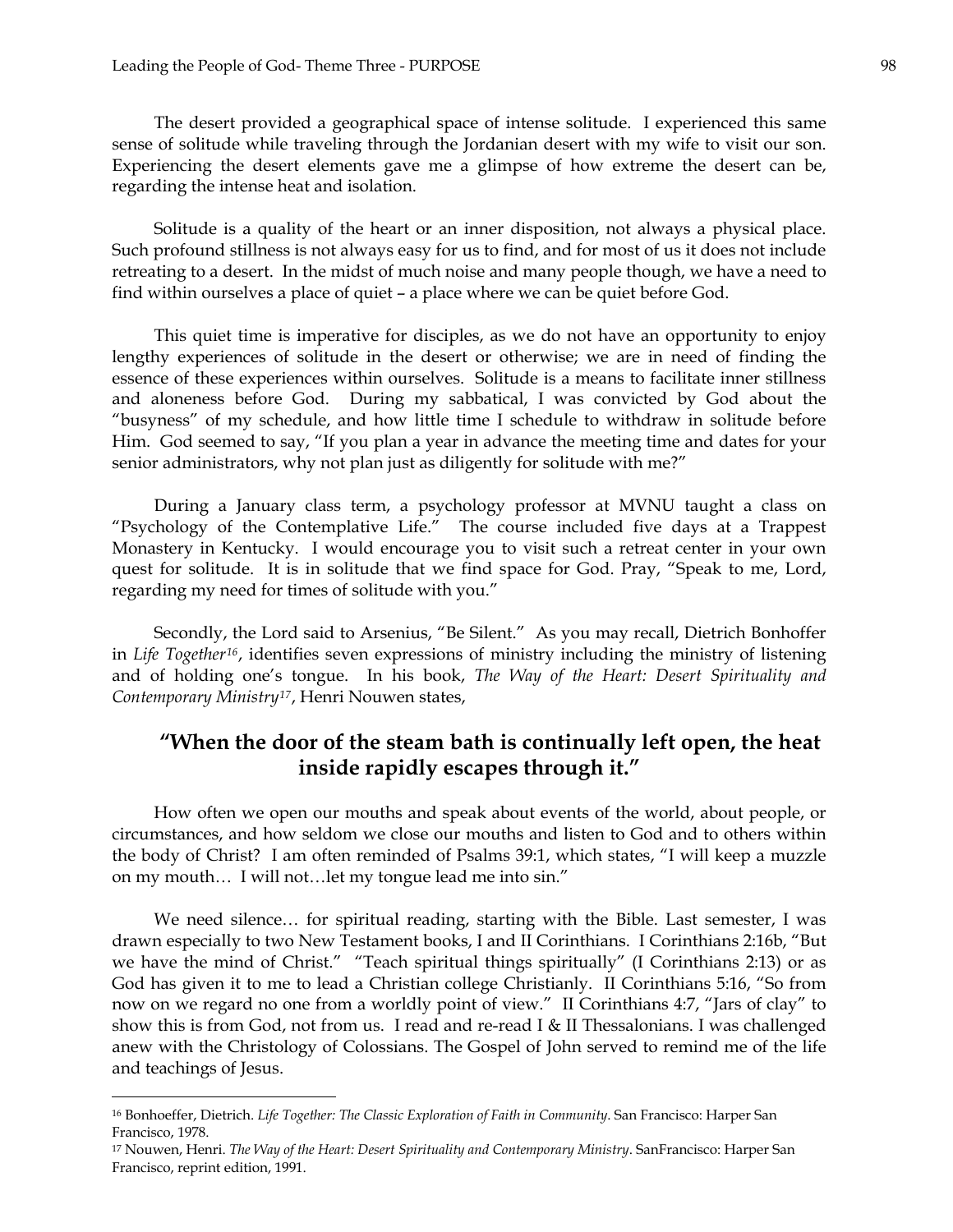We also need silence …for spiritual writing or journaling. Again, the question for me is not "where will I make the greatest impact or greatest contribution to the Kingdom," but "how can I grow in faithfulness and obedience?" We must be committed to a new level of consistency with daily prayer. We must intentionally focus on spiritual alternatives to TV, telephone and radio, instead choose reading devotional classics; books that nurture and strengthen your daily walk with Christ. Pray, "Speak to me, Lord, regarding my need for silence before You."

The Lord said to Arsenius, "Pray always." How can we follow the biblical injunctions to pray constantly, pray unceasingly and to pray always? Let's examine some different characteristics of prayer to achieve this goal.

 There are speaking prayers, both intercessory and prayers of praise and thanksgiving. You can use a prayer journal for your ministry of intercessory prayer similar to the one suggested at the end of each theme development. A typical journal includes a date of entry in one column; specific people and concerns in the second column; and then the third column includes specific acts of love, encouragement, and ministries of service. We seek to answer the question: What does God want me to do? When we are specific and include the "when," "who," "where" and "how," we have a higher percentage of completing the service.

Wonderful examples of prayers of praise and thanksgiving can be found by reading aloud the Psalms. Prayer books are also very helpful (such as John Badie's *The Diary of Private Prayer*).

There are listening prayers. The prophet Samuel prayed, "Speak, Lord, for thy servant is listening." And so should we! There are thinking prayers. Nouwen says, "To pray, I think, … means to think and live in the presence of God… What I mean is that we convert our unceasing thinking into unceasing prayer when we move from self-centered monologue to a God-centered dialogue." We can live a life of prayer if we view prayer as our thoughts becoming expressions of prayer and praise to God.

Regarding our vocation of prayer, Nouwen states, "When I speak of prayer, I refer less to saying prayers than to living a prayerful life in which eating and drinking, sleeping and waking, working and praying are all done to the honor and glory of God." He goes on to quote a Russian Orthodox monk, who defined prayer as "standing in the presence of God with our mind in our heart."

Increasingly we need to pray, "Speak to me, Lord, regarding my need to live with open hands a life of prayer before You…constantly."

Embrace solitude, be silent, and pray constantly. These three disciplines nurture the spiritual life within and among us. Jesus said, "Seek first the kingdom of God [put first things first], and all these things will be added unto you." Let's find ways to support each other as we become more intentional about nurturing, fostering, and forming the spiritual life within and among us. Amen!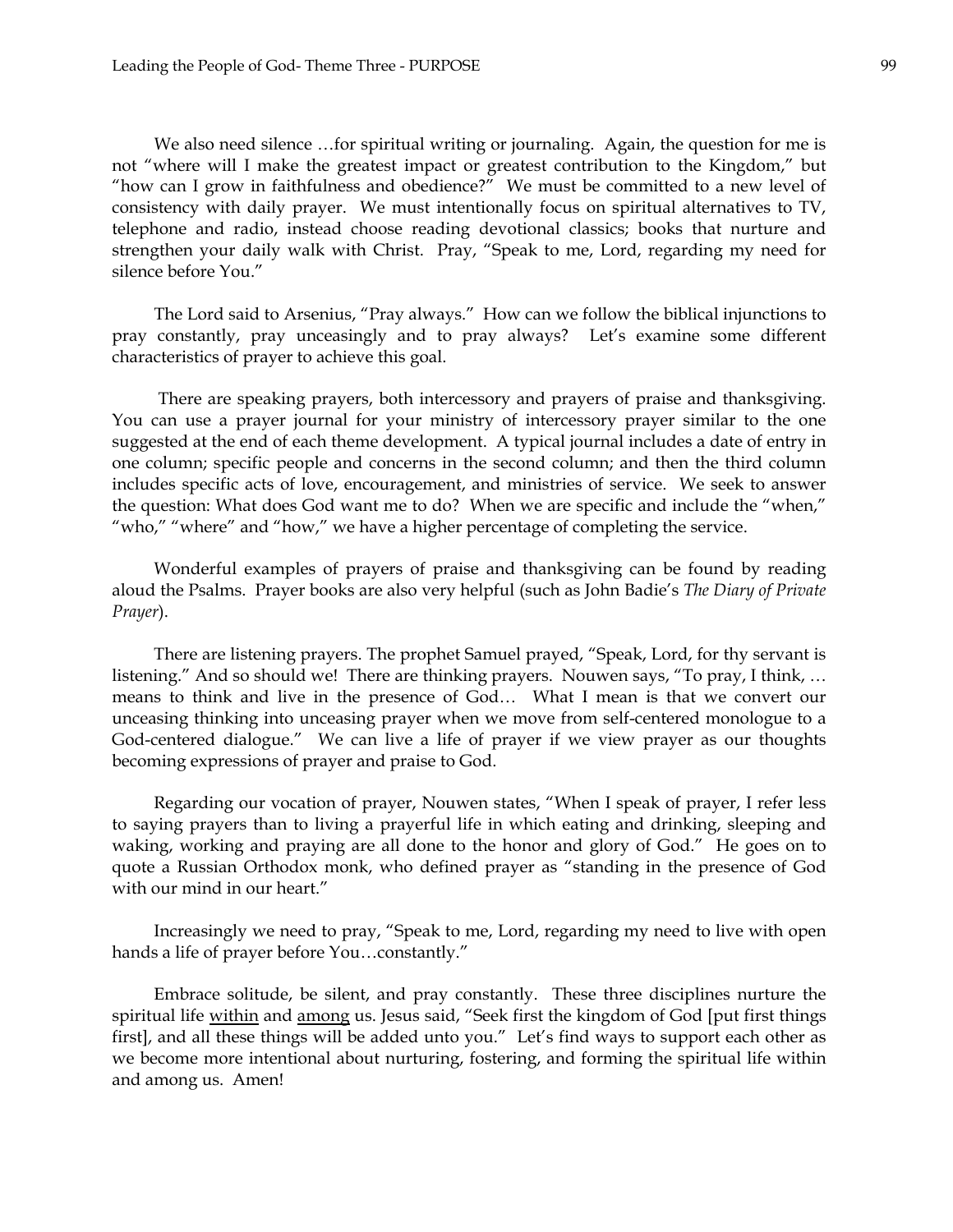*THE GOAL*

**Definition** 

**Key Verse** 

**Key Words** 

**Example** 





# not as "intellectual belief" to be known, but as a life to be lived and shared?

# THE TASK

Definition Key Verse Key Words Example Crucial Concern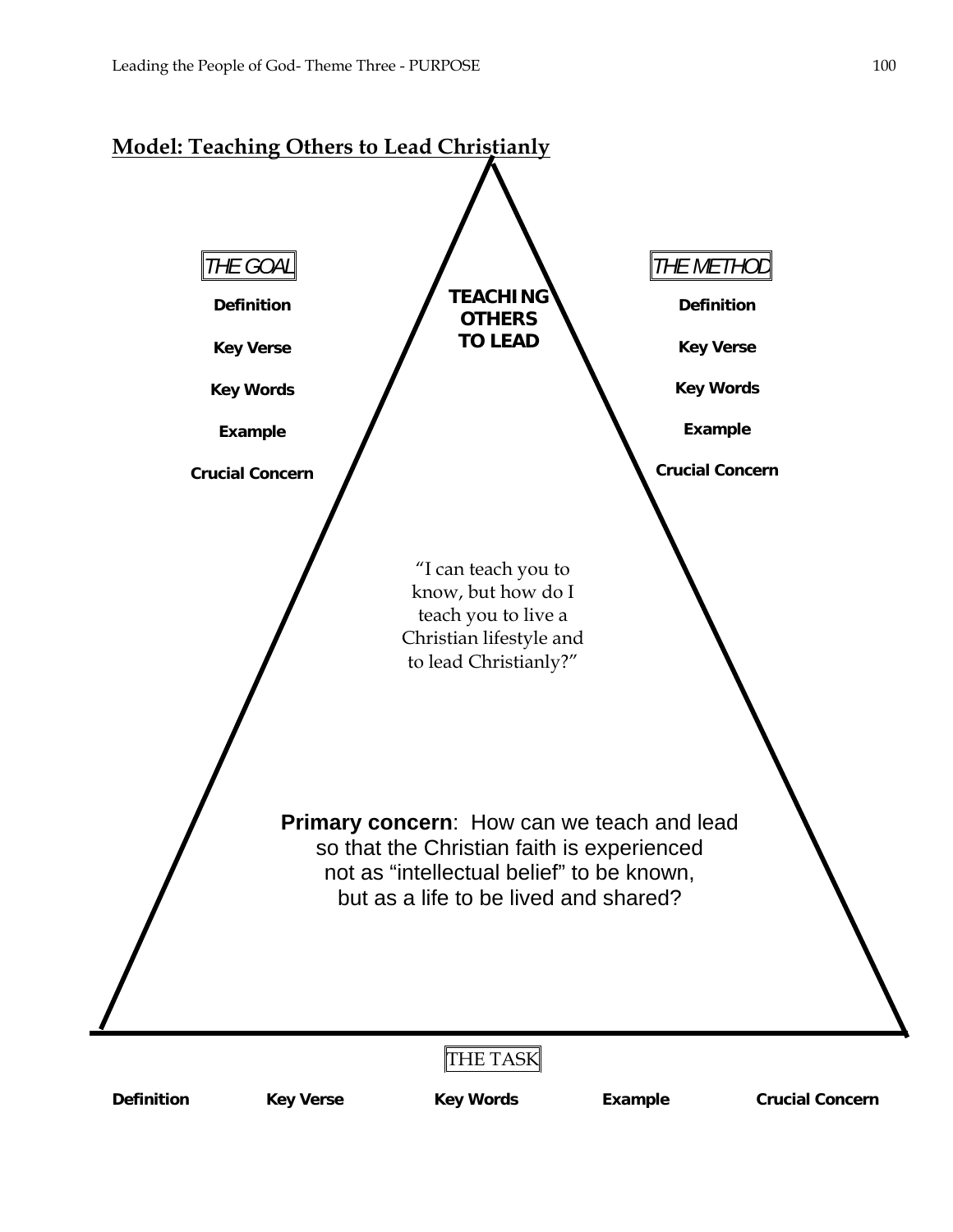#### **Teaching Others to Lead Christianly**

How do we determine if we have succeeded in our teaching and leadership assignment? What is the definition Jesus had of success?

In general terms, we begin to answer the initial question when we understand ourselves as servants, motivating, equipping and enabling others to serve in Jesus' name. Luke 6:40 is significant: "...When a student is fully trained he will become like his teacher." We want those for whom we are responsible to see in us a servant spirit committed to motivating, equipping, and enabling them to serve others in Jesus' name. But as a leader, how do you teach a lifestyle? You teach a lifestyle through the principle of imitation. Refer again to Paul's examples:

- "Follow me as I follow Christ." (I Corinthians. 11:1)
- "You ought to follow my example." (II Thessalonians 3:7)
- "Put into practice what you have learned, received or heard from me or seen in me..." (Philippians 4:9)
- "We did this in order to make ourselves a model for you to follow." (II Thessalonians 3:9)

A paradigm for teaching a Christian lifestyle can be based on Ephesians 4. Ephesians 4:11-16 (summarized): He gave gifts...to some...to guide and teach his people...So that Christians might be properly equipped for their service.... That the body might be built up...until we arrive at real maturity.... (Therefore) we are meant to speak the truth in love, and to grow up in every way unto Christ, the head.

THE TASK: The equipping of believers (Ephesians 4:12).

Definition: Preparing others to reproduce themselves spiritually.

Key Verse: II Timothy 2:2

Key Words: Discipling, Reproduction, Priorities

Example: Jesus and His disciples (the Gospels)

Crucial Concern: Teaching in such a way that the 'student' will be like his teacher, pastor, professor, or mentor.

THE GOAL: Ministry through believers (Ephesians 4:12b-13).

Definition: Serving others in the name of Jesus.

Key Verse: II Corinthians 5:16-20

Key Words: Reconciliation, Unity, Maturity

Example: Paul and the Thessalonians (I and II Thessalonians)

Crucial Concern: Every believer participating in the ministry of reconciliation as God has gifted, called, and "stationed" each of them.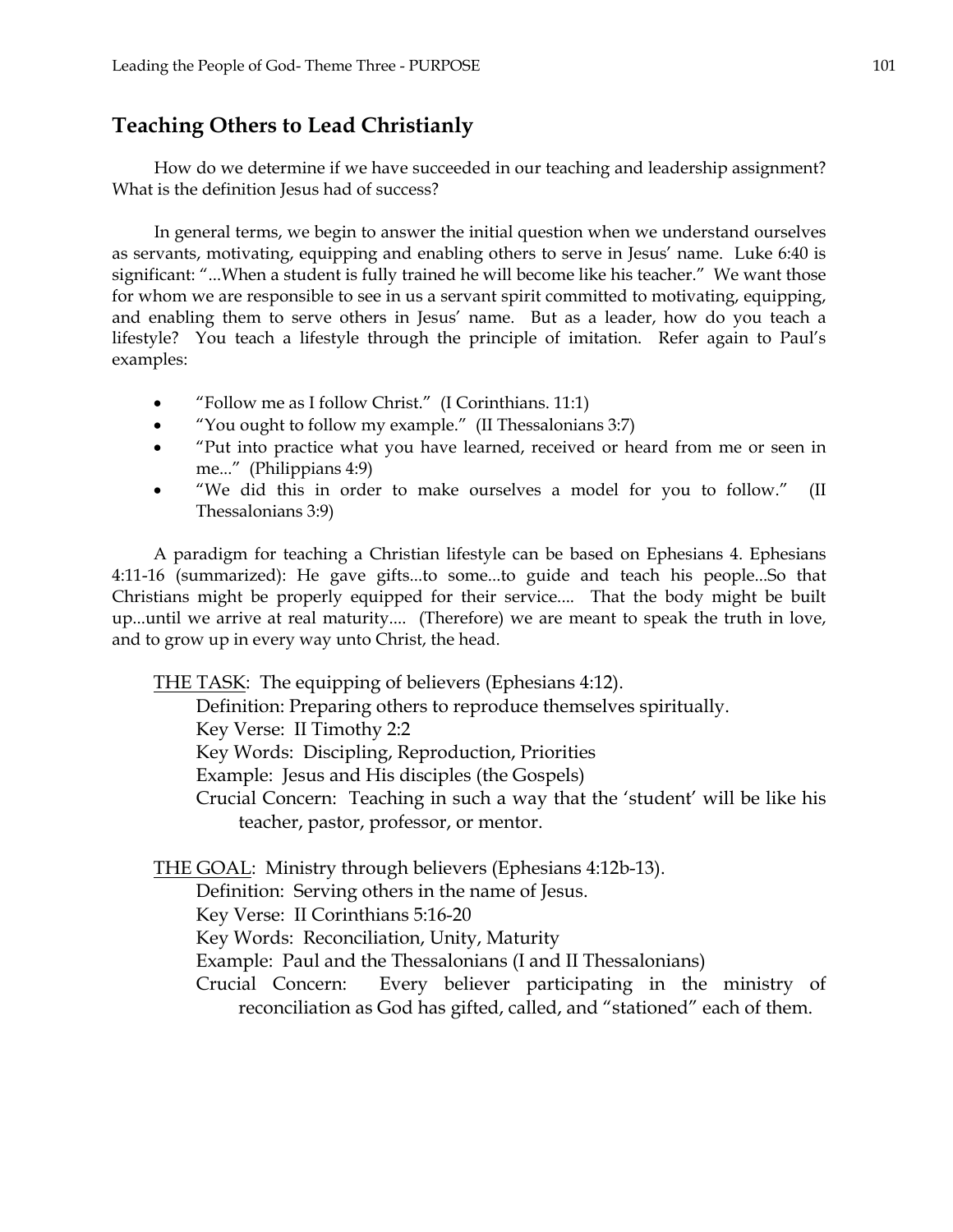THE METHOD: Closeness with believers (Ephesians 4:15-16). Definition: An emotional closeness between the leader and the led within the body of Christ. Key Verse: Hebrews 10:24-25 Key Words: Modeling, Relationships Example: Paul to Titus, Timothy, and Philippian believers. Crucial Concern: Creating a learning environment that exhibits in practice what is said in word.

#### **Mentoring as Ministry Development**

A mentor communicates in word and deed that God is more interested in our character than our comfort. Constantly communicated by example more than by words is the truth that God wants for me to be available to Him, not to do things to prove I'm valuable to Him. **"He/she is known as one who goes around doing good,"** said Dr. Jim Bond, General Superintendent for the Church of the Nazarene. Dr. Richard Haygood, Northwest Nazarene University President, on the retirement of Dr. Sam Dunn, Vice President of Academic Affairs, stated, "He combined the twin attributes of intellectual competence and spirituality with a spirit of optimism and grace." What a compliment to an outstanding mentor!

Two fundamental mentoring questions are:

- 1. How can we live and work together as the People of God so that our relationships are redemptive and a witness to others of the reconciling work of God in Christ?
- 2. How can we more consistently relate the foundations of scriptural holiness to our lifestyle, especially within the body of Christ – the community of faith?

Two basic questions both mentor and mentored should ask:

- 1. When am I at my best (or most effective)? Is it in living before the faith community a reconciled and reconciling holiness lifestyle?
- 2. When am I at my worst (or least effective)?

Other questions a mentor asks an individual or group he/she is mentoring:

What kind of future do you envision for your church or ministry assignment?

What are your dreams for the group for which you are responsible?

How are you doing, personally?

How are you progressing in your ministry assignment?

How can I help you?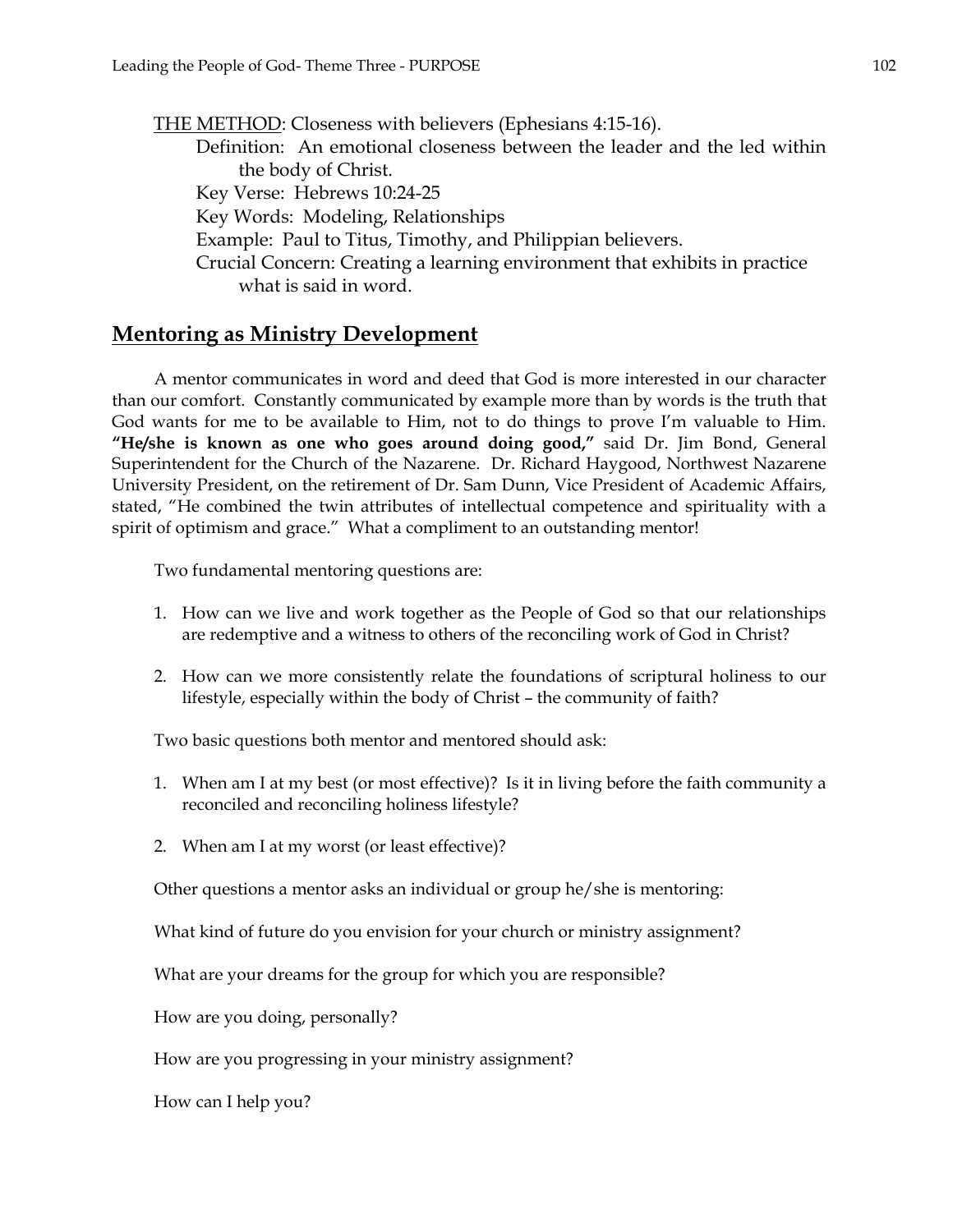In the mentoring relationship, discussions frequently take place around these "fatal" mistakes of a leader:

| <b>Mistakes</b>                      | Necessary Alternative         |
|--------------------------------------|-------------------------------|
| 11. inconsistency                    | consistency                   |
| 12. indecisiveness                   | decisiveness                  |
| 13. duplicity                        | integrity                     |
| (saying one thing and doing another) | (what you say is what you do) |
| 14. reactiveness                     | pro-activeness                |
| 15. "forked tongue" (lying)          | honesty                       |
| 16. impure motive                    | pure motive                   |
| 17. lack of "sticktuitiveness"       | tenacity                      |
| 18. "jumping around"                 | staying power                 |
| 19. talking too much                 | listening before speaking     |
| 20. disloyalty                       | loyalty                       |

A good question to ask a future leader whom you are mentoring, who tends to talk rather continuously about the problems with little attention to possible solutions is, "Therefore, what…?"

# "**Mentoring is…a lifelong relationship, in which a mentor helps a protégé reach her or his God-given potential." - Bob Biehl,** *Mentoring*

The core elements of the World Missions Division of the Church of the Nazarene in the mentoring and training of new missionaries are:

Personal Development Relationship Management Spirituality Psychosocial health Practical Skills Teaching Leadership Development Ordained Elder Accounting/Compassionate Ministries Professional Development Language Development Cultural Awareness Leadership Development Contextualization Global Perspective Foundations of Christian Faith – discipleship/evangelism World Religious/Philosophical ideologies Foundations of Mission and Evangelism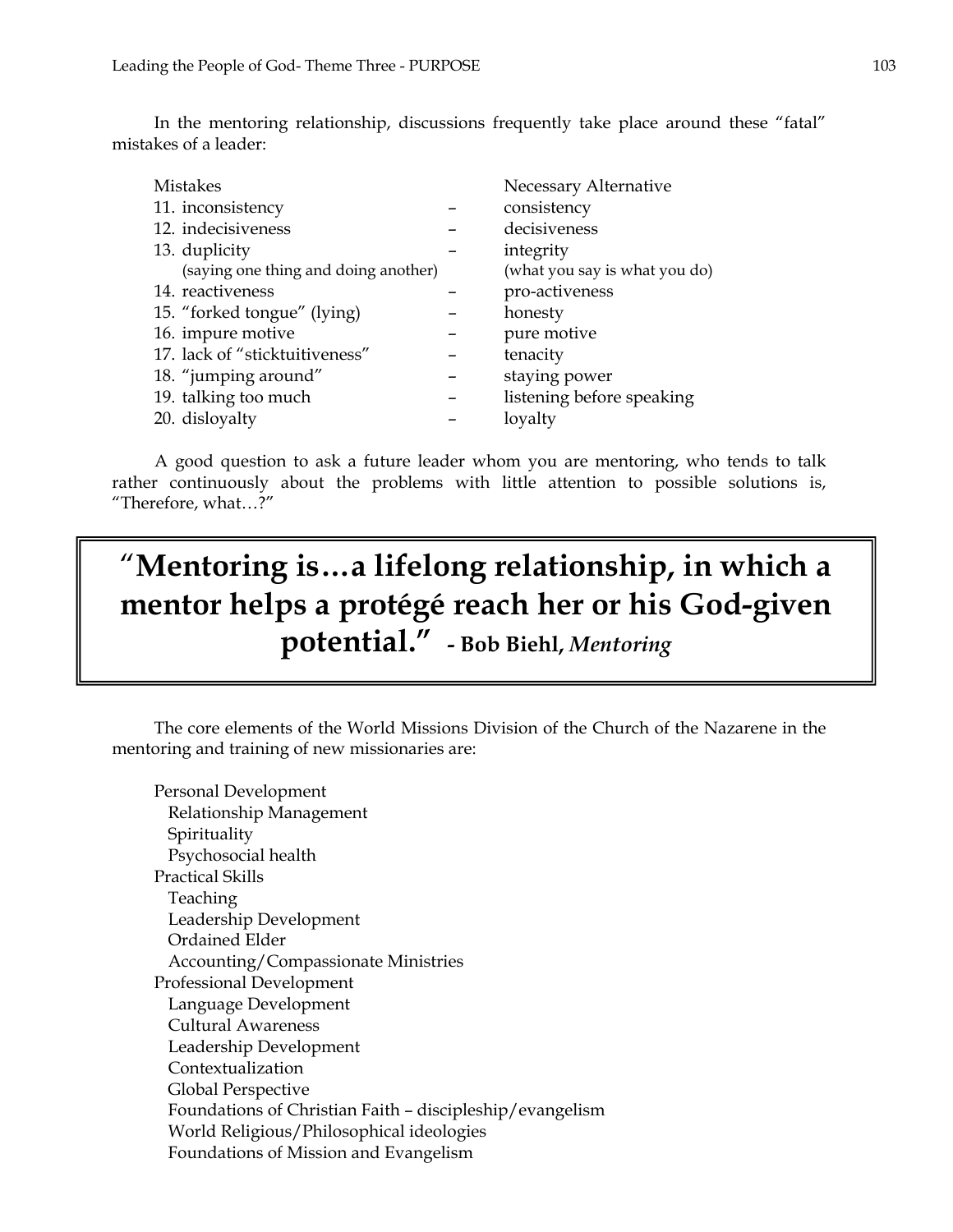Begin to define the areas in your leadership setting where mentoring is needed. Use the list above as a starting point to look at specific issues needing to be addressed. Identify positions you feel are most in need of attention. Focus on individuals whom you believe would be responsive to a mentoring relationship.

To help you develop a mentoring process, you may want to develop your own list of mentoring questions based on the questions I ask periodically to the leadership team at MVNU. I ask these questions to people for whom I feel a keen mentoring responsibility.

- 1. Why do you work at MVNU?
- 2. Has your faith been strengthened or weakened as a result of your work at MVNU?
- 3. In what ways do your spiritual gifts match the responsibilities assigned to you?
- 4. Where do you feel most vulnerable or weak?
- 5. With which of the MVNU core values (see booklet, *"For This We Stand"*) do you agree with most? Least? Which one needs strengthened or eliminated?
- 6. With which of the MVNU "Guiding Principles" (see document by same title) do you most resonate? Least? Why? What can we do to strengthen the "Guiding Principles" statement?
- 7. How are you working to more effectively communicate MVNU's mission and vision to the staff and faculty with whom you work most closely and those employees in your administrative division?
- 8. What questions do you have for me?
- 9. How can I help you? How can I help you to increase your effectiveness in your leadership role?
- 10. What would you like for me to consider or change in my leadership role at MVNU?

Mentoring agendas differ vastly according to need, purpose, time, money and personnel. However, the more structured the plan or strategy, the better chance there is for sustained growth of the mentored. Be proactive; not reactive.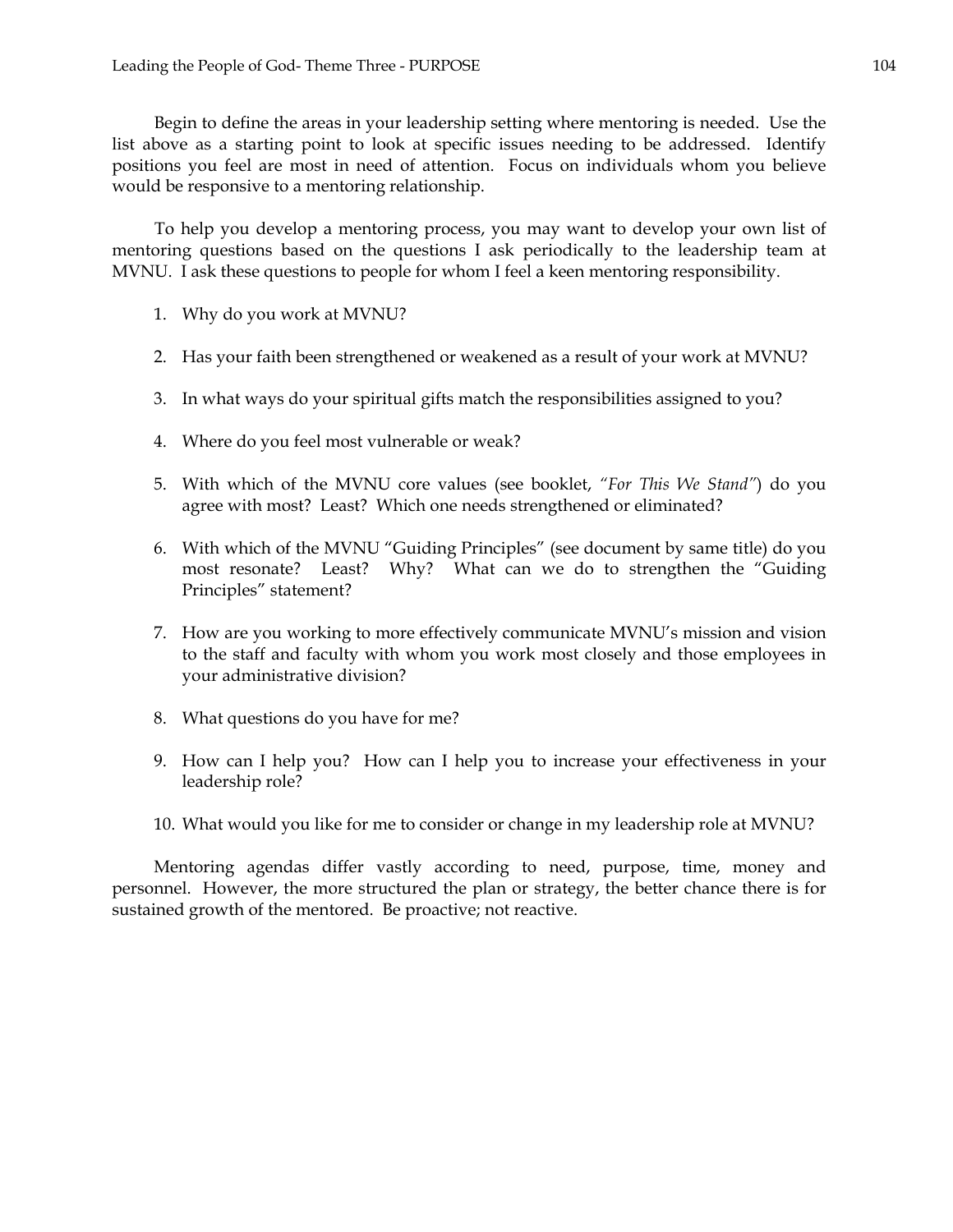Remember the Pareto Principle from *Developing the Leader Within You b*y John Maxwell

#### TWENTY PERCENT OF YOUR PRIORITIES WILL GIVE YOU EIGHTY PERCENT OF YOUR PRODUCTION, IF YOU SPEND YOUR TIME, ENERGY, MONEY, AND PERSONNEL ON THE TOP 20 PERCENT OF YOUR PRIORITIES.

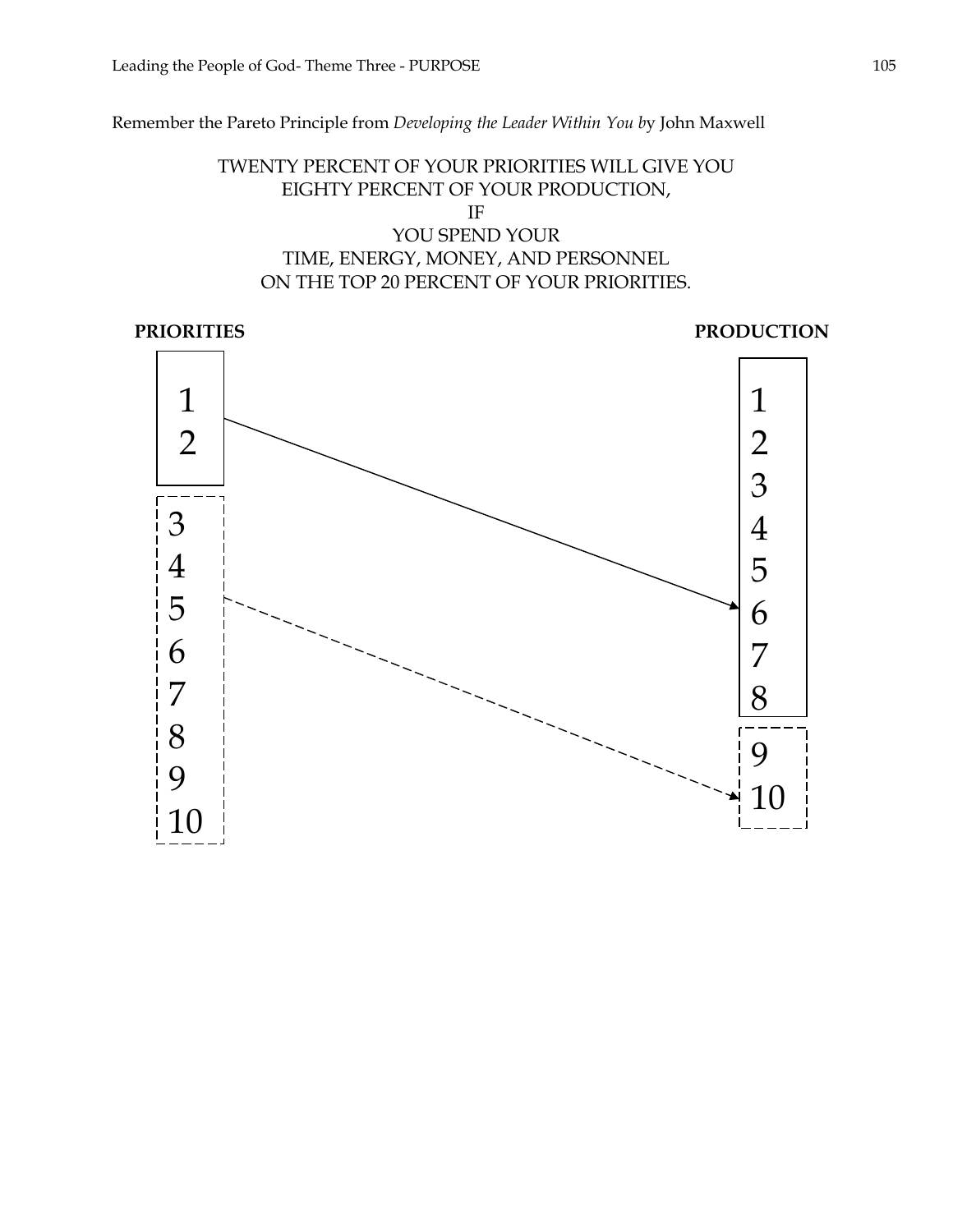# **APPLYING THE PARETO PRINCIPLE**

| PHONE CALLS TO MAKE | <b>COMPLETED</b> | PERSONAL NOTES     | <b>COMPLETED</b> |
|---------------------|------------------|--------------------|------------------|
|                     |                  |                    |                  |
|                     |                  | 2. $\qquad \qquad$ |                  |
|                     |                  |                    |                  |
|                     |                  | $\mathcal{A}$ .    |                  |
|                     |                  |                    |                  |

#### **20/80 TIME**

| ORDER OF<br><b>PRIORITY</b> | <b>TIME</b><br><b>ALLOWED</b> | <b>DESCRIPTION</b><br>LIST OF THINGS TO DO NOW<br>HIGH IMPORTANCE, HIGH URGENCY | <b>COMPLETED</b> |
|-----------------------------|-------------------------------|---------------------------------------------------------------------------------|------------------|
| 1.                          |                               |                                                                                 |                  |
| 2.                          |                               |                                                                                 | $\Box$           |
|                             |                               |                                                                                 | $\Box$           |
| 3.                          |                               |                                                                                 | $\Box$           |
| 4.                          |                               |                                                                                 | $\Box$           |
| 5.                          |                               |                                                                                 |                  |
| 6.                          |                               |                                                                                 | □                |
|                             |                               |                                                                                 | $\Box$           |
| 7.                          |                               |                                                                                 | $\Box$           |
| 8.                          |                               |                                                                                 |                  |
| 9.                          |                               |                                                                                 | $\Box$           |
|                             |                               |                                                                                 | $\Box$           |
| 10.                         |                               |                                                                                 | □                |

106

Date: \_\_\_\_\_\_\_\_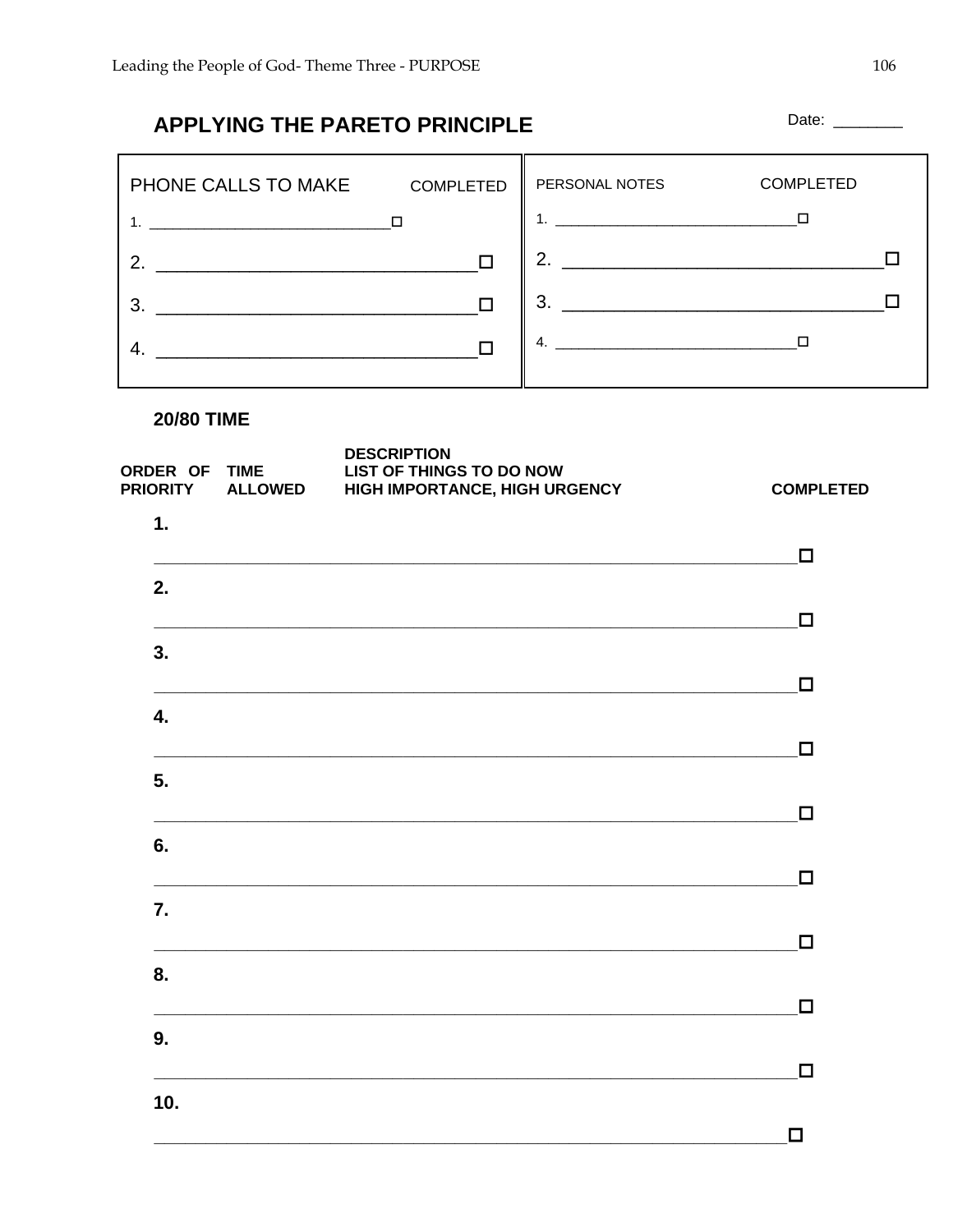#### **LIST OF THINGS TO DO High Importance; Low Urgency**



#### **LIST OF THINGS TO DELEGATE** Low Importance; High Urgency

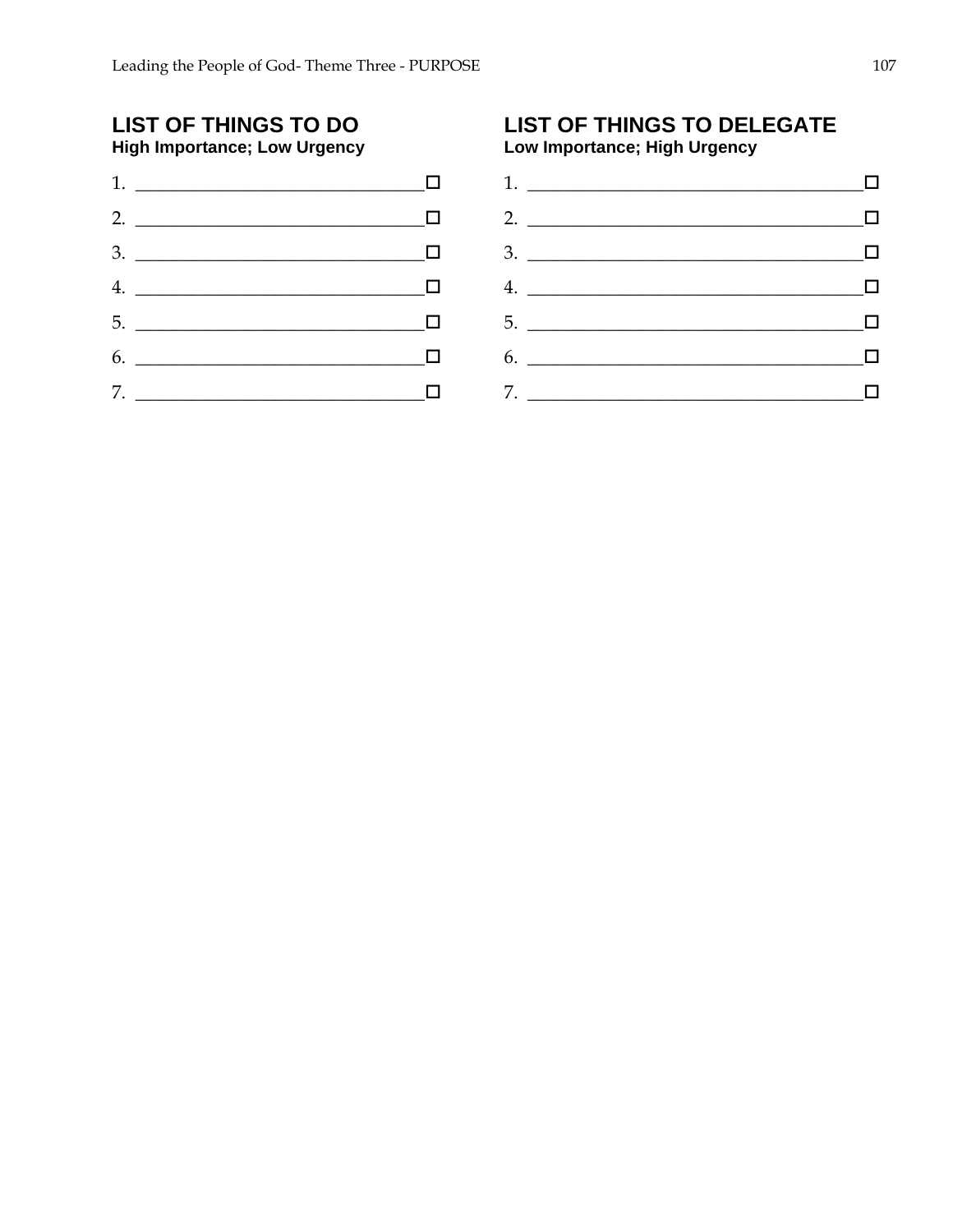# **The Mentoring Role of the Pastor/Teacher and the Church or other Governing Board**

Recently, I conducted a local church Board two-day planning retreat. What a blessing for me! The retreat format was built around six "Characteristics of Strong and Effective Board Members." Upon completing the retreat, a board member shared with the group that "we have had a year of follow-through as a board outlined for us this weekend." It dawned on me in that retreat setting the mentoring role a leader has in relation to his/her governing board.

The six characteristics of strong and effective boards are:

- 1. Board members articulate the church's mission, vision and values;
- 2. Board members understand the role, purpose and function and structure of the board;
- 3. Board members relate to the pastor and the congregation with one voice;
- 4. Board members communicate with each other Christianly (Ephesians 4:2), compassionately, respectfully, directly, and supportively;
- 5. Board members listen to congregational members and friends, appreciate the heritage of their faith community, and model faith development and spiritual formation to the congregation; and
- 6. Board members develop new leaders for increasing responsibilities throughout the congregation.

How would you modify this list with additions or deletions to make these "characteristics" a mentoring outline to guide you as you work with your board?

# **If You Are the Person Being Mentored…**

Often we shift roles in the mentoring process. We mentor some individuals, and we are mentored by others in other contexts.

I have several advisory councils with whom I meet on a regular basis. Recently I asked a group of twenty pastors from our region these questions:

- What are you hearing (about MVNU) that I need to hear?
- What are you thinking or dreaming about MVNU?
- What are your concerns about this institution?
- What new ideas would you like for me (or the campus leadership team) to consider?
- What are the key issues facing your congregation today?
- Since we face many of those same issues with students, how can we better work together to address these issues and concerns?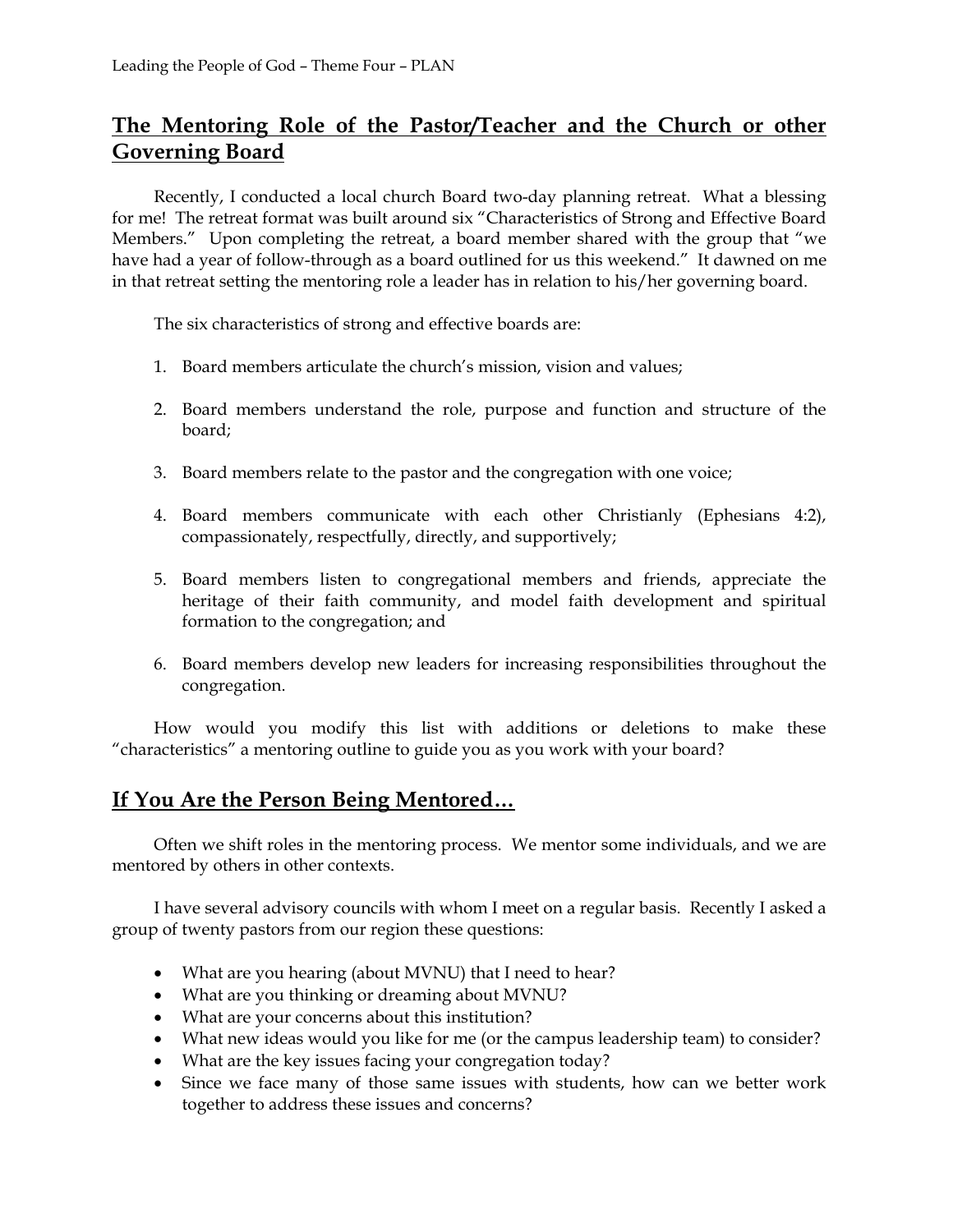To another group I asked:

- Is MVNU fundamentally the same school that it was when it was started in 1968? Is it the same place that founding president Stephen Nease spoke of in a letter to his mother, "We are having the time of our lives…convinced that we enjoy one of the rare opportunities ever found in the church."?
- Are faculty, staff and administrators working with the same sense of passion and purpose?
- Am I the same president as when I moved to Mount Vernon in 1989?
- Is "calling" to our specific assignment on campus still a word in our vocabularies and a conviction and reality in our hearts?
- When was the last time we had a "burning bush" experience on campus?

Your "accountability group" or advisory group will differ from mine; so will your questions. However, as leaders, it's important for us to switch hats at appropriate times and be mentored by others. We are better and stronger leaders because we ask and listen.

**Proverbs 27:6** 

**The kisses of an enemy may be profuse,** 

**but faithful are the wounds of a friend.**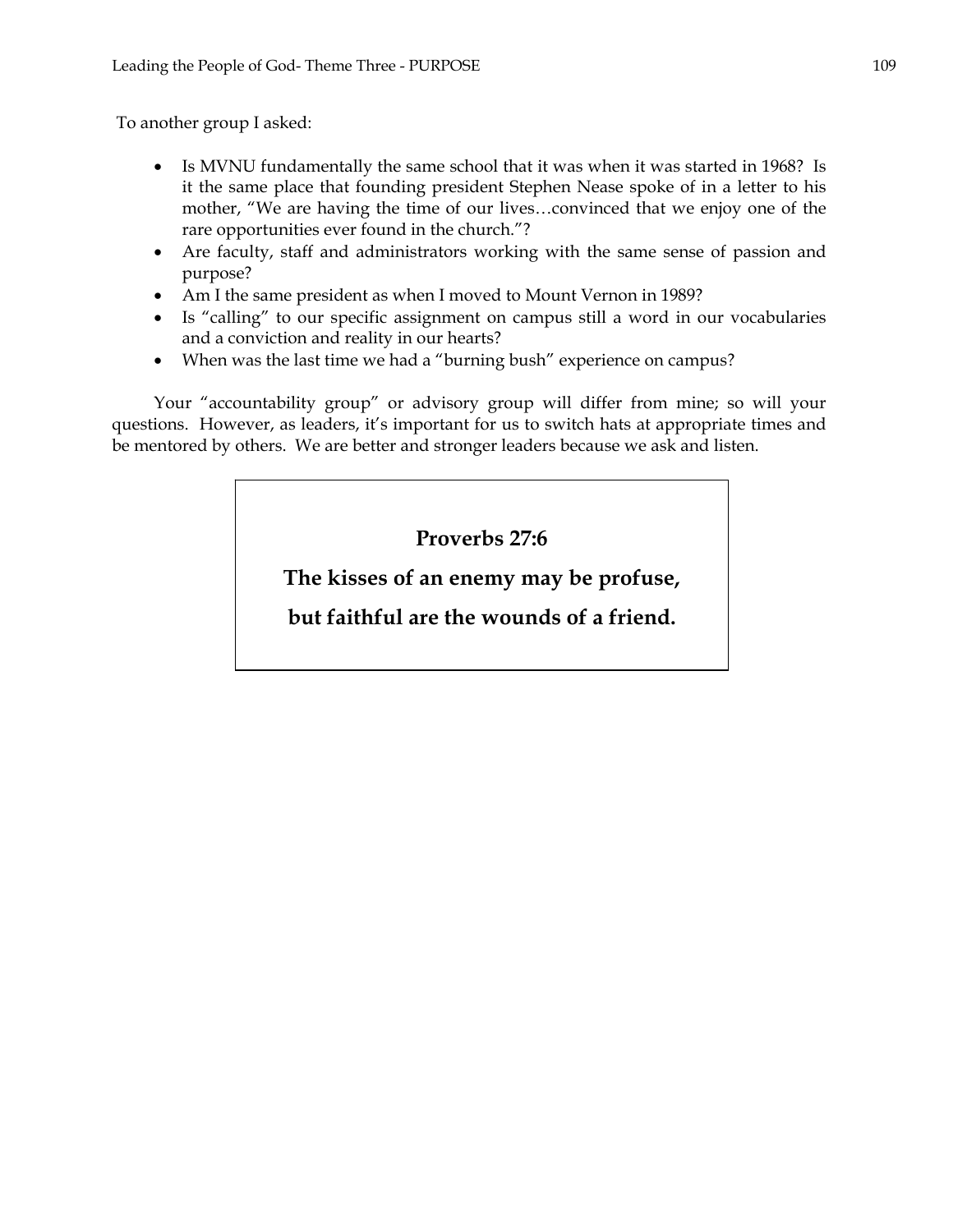## **"The Power of Three (or More)" – Working Together in the Body of Christ**

"Two are better than one, because they have a good reward for their toil. For if they fail, and one falls, one will lift up the other; but woe to one who is alone and falls and does not have another to help...two will withstand...a three-fold cord is not quickly broken." Ecclesiastes 4:9-12

 A few years ago, I had the privilege of speaking to a group of Church of the Nazarene educators in Johannesburg, South Africa. The setting was the first Consultation on Global Faculty Development for the denomination. Nazarene educators spent a week together probing the possibilities of an Academy for International Education in the Church of the Nazarene. My part in the conference program was to lead two sessions on the subject of institutional collaboration. The title of my presentation was "Institutional Collaboration as Academy Strategy." I addressed the need for intra- and inter-institutional strategy as foundational for the denomination to "maximize access" to the rich resources of the educational institutions of the Church of the Nazarene worldwide, particularly in the twothirds world.

It was a wonderful experience for me. I met many friends from around the world. However, something happened to me while I was there. My purpose was to assist other educators. Instead, I found myself asking some hard questions about my leadership character at MVNU and the degree to which I model the partnership and collaboration I "preached." I was asking probing questions about my personal integrity. Was the strategic process I thought I was championing at MVNU falling on deft ears? If so, why?

I returned to the MVNU campus determined to share with the faculty and staff my "moment of truth," to outline some specific steps for us to take together and to request for the campus community to hold me accountable to my word. If "trust is the foundation of effective leadership" (Weens), then I must be the change I seek to produce in the MVNU faculty and staff before institutional collaboration is to become a way of life on our campus.

Let me summarize what I said to the educators in Johannesburg, and then identify some questions I asked the MVNU faculty and staff about our relationships.

 I re-emphasized to the conference participants that "leadership rises up at the intersection of personal passion and public need." I suggested that every organization needs a "champion" for the collaborative process, if partnering or collaborating is to become a way of life for an institution, and not just an intellectual game. I presented some lessons learned at MVNU about collaboration.

- \* Using collaboration to manage change is challenging.
- \* A vision and need are required for success.
- \* Regular communication is the glue of collaboration.
- \* Active, committed leadership at the senior administrative level and an informed and broad-based steering committee are required.
- \* The greater the trust and communication, the faster and more profound is the benefit.
- Institutional collaboration must become institutional strategy.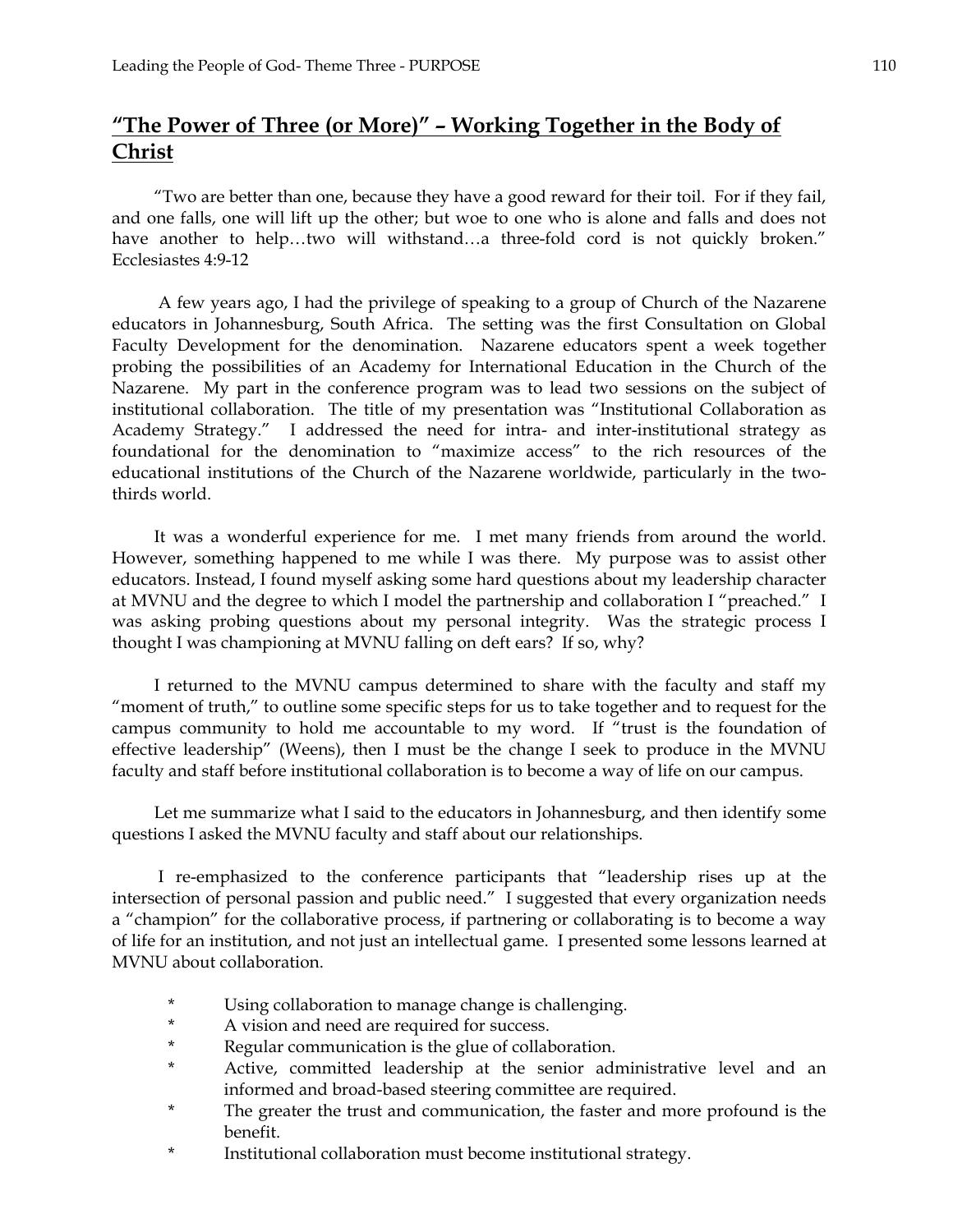Using Winer's model, I asked the participants to evaluate their institutions regarding the following factors with ratings of high, medium, or low:

- 1. Environment History and leadership? Favorable climate?
- 2. Membership Trust? In member's self interest? Able to compromise?
- 3. Structure Flexible? Clear Roles and Guidelines?
- 4. Communication Open and frequent? Established links?
- 5. Purpose Attainable Goals? Shared vision?
- 6. Resources
	- Sufficient Funds? Sufficient Time? Skilled Facilitator?

Before I completed the presentation, I made some remarks using quotes I had included for them in a booklet I had distributed. But as I was speaking to THEM, I found myself speaking to myself about MVNU. I sincerely wanted to increase the level of involvement and trust between the administration and the campus community of employees. The power of three (or more) as affirmed in Ecclesiastes is a powerful image and necessary concept for an institution or church seeking to embrace collaboration as strategy.

Indeed, institutional collaboration must become institutional strategy. This is my passion. But it will not happen simply by the leader making pronouncements. It will happen if we passionately believe with Helen Keller that "alone we can do so little, together we can do so much."

More specifically, I returned to MVNU and shared with the campus community the following commitments:

1. I want to affirm each of you as brothers and sisters in Christ whom I choose work at MVNU as a vocational calling.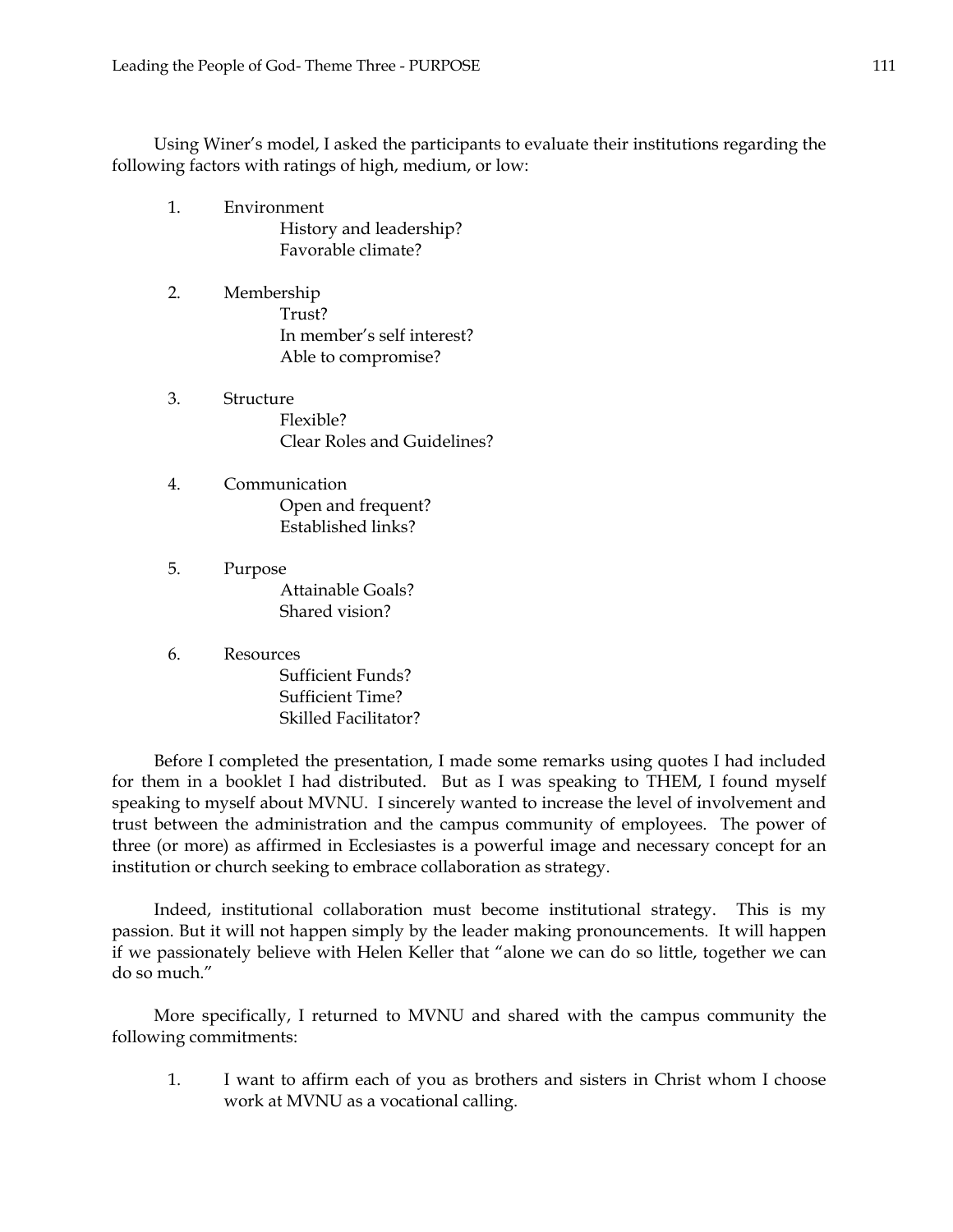- 2. With this affirmation will come a renewed emphasis on continued training and development. The staff development committee is being restructured and will provide ongoing staff development throughout the year.
- 3. I will work closely with a task force specifically and with the campus community during the next eighteen months to streamline the administrative and decision making structures. The goal is to facilitate, not inhibit, you in accomplishing your vocational assignments and realizing your ministry goals at MVNU. "None of us is as smart as all of us."
- 4. I ask for your assistance in revising the document, FOR THIS WE STAND: VALUES UNDERLYING THE MVNU FAITH COMMUNITY. I wrote this document in 1993 with your feedback when I realized that MVNU was enrolling an increasing number of students with no previous connection to MVNU or understanding to the sponsoring denomination of the institution. I again need your counsel. I need you to work with me in revising this important document.
- 5. The MVNU vision statement needs revising. I shared with the MVNU Board of Trustees recently that I needed to revise the present MVNU vision statement.
- 6. A task force has been working to revise the MVNU master campus development plan in light of enrollment growth projections for the next twenty years and the recent acquisition of the Pinecrest farm property across Martinsburg Road. The campus now consists of 401 acres. You will have another opportunity to review the several scenarios developed by the task force and our consultants before recommendations are forwarded to the Board of Trustees for consideration.
- 7. A Board appointed task force is studying the issue of university status for MVNU. The MVNU faculty and staff will have an opportunity to discuss the information and the tentative recommendations already forwarded to you.
- 8. I want to find ways to periodically update the campus community regarding our progress in developing an operating budget proposal for the Board of Trustees. I believe you trust us, but I think the budget planning committee can do a more effective job in communicating with you the process, progress, problems, and potential regarding the budget building experience.

I shared with the campus community the proverb of the Kikuyu people of Africa that states:

# "WHEN ELEPHANTS FIGHT, IT IS THE GRASS THAT SUFFERS."

 The proverb means that when the people in power (the leaders) fight, it is the "grassroots" people who get hurt. I seek to empower and support the faculty and staff. Yet, I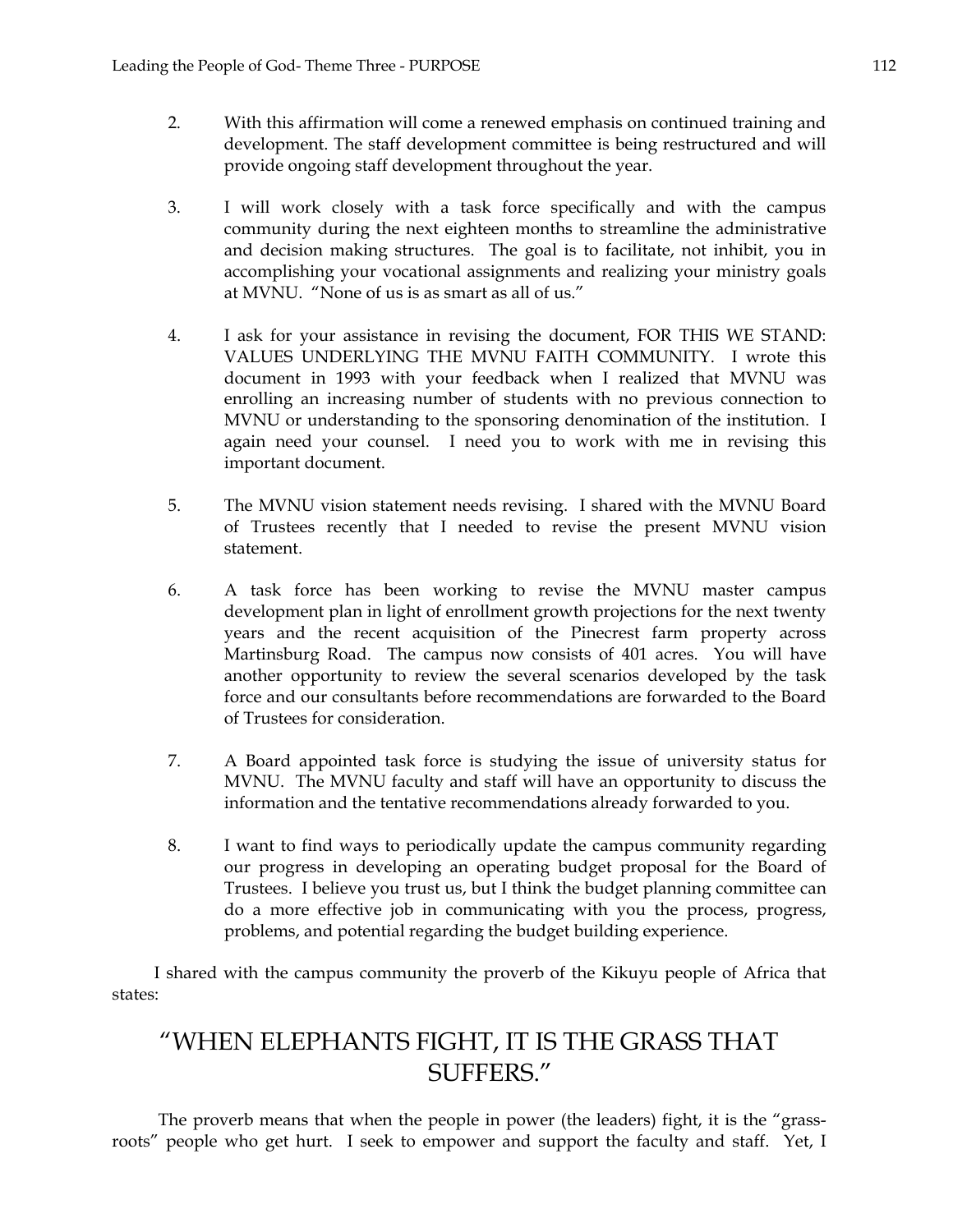wonder if the structure presently in place facilitates or inhibits the "grass roots" of this institution from working and relating at their peak potential.

I concluded my remarks to the faculty and staff by stating, "In a new and profound way since my Johannesburg experience, to a degree I don't think has characterized me in the past, I want to understand, embrace, and lead the academic faith community at MVNU from the perspective reflected in the eight commitments outlined above."

Integrity. Character. Vulnerability. Community. Courage. Conviction. Gratitude. Hope. Trust. These words shape a leader who seeks to lead from a Christian value base. Have I succeeded in all that was outlined above to the MVNU faculty and staff? No! Interestingly, more was accomplished than one might expect. The issue, however, is not so much a "checklist" of accomplishments as it is the growth of the leader in both competence and character. And the growth of the led!

Since the event on campus when I presented the above material to the faculty and staff, I have continued to think about the broader theme of leadership character, particularly as the imperative relates to leading an academic community of faith in the midst of diverse personalities, conflicting expectations, differing faith traditions, distinct assignments and various levels of maturity. Leadership character becomes the issue. Character counts—big time!

Leadership character is the connection between "The Power of Three (or more)" and institutional collaboration. For institutional collaboration to become institutional strategy in an academic faith community, a spirituality of leadership must be forged and embraced. I seek to lead and learn from this perspective and commitment. "May it be so, Lord, for me and the people with whom I serve."

# **Summary and key questions of "Twelve Theses for Kingdom Servanthood in Post Communist Europe" by Peter Kuzmic[18](#page-86-0)**

Peter Kuzmic's "Twelve Theses on Kingdom Servanthood for Post Communist Europe" gives us cause to think. Following the summary are key questions to use as a starting point for prayer and personal reflection.

1. Servants of the King know, love and obey their Lord above everyone and everything else.

*The true nature and mission of the church is to be marked by humble service and a recognition that we can claim no ownership of the things and people that belong to God along. We are called to be his humble servants always ready to obey his command and to do his will. The kingdom demands commitment and obedience in service.* 

 Explain why you agree or disagree with Kuzmic's statement that "Jesus (Christ) is Lord" becomes the equivalent of the acknowledgement of Christ's kingship and the point of entrance into the kingdom of God (John 3)?

 $\overline{a}$ 

<span id="page-86-0"></span><sup>18</sup> Dr. Peter Kuzmic is a Croatian who serves as president of the Croatian Theological Seminary and a distinguished Professor of World Missions at Gordon-Conwell Theological Seminary.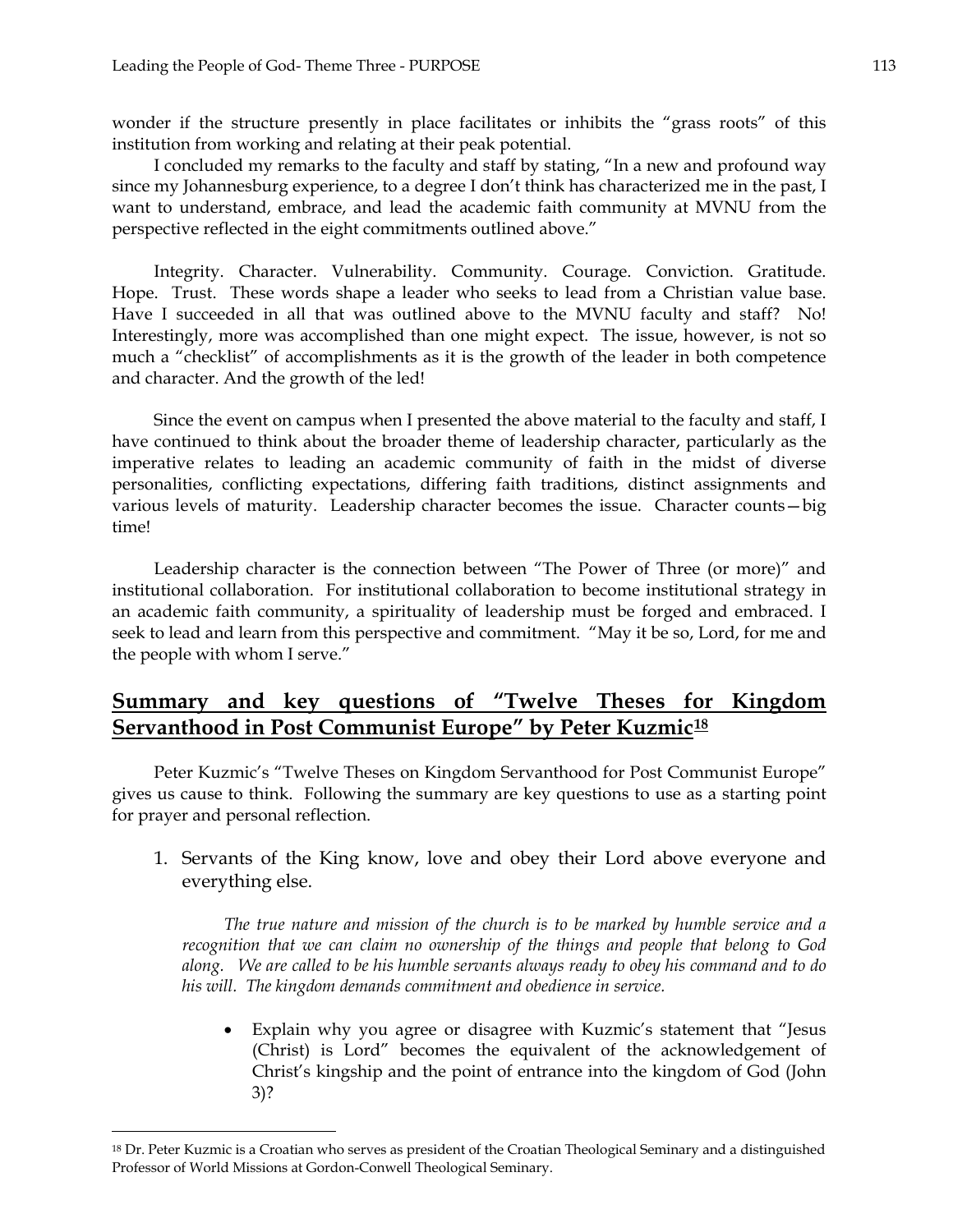- Kuzmic says that we are called to be Christ's "humble servants, always ready to obey his command and to do his will." How do we die unto ourselves and become humble servants?
- "Our concern is not reacting left or right. Our concern is affirmation based on full fledged biblical theology." What does the author mean by these statements?
- 2. Servants of the King are neither totally at home nor fully comfortable in any kingdoms of this world.

*The church is to serve the world but not to be a servant of the world. Our authority in the world is grounded in our identity in our Lord. Faithfulness to God must always be given priority over loyalty to our nation.* 

- How do Christian disciples "serve the world, but not…be a servant of the world"?
- How shall we challenge the authorities and engage in dialogue with the intelligentsia as well as with the hierarchies of the national churches as servants of Christ the Lord?
- What ways can we manifest the biblical concept of shalom? Do you agree that shalom includes well-ordered relationships, justice, stability, and material well-being?
- 3. Servants of the King are seekers of the kingdom and not empire-builders.

*Matthew 6:33 says, "Seek first His kingdom and His righteousness and then all these things will be given to you as well."* 

- What are some ways that we may live out the words of Matthew 6:33, "Seek first the kingdom of God and its righteousness, and then everything will be added unto you"?
- How can we check ourselves to know if we are kingdom seeking or empirebuilding?
- What fruit will be evident in our lives if we are kingdom seeking?
- 4. Servants of the King excel in righteousness and practice a prophetic spirituality.

*The salvation we claim should be transforming us in the totality of our personal and social responsibilities.* 

- Do we seek to denounce evil and injustice wherever they exist?
- Are we spreading the righteousness of Christ in our world? How comfortable does this make us?
- Is our salvation transforming us in the totality of our personal and social responsibilities?
- 5. Servants of the King are indifferent to worldly gain and recognition.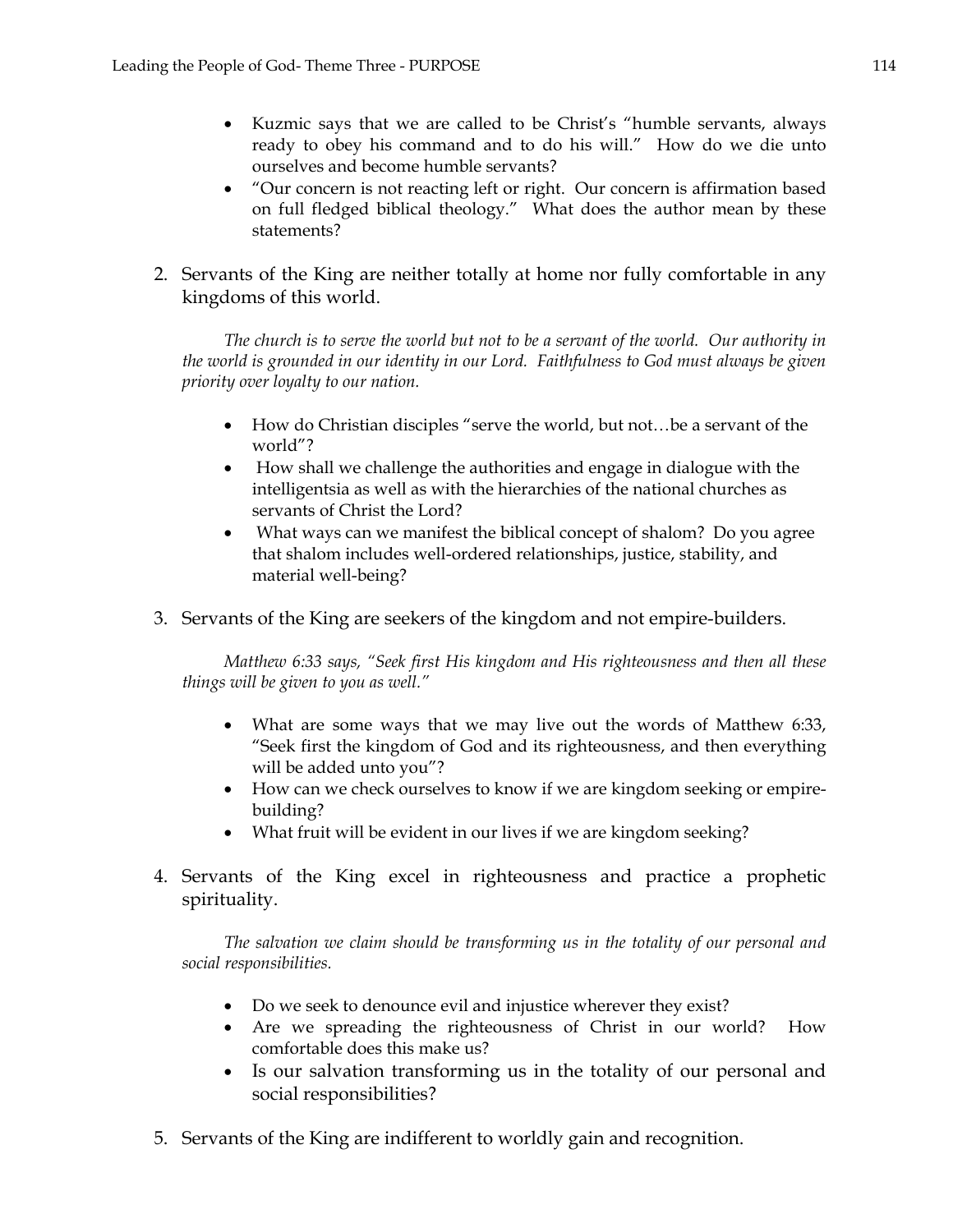*All of us have to fight against the spirit of the age, the spirit of greed, and the spirit of personal promotion. Agape love for humans must overcome idolatrous worship of things.* 

6. Servants of the King are disciplined people, striving for excellence in all areas of life.

Leaders are to be life-long learners, a translation of disciples. For those of us in *Christian education, we must seek academic excellence. The kingdom of God stands against all mediocrity and contentment with the status quo. The attitudes that should mark a kingdom-learner are to be severe with self, gentle with others, and honest with all.* 

- How does a Christian demonstrate a life of "self-denial"?
- Do we stand against mediocrity and contentment with the status quo? How do we do that graciously?
- Are we "severe with self; gentle with others; honest with all"?
- 7. Servants of the King refuse to divorce theory and practice (word and deed).

*So work and deed must be held together, proclamation and loving service, evangelism and social responsibility, sacred and secular.* 

- How often do we interpret God's Word but fail to be transforming agents of his Word?
- How can we consistently be the transforming agents that God desires?
- Do others see us as doing what we say we believe?
- 8. Servants of the King are not religious tourists but engaged citizens of God's kingdom among the kingdoms of this world.

*Withdrawal and disengagement are not part of the kingdom of God's citizens' vocabulary.* 

- Are we behaving in such a manner that serves God and his people?
- What can we do that will bring lasting fruit for the kingdom?
- How can we engage leadership to develop and maintain a practice of spiritual engagement?
- 9. Servants of the King have a comprehensive vision.

*This requires that we promote peace and be the agents of reconciliation; that we monitor human rights and speak for truth, justice and minorities. Unless we do these things, we may save souls but lose minds.* 

- How does the statement, "The King is not our private Lord" make you feel? Why?
- According to Kuzmic, we need to develop a non-secrerian ecclesiology and an evangelical base for socio-political ethics, seek the welfare of society, promote peace, be agents of reconciliation, monitor human rights, and speak for truth, justice, and minorities. How do we do these things?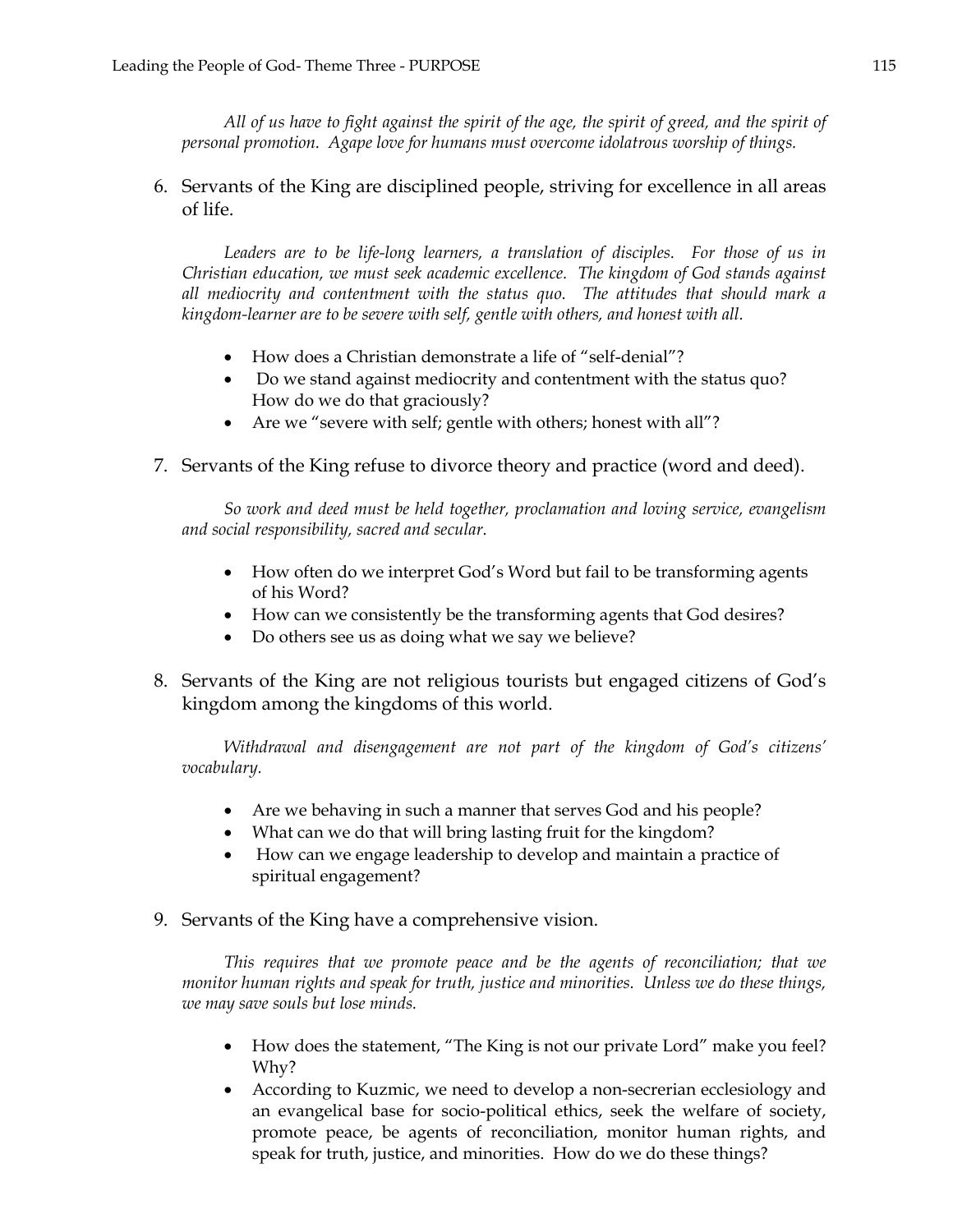- Is it God's calling for us to do these things? How do we do these things and not be overwhelmed?
- 10. Servants of the King are concerned for the unity of all God's people.

*We as servant leaders need to continually ask ourselves the painful question: "How can a sinful and divided church announce to the world the gospel of salvation and reconciliation?" That will practically mean less independence and more interdependence; less competition and more cooperation to move from competing to complimenting; less ambition to lead and more willingness to follow and serve; less of a drive to dominate and more of ability and willingness to develop - a primary task of us teachers; less of a need to control and more of willingness to contribute and facilitate; less self-serving power and more empowerment of others; less to talk and more to listen; less empire-building and more kingdom seeking; be better stewards of resources and avoid the sinful waste and duplication in evidence everywhere.* 

- How do we tackle the problem of the evangelical family, being dysfunctional, fragmented, and having too much in-fighting?
- Kuzmic says less independence, less competition, less ambition, less drive to dominate, less of a need to control, less self-seeking and self-serving power, less talk, less empire-building, and less wastefulness is needed. How do we as individuals and we as the church tackle this list?
- How do we encourage, lead, or invigorate others with the vision of God's people working together on these issues?
- 11. Servants of the King are holy people, people of prayer and praise, full of the Holy Spirit.

*We are to be dependent and grateful; thirsty and filled; liberated and joyful; and marked by holiness, humility and a simple life-style.* 

- Because of Jesus we have freedom, joy, and celebration. Do we act like that? Do others recognize Him in our life?
- Is our lifestyle marked by dependency upon Christ as well as gratefulness, joy, holiness, and a simple life-style?
- How can we cultivate more gratefulness and holiness in our lives?

#### 12. Servants of the King have a memory and a hope.

*We must constantly look back to the foundation laid by Christ and his apostles, for we have a memory to keep. We are the people of the Book and we must look forward for we are the people of hope, fully cognizant of the fact that we obediently strive and serve on behalf of the kingdom of God. We cannot bring it in; He will come to both complete and judge.* 

- We are commissioned to preach the good news to all nations. Are we doing that?
- Kuzmic states that as leaders, the primary qualification is to remain servants. What does remaining a servant as you are leading mean to you?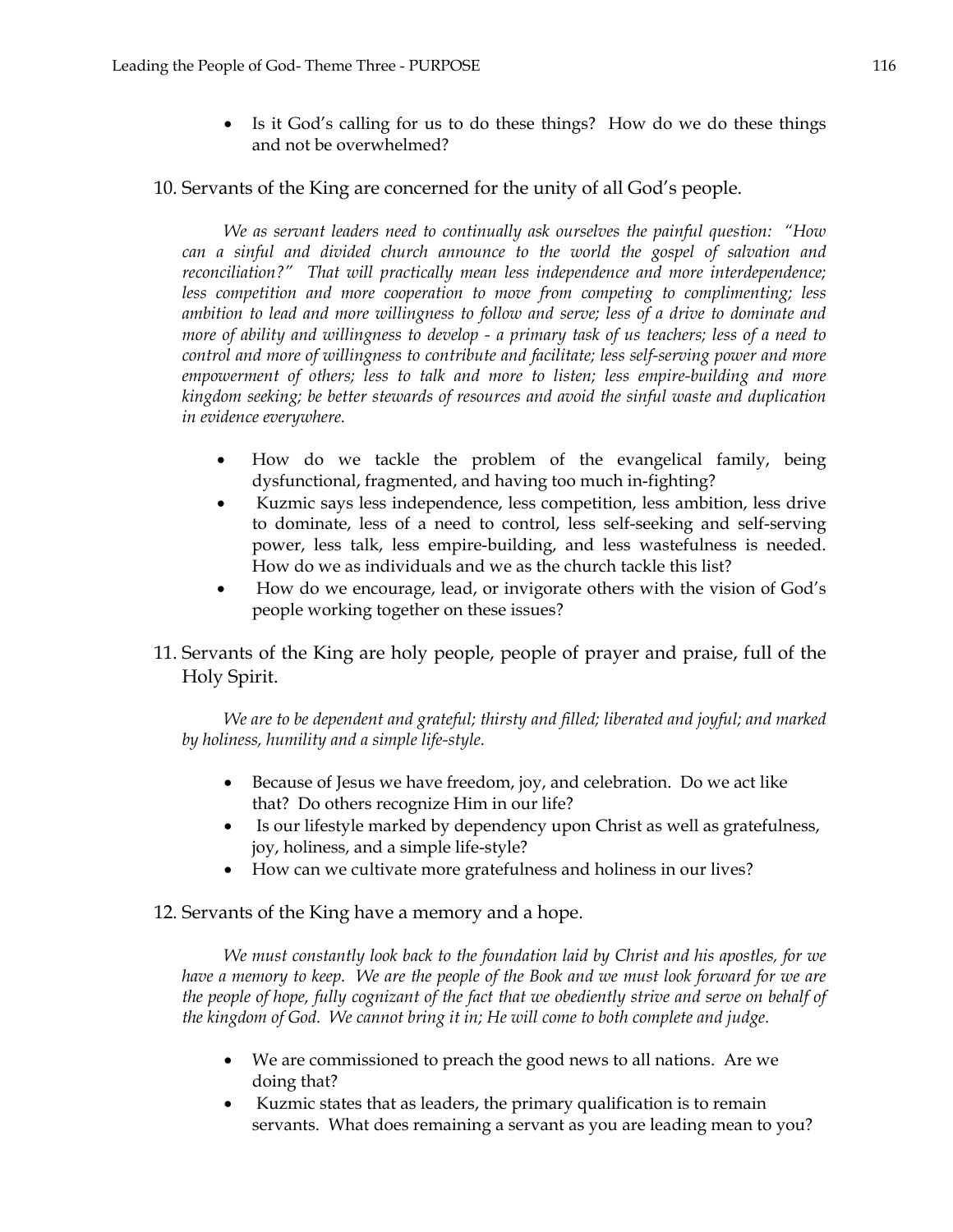Why is it important to focus on Christ and His resurrection as well as the future when He returns?

#### **Conclusion**

**In Theme Three, PURPOSE, we looked closely at mentoring those we lead, collaboration, and Kingdom Servanthood. We recognize the Body of Christ is our focus as servant leaders. In Theme Four we turn to the PLAN portion of dealing with the Body of Christ. We will learn how to facilitate the spiritual transformation of self and congregation. Again, we are focusing on the Body of Christ, the people of God.**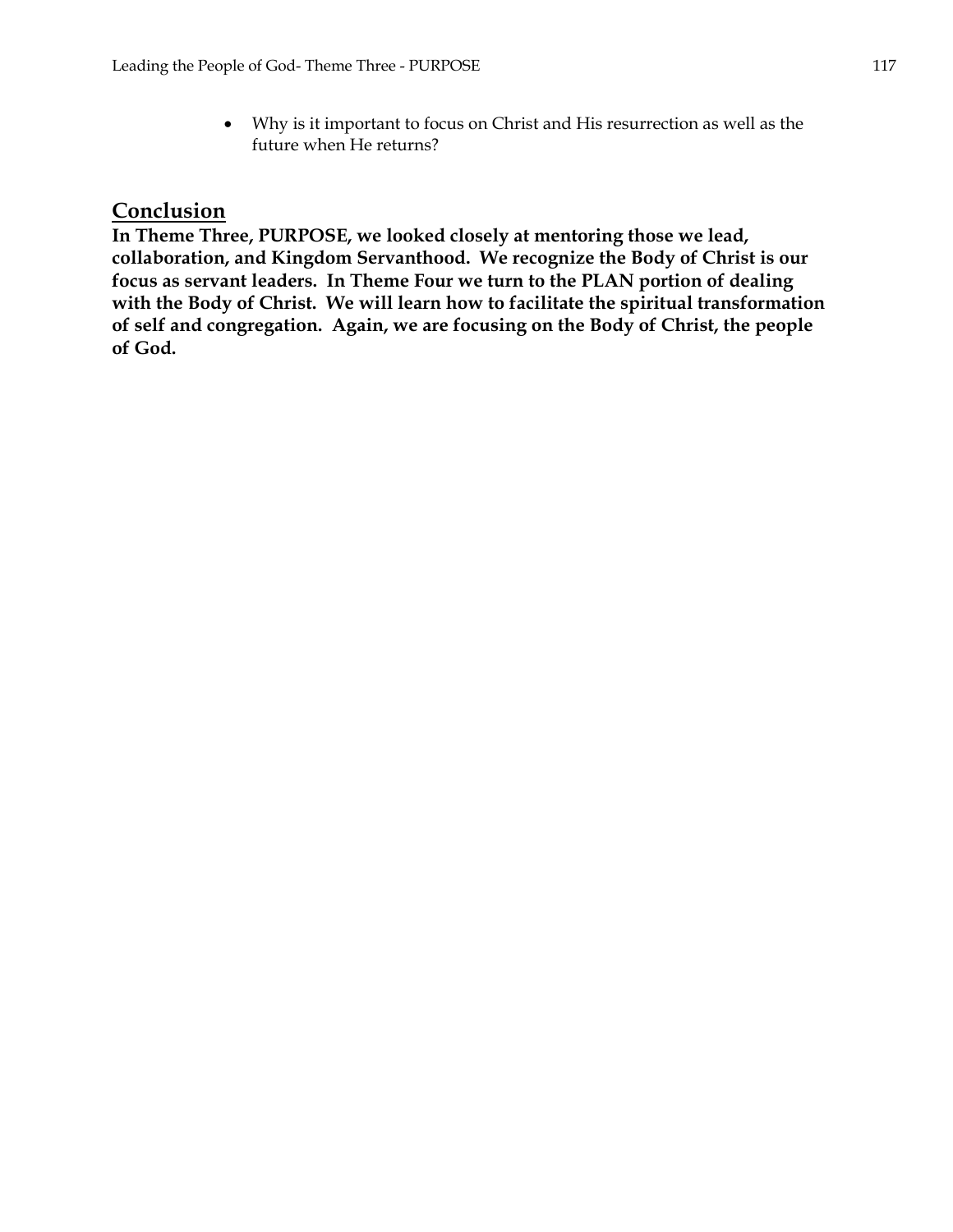# *Theme Five*

# **THE PAIN OF SERVANT LEADERSHIP IS EXPERIENCED IN THE TENSION BETWEEN GOOD AND GODLY PEOPLE ...OVER VISION AND VALUES.**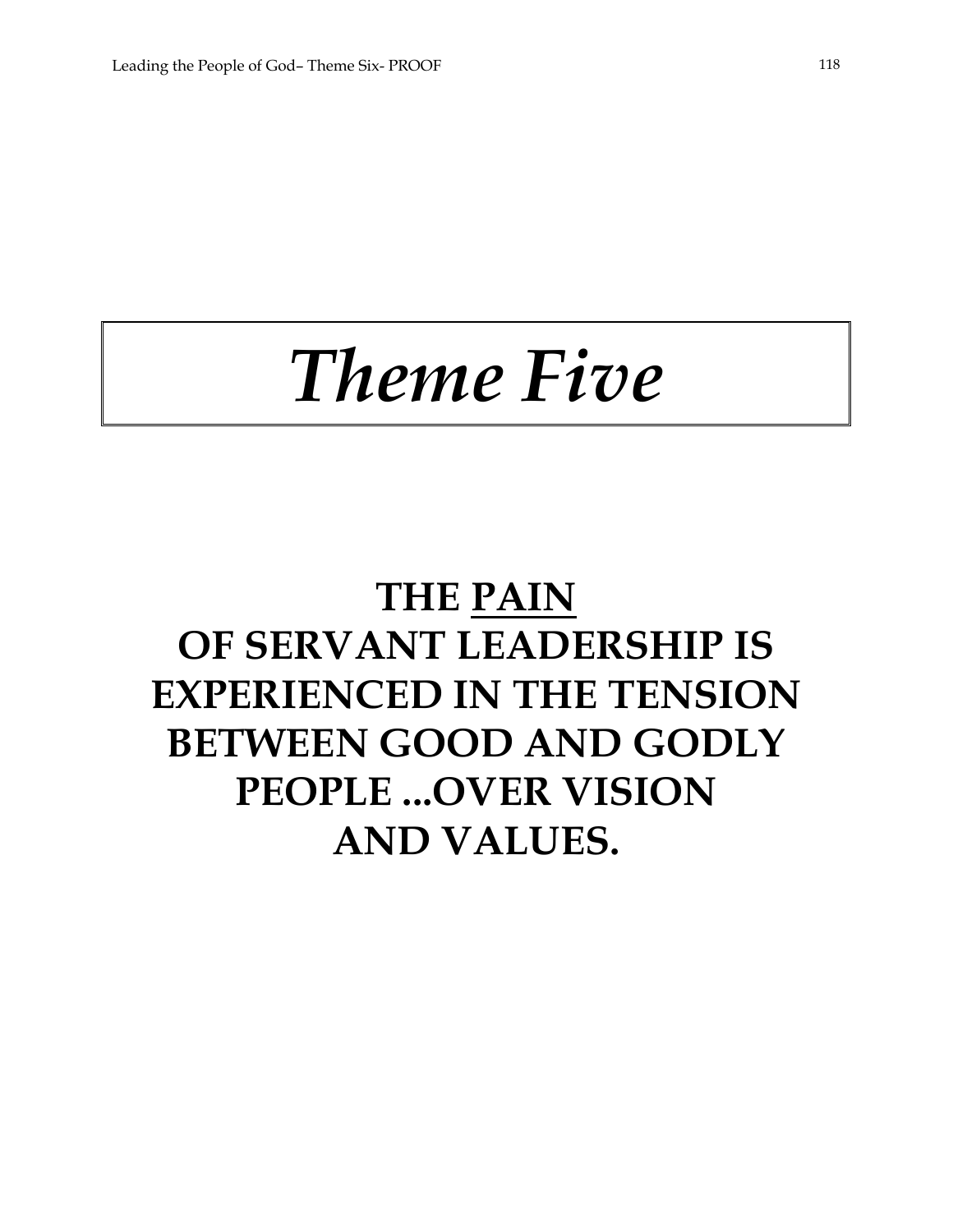## *Theme Five*

#### **THEME FIVE: THE PAIN OF SERVANT LEADERSHIP IS EXPERIENCED IN THE TENSION BETWEEN CONFLICTING VISION AND VALUES.**

*"Christian leaders convictionally believe that good and godly people can and do experience clear and intense differences."* E. LeBron Fairbanks

#### **OVERVIEW OF THEME STRUCTURE**

- Introduction: make no little plans
- Moving from vision to action
- The Elusiveness of contentment
- Christian love in confusing times

#### **Introduction: Make No Little Plans**

 Periodically, I return to a quote from Teddy Roosevelt, the 26th President of the United States, for encouragement, perspective and comfort. Reflect on these words:

*"It is not the critic who counts, not the man who points out how the strong stumbles, or where the doer of deeds could have been better. The credit belongs to the man in the arena, whose face is marred by dust and sweat and blood, who strives valiantly…who knows the great enthusiasms, the great devotions; who spends himself in a worthy cause, who at the best knows in the end the triumph of high achievement, and at worst, if he fails, at least fails while daring greatly, so that his place shall never be with those cold and timid souls who have never known neither victory or defeat."* 

Sometimes the visionary leaders experience the "pain of leadership" when a vision of the future is not accepted or grasped by those for whom the leader is responsible, individuals, its seems to the leader, who often prefer the status quo. Much prayer and the Spirit of God empowering the leader will give the visionary courage, strength and comfort as he/she guides a congregation and a ministry group through necessary (and sometimes painful) transitions.

In mentoring and teaching emerging leaders we often focus on the joy of leadership and not the pain in leadership. It is true that individuals in leadership positions have the potential to influence change and impact people. This is rewarding and we are energized. A vision captures us. Growth and expansion will result. Surely it is right. Everyone will agree! We will move ahead. The world is changed. And we are grateful!

We don't talk as much about the pain in leadership. This pain can be illustrated by me standing with outstretched arms. In one hand, I hold tenaciously to the vision I believe God has given me for my assignment and responsibility. I believe it is the right action to take, policy to adopt, direction to pursue or goal to adopt.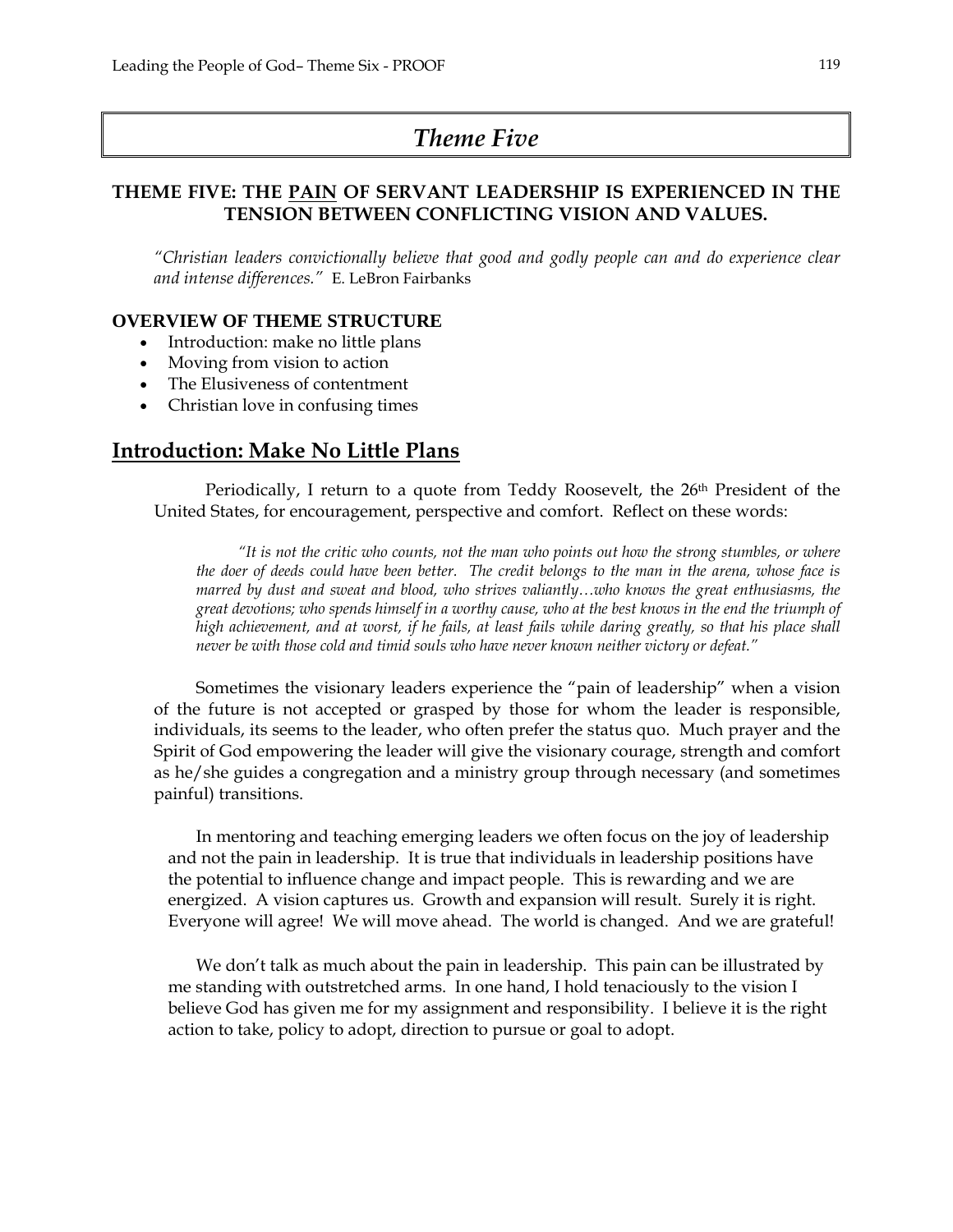

However, from the other extended arm is a hand firmly holding to "reality" – the situation or context in which I work, the circumstances (finances/facilities) which seem to dictate what can and cannot be done, or the people or followers who must embrace the vision if what is dreamed is to move from vision to action. And we are stunned when those with whom we work reject the vision that is cast or challenge the vision as it is presented.

 The tension in holding on to our vision and to the reality of the present situation often produces pain.



If we relax one arm and let go of the vision, we drift along with no direction.



It is in holding, intentionally, to both vision and reality that the possibility exists for leaders to move from vision to action and with this intentionality comes both joy and pain for the leader.

 Why? Sooner rather than later, Christian leaders are jolted when we experience this reality:

- good and godly people often differ on how to reach mutually desired goals; and sometimes,
- these good and godly people COLLIDE … and a faith community is divided, the kingdom of God suffers and satan laughs.
- this is the pain in leadership. Intense pain!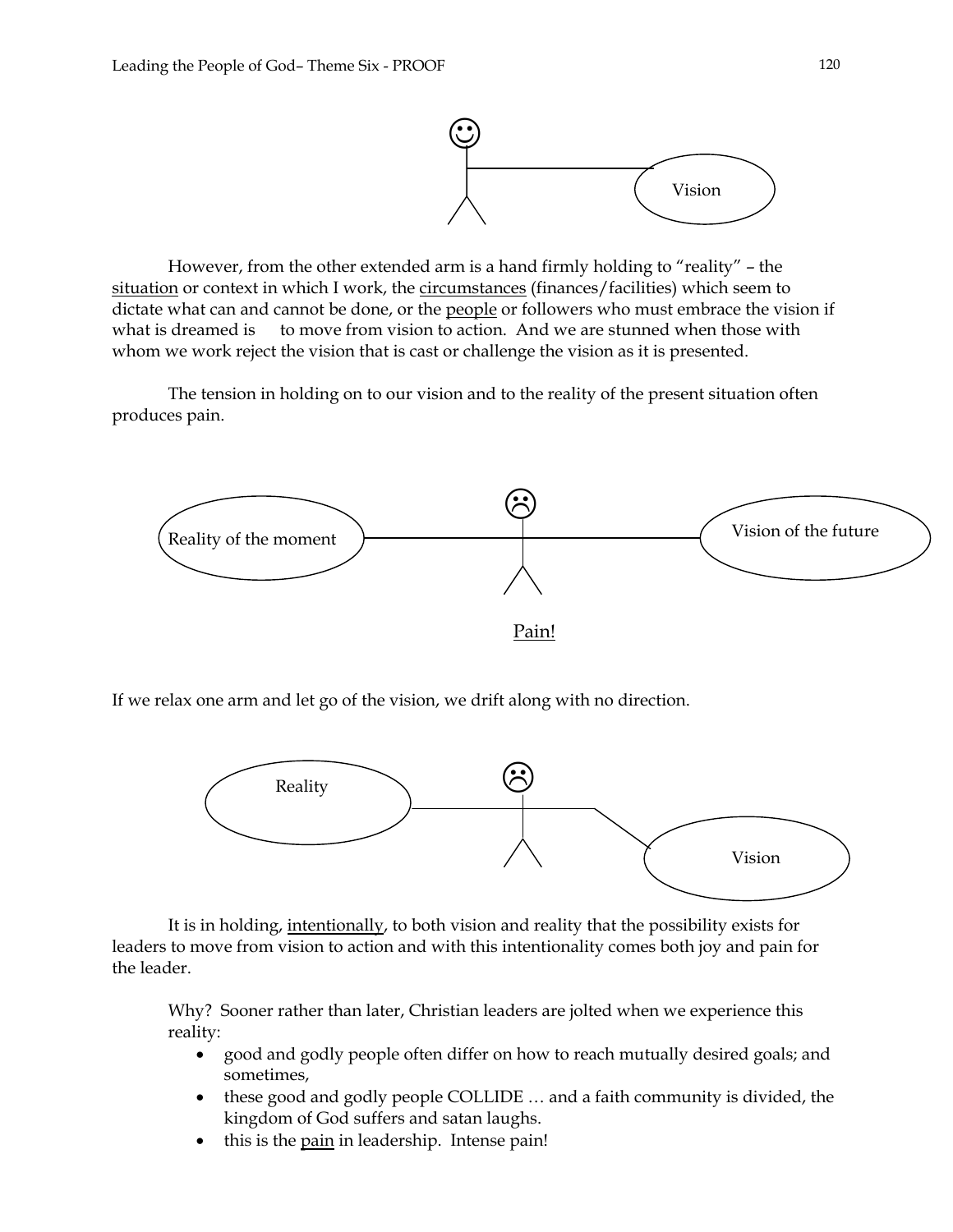I have come to see that these collisions occur, not necessarily because of good or bad ideas, noble or sinful goals, or right or wrong solutions. Rather, good and godly people most often collide over VISION and VALUES in the faith community. And we are caught in the middle of a divided group of Christians over where we should be going (vision) and how we are going to get there (values).

 And in the midst of these painful situations we ask ourselves, as leaders, these probing questions:

- Is it possible, in these situations, to live and work together as Christians so that our relationships are redemptive and a witness to unbelievers of the reconciling work of God in Christ?
- If "in Christ, all things are made new," then how does our relationship with Christ inform and guide us in the way we lead in these painful encounters?
- In the midst of these conflicting situations and irreconcilable expectations placed on us, what does it mean, really mean, to lead a divided faith community with the mind of Christ?

## **Moving from Vision to Action**

It has been through wrestling with these questions that I have learned about the leadership qualities needed to guide a faith community. And I continue to learn about the movement from a vision of the leader to action by the entire faith community, particularly in times of conflict and collision.

In light of these realities, I want to share with you six "anchors" to hold us steady as faithful Christian leaders as we grasp firmly to our vision and, at the same time, seek to move the church, university, region or denomination to action.

| Anchor $# 1$ : | "Speak Gracefully"                            |
|----------------|-----------------------------------------------|
| <b>Issue:</b>  | "Watch the words."                            |
| Principle:     | Words we speak can bless or "destroy" people. |

- "What comes out of my mouth reflects what is in my heart" so Jesus states in the Gospels.
- As leaders we either:
	- o Encourage or discourage those with whom we work.
	- o Uplift or put them down.
	- o Speak positively or negatively about them.
	- o Reflect cultural sensitivity or cultural "blindness" to them.
	- o Focus on the other person, or focus on self.
- I often ask myself: how do others feel when they leave my presence?
	- o Stronger or weaker?
	- o Larger or smaller about themselves?
	- o Confident or "scared"?
	- o Understood or misunderstood?
	- o Affirmed or manipulated?
	- o Blessed or "destroyed"?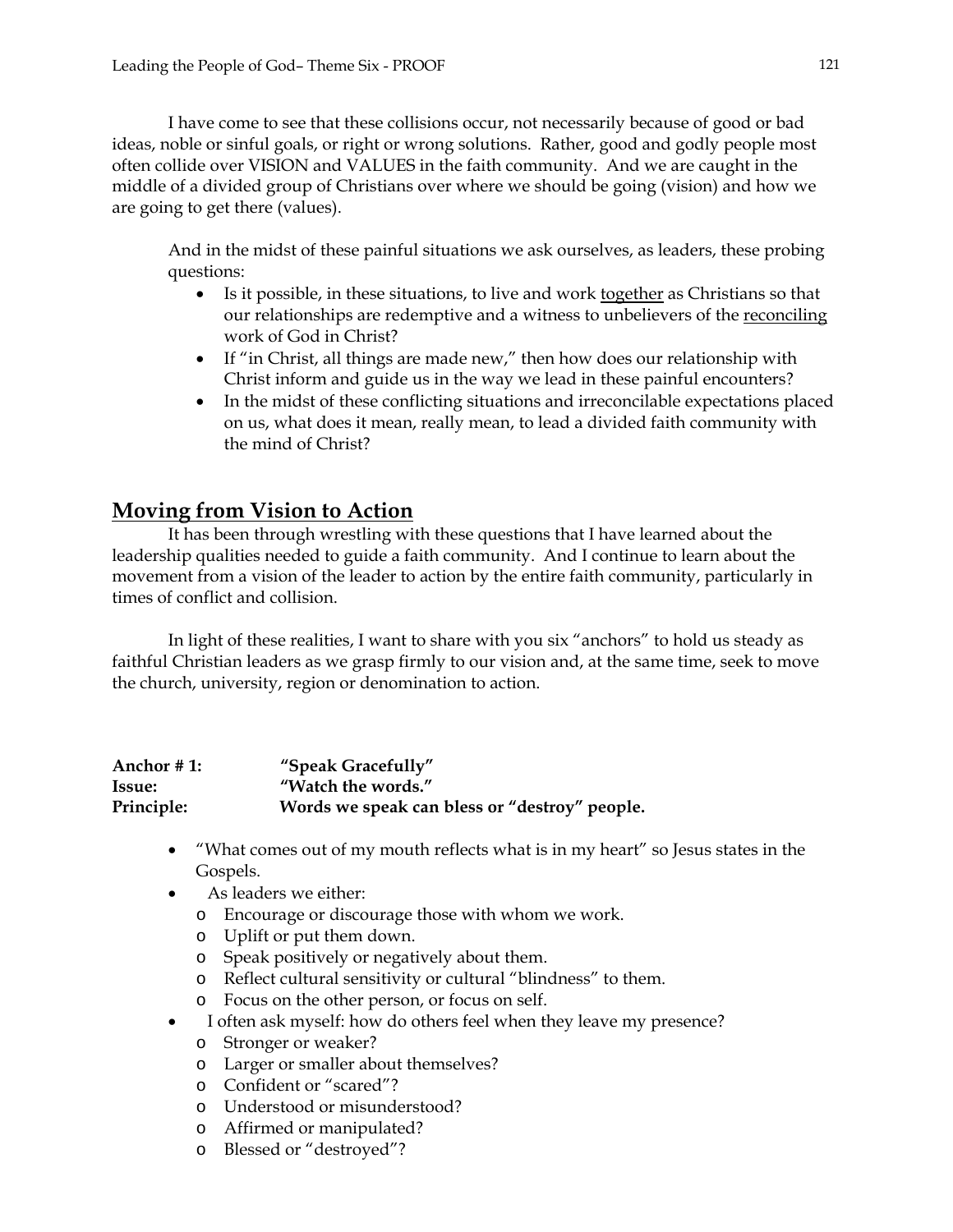#### Henri Nouwen once stated:

- *"When the door of the steam bath is continually left open, the heat inside rapidly escapes through it."* (he is referring to the problem with individuals who talk constantly.)
- "The praise to criticism ratio with others with whom we work should be at about 80- 90% praise or positive statements to 10-20% criticism or negative statements." Good advice from Sven Walroos, Scandinavian clinical psychologist.
- According to Ephesians 4:25, God uses the words we speak to others within the Body of Christ to extend His grace through us to them! What a powerful and probing thought!
- Remember, the words we speak to those with whom we work especially those who differ and even collide with us, can bless them or destroy them. Choose to bless them!

| Anchor #1:     | "Speak Gracefully"                     |
|----------------|----------------------------------------|
| Anchor $# 2$ : | "Live Gratefully"                      |
| <b>Issue:</b>  | Comparison is the root of inferiority. |
| Principle:     | "Don't whine -- be grateful."          |

- Comparison is so pervasive in our society in the workforce, the family, the local church or region, in our communities and particularly within ourselves.
- We can feel good about ourselves our gifts, talents and abilities until we compare ourselves with the gifts, talents and abilities of other people.
- We can believe our co-workers are adequate for the jobs we give to them until we compare their work – creativity, innovation, energy, collegiality – with others.
- Comparison can eat us alive … And rob us of joy, relationships, confidence and peace, and in the process, sap our energy and drain us of enthusiasm.
- Comparison can transform us from being a delightful "boss," supervisor, or pastor into a preoccupied, dejected, negative and disgruntled individual that other people only endure.
- What is the antidote to comparison? Three profound biblical qualities: o *Gratitude!* 
	- o *Thankfulness!*
	- o *Appreciation!*
- We can choose to accept the people and provisions God in His wisdom has given to us.
- We can choose to work to bring out the best in others through seeing the best in them.
- In every situation, we can choose to be grateful, believing that God is in the midst of all that we are doing (I. Thessalonians 5:18).
- Gratitude is the "life-giving" antidote to the negative impact of comparison.
- Remember: Don't whine over what you don't have; be grateful in all things for what God has provided. Cultivate an attitude of gratitude.

| Anchors #1 $\&$ 2: | "Speak Gracefully" |
|--------------------|--------------------|
|                    | "Live Gratefully"  |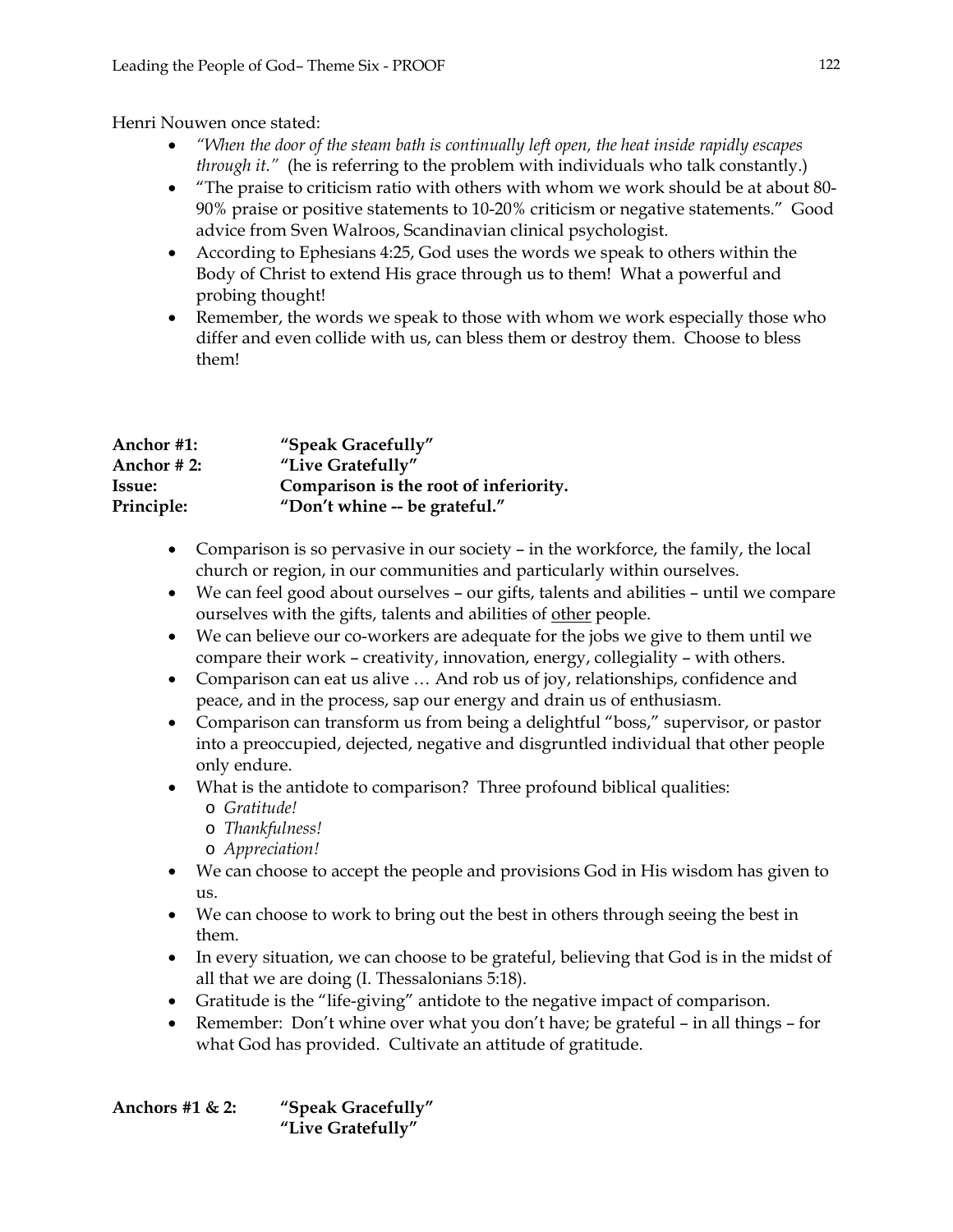#### **Anchor # 3: "Listen Intently" Issue: "Seek first to understand." Principle: Understanding, not agreement, is the key to conflict management.**

- Believe that "good and godly" people can have honest and intense differences.
- I can tell you, after 25 years in higher education administration that *good and godly people sometimes collide over vision and values.* And you have similar testimonies!
- This is why I have come to see that theological vision (what I believe about people / what I "see" in them) precedes organizational vision. (What I want for the church, university, region or denomination.) God give me your eyes to really "see" the people with whom I work.
- In conflict situations with good and godly people, I have learned to ask two growth producing questions:
	- o "What can I learn? How can I change?"
- Likewise, I have learned at least two growth *inhibiting* questions:
	- o "Why me? What if…?"

As a leader I may be a good administrator, however, I must be a great listener. I can listen for understanding. And listen for what is said. Also, I need to listen for what is not said. Listening to the people with whom I work values them. They deserve to be heard. They may have spiritual gifts needed to move the vision to action. Remember, understanding not agreement, is the key to conflict management.

| Anchors #1, 2, 3: | "Speak Gracefully" |  |
|-------------------|--------------------|--|
|                   | "Live Gratefully"  |  |
|                   | "Listen Intently"  |  |
| Anchor #4:        | "Forgive Freely"   |  |

| Issue:     | "Be proactive in extending forgiveness."                 |
|------------|----------------------------------------------------------|
| Principle: | A spirit of forgiveness transforms and empowers leaders. |

- One of my profound life lessons is this: forgiveness has little to do with the external environment around me, and everything to do with my "internal" condition!
- **Remember this**: extending forgiveness does not wait for the "other" to request forgiveness.
	- Example: Jesus on the cross: "Father, forgive them, they know not what they do."
	- Was Jesus naïve? Did he really believe that those who were killing him did not know what they were doing? No!
	- Did Jesus believe that by extending forgiveness, those who were slandering him and hurting him would cease their activity? No!
	- Jesus was not going to permit what others said against him or the evil they did against him to create a bitterness or resentment within him and thereby create a rupture on the relationship with God His Father. It simply was not worth it! o "Father, forgive them, they know not what they do!"
	- Extending forgiveness frees me from bondage to the other person.
	- Too often, we permit persons who have offended us to control us.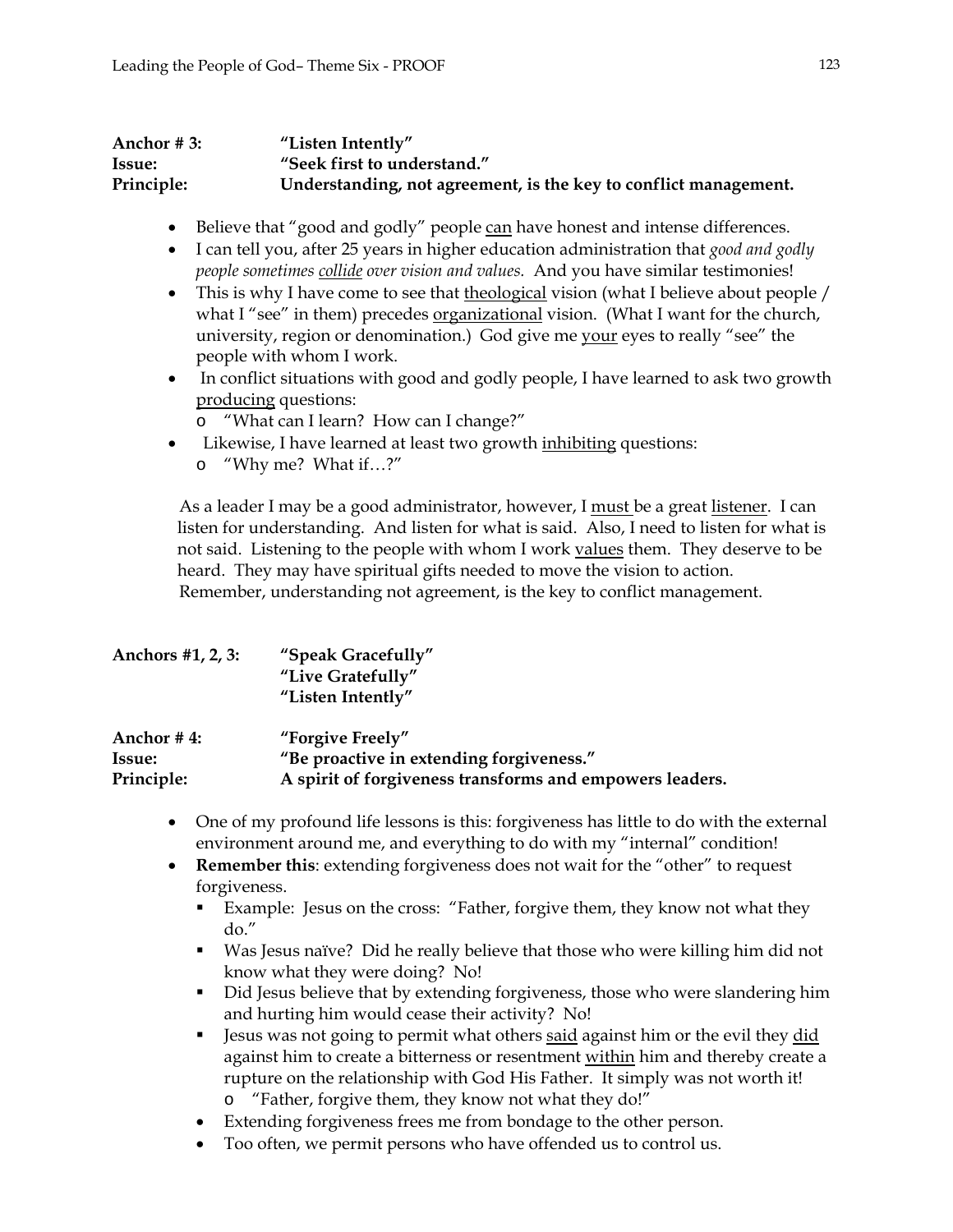- "Great leaders," "we are told," are shaped in the most challenging and difficult times."
- Remember, a spirit of forgiveness transforms and empowers leaders.

| <b>Remember the first four Anchors:</b> | "Speak Gracefully"                     |
|-----------------------------------------|----------------------------------------|
|                                         | "Live Gratefully"<br>"Listen Intently" |
|                                         | "Forgive Freely"                       |

| Anchor $# 5:$ | "Lead Decisively"                                                  |
|---------------|--------------------------------------------------------------------|
| Issue:        | "Be decisive - avoid paralysis."                                   |
| Principle:    | We seldom "enjoy" the luxury of having all the information we need |
|               | before making necessary decisions.                                 |

Perhaps you have heard it said that "one person's dream is another person's nightmare!" Yet, it is in this context that we live, work and lead.

- It is in the tension between our <u>vision</u> for the future and the <u>reality</u> of the present that our decision making as leaders most often takes place.
- As leaders we constantly move between two needs: the need for long range and strategic planning for our assignments and the daily routine of budgets, personnel, facility management and interpersonal conflicts.
- Sometimes this balancing act is between macro-managing (strategy focused on the big picture) and micro-managing (staying focused on the small implementation details of our assignments).
- I have often told the people with whom I work that I want to be a leader of faith and vision. But I don't want to cross the line to be an irresponsible leader. Yet who determines where the "line" really is between faith and irresponsibility.
- I don't want to think I have to choose between biblical commands (i.e., "go ye....and make disciples") and people needs (i.e., salary increases, equipment needs, and travel expenses). But sometimes I do, and must.
- By now, you have heard me speak of the critical importance of RESPECT for our brothers and sisters with whom we labor as we pursue the biblical mandate to "Go...and make disciples..."
- You have heard me discuss "respect" for our co-workers through:
	- o the words we speak,
	- o expressing gratitude for them,
	- o listening to them intently, and
	- o forgiving freely.
- In fact, respecting our brothers and sisters in Christ, especially those with whom we differ – even collide with us – is at the heart of what it means to Lead with the Mind of Christ.
- However, at some point in our leadership roles, decisions have to be made. As I say this, we must remember that the real issue is not, "must a decision be made." Rather the question is how, within the community, are the decisions made and implemented.
- Especially in times of conflict over vision, decisions will need to be made even when continuing differences exist! And, in these times, we will lead – lead decisively – but from our knees and often with a weeping heart!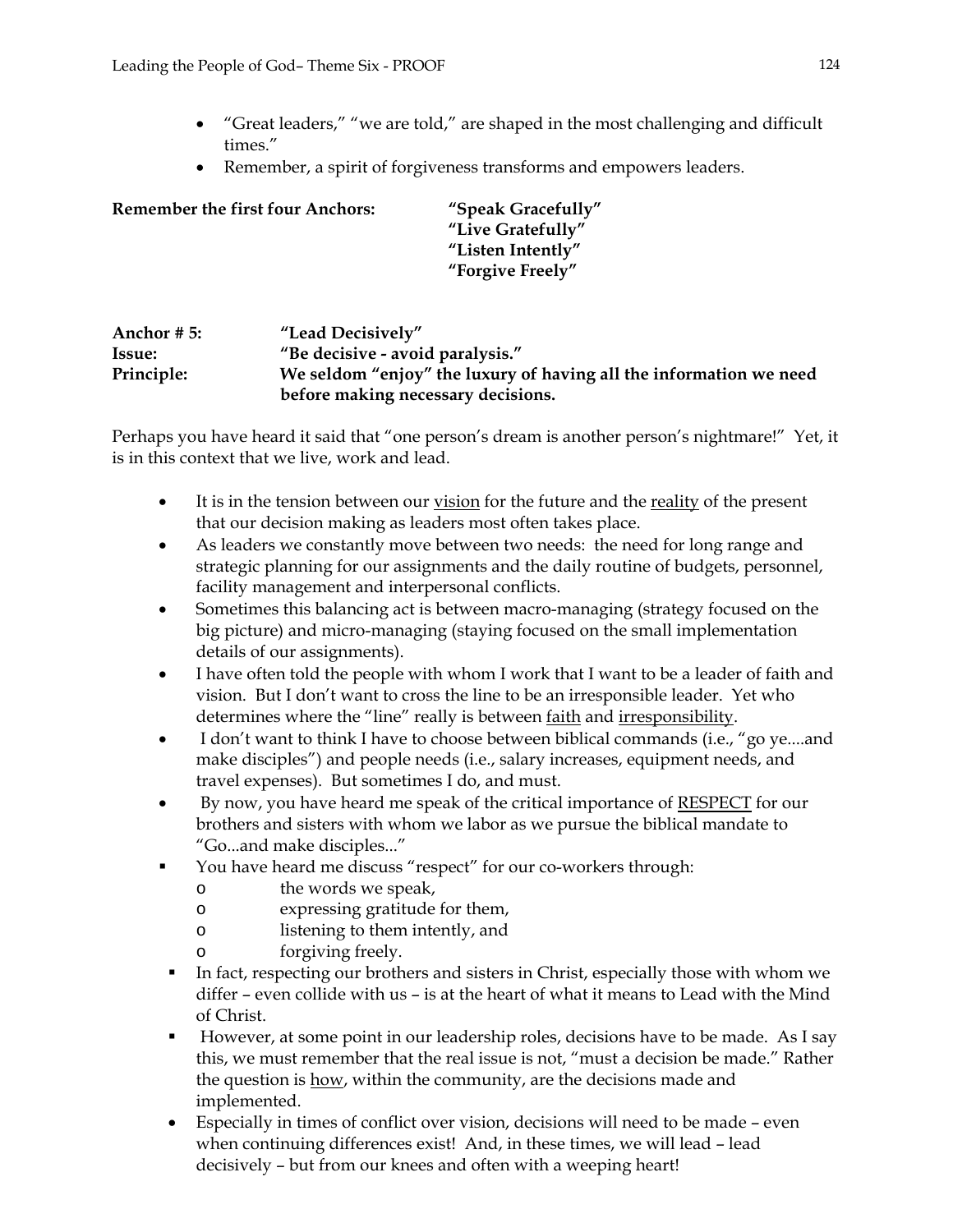- We must avoid paralysis waiting until everyone agrees with us when decisions need and must be made.
- We seldom "enjoy" the luxury of having all the information we need, before making necessary decisions. Sometimes, perhaps often, we must move ahead without everyone within the community agreeing with the vision or direction to be taken.
- How do we move ahead, decisively, in these painful situations while, at the same time, show Christian respect to those who differ with us?
	- We move ahead -- decisively through
		- o Prayer, with them, for them and for "me" as leader;
		- o Collaboration, involving them when and where we can in the process.
		- o Gratitude, thanking God, and "them" for their gifts, talents, abilities and testimony of faith in Jesus as Lord;
- In this spirit of humility and brokenness, we move ahead:
	- o Confidently believing that God is working in the needs of this difficult situation, and,
	- o Decisively, not with paralysis or uncertainty, but with the conviction that God has spoken his word of vision and direction, and that He will continue to lead His people to action even though the circumstances or attitudes may give evidence of His work at the present time.
- This is leading with the mind of Christ leading decisively in the midst of complex and difficult situations.
- To lead decisively with Christian humility demands that we continue to nurture and develop:
	- Listening and communicating skills,
	- Timing and processing skills,
	- Affirming and encouraging skills,
	- Asking and Inquiring skills and
	- **•** "Gift" discernment and delegation skills.

The more I know about Christian leadership, the more I realize there is to know. I am a committed lifelong learner and student of what it means to lead decisively with the mind of Christ.

• Remember, avoid paralysis in decision-making. We seldom "enjoy" the luxury of having all the information we need before making necessary decisions. Be decisive with humility.

Let's review the five anchors discussed thus far to hold us steady as we lead from vision to action. They are:

| Speak Gracefully    |
|---------------------|
| Live Gratefully     |
| Listen Intently     |
| Forgive Freely, and |
| Lead Decisively     |

| The final anchor is this: | "Love Deeply"                                                     |
|---------------------------|-------------------------------------------------------------------|
| Issue:                    | "Value people, not power." (or position)                          |
| Principle:                | The evidence of leadership is seen in the lives of the followers. |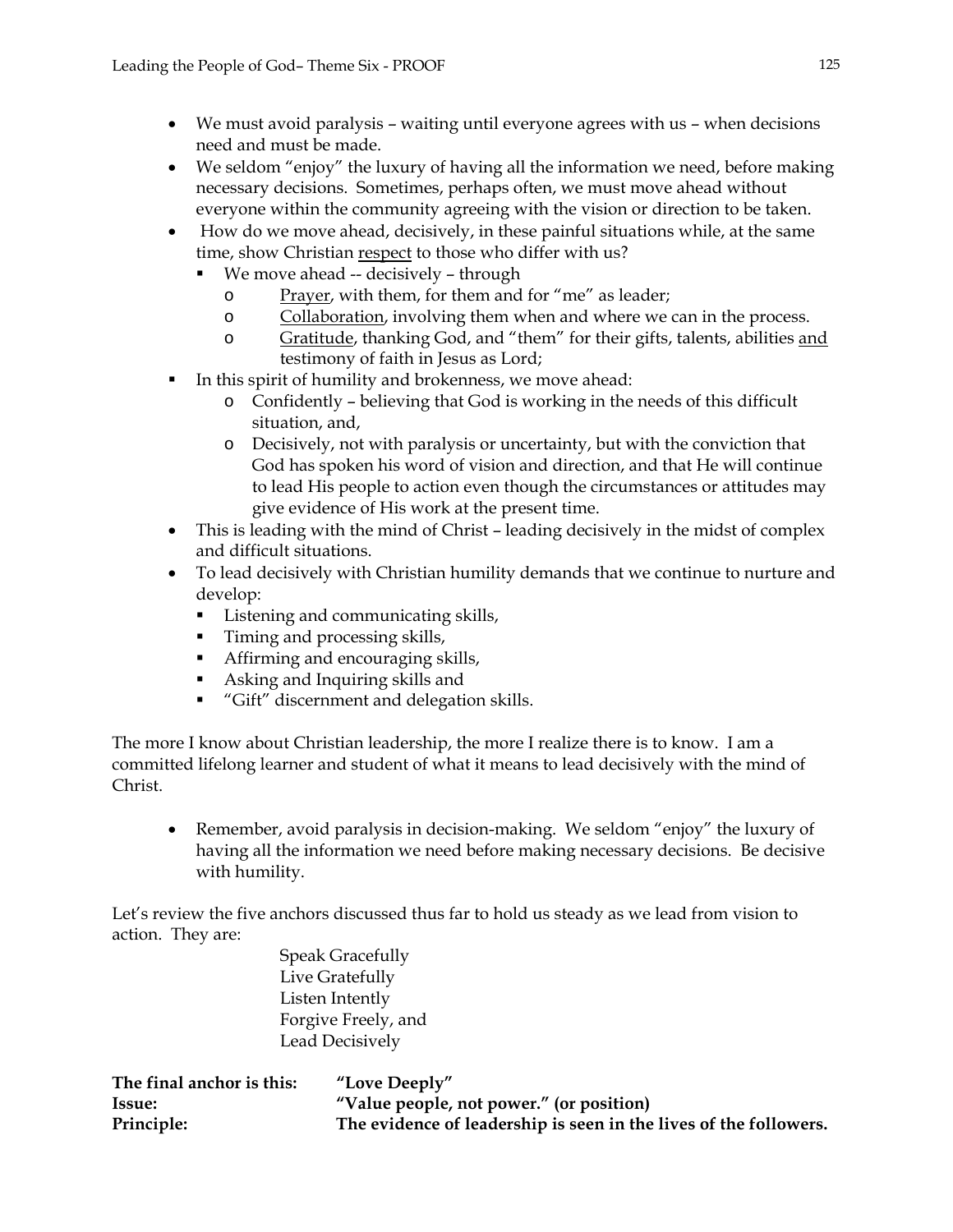- As leaders, you and I must keep remembering the many things we have in common with our colleagues and values we have in common. Focus on the things that unite us, not divide us.
- I often ask myself: Are MVNU employees stronger in their faith, more confident in themselves and more fulfilled in their work as a result of working at MVNU? Do I express appropriate appreciation, thanks and gratitude to MVNU faculty, staff and students?
- Over the years, I have tried to remember to trust my best moments when making decisions regarding employees. "Let your gentleness be known to all." (Phil. 4:4- 7).
- As leaders we must be passionate about communicating our personal and professional (institutional) vision, mission and values to those with whom we work or for whom we are responsible.
	- o Lead the way and encourage others for whom you are responsible, to memorize the strategic vision of the faith community you lead.
	- o Talk often about the "overarching priorities of our group." Collectively focus on our core values.
- This is the bottom line: try to enlarge the vision of my people about the work they are doing. I want them to see the big picture. I must assist them in discovering how they, in their particular assignments, fit into the grand scheme and purpose of the institution or region. I want faculty, staff and students to feel good about working at MVNU! I truly seek to value people and progress, not power and position.
- Remember: the evidence of leadership is seen in the lives of the followers. We must never forget that satan uses discontent and conflict within a faith community to create division and unrest within the fellowship. Stand in the midst of a divided community as a priestly/prophetic/pastoral voice - especially when good and godly people collide over vision and values.

Let me summarize these qualities that convict me at my worst and characterize me at my best. These "anchors" hold me steady as I seek to move the group for which I am responsible from vision to action.

I really want my words to be grace-giving, life-generating and inspiring to others and not discouraging, depressing and draining utterances.

I really want to be known as a person who is forever grateful, regardless of the situation, believing that God is in the midst of everything I do and is working to bring good in every situation.

I really want to listen to and respect the people with whom I work, to understand them – and for them to understand me – even if we do not agree with each other.

I really want to initiate forgiveness when I have been offended because I don't have the energy or strength to carry the heavy burden and guilt of an unforgiving spirit.

I really want to lead decisively even as I experience the pain of holding tenaciously to the vision while acknowledging the realities of my situation.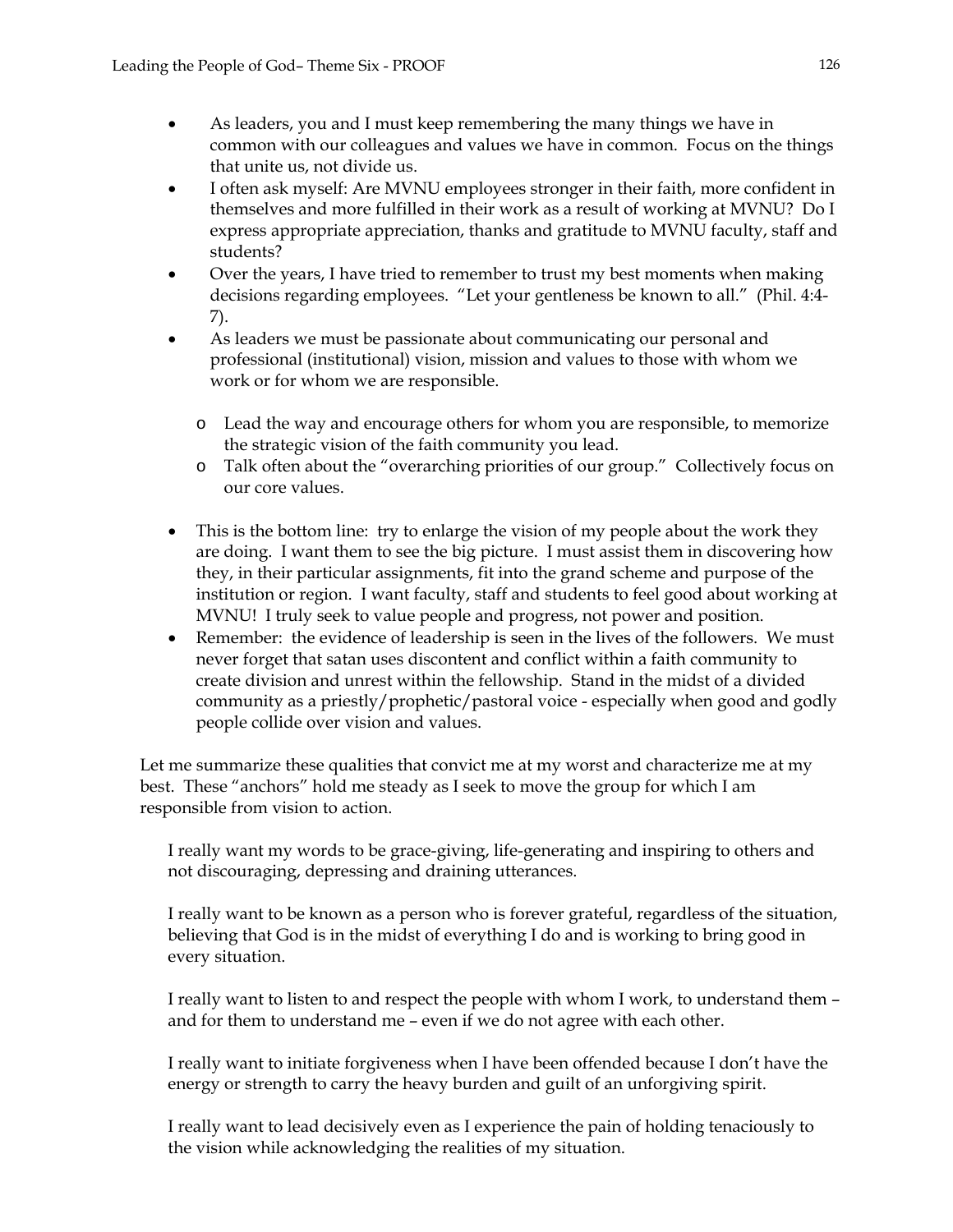I really want my relationship with others to energize them, to have a positive impact on their lives and to enable them, in some small way, to grow – become stronger – in their faith, their confidence in themselves and their competence at work as a result of our interaction in the home and on the job and with me as their leader.

And, I urge every one of you to yearn to increasingly be a Christian leader in whatever work assignment He gives to you. Discover your own answers – inspired by God's word and His Holy Spirit to this probing question, "If 'In Christ all things are made new,' then how does my relationship with Christ transform and convert the way I lead?"

Three fundamental convictions about Christian leadership in a faith community have risen within me as a result of wrestling with these issues, questions and leadership qualities. Convictions about:

#### **4. who we are as people of God;**

#### **5. what we are called to do in the work of God; and**

#### **6. how we live together as the family of God.**

Jim Collins, in his book Good to Great talks about the critical characteristics of the leaders. He speaks of humility and fierce resolve as essential for Level 5 or top leaders. I believe that whatever else you discover in Christian leaders you will find that they:

- 1. Speak Gracefully. They watch the words they speak.
- 2. Live Gratefully. They don't whine, are grateful.
- 3. Listen Intently. They seek first to understand.
- 4. Forgive Freely. They are proactive in extending forgiveness.
- 5. Lead Decisively. They avoid paralysis in decision-making with humility.
- 6. Love Deeply. They value people, not power.

Which one of these "anchors" do you need most right now in your leadership assignment? As you experience the tension between the vision God has given you and the reality of your present situation, in which of these areas do you most need God to hold you steady? As you move from vision to action, what is your greatest need:

- 1. Speaking Gracefully?
- 2. Living Gratefully?
- 3. Listening Intently?
- 4. Forgiving Freely?
- 5. Leading Decisively?
- 6. Loving Deeply?

Be specific. Be personal. Be honest.

One more question. Which of these six anchors is your greatest strength? Again, be specific. Be personal. Be honest. It's vitally important for us to affirm our strength even as we acknowledge our need. Build on your strength. Work on your need. Now join me in prayer for that specific anchor you need and give thanks for strength He has given to you as you lead your people from vision to action.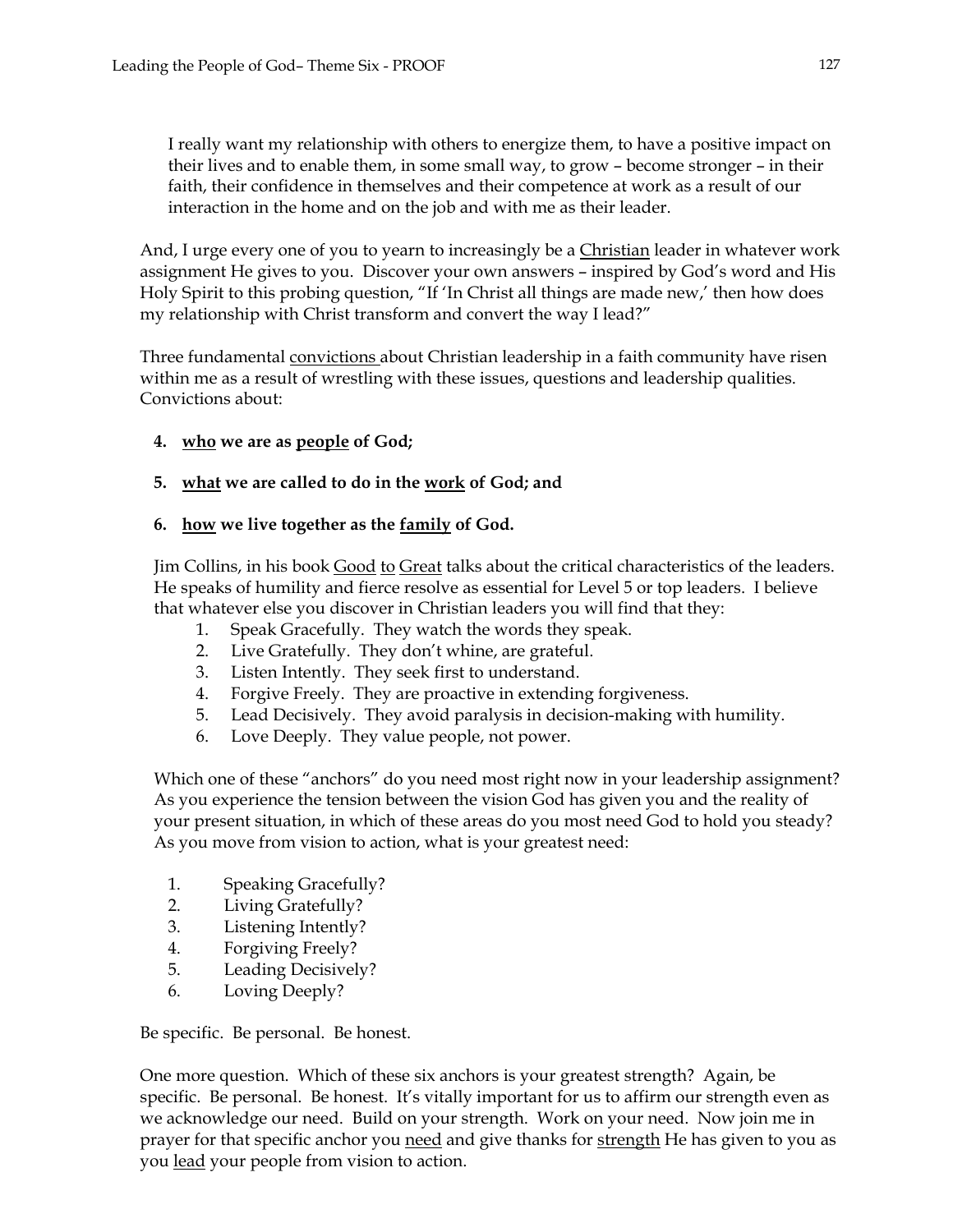#### **Remember this question?**

**How can my ministry of Christian leadership enable others to fulfill their ministry to each other and mission in the world in the context of a dynamic laboratory of learning how to live together as God's children?** 

#### **The Elusiveness of Contentment**

 When conflicts within the fellowship and collisions occur, the temptation will be to give up and perhaps move on. On several occasions, I have even engaged in "pity parties" when I complain to God.

 In one of these "feeling sorry for myself" times, I remembered a quote from Bill Gothard that was attached to our refrigerator for many years. "If we are not content with what we have, we will never be content with what we want."

But what does it mean to be content? And what is the nature of contentment?

 Does it mean that Christians must be passive and accept as their duty to God and individuals - whatever lot "darts" and pain that comes their way? Is contentment the same as  $\overline{\phantom{a}}$ 

 Does biblical contentment imply a lack of ambition, desire for advancement, or vision of increased leadership responsibilities in a new or old work assignment?

 The gift of contentment to which Paul speaks is elusive but not impossible to experience, even in the tension of <u>equal</u> tenaciously to a God given vision while at the time, grasping firmly to the reality of the present situation. In the process, contentment as described by Paul will emerge as pivotal and transformative for you. It will hold us steady when we are tempted to run or simply walk away. It is elusive, but not impossible to experience.

 Remember Gothards' statement: "If we are not content with what we have, we will never be content with what we want." Biblical contentment is elusive because of 1)the irony of contentment; 2)the barriers to contentment and the secret of contentment. Let me explain.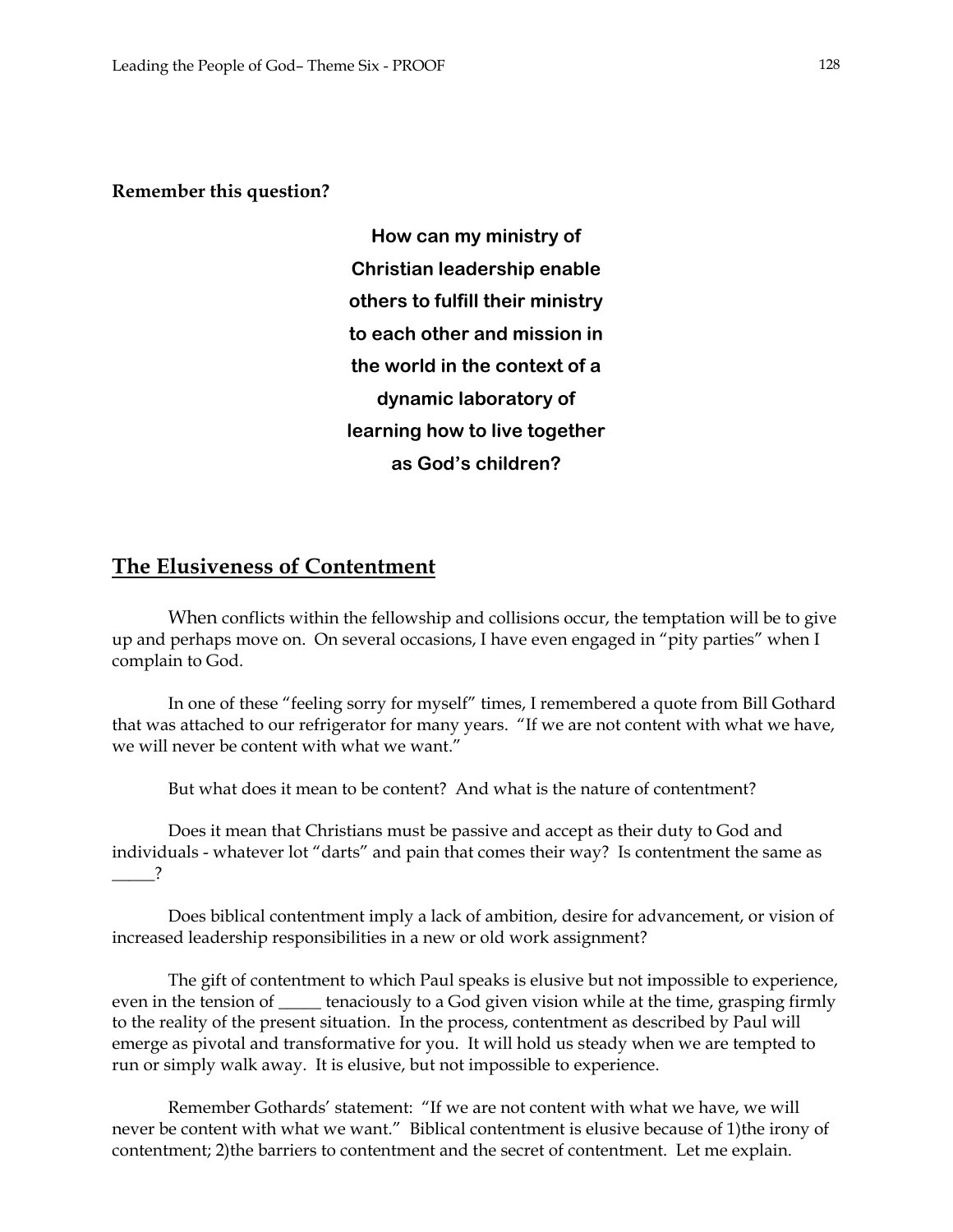In painful situations for the leader within a faith community, especially when we are upset with everyone else, Paul's guidance on contentment is particularly insightful to leaders.

#### *I. The Irony of Contentment*

- The irony is this: We tend to think that we know what is best for our lives, and we ask God for it (and if God grants our prayers, we will be content!)The text reminds us that God can give us inward peace in whatever situation He places us!
- Paul wrote these words on contentment while in prison.The previous two years he had been in another prison near Jerusalem, insulted by the Roman governor of the area, shipwrecked on his way to Rome, without food for fourteen days, and then placed in jail when he arrived in Rome!And these seemingly disastrous experiences follow his great teaching and preaching and his three missionary journeys as recorded in the book of Acts.
- But did Paul moan? Complain? Whine? Blame others for his predicament? Engage in a "pity party?"
- This is fascinating. In Rome, while in prison, he did not focus on what he could do if he had more resources, were in another location, if he worked for a different boss, or had Christian co-workers. He did not focus on "why?", "why me?" or "what if?"
- Instead, while in chains in prison in Rome, Paul wrote what we know as the Prison Epistles – Philippians, Ephesians, Colossians, and Philemon! He "bloomed" where he was planted!" – And, according to Philippians 4:7, God gave to Paul contentment and an inner peace. It's amazingly ironic how tomorrow takes care of itself when we give our best to the workplace and ministry God has given to us today.
- You may not work at the place you prefer, earn the money you desire to earn, have the governing Board you desire or the parishioners you believe you need --- but in these very situations, ironically, as difficult, unfair, and challenging as they may seem and be, you can experience a contentment which defies understanding.

#### **Remember: "If we are not content with what we have; we will never be content with what we want.**

Biblical contentment is illusive because of the <u>irony</u> of contentment. God's ways are not <u>our</u> ways.

Contentment is elusive, secondly because of:

#### *II. The Barriers to Contentment*

- One of the greatest barriers to biblical contentment is comparison. Comparison is the enemy of contentment. Comparison is pervasive – in our education institutions, positions at work, regarding the money we earn, the places we live, even the cars we drive. We can be grateful and thankful for the gifts God has given to us . . . until we compare our gifts from God to His gifts to others! Too often we express in thought, word or deed, "I may have more than you, but I don't have as much as another!"
- Paul starts at a different point: "I know what it means to be in need  $\dots$  or to have plenty; to be well fed or hungry. And he challenges us to do the same and to affirm the appropriate parallels in our lives."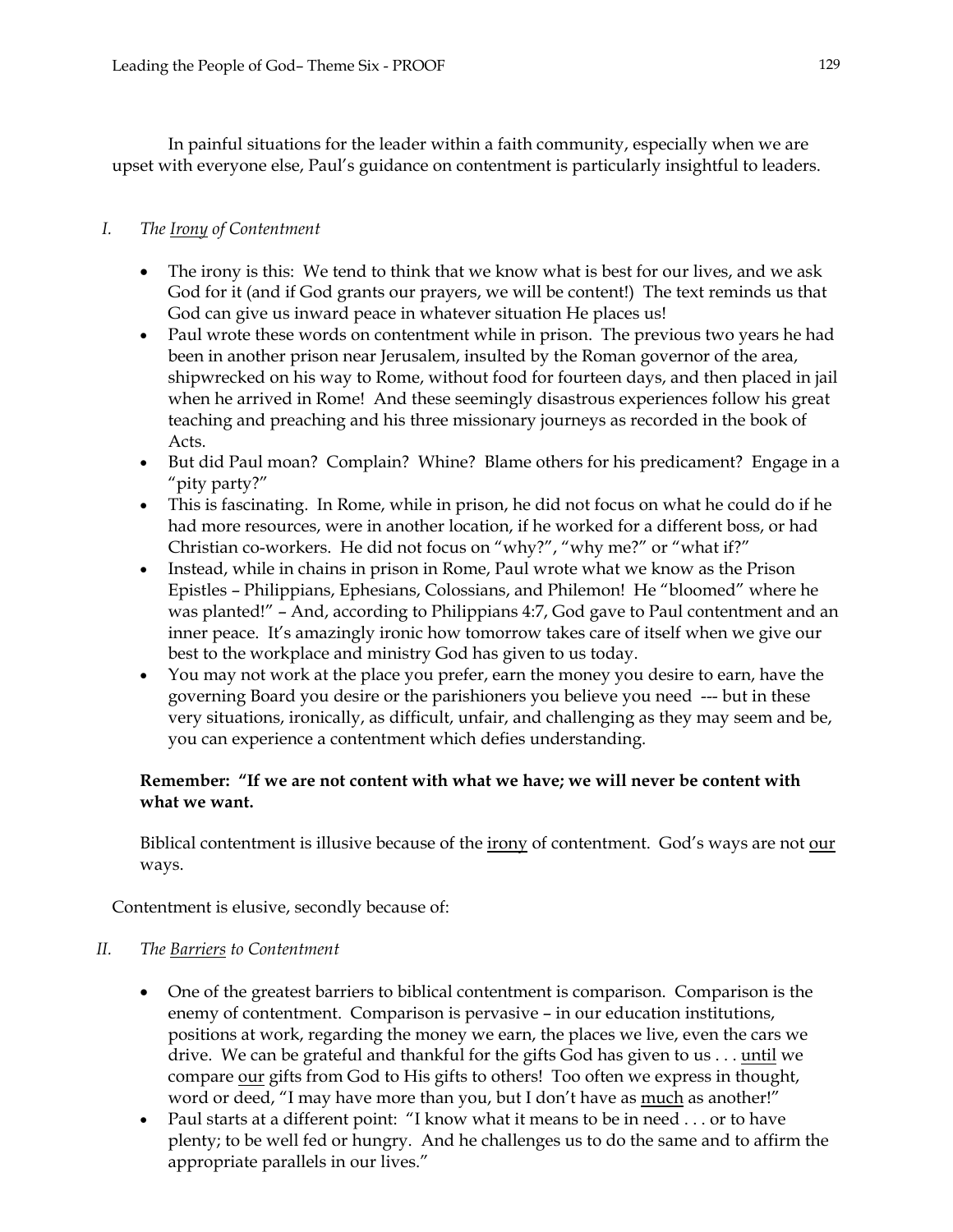Comparison, I have come to realize, is the root of inferiority. I can feel good about myself until I compare myself to another.

Remember: "If we are not content with what we have, we will never be content with what we want."

 Another barrier to contentment is our circumstances. Paul could have said, "Why am I in prison?" "Why didn't I listen to friends?" (His friends in the cities of Tyre and Caesarea begged Paul not to continue his journey to Jerusalem knowing that he would face persecution and prison).

You and I have these continual temptations:

- o "If I had just listened to . . ."
- o "Life is greener on the other side."
- o "If I were there, I could . . . "
- o "If I had this . . . or that . . . ."

Paul's response to his friends in Acts 21:14, who begged Paul not to continue to Jerusalem was clear: "I will do God's will." And Paul proceeded to Jerusalem and he was at peace.

- Yet another barrier to contentment is people. In my twenty-five years of higher education administration, I have come to see that in any situation, there will be people, and with the people we work will be problems and possibilities. Will we focus on the problems? Or will we focus on the possibilities and potential?
- In the situation where Paul found himself, he witnessed to many in jail! He wrote letters to the young churches at Philippi, Ephesus, Colossae and to Philemon. Paul encourages us to focus on the possibilities of our circumstances and not exclusively or morbidly on our problems with the people with whom we live, worship, and work.

#### **Remember the quote: "If we are not content with what we have, we will never be content with what we want."**

• Biblical contentment is illusive because of the <u>irony</u> of contentment and the **barriers** to contentment.

Now, let me share with you:

#### III. *The Secret of Contentment*:

Biblical contentment is elusiveness, but it is not impossible to experience. The secret of contentment is not grounded in the people who disappoint us, circumstances that distract us, or problems that overwhelm us. The secret of biblical contentment is grounded in gratitude.

Contentment is rooted in a focus on God and His mercy and grace, not in a preoccupation with people and problems. The foremost quality of a contented person is gratefulness. Let me paraphrase a familiar chorus:

> Give thanks with a grateful heart; Give thanks to the Holy One; Give thanks because He's given Jesus Christ, His Son. And now let the "discontented," say "I have peace, Let the dissatisfied say, "I have rest,"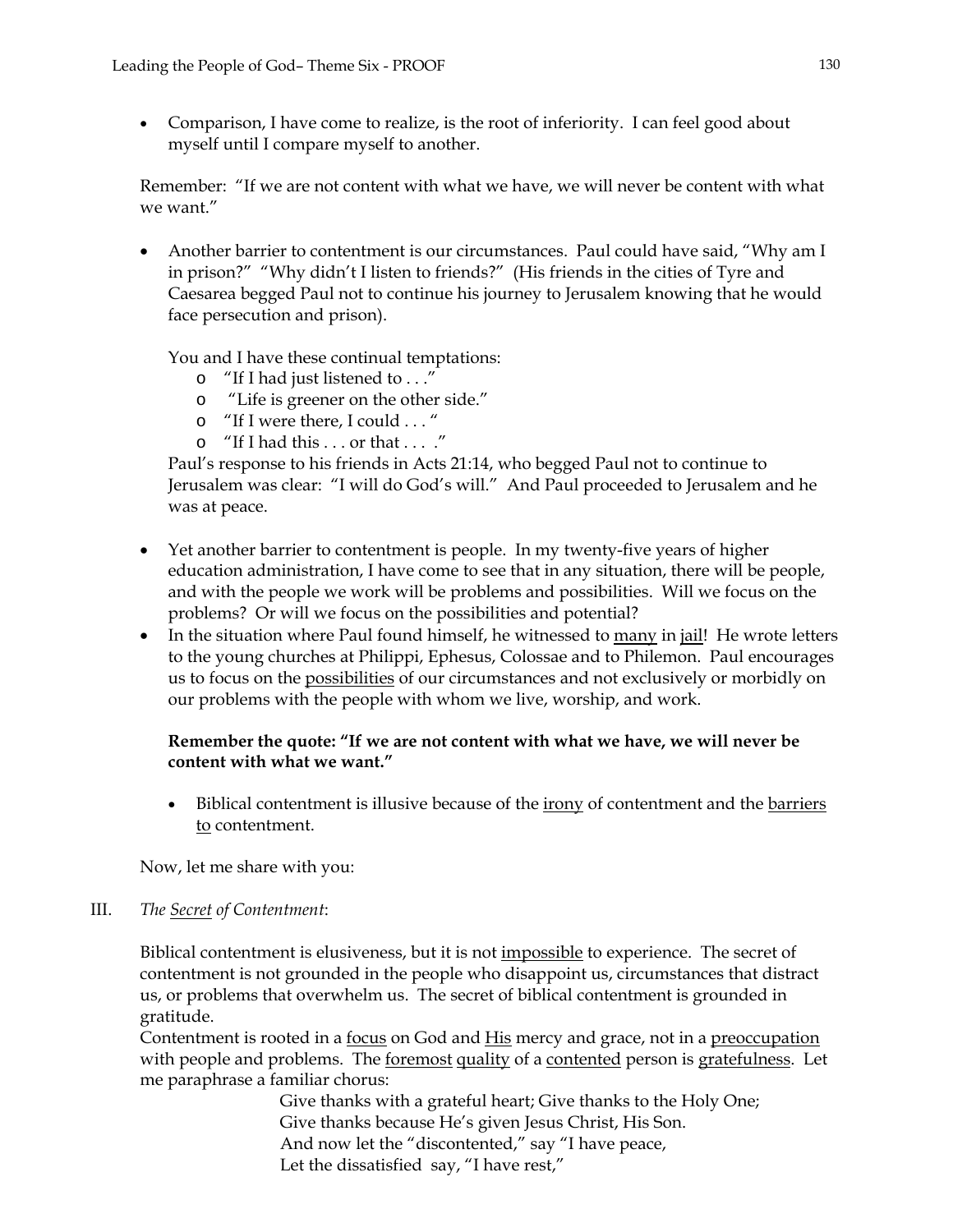Because of what the Lord has done for us. Give thanks. *(Original words and music by Henry Smith, 1978)* 

Listen again to Philippians 4:5-6. "Let your gentleness be evident to all. Do not be anxious about anything, but in everything, by prayer and petition, **with thanksgiving,** present your request to God." And what is the result? Paul tells us: "And the peace of God which transcends all understanding will guard your hearts and minds in Christ Jesus!"

- **Gratitude thanksgiving arises out of our acceptance that all of life is grace as an underserved and unearned gift – a grace gift – from the Father's Hand.**
- This theocentric or God-centered character of gratitude is anchored in ruthless trust that there is a God who is sovereign and whose providential care guides His People.

I am slowly coming to see, very slowly, that contentment does not make us grateful. Rather it is gratitude that makes us contented. When things go wrong, when people disappoint us, when our colleagues don't understand us, and when it appears that irreconcilable differences exists within the faith community between good and godly people, we can choose to believe in the sovereignty of God. In the midst of inner unrest, we can choose to believe in His watchful care over our lives in the midst of doubts, questions, conflicts, and persecution.

In these sometimes humanly miserable situations,

We can choose to believe that In His time, In His time, He makes all things beautiful, In His time.

> Lord, please show me everyday As your teaching me your way, that you do just what you say, In your time!

Often, this is a convictional affirmation, based alone in radical trust in a Sovereign God. When emotions and circumstances do not suggest this affirmation of faith, we can choose to believe in the Holy God of grace and mercy to see us through.

- We often quote by memory Paul's great statement in Philippians 4:13: "I can do all things through Christ who gives me strength." It is a great verse to remind us to be strong and take courage because our faith is in Christ . . . not ourselves or others.
- But this great verse is given to us by Paul in the context of his discussion of contentment: I can do all things, whether in need and hungry, or with plenty and well fed--- **In either set of circumstances**--- I can do everything God wants me to do through Christ who gives me strength.
- Whatever the circumstance, or conditions, and regardless of the people their attitudes and their treatment of us, be grateful for the Christ who dwells within you and me and gives us contentment in the midst of these difficult situations and circumstances.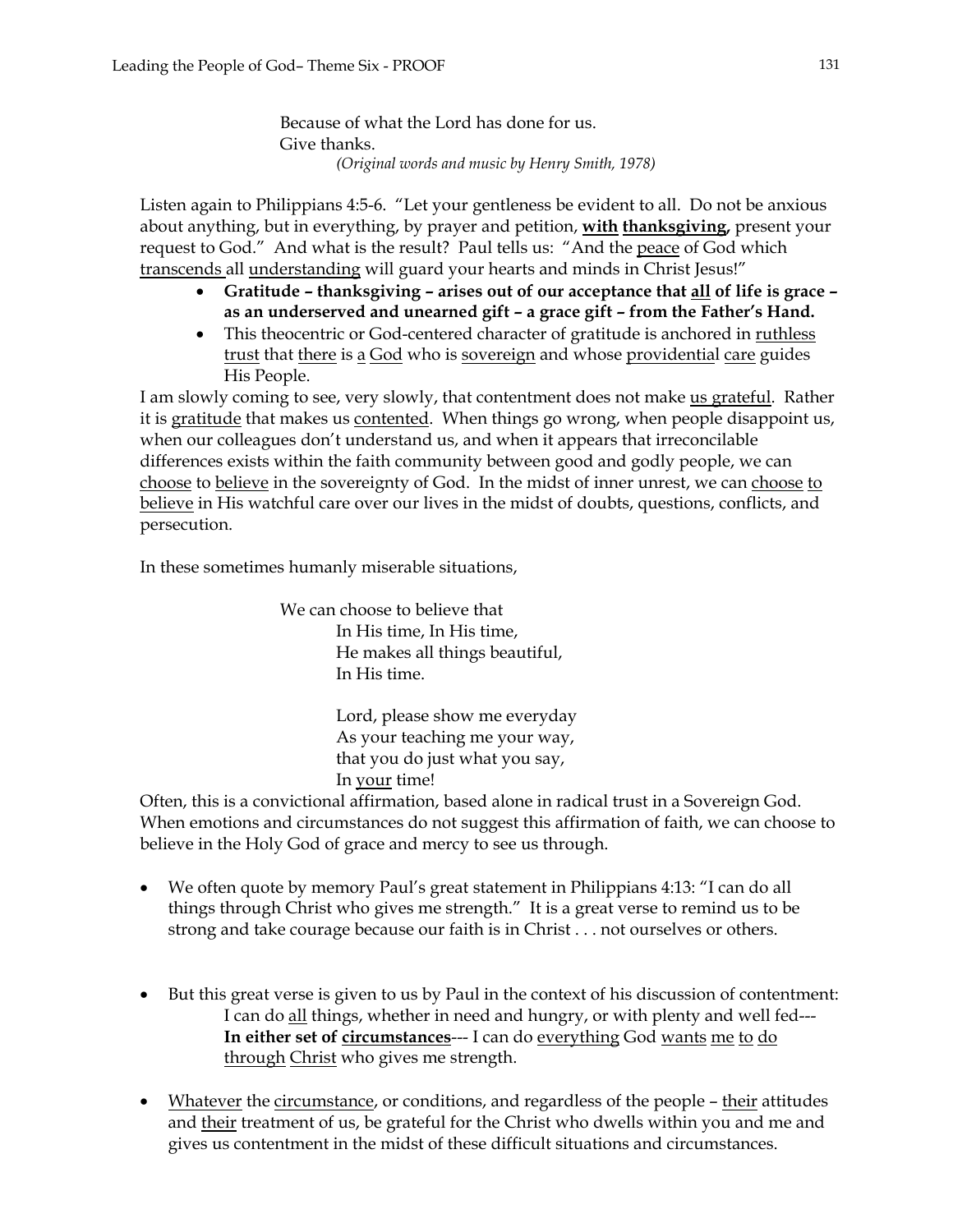Be grateful – thankful – that, in the midst of stress, pressure, and perhaps misunderstanding, God is teaching us things about ourselves, others, life, faith and trust, that we would not – could not – have learned **without** these experiences!

Contentment is grounded in a heart filled with gratitude. Even in prison, the Triune God was still in control of Paul's life. Gratitude, for Paul, was not conditioned in good circumstances, understanding employees, pleasant co-workers or that great salary. Rather his gratitude was rooted in a ruthless TRUST in the Sovereign God of Grace and Mercy.

• Paul challenges us to "give thanks with a grateful heart" he teaches us that gratitude is not grounded in murmuring, grumbling, fault-finding, or complaining. Rather the secret of contentment – for Paul, and for us – is in the conviction that God is big enough to handle any situation we encounter.

#### **Christian Hope in Confusing Times**

Napolean Boneparte is reported to have said, "Leaders are dealers in hope." For the Christian leader, this is especially true in situations within a faith community when good and godly people have clear and distinct differences over vision and values.

Months before the 2001-02 school year began, I was scheduled to speak on September 12,2001, to MVNU students in a chapel service. The events of September 11 shook us to the core on campus, as it did to many around the world. I will never forget praying with students, staff, faculty and their families as they came to the MVNU R.R. Hodges Chapel/Auditorium throughout the afternoon of September 11. At 6:00 p.m., the chaplain and his staff led the campus community in a meaningful service of prayer and reflection.

My sermon theme for the Wednesday morning, September 12, chapel service changed radically. With much prayer and not much sleep, I spoke to our campus family on the subject, "Why Do Good People Suffer?" The text for the sermon was the Old Testament book of Habakkuk. All of us, it seemed, were asking questions and seeking answers regarding the problem of evil and human suffering.

Habakkuk, you may remember, was an Old Testament prophet who was deeply distressed by the apparent injustice that prevailed in the world. He attempted to reconcile the evil of his day to the goodness and the righteous character of God.

As a prophet of God, he was concerned with the suffering of his people.

- \* Were they not the chosen of God?
- \* Why would God use a heathen nation to chastise His own people?

Habakkuk reminded God that they were not so bad as the Chaldeans whom God was using to humiliate or chasten Judah, the children of God. In the midst of Habakkuk's complaining to God, (in chapter 1), he breaks forth in the midst of his search for answers with this startling affirmation (in chapter 2): "The just shall live by his faith."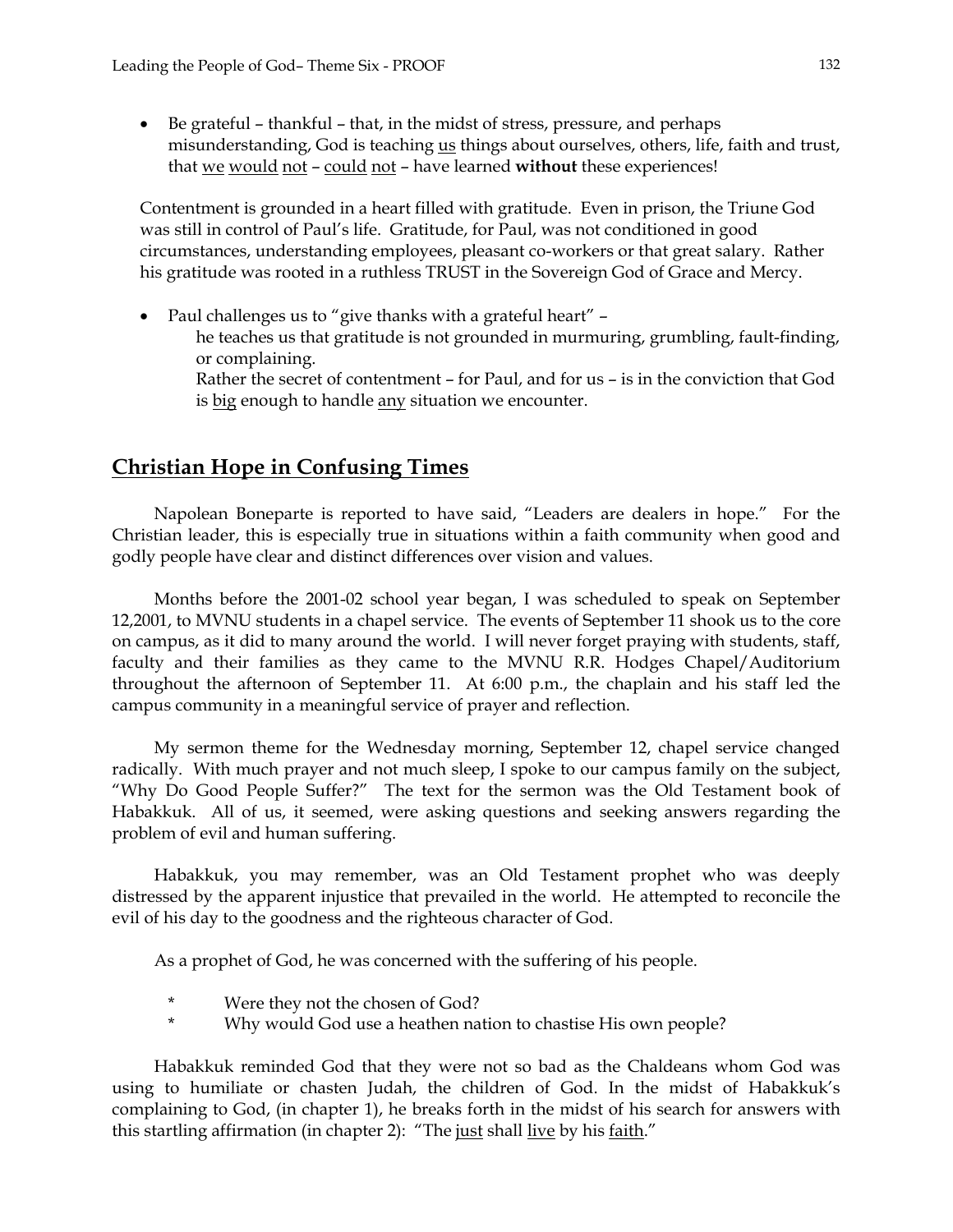When God told Habakkuk that Babylon would conquer Israel, the prophet felt that this was not just. Without hesitation, he asks God why He would allow a heathen and cruel nation to oppress His people? Habakkuk concludes his power-packed, three-chapter book not only with the great affirmation that "the just shall live by his faith," but with these words near the close of chapter 3:

#### Habakkuk 3:17-19

"Though the fig tree does not bud and there are no grapes on the vines, Though the olive crops fail and the fields produce no food Though there are no sheep in the pen and no cattle in the stalls, Yet, I will rejoice in the Lord, I will be joyful in God my Savior."

Fairbanks' translation of these verses:

When God appears silent, when there is no apparent evidence that God heard or even understood the situation, when all that I've worked for seems lost.

In these moments, we choose to believe radically in a God who is faithful and true; we stake our lives on His promise to never leave us nor forsake us; and we pray "We don't know what to do, but we are looking to you."

Our faith, in these moments, is not based on <u>feelings</u>, but on the <u>conviction</u> that God is sovereign, and will bring good out of every situation in which we find ourselves. God dealt with Habakkuk patiently until he could see that Babylon was being used by God to discipline Israel and that Babylon itself would also face the judgment of God.

The providence of God does not mean that disappointment and trouble will not come. It does mean that NOTHING, NOT EVEN THE GREATEST TRAGEDY, THE BITTEREST PERSECUTION, THE WORST MISFORTUNE, OR DEATH OF THE BODY CAN DO ANY PERMANENT HARM OR SEPARATE US FROM THE LOVE OF GOD !

This confidence in the faithfulness of God is available only through God's enabling grace as described in this chorus:

> *"Grace alone which God supplies, Strength unknown He does provide, Christ in us our cornerstone, We will go forth in grace alone".*

The words to this chorus remind me of a profound experience during the summer of 2001.

Anne and I celebrated our 40th wedding anniversary in June 2002 on a summer weekend in New York City. Each day we were in the Big Apple, we walked around "Ground Zero." We were overwhelmed by the huge number of pictures, cards, tributes, letters and prayers attached to anything and everything around the perimeter. We paused and read many of the tributes, letters, cards and prayers.

In the midst of such grief and tragedy, I found myself singing over and over again the chorus of the old hymn:

> *On Christ, the solid Rock, I stand; All other ground is sinking sand. All other ground is sinking sand.*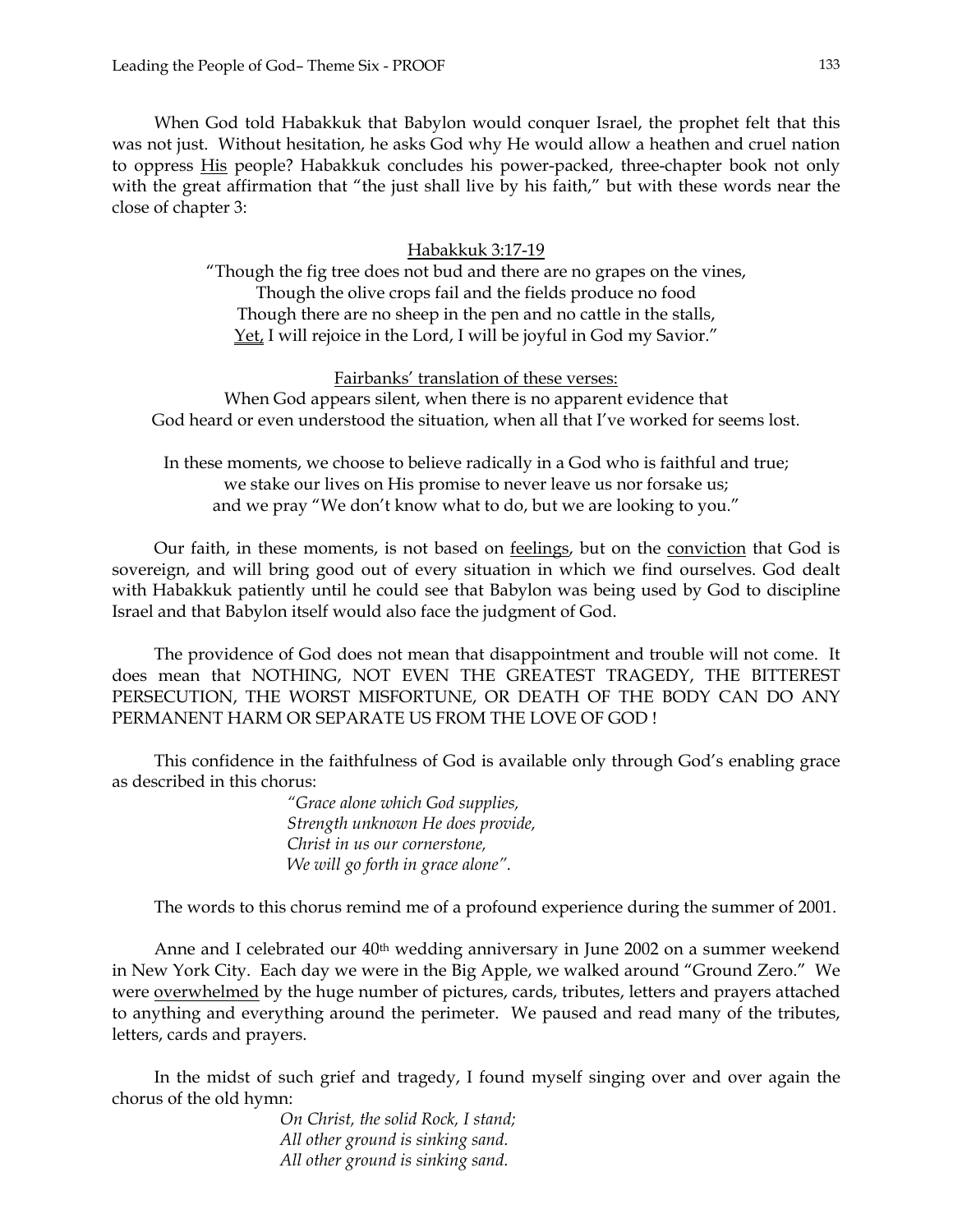Verse two of the song, written in 1834, seemed especially appropriate on this occasion in 2002:

> *When darkness seems to hide His face, I rest on His unchanging grace. In every high and stormy gale, My anchor holds within the veil.*

As Christians, our hope is in Christ! By grace alone, we convictionally affirm this hope in the midst of the suffering from economic deprivation, vast social disparity, political dictatorship or the hideous work of terrorists.

Our hope as Christians is in the God of Abraham, Isaac, and Jacob, the God who was in Christ reconciling the world unto Himself. **The center of the Christian gospel is the reconciliation of all creation to God through Jesus Christ.** The old gospel song has it right, "This world is not my home, I'm just apassing through." We are to live in the world but not of the world.

As Christians, our hope is not for this life only, it is for life eternal with the Triune God. The question we face as followers of Jesus Christ is: Are we living faithfully as members of the "community of the King," with Kingdom "eyes," ruthless trust and a radical hope?

Anne, Stephen and I lived in Manila, the Philippines, prior to moving in 1989 to Mount Vernon. At the time, the average per capital income was \$700 a year. We worshipped with beautiful Filipino Christians whose joy was contagious. Their church facilities were simple. Their homes were modest. Some of our closest friends lived in what we in America would call "shanties." Many traveled to the market each day for food because of no refrigeration in their homes.

Yet, these Christians were joyful because their hope was not in their government, their job or their income. Their hope was in Jesus Christ for their salvation and for their comfort. They truly believed that, "This world is not my home, I'm just apassing through."

Hope in Christ does not mean we will avoid or be able to ignore suffering. We know that hope born of faith is nurtured and purified through pain, suffering and difficulty. The basis of our hope, however, has to do with the One who is stronger than the suffering we encounter.

The people of Israel repeatedly reflected on their history and discerned God's guiding hand in the many painful events. **Memory reminds us of the faithfulness of God in the hard times and in the joyful moments.** Without memory, there is no expectation.

With expectation, we experience the minutes, hours and days of our life differently. Christian hope is not dependent on peace in the land or justice in the world.

A chorus we sing often in MVNU chapel services includes these words:

My life is in You, Lord My strength is in You, Lord My hope is in You, Lord In You, it's in You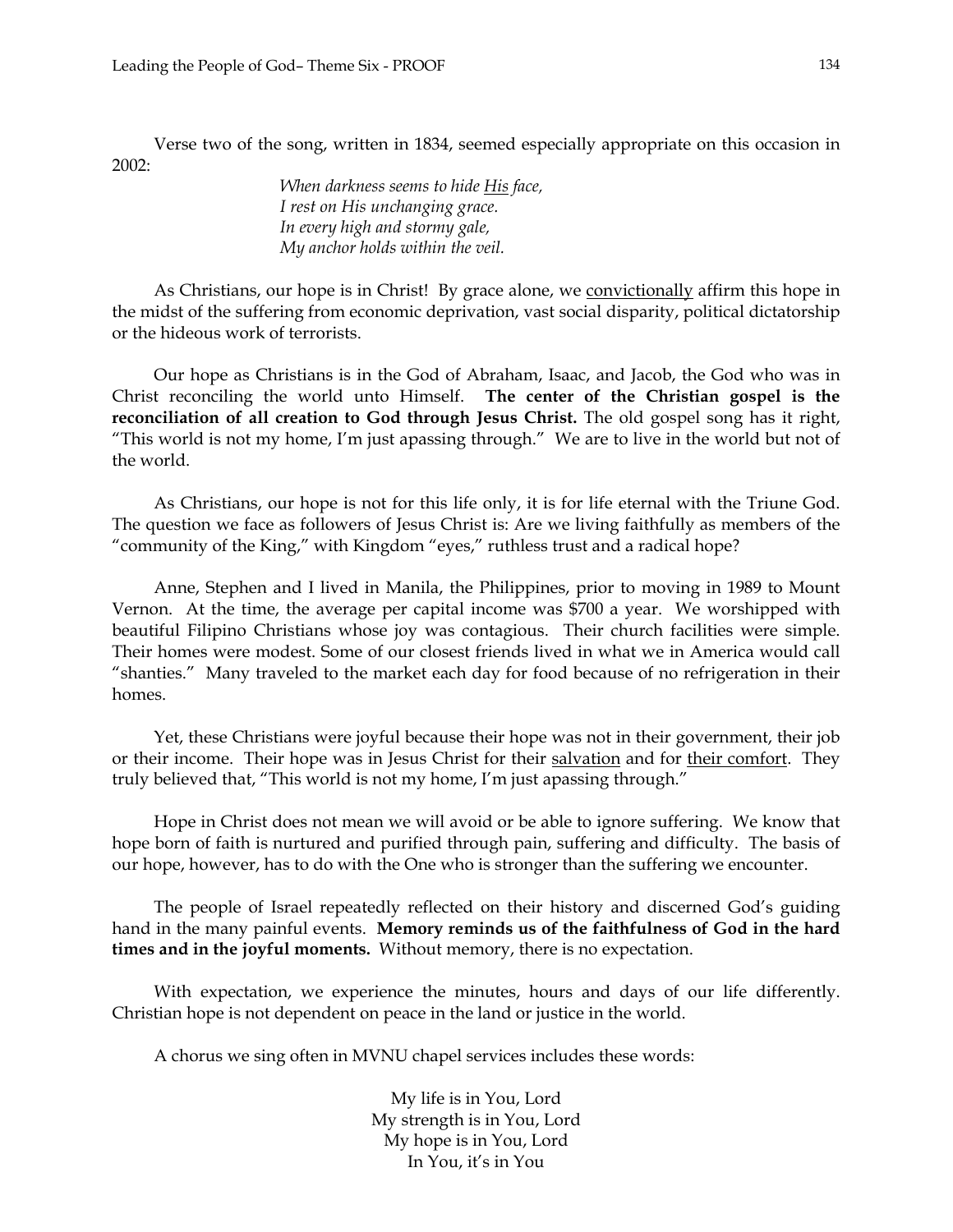I will praise You with all of my life I will praise You with all of my strength With all of my life With all of my strength All of my hope is in You

> My life is in You, Lord My strength is in You, Lord My hope is in You, Lord In You, it's in You

Hope is willing to leave some questions unanswered. Hope makes you see God's guiding hand not only in the gentle and pleasant moments but also in the shadows of disappointment and darkness.

Why? Because we believe!! In a memorial chapel service at MVNU on September 11, 2002, we sang this chorus:

> BECAUSE WE BELIEVE *We believe in God the Father, We believe in Christ, the Son; We believe in the Holy Spirit, We are the church and we stand as one.*

*We believe in the Holy Bible, We believe in the virgin birth. We believe in the resurrection, That Christ one day will return to earth.* 

*We believe in the blood of Jesus, We believe in eternal life; We believe in His blood that frees us To become the Bride of Christ.* 

*(Chorus) Holy, holy, holy is our God; Worthy, worthy, worthy is our King! All glory and honor are His to receive; To Jesus we sing because we believe.* 

And because "we believe," we offer our lives to Christ as a living sacrifice. Listen to the words we often sing.

#### I OFFER MY LIFE

*All that I have, all that I am, I lay them down before You, O, Lord. All my regrets, all my acclaim; The joy and the pain, I'm making them Yours.* 

> *(Chorus) Lord, I offer my life to You-- Everything I've been through,*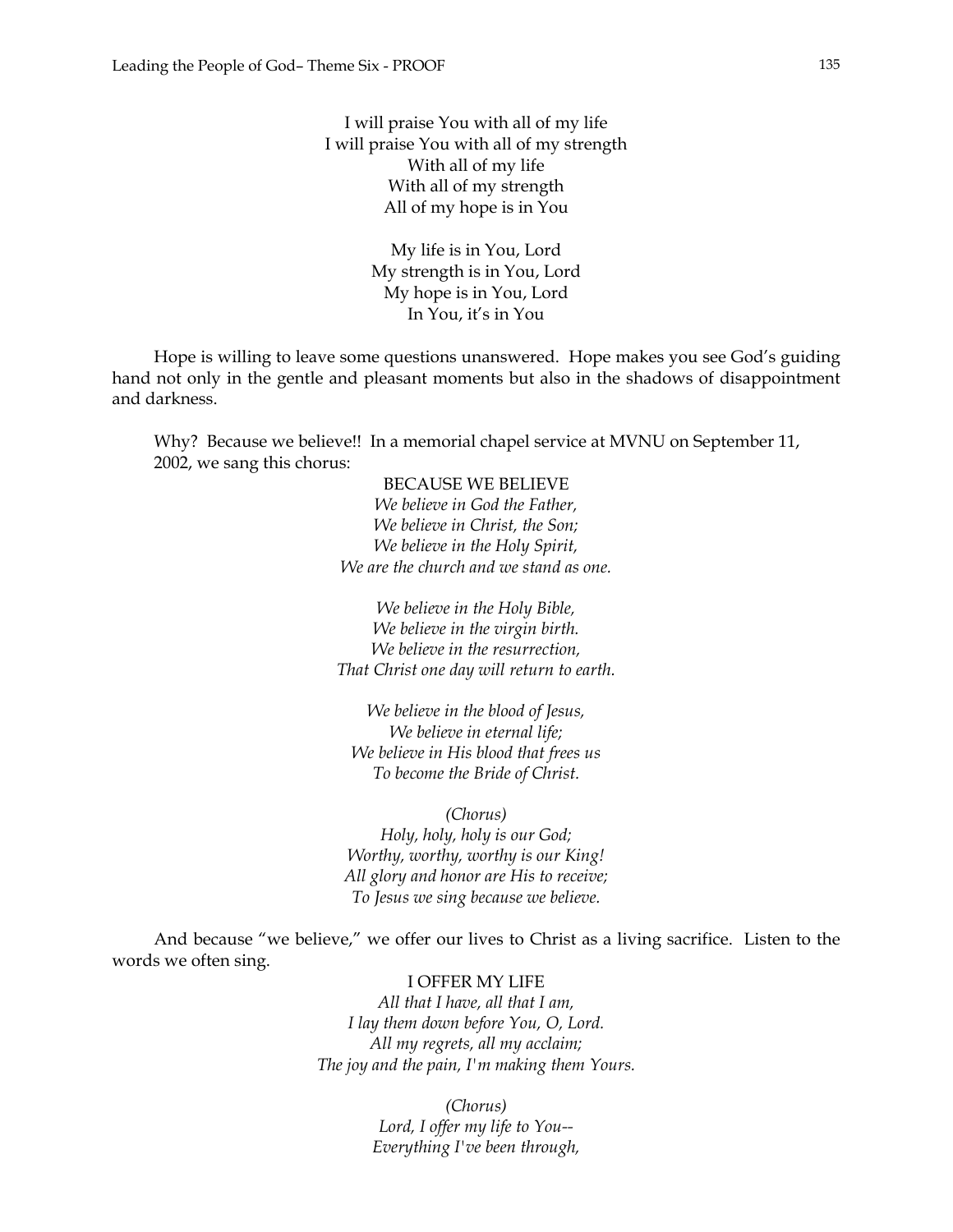*Use it for Your glory.* 

*Lord, I offer my days to You, Lifting my praise to You As a pleasing sacrifice. Lord, I offer You my life.* 

*Things in the past, things yet unseen, Wishes and dreams that are yet to come true. All of my hopes, all of my plans, My heart and my hands are lifted to You.* 

What can we give that You have not given? And what do we have that is not already Yours? All we posses are these lives we're living And that's what we give to You, Lord.

> (Chorus) Lord, I offer my life to You-- Everything I've been through, Use it for Your glory,

May these words speak grace, peace and hope to us as we reflect upon the leadership "hope" of reconciliation and transformation – individually and collectively – especially in difficult and confusing times!

Leaders are dealers in hope. Servant leaders radiate Christian hope in confusing and conflicting times in a community of faith.

#### **CONCLUSION**

We don't often talk about the pain of leadership, but it is real, nevertheless. Good and godly people experience clear and intense differences. And we are called to faithfully serve in the midst of these conflicts, even when the differences between visions and values appear irreconcilable.

Habakkak and Paul provide words of guidance for us. Be content. Live by your faith. "Let your gentleness be known to all." Philippians 4:5.

Don't forget the "six anchors" when leading others in difficult times:

- 1. Speak Gracefully watch the words you speak.
- 2. Live Gratefully don't whine. Be grateful.
- 3. Listen Intently seek first to understand.
- 4. forgive Freely be proactive in lending forgiveness.
- 5. Lead Decisively be decisive with humility.
- 6. Love Deeply value people, not power.

Give thanks with a grateful heart. And radiate hope . . . even in the painful times!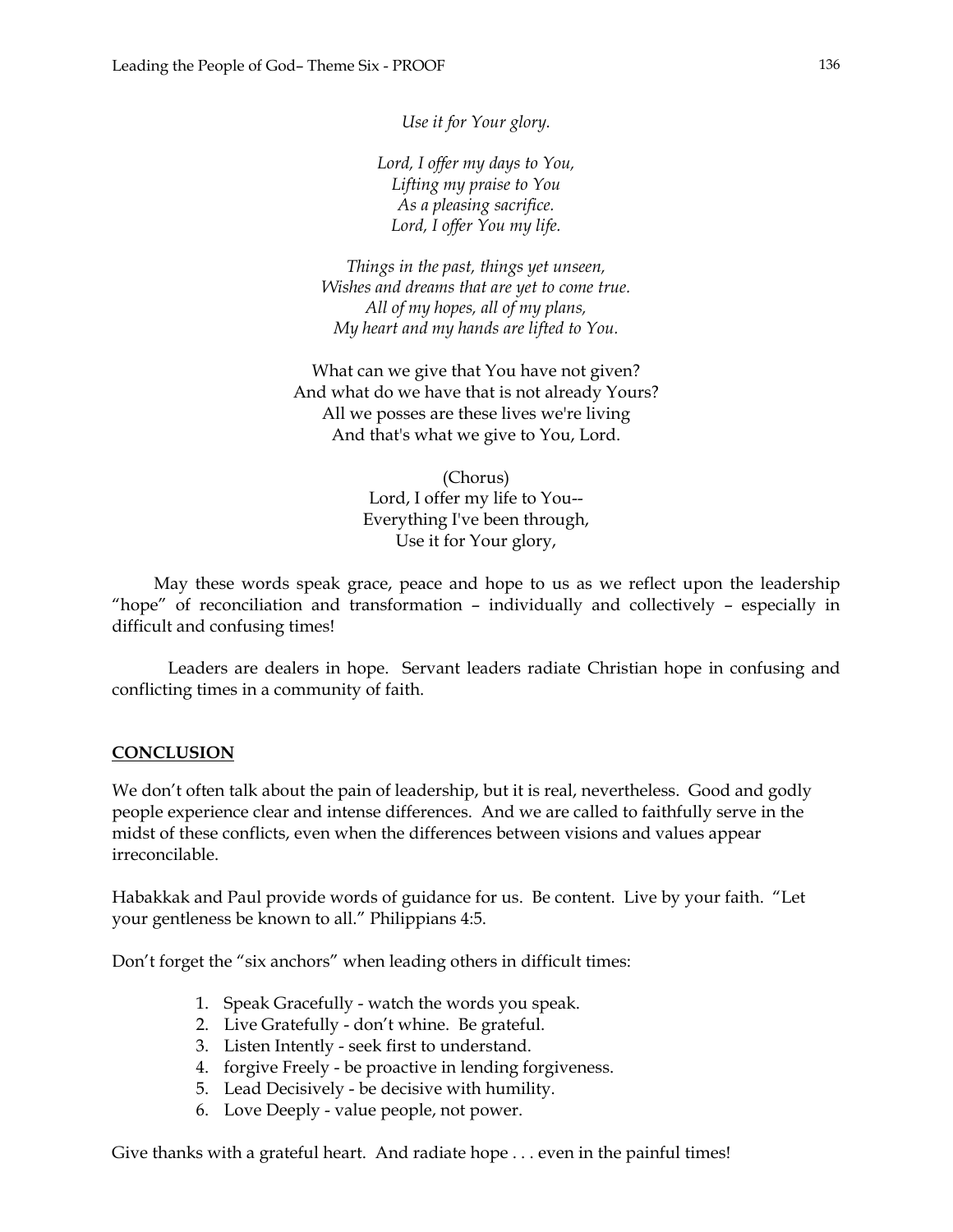# *Theme Six*

# **THE EVIDENCE OF SERVANT LEADERSHIP IS REFLECTED IN THE QUALITATIVE GROWTH OF THE LED.**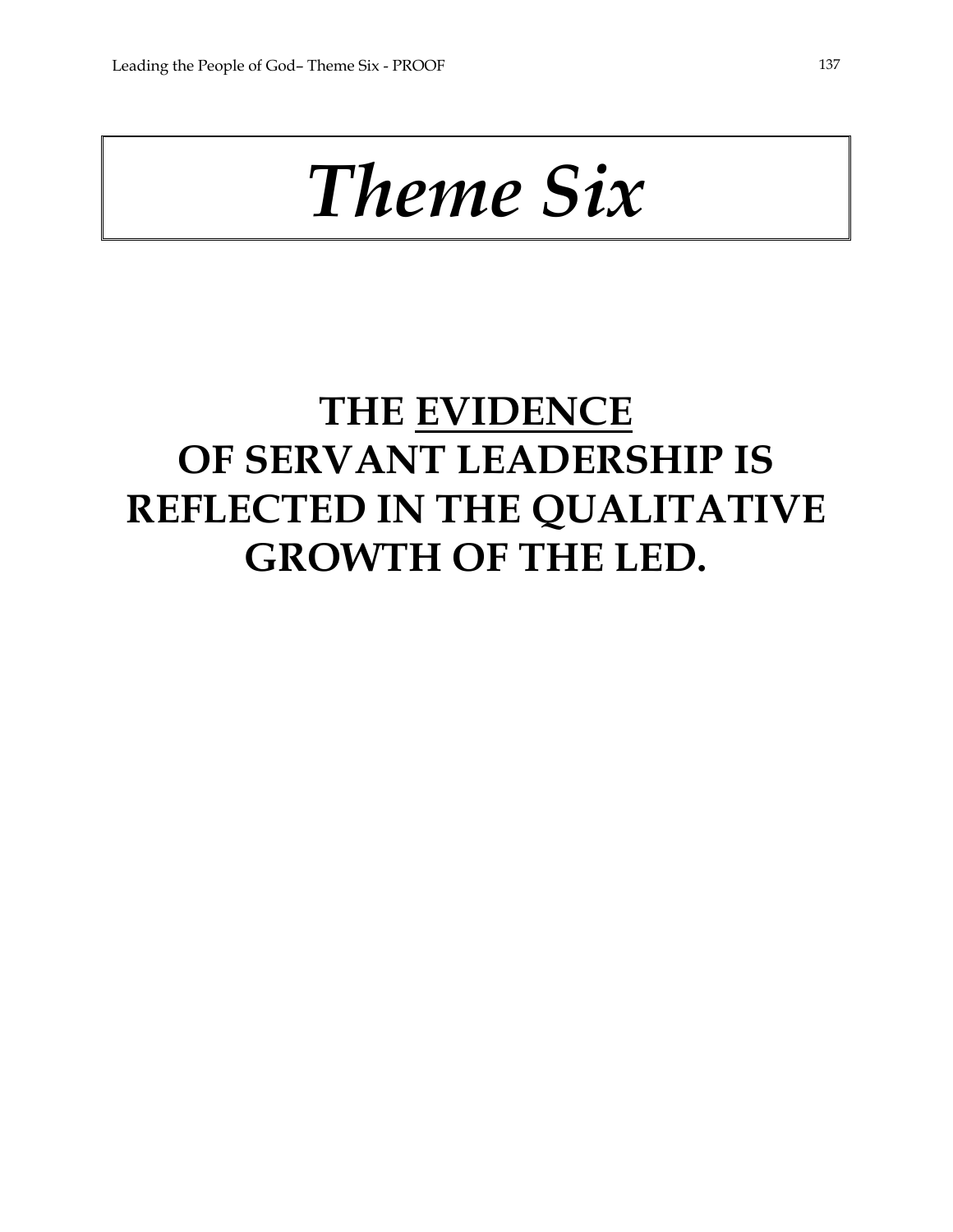# *Theme Six*

# **THEME SIX: THE EVIDENCE OF SERVANT LEADERSHIP IS REFLECTED IN THE QUALITATIVE GROWTH OF THE LED.**

*"Leadership is known by the personalities it enriches, not by those it dominates or captivates. Leadership is not a process of exploitation of others for extraneous ends. It is a process of helping others to discover themselves in the achieving of aims which have become intrinsic to them. The proof of leading is in the qualitative growth of the led as individuals and as group members." -* Dr. Harold Reed, *Dynamics of Leadership.*

## **OVERVIEW OF THEME STRUCTURE**

Introduction: Care Deeply: The Servant Leader Is Servant First

Core Qualities of a Servant Leader

 $\overline{a}$ 

- 1. Trust "be the change we seek to produce"
- 2. Brokenness "…purifies our ambitions"
- 3. Gratefulness Cultivating a Spirit of Gratefulness
- 4. Hospitality "Making Room…the creation of free and friendly space..."
- 5. Compassion "seeing and affirming in others what they do not see in themselves"
- 6. Endurance Tenacity, Persistence, and Endurance
- Core Values of the Christian Servant Leader
- Core Attitudes of the Christian Servant Leader

# **Introduction: Care Deeply: The Servant Leader Is Servant First**

"The servant leader is a servant first…. It begins with the natural feeling that one wants to serve, to serve first. Then conscious choice brings one to aspire to lead. The difference manifests itself in the care taken by the servant—first to make sure that other people's highest priority needs are being served. The best test, and difficult to administer, is: do those served grow as persons; do they, while being served, become healthier, wiser, freer, more autonomous, more likely themselves to become servants? And, what is the effect on the least privileged in society; will they benefit, or at least not be further deprived?" - Robert Greenleaf, *Servant Leadership*.[19](#page-111-0)

Theme Six, **Proof,** explores the rich relationship between the leader and the led, the Proof of effective leadership. Since the leader's goal is to nurture the led, we will examine six qualities (Trust, Brokenness, Gratefulness, Hospitality, Compassion, and Endurance) that will assist the leader in pursuing his vocational mission of leading through serving. Stated differently, what values, goals and attitudes are necessary for a leader to bring out the best (prove) in those served and equip them to grow as persons, more likely themselves to become servants? With what tools and characteristics should the leader come prepared to accomplish the task of the servant leader? How can an individual lead in such a way that the persons

<span id="page-111-0"></span><sup>19</sup> Reed, Harold. *The Dynamics of Leadership: Open the Door to Your Leadership Potential.* Danville, IL: Interstate Printers and Publishers, 1982.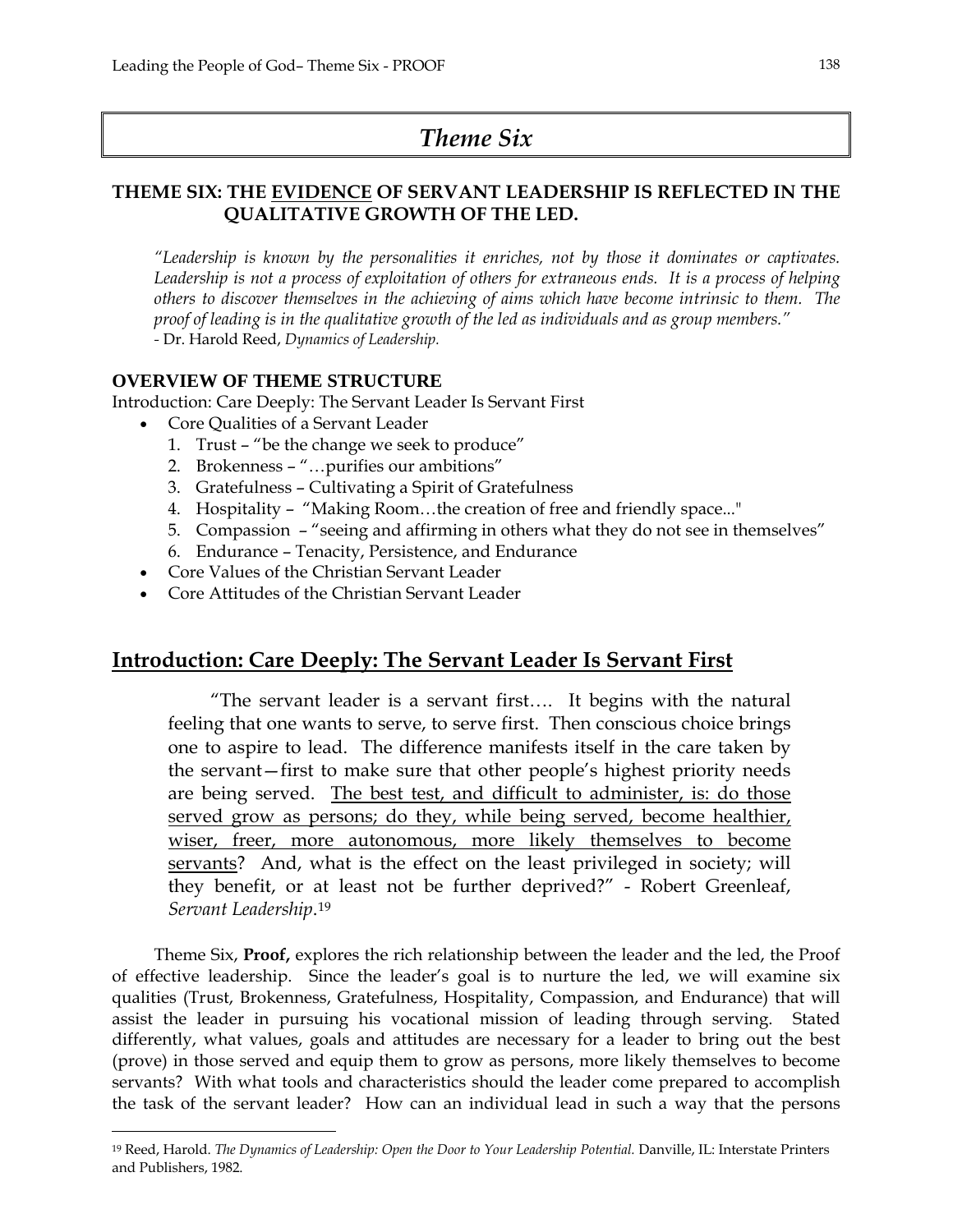served grow in the process of the leader and the led working together to accomplish agreed upon goals for the advancement of the Kingdom? Bringing out the best and growth are proofs of Christian leadership.

This section harkens back to Theme Two, **Power**. In Theme Two, we explored how the leader is a conduit of God's power, how the servant leader's power comes from God, and how humility with the led is the overall character the Christian servant leader should employ to be effective. In Theme Six, **Pain** we will go into detail on the characteristics the effective, servant leader needs to internalize to be effective.

#### **Core Qualities of a Servant Leader**



The six core qualities shown above are the servant leader's foundation for effective leadership. Employing these six core qualities will lead to qualitative growth of the led, or the "Proof" of effective leadership. In the following six sections, we will explore how servant leaders have employed each of the six qualities. They represent the leader's toolkit for successful servant leadership. They are the toolkit to effectively implement the **B** portion of Figure 2.1 in Theme Two.

# *We must be the change we seek to produce – Gandhi*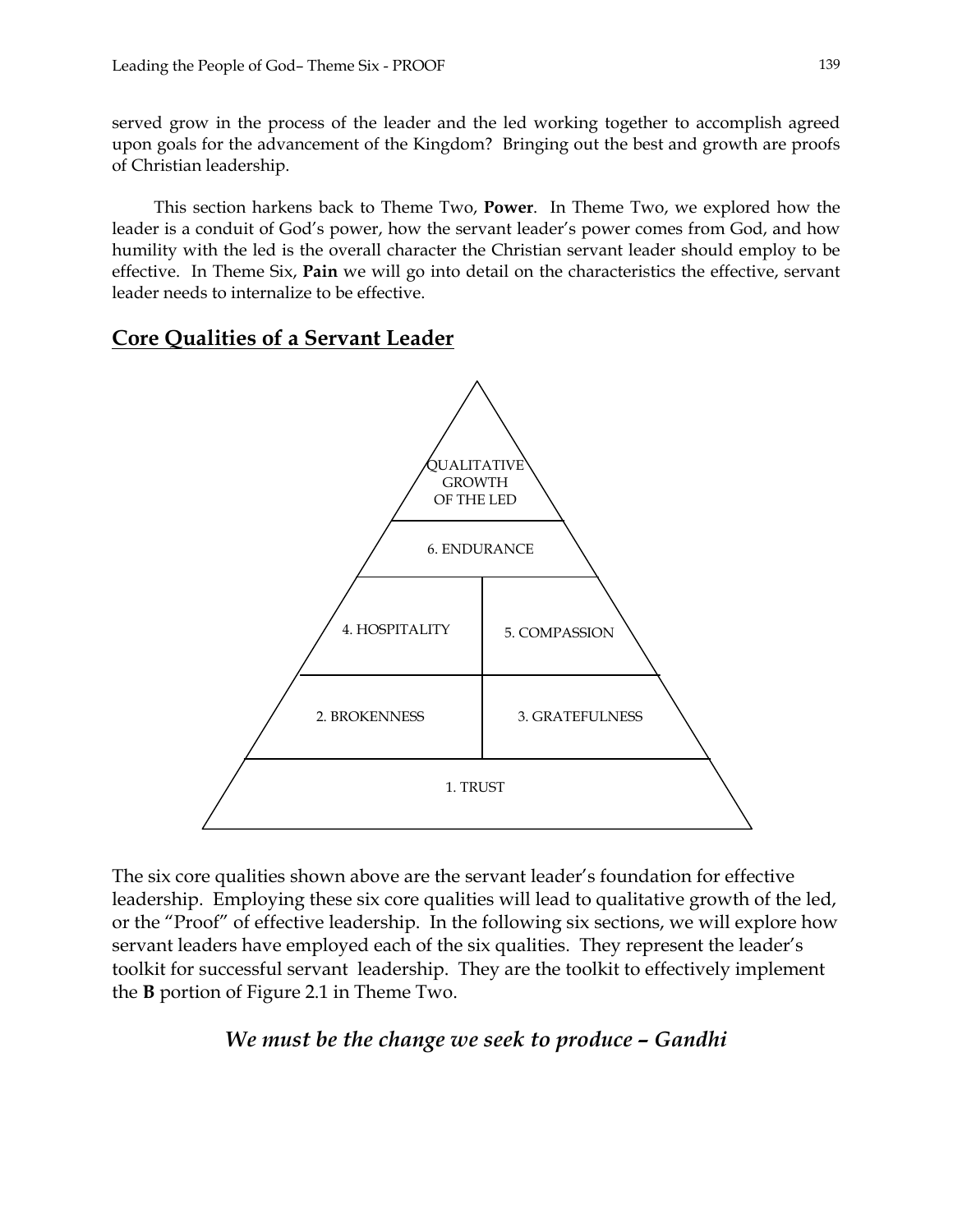#### **1. TRUST – The Foundation of Leadership in a Community of Faith**

As shown in the triangle above, trust is the foundation on which we build. Trust is the fundamental first component or core quality of Christian Servant Leadership. Without trust, there would be no Christian Servant Leadership. Likewise, as Christians, our trust in God is fundamental to our beliefs. We trust God. We trust His Word. Trust is presented throughout the Bible as a fundamental characteristic of our relationship with God and Jesus Christ. In Galatians 3:11, Paul writes, "the just shall live by faith", and later in Ephesians 2:8 Paul said that it is by faith that we accept God's grace. We trust God. Faith and trust are very closely related. Psalm 125:1 compares our trust in the Lord to Mount Zion, "which cannot be shaken but endures forever."

As we all know from past experience from being both the leaders and the led, unless those we are to lead trust us, our effectiveness is doubtful as a Christian leader. The led will allow the leader time to build trust in the leader-led relationship, however over time if trust cannot be established, the leader's effectiveness will decline. Furthermore as Christian leaders, we need to incorporate the Gandhi's thoughts quoted above, namely that trust starts with us. Trust is a two-way street. For the led to trust the leader, the leader must trust the led. We must trust those we are leading.

 To explore the concept of trust, I will borrow from the writing of Lovett H. Weems, Jr., President of Saint Paul School of Theology in Kansas City, Missouri. First, I want to introduce the topic of Trust with an interesting story from Dr. Weems, then we will look at Trust's three major components according to Dr. Weems: Relationships, Integrity, and Competence.

In an article written by Lovett H. Weems, he introduced the idea of Trust with the following story and brief introduction, used here with permission from Lovett Weems and Richard Leslie Parrott, Doctor of Ministry Program Director at Ashland Theological Seminary, Ashland, Ohio.

> Seminary presidents spend much time raising money. Years ago I heard the statistic that large gifts tend to come after a dozen or so visits, often by the president. I was close to that statistical average with a woman in her nineties. She had ample resources, no family, close ties to the church, interest in our school, yet had never given a single gift. I scheduled yet another visit with her by scheduling a flight with a lengthy layover in her city so I could take her to dinner, as was our usual pattern.

> When I arrived at her home, she was not dressed to go out. She indicated that she was not feeling well and perhaps we could visit for a few minutes then I could head back to the airport. We talked briefly in her living room. Then, as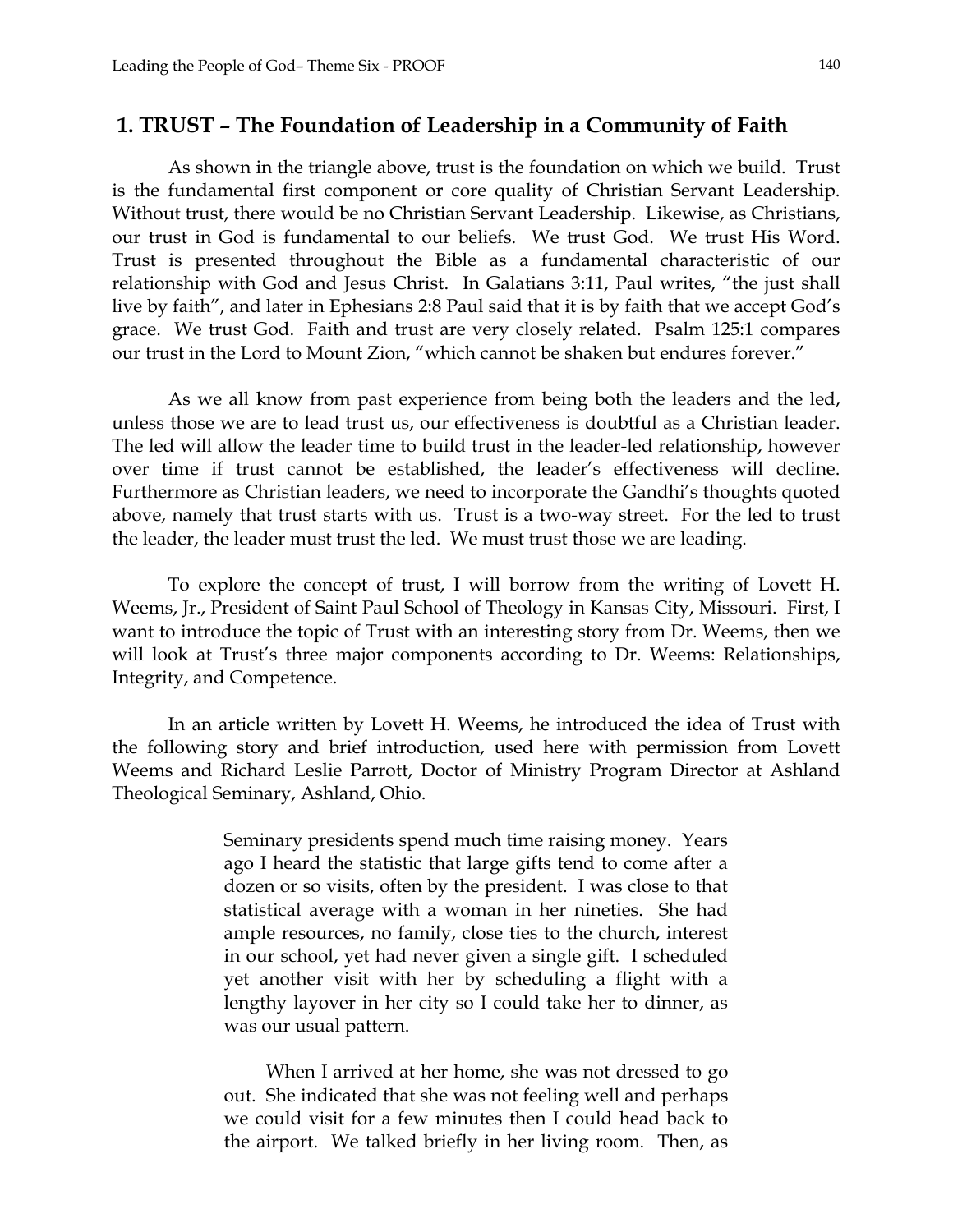we were standing near the door as I was leaving, she said simply, "I trust you." I knew then that we would receive a major gift. She left half of her estate to the seminary for student scholarships.

It became clear to me that people give out of trust and that trust grows out of relationships and experience that engender such trust.

When church leaders begin reading supposedly secular books about leadership, it is often a great surprise that the language used in the best of books seems to come from the vocabulary of the church. Church leaders may expect to find elaborate grids, schemes, and designs. Instead, the words that dominate have to do with values and character. It soon becomes quite evident that there is no way to talk about leadership without talking about values, meaning, character, and relationships.

A term sometimes used in communication theory is the "ethical proof" of the speaker. "Ethical proof" refers to the credibility that the hearers accord the speaker. When the ethical proof is high, the task of persuading the audience is not hard. When the ethical proof is neutral, the speaker has a more difficult time. When the ethical proof is extremely negative, the speaker has a very difficult time persuading the audience. This concept means that the way the constituents perceive the leader is probably much more important than the "facts" of the presentation.

So it is with the presence of trust and credibility between leaders and constituents. James Kouzes speaks of credibility as "credit-ability." People are doing an analysis of our credibility all the time just as a bank might assess our credit worthiness. Indeed, credibility is the working capital of the leader. It is the account of credibility that the leader draws to make possible creative change. Credibility is the foundation upon which all effective leadership builds.

A leader's trust is won very slowly, but it can be lost quickly. Once lost, this trust is very difficult to regain in that leadership setting. People may give us a leadership position through election or employment. However, the credibility needed to lead must be worked out among the people with whom we serve. It is trust from those with whom the leader works most closely that gives a leader the essential element of credibility.

Trust is constant part of our daily life. We trust the electricity to work when we turn on the switch; we trust traffic signals, the key to work, and on and on. Regarding relationships, our interaction with co-workers and family members is built on trust. Trust allows us to be productive, efficient. According to Lovett Weems, with low levels of trust, every interaction or exchange would have a "tax" imposed to make progress difficult. Our efficiency would grind to a halt. Collaboration and collaborative change would not occur.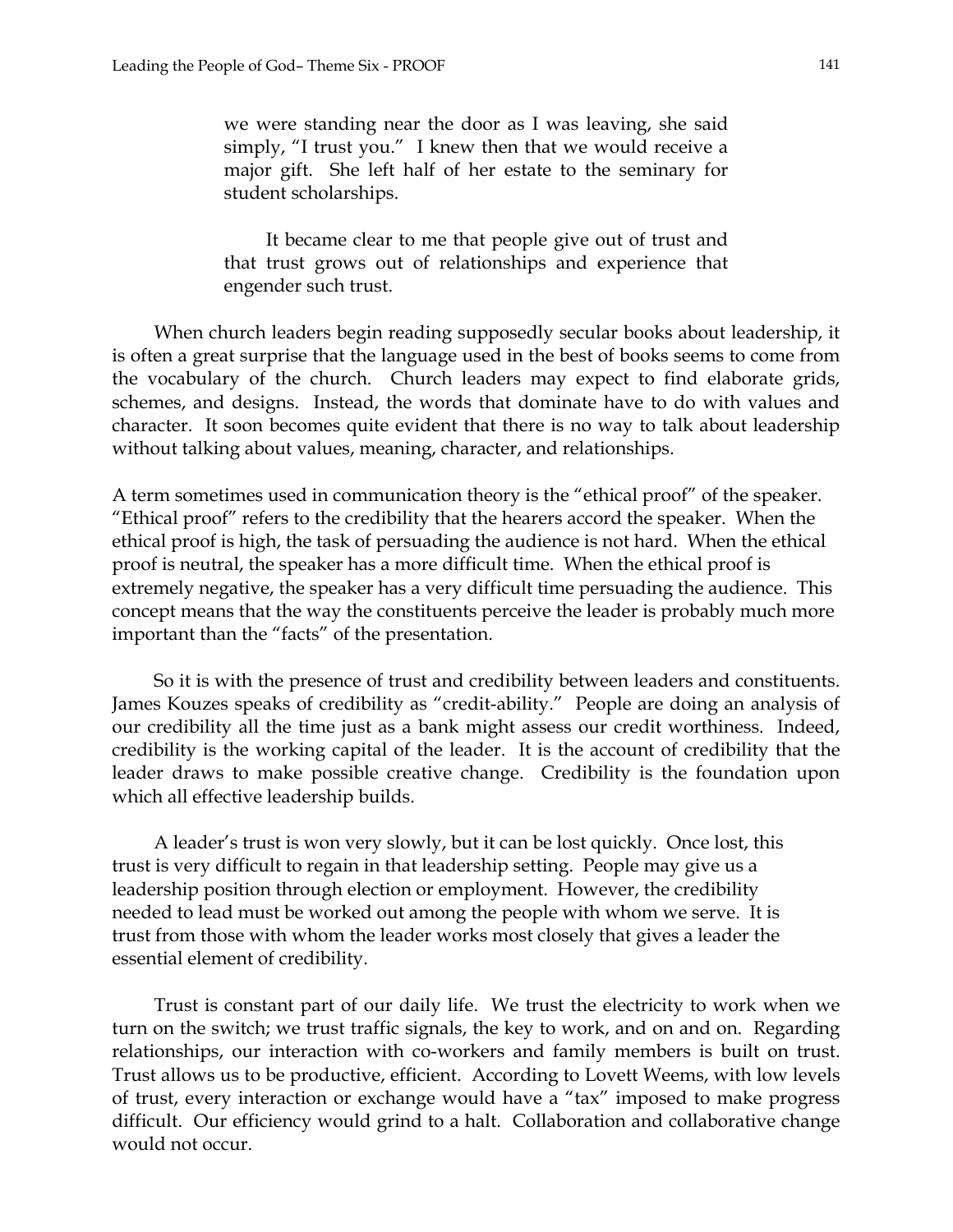Leading in non-trusting environments is very difficult. Leading to foster change in those environments is nearly impossible. So as Christian servant leaders, it is essential for us to foster trust in our relationships. Borrowing from Lovett Weems, trust has three components,

- Relationships
- **Integrity**
- Competence

#### **Relationships**

Relationships feed trust, and trust allows relationships to expand. Trust and relationships grow together. Expanding one requires expanding the other. Deepening relationships requires deepened trust. Relationships were a critical success factor to St. Paul's success in the early stages of Christianity. He built on existing relationships. His experiences and writings show he built upon existing relationships to lead the church from afar. From Paul's letters we see how deeply he trusted the early Christians and how they must have trusted him.

In the context of being Christian servant leaders within our institutions, be they churches or schools, relationships precede plans and programs. Relationships are critical to successfully executed programs. Leaders may expect tacit acceptance of their leadership in the early stages of relationships, however the relationship must grow for the group's outcomes to be achieved, for planned programs to succeed. As Weems points out in his article, successful leadership is "a reciprocal relationship between those who choose to lead and those who decide to follow".

 Lasting trust among those we lead comes from active, day-by-day interaction between the leader and the led, to explore and resolve active issues. That leader-led interaction requires the leader's presence. Thus, an active relationship is vital to build trust. That active presence and interaction between the leader and the led is communication. St. Paul traveled widely to personally visit with the growing church, then, when unable to travel or when an issue needed to be addressed more quickly than he could arrange personally to be on site, he wrote letters and sent emissaries.

Paul truly cared about those in the churches to whom he wrote. Likewise, our care of the led becomes vital for the led to continue investing in the relationship. Caring brings the relationship closer and trust strengthens the relationship. As Weems noted, our success as leaders goes beyond just caring. It achieves the same degree of caring that St. Paul had for the early Christians, it reaches the level of love.

Lovett Weems quotes Dr. Martin Luther King, Jr. who said, "Whom you would change, you must first love." Secular writers make the same point in saying "just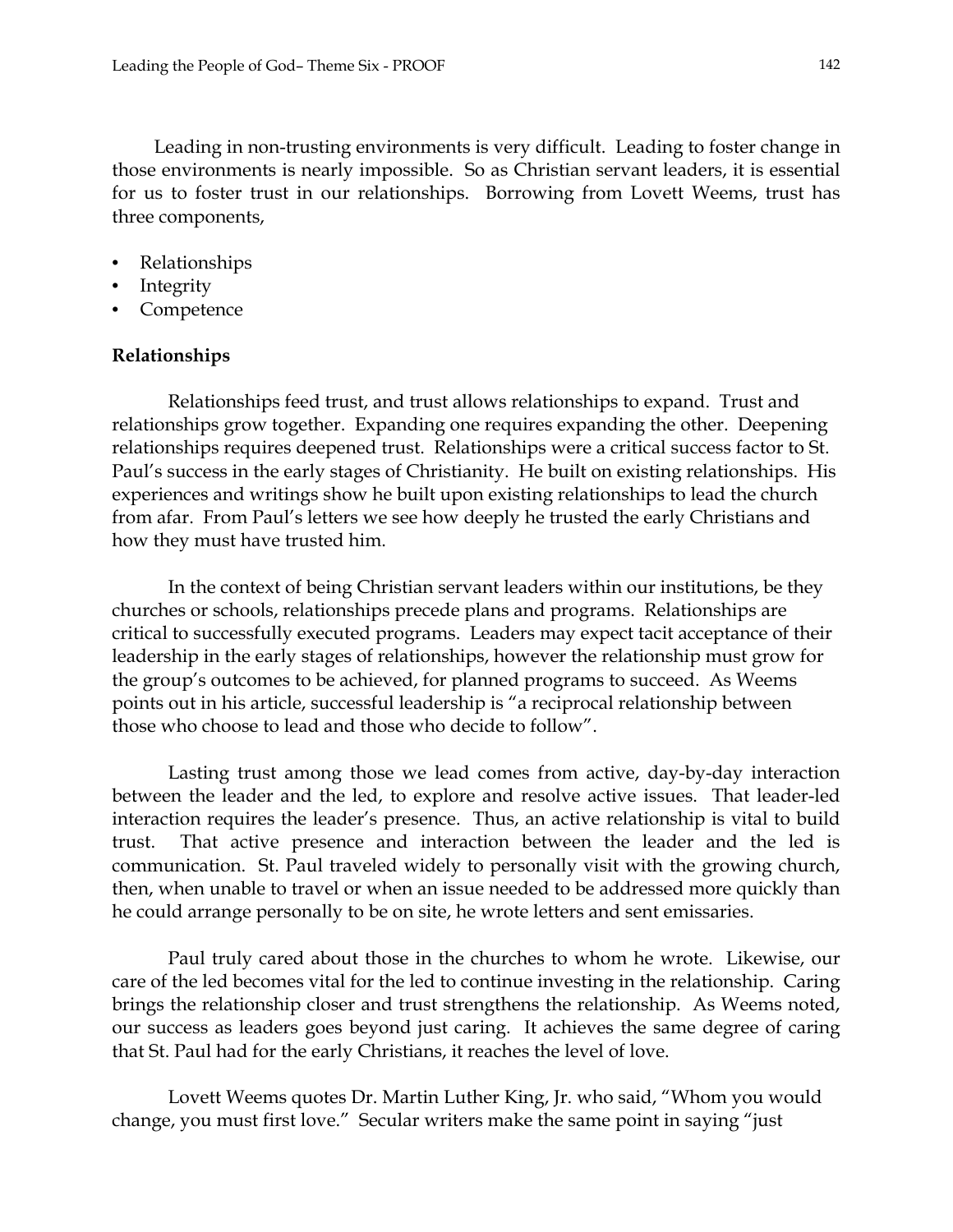possibly the best-kept secret of successful leaders is love" (Kouzes and Posner, The Leadership Challenge, 305).

So relationships are how trust is developed, and as leaders, we need to be actively engaged, day-by-day, in those relationships. Furthermore, as in the case of St. Paul, we need to take our caring to the level of love for those we lead.

#### **Integrity**

Integrity builds trust by having honesty and consistency be a mandatory part of the leaders words and deeds. Just as faith and works go hand-in-hand and work together, the integrity of our words and actions are indicators of our integrity. Integrity builds trust. Integrity and trust are directly complementary. Increased integrity builds trust; the lack of integrity erodes trust. Note that integrity is not perfection. Rather it is consistency. The leader's words and actions are consistent with each other, they work in concert, and they are complementary.

A story by Lovett Weems helps show how integrity is built by consistency between words and actions. I have had similar experiences, and I know you have too.

> For a number of years, a United Methodist pastor served in Mississippi with great difficulty. He and his family moved regularly from one modest pastorate to another, sometimes after only one year. The reasons for the frequent moves were many. The educational, personal, and social differences between pastor and assigned congregations were gigantic. However, never far from the surface of parish conflict with their pastor was a profound witness by the pastor against the segregation and racism of the day.

> When the United States Supreme Court rendered a decision in late 1969 that finally instituted unitary school systems across the South, this pastor was serving a white congregation in the Mississippi Delta where pronounced African-American population majorities were common. The pastor's community was in a school district affected by the ruling. Within a matter of weeks, whites left the public school system with the exception of the pastor's children.

> A committee from the church made an appointment with the United Methodist bishop to talk about their pastoral appointment for the coming year. Bishops were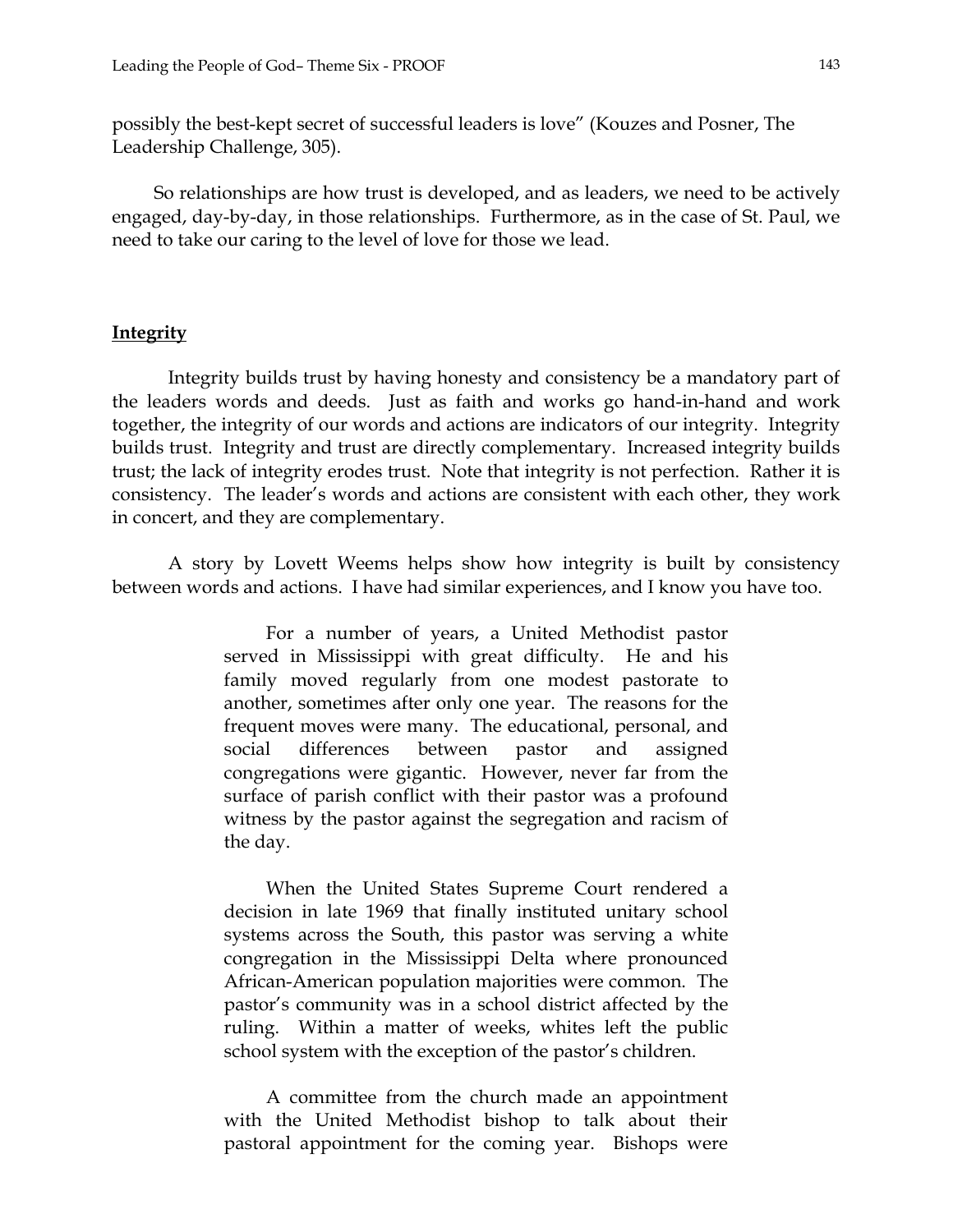accustomed to meeting with delegations upset with this particular pastor. However, the bishop was surprised by the delegation's message. They said, "We don't agree or understand what our pastor and his family are doing. However, we respect his commitment to his beliefs. We understand, bishop that it may be best for our pastor's family to move. But, we want you to know that our request to you is that our pastor whom we respect be returned for another year."

In Psalm 25:21, David puts integrity right along his righteousness as his dual protectors. Jesus spoke about integrity when he told the parable of the master and the dishonest manager. Jesus warned us that being honest with a little is just as important as being honest with a lot. Furthermore, if we cannot be trusted with worldly wealth, how can we be trusted with "true riches" of God's kingdom? (Luke 16: 1-12). So, as we have heard for many years, we build our own reputation, both with those we lead and with God. For those we lead, we must maintain the highest integrity, or consistency between word and deed.

This section is about Proof, or the qualitative growth of the led. The format for leader-led interaction is relationships, relationships are where trust is built, and integrity (or consistent words and actions) help the leader build the trust of the led. For the proof of successful servant leadership to occur, the consistent example and power of integrity are required.

#### **Competence**

Competence is the third component of trust. Speaking plainly, our followers look to us to be able to accomplish what needs to be done. If we consistently fall short, trust will dissolve. The leader must effectively address the group's current needs.

So trust occurs in and from relationships, and integrity (consistency between words and deeds) is vital to building trust, and competence (the ability to address the organization's needs) are necessities for building long-term trust. As leaders, we know that after an initial "honeymoon" period in any relationship, the led expect the leaders to meet expectations in competence to get the job done. In the religious arena, this expectation takes on additional weight. As Jackson W. Carroll points out in *Mainline to the Future* (Westminster John Knox Press, 2000, p. 8, italics added), a study of very large congregations found that their pastoral leaders "establish their authority or right to lead not primarily by virtue of the office they hold or because of their formal credentials, but more by *a combination of demonstrated competence and religious authenticity*." Thus, competence and integrity work together.

A common misconception is for competence to be mistaken for brilliance on the part of the leader. Brilliance or intelligence are not synonymous with competence.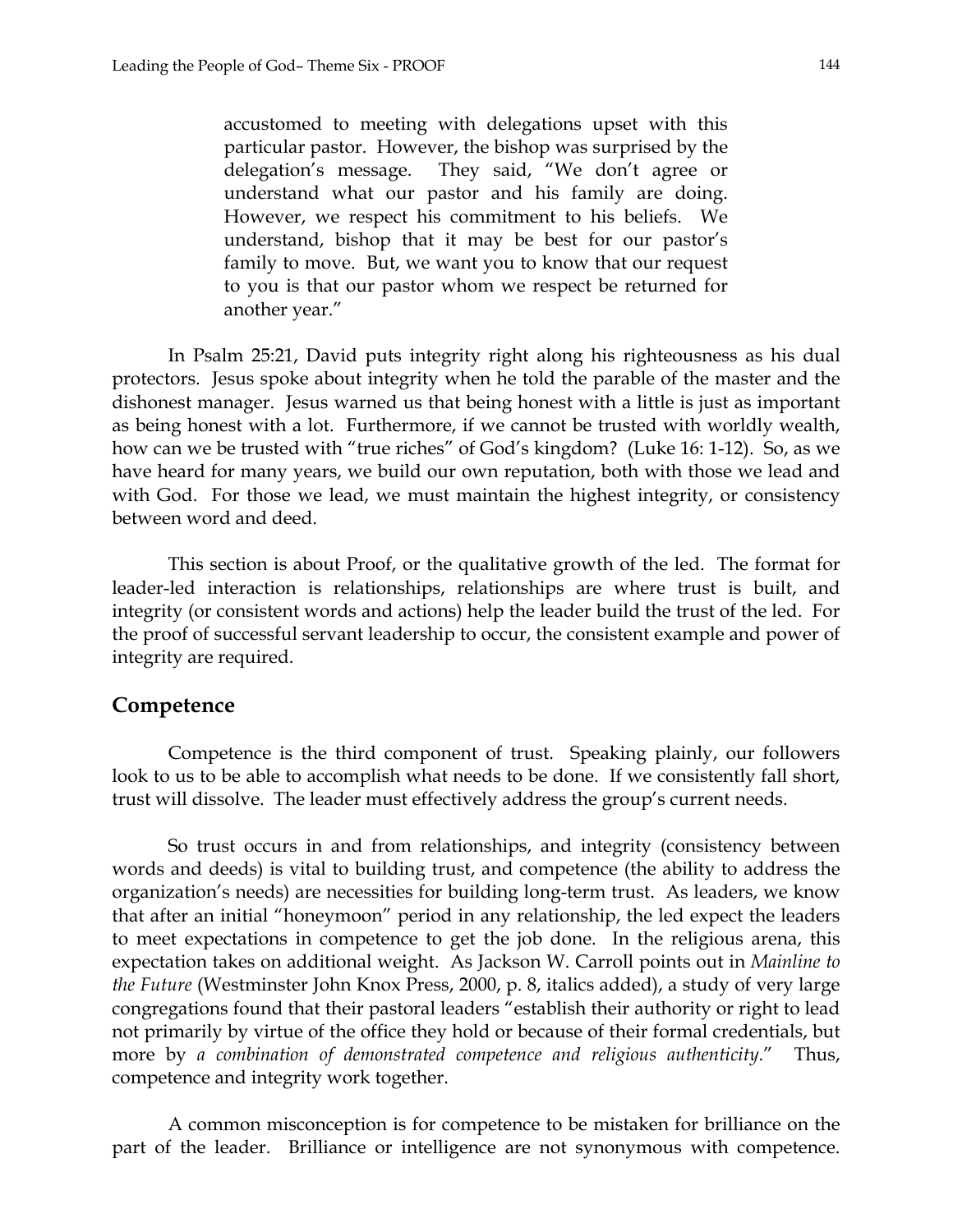Rather, the sought after skill is listening, analysis, and action to conclusion. It is to hear, to understand, then leading the group to appropriate action. Whether we are aware or not, the led will hold us accountable to address the need. Our ability to successfully address the need is a reflection of our competence. Although we can address the need on our own so the leader does all the work; that is not the recommended method. Being competent is helping the group work through the task to successful conclusion. It is not the leaders ability to single-handedly accomplish the task, rather the ability to understand the task and assure it is completed, many times by the group. In a Christian institutional setting, the leader's competence is demonstrated by the ability achieve objectives using a collaborative approach so the led accomplish the task.

Another aspect of competence is the ability to stay focused. If achieving the task collaboratively is desirable, then the leader's job is to keep the group focused on the task until successfully accomplished. Doing so is competence. This focus must be coupled with appropriate action and a working knowledge of the task at hand. Competence requires the leader to become familiar with the task at hand, even if the leader does not personally perform the work. Competence is listening and focused action. Competence requires work on the part of the leader.

However, to become leadership, trust needs another ingredient, Vision or Inspiration. Vision and inspiration are the propellant, the engine of trust to cause it be leadership. Otherwise, without vision or inspiration, the trusted person becomes a gate keeper or a competent manager or administrator, not a leader.

# **Trust, Vision, and Leadership**

But Trust alone does not make leadership, especially Christian leadership. Reflecting back on a basic tenet of this project, how does the life of Christ change how we carry out our roles as leaders? The answer is vision. Just as Christ's leadership coupled a strong vision with trust to be a strong leader, like Him, the successful Christian servant leader must couple vision to trust. Without vision, the leader becomes a manager of the status quo. With vision and trust, the leader moves the led forward. Vision with passion and commitment inspire the people being led. Vision transforms inanimate trust into a living, effective leadership. The New Testament shows repeatedly how Jesus Christ continually portrayed vision passionately to inspire his followers. Christ worked tirelessly at this. By His example, we see that being a leader requires vision and passion, and they are conveyed by energy. Vision and inspiration require work. Vision with passion, commitment, and dedication inspire the led to achieve beyond what they anticipated.

However, we must keep in mind what we learned in Theme Four, PLAN. There, we learned being a leader is work. Among the many responsibilities of the leader, maintaining the balance between trust and vision is one the Christian leader must tirelessly maintain. The leader with trust and no vision administers or maintains the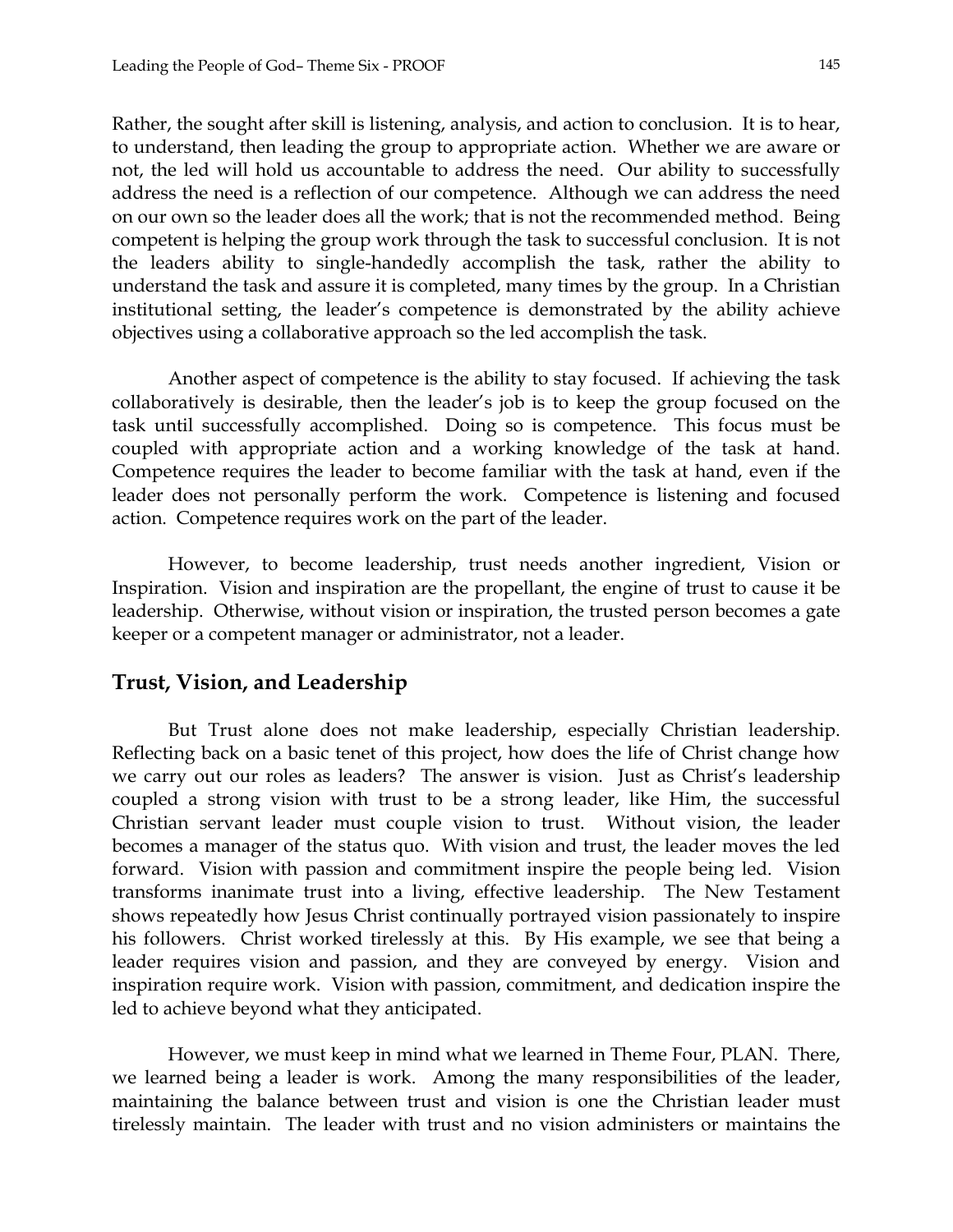status quo. The leader with vision and no trust will have a short tenure as leader since the leader needs the led. A leader abandoned by the led is no longer leading.

The example of Jesus as an inspirational leader with a vision is an interesting example and role model when attempting to develop servant leadership qualities and characteristics. Jesus passionately declared a singular vision to a heterogeneous community at the crossroads of the Mediterranean world. His vision was a radical departure from the conventional wisdom of the Jewish faith and its various groups as well as the Roman culture. Yet, with inspired vision that reached beyond the world known to his followers, He was able to be the ultimate leader, the ultimate servant and the ultimate leader.

Following the example of Jesus, the vision to transform trust into leadership need not be complex. Repeatedly, Jesus' disciples and apostles communicated a simple vision to the new church: Accept Jesus into your heart to be saved. In the case of our being the servant leader, our vision should be equally simple and straightforward. The vision should be short and very easy for anyone among the led to explain.

Vision brings trust alive. Vision is the propellant of trust. Likewise, trust is the harness of vision. Vision passionately pursued can exceed the bounds placed on it by trust, the trust earned from integrity and competence and developed in relationships. Vision can become its own master. We have all seen examples of this happening where the vision exceeds the bounds placed on it by the trust of the led. Jesus speaks directly to this risk in the Beatitudes (Matthew 5:3-12), especially verse 5, "Blessed are the meek, for they will inherit the earth". No leader is exempt from the accountability of his flock. This is especially true for the servant leader. The leader's drive and vision must never exceed the trust placed on the leader by the led such that the trust is expendable in favor of achieving the vision.

## **2. BROKENNESS : "…purifies our ambitions"**

 "For you, O God, have tested us. You refined us as silver is refined. You brought us into the net. You laid affliction on our backs. You have caused men to ride over our heads. We went through fire and through water, but you brought us out to rich fulfillment." - Psalm 66:10- 12

Brokenness is the second core quality on which servant leadership is built. The relationship between brokenness and leadership in the real world of the local church or in a Christian college often presents conflicting expectations and multiple demands for the leader. In these situations, how do you lead Christianly, consistently, and with vision and courage? In these ministry assignments, how can you lead when you feel abused, manipulated, undermined, and ignored? And if God has permitted words to be spoken or deeds done against you, why? What does He want to teach you…and me? What does He want to teach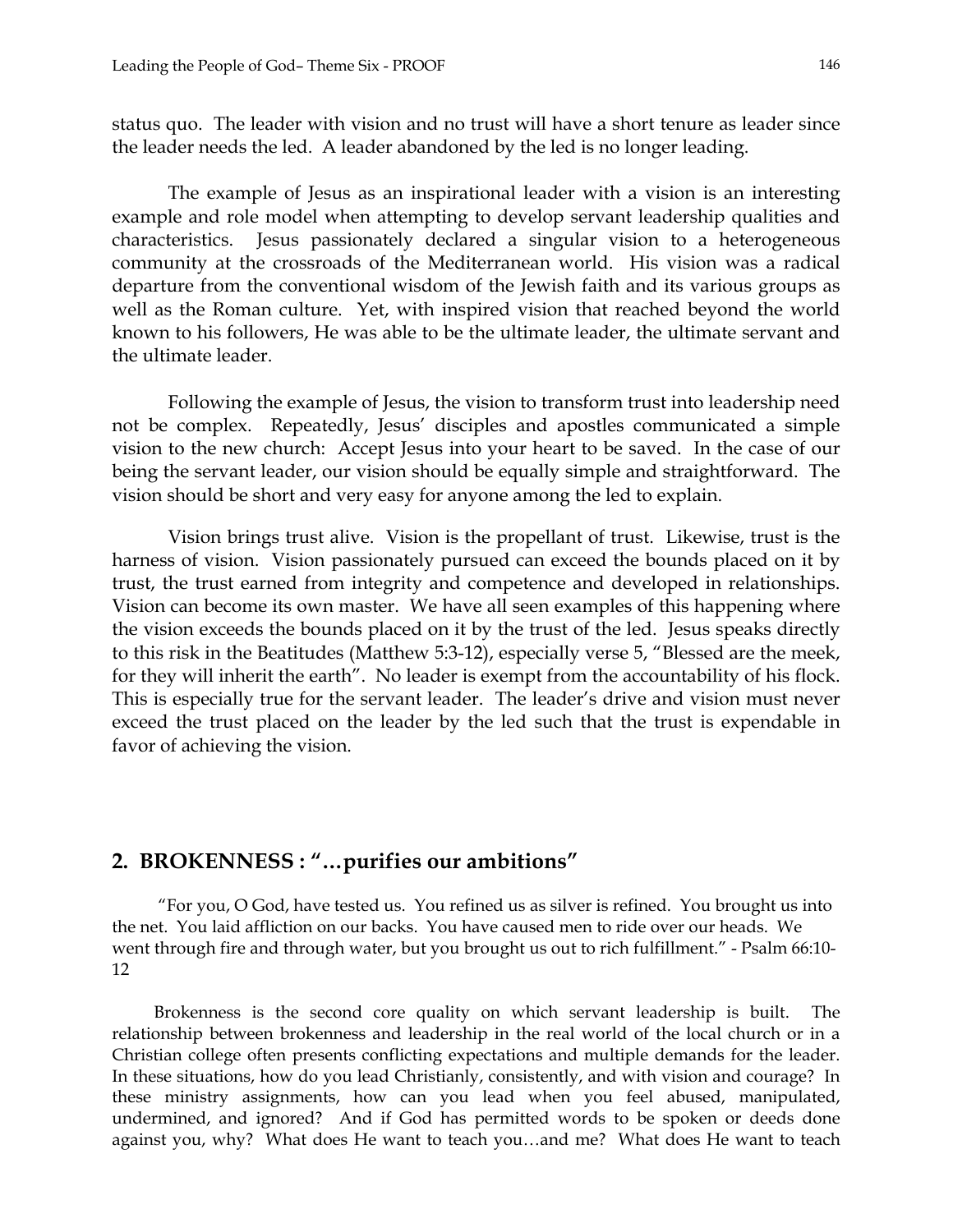others? What are the relationship between pastoral leadership and the brokenness of spirit we often experience in these situations?

Listen to Wesley's Covenant Prayer he often used at the beginning of each new year.

I am no longer my own, but Yours. Put me to what You will, Rank me with whom You will. Put me to doing, put me to suffering. Let me be employed by You or laid aside for You. Exalted for You or brought low by You. Let me have all things, let me have nothing. I freely and heartily yield all things to Your pleasure and disposal. And now, O glorious and blessed God, Father, Son, and Holy Spirit, You are mine, and I am Yours. So be it. And the covenant which I have made on earth, Let it be ratified in heaven. Amen.

What in John Wesley's prayer did you hear? Did you hear the words "Suffering…laid aside for you…brought low by you… have nothing… disposal…" Those are the descriptors of a broken heart.

What is the relationship between brokenness (as described by Wesley) and Christ-like or servant leadership? How can one effectively lead from the posture of "a wounded healer" as Nouwen would put it? How should one lead "with a broken heart"? How can the servant leader hope for the desired results of qualitative change among the led, the Proof of leadership, "with a broken heart"?

#### **What is brokenness?**

Brokenness is one of those things that is easier to recognize when it is experienced, but often difficult to describe. Brokenness varies in degrees from uncomfortable to seemingly unbearable emotional pain. Sometimes God uses it when He needs to get our attention, wherever we happen to be in our walk with Him. Such was the case with Job and his trials.

Sometimes things happen that are outside of our control. God does not cause the circumstances, however He allows them to happen. God can use our brokenness to draw us closer to Him. He uses brokenness brought on by others to draw us closer to Himself. Listen to Psalms 51:16-17 – "The sacrifices of God are a broken spirit, a broken and contrite heart. These, O God, You will not despise." God's process of helping us develop character involves being broken before Him.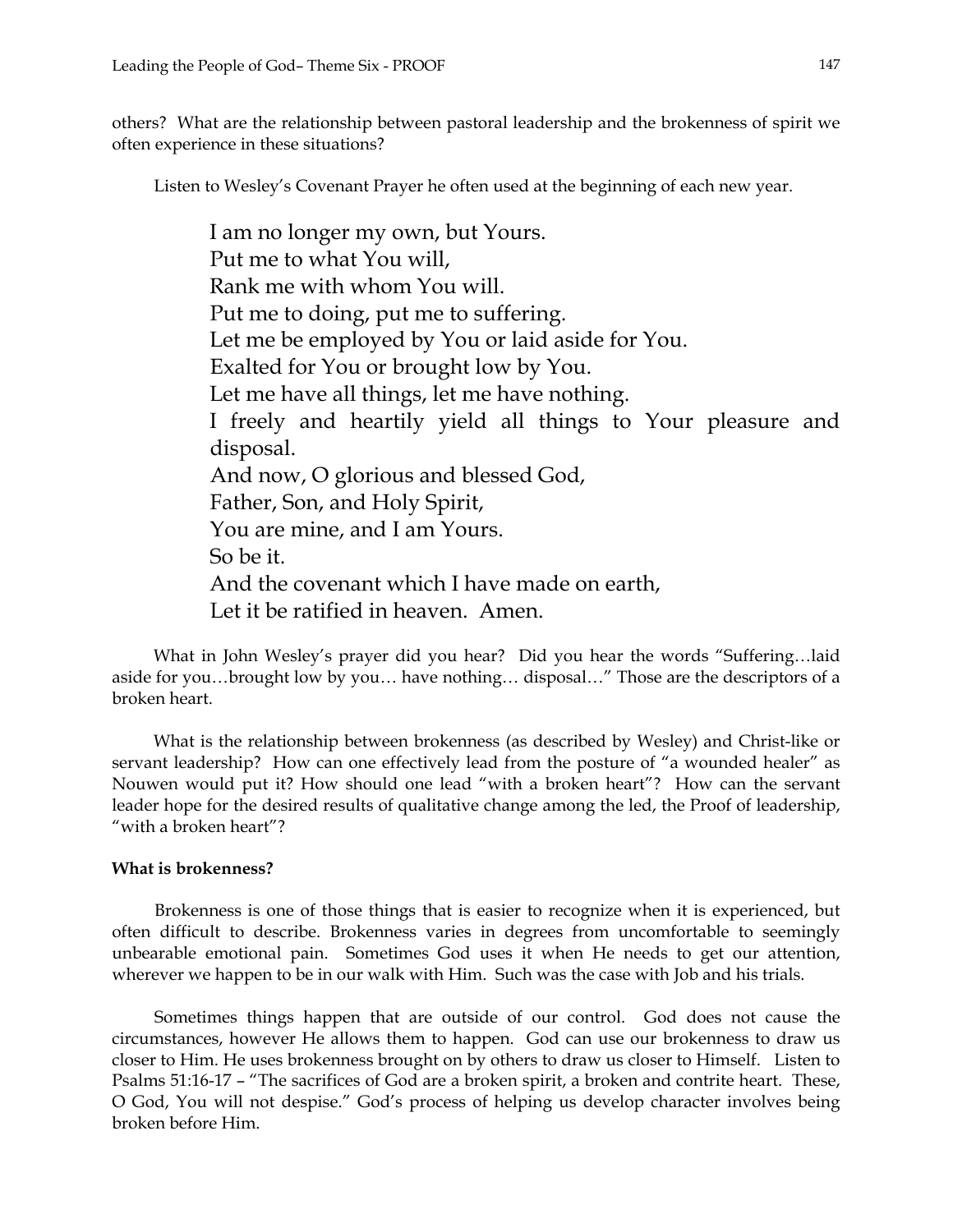"For this reason, make every effort to add to your faith goodness; and to goodness, knowledge; and to knowledge, self-control; and to self-control, perseverance; and to perseverance, godliness; and to godliness, brotherly kindness; and to brotherly kindness, love. For if you possess these qualities in increasing measure, they will keep you from being ineffective and unproductive in your knowledge of our Lord Jesus Christ. But if anyone does not have them, he is nearsighted and blind, and has forgotten that he has been cleansed from his past sins." - I Peter 1:5-9.

In the book, *Broken in the Right Place: How God Tames the Soul[20](#page-121-0),* makes some powerful statements regarding brokenness:

> "Brokenness purifies our ambitions." "Brokenness allows us to see our own blind spots." "We cast stones at others," he says, "out of our blind spots." "The breaking process produces a leader that can be trusted." He quotes Paul Cho, "I've yet to see a leader God has used tremendously who has not been broken."

The following questions assist us as we respond to these attitude checks for brokenness.

Am I willing to let go of my dreams and ambitions if such is God's will? Am I defensive when accused, criticized, or misunderstood?

Am I coveting what others have instead of waiting for heaven's rewards?

Am I forgiving when offended, with or without apology?

Am I complaining or arguing out of un-surrendered rights?

Am I thinking of others first out of love?

- Am I proudly appearing that I am always right or know all the answers?
- Am I practicing the spiritual disciplines (prayer, fasting, solitude, simplicity, etc.)?
- Am I being silent regarding self-promotion and letting God do my public relations?
- Am I daily saying, "God, whatever it takes, I'm willing to submit to Your leadership?"
- Am I expressing joy in the difficulties, which serve to refine me?
- Am I taking risks out of obedience to Christ instead of giving into fear, pride, or denial?

Remember, a leader who allows himself to go through the breaking process produces a leader that can be trusted.

#### **What are the fruits of brokenness?**

 $\overline{a}$ 

No one wants to be broken. Why is it necessary for Christian leaders to be broken? The fruits of brokenness are humility, authenticity, integrity, and sensitivity. All of these qualities are desirable as a leader. Let's focus more closely on the "fruit" of humility as a part of brokenness.

Humility is another word difficult to define but necessary if the leader is to be effective. Remember Ephesians 4:1-2: "As a prisoner for the Lord, then, I urge you to live a life worthy of

<span id="page-121-0"></span><sup>20</sup> Nelson, Alan E. *Broken in the Right Place*. Nashville: Thomas Nelson, 1994..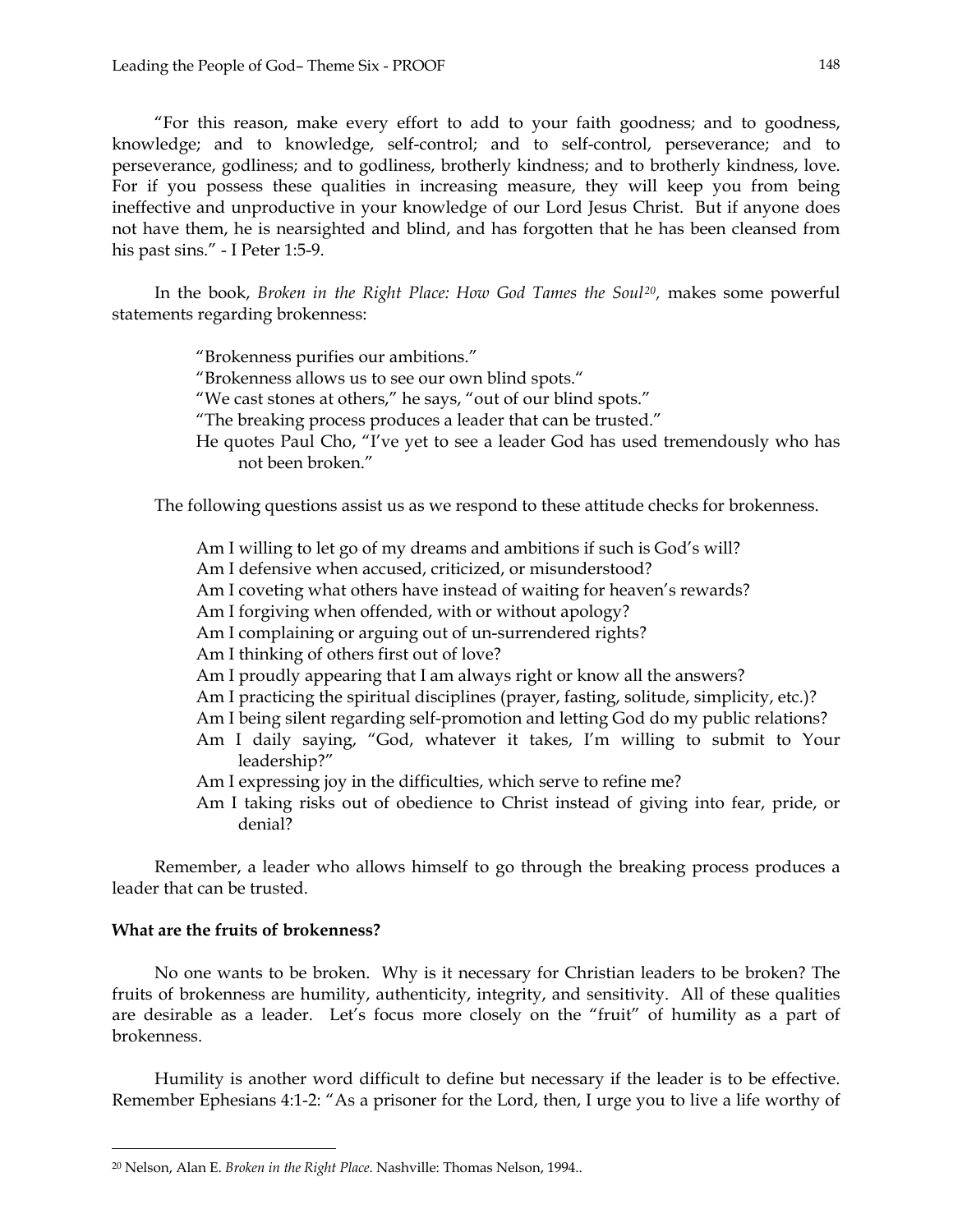the calling you have received. Be completely humble and gentle, be patient, bearing with one another in love." Again in Proverbs 15:22: "Before honor is humility."

In biblical perspective, humility is a prerequisite to the things we seek most in our lives. Listen to these seven ways—very common ways—to spot a humble spirit.

Humility does not demand its own way.

Humility exudes an attitude of service (service is doing mundane things that help others). Humility does not seek attention or credit.

Humility forgives when offended, but is hard to offend.

Humility does not criticize others.

Humility produces a teachable spirit.

Humility is gracious and thankful. In fact, one of the most Godlike attributes we can express is a gracious spirit—a spirit of mercy and thanksgiving.

Romans 12:21 states that "humble servants overcome evil with good." The paragraph heading for the great *kenosis* passage, Philippians 2:1-11, is "Imitating Christ's Humility." It reads:

*"If you have any encouragement from being united with Christ, if any comfort from his love, if any fellowship with the Spirit, if any tenderness and compassion, then make my joy complete by being like-minded, having the same love, being one in spirit and purpose. Do nothing out of selfish ambition or vain conceit, but in humility consider others better than yourselves. Each of you should look not only to your own interests, but also to the interests of others.* 

*Your attitude should be the same as that of Christ Jesus: Who, being in very nature God, did not consider equality with God something to be grasped, but made himself nothing, taking the very nature of a servant, being made in human likeness. And being found in appearance as a man, he humbled himself and became obedient to death—even death on a cross! Therefore God exalted him to the highest place and gave him the name that is above every name, that at the name of Jesus every knee should bow, in heaven and on earth and under the earth, and every tongue confess that Jesus Christ is Lord, to the glory of God the Father."* 

#### **How, then shall we respond to the brokenness in our lives?**

We can respond in one of two ways to the brokenness in our lives. We can resent the situation, person, circumstance, or God, and grow bitter, become angry, and withdraw. Or, we can be driven to our knees to ask God what He wants to teach us through the brokenness or "dark night of the soul." We need to learn certain things about ourselves if we are to grow and mature in the faith and our calling. In turn, this will enhance our qualities as servant leaders so to enhance our ability to achieve our goal of qualitative change among the led, the Proof of servant leadership.

God often uses people who are different from us, people with whom we have problems, to teach us these lessons we need to know about ourselves. As strong as we think we are, we recognize how weak we really are, and how much we need our heavenly Father if we are to lead in the way He wants us to lead. Too often it seems that we are driven to our knees with the words of II Corinthians 12:9: "But he said to me, 'My grace is sufficient for you, for my power is made perfect in weakness.'"

The words of this contemporary song remind us of the truth of this passage.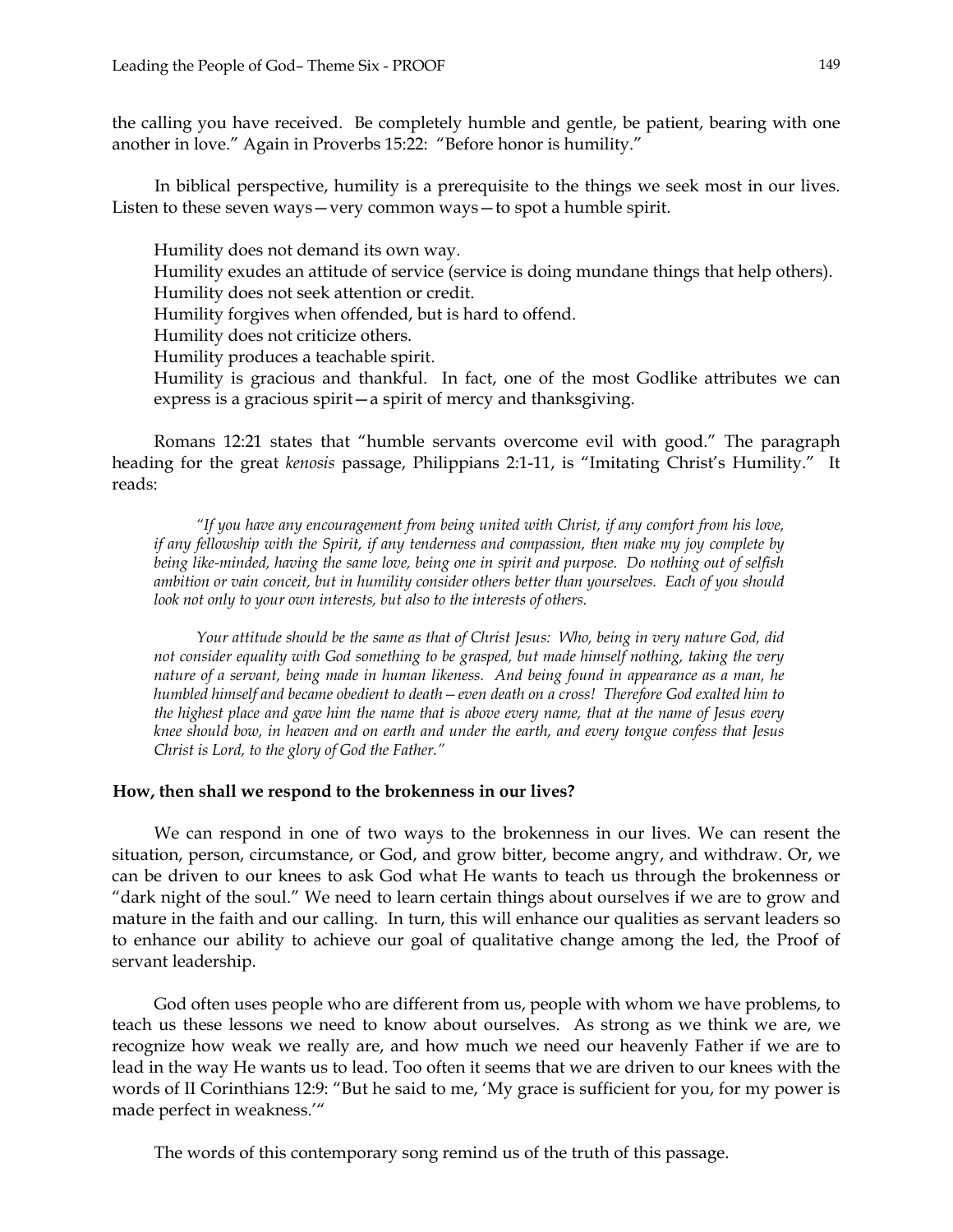*His strength is perfect when our strength is gone, He'll carry us when we can't carry on, Raised in His power, the weak become strong, His strength is perfect, His strength is perfect.* 

Therefore, we are to respond as Christian leaders…

- by yielding responsibility of the "led" to the Christ who indwells within us by His Spirit.
- by living in, through, and from the spiritual disciplines of prayer, Bible study, solitude, etc.
- by living a "grace"-filled life (a theology of grace).
- by focusing on our walk and relationship with Christ, and not on others and their expectations.
- by leading pastorally out of the pain and brokenness (not denying it).
- by acknowledging our weaknesses, and our total dependency upon the Christ who indwells within by His Spirit. He is the One who will empower, guide, and comfort the pastor and other leaders who seek to lead out of their brokenness.
- by expecting trials, temptations, misunderstandings, verbal abuse, rejection, and a sense of being "used" by some whom we are suppose to lead.
- by relating to those in the Christian fellowship who profess faith in Christ as brothers and sisters in Christ (even though evidence may not support their testimony).

Read again Wesley's Covenant Prayer.

The prayer of Saint Francis of Assisi embodies the spirit of the broken leader of Psalm 66. Let me pray this prayer for you and for me as we seek to lead in ways that strengthen the faith in the led:

> *Lord, make me an instrument of Thy peace; Where there is hatred, let me sow love; Where there is injury, pardon; Where there is doubt, faith; Where there is despair, hope; Where there is darkness, light; Where there is sadness, joy. O Divine Master, grant that I may not so much seek To be consoled as to console, To be understood as to understand, To be loved as to love; For it is in giving that we receive; It is in pardoning that we are pardoned;*

*It is in dying that we are born to eternal life.* 

#### Questions:

- 1. How can you lead when you feel abused, ignored, manipulated?
- 2. Am I willing to see my brokenness?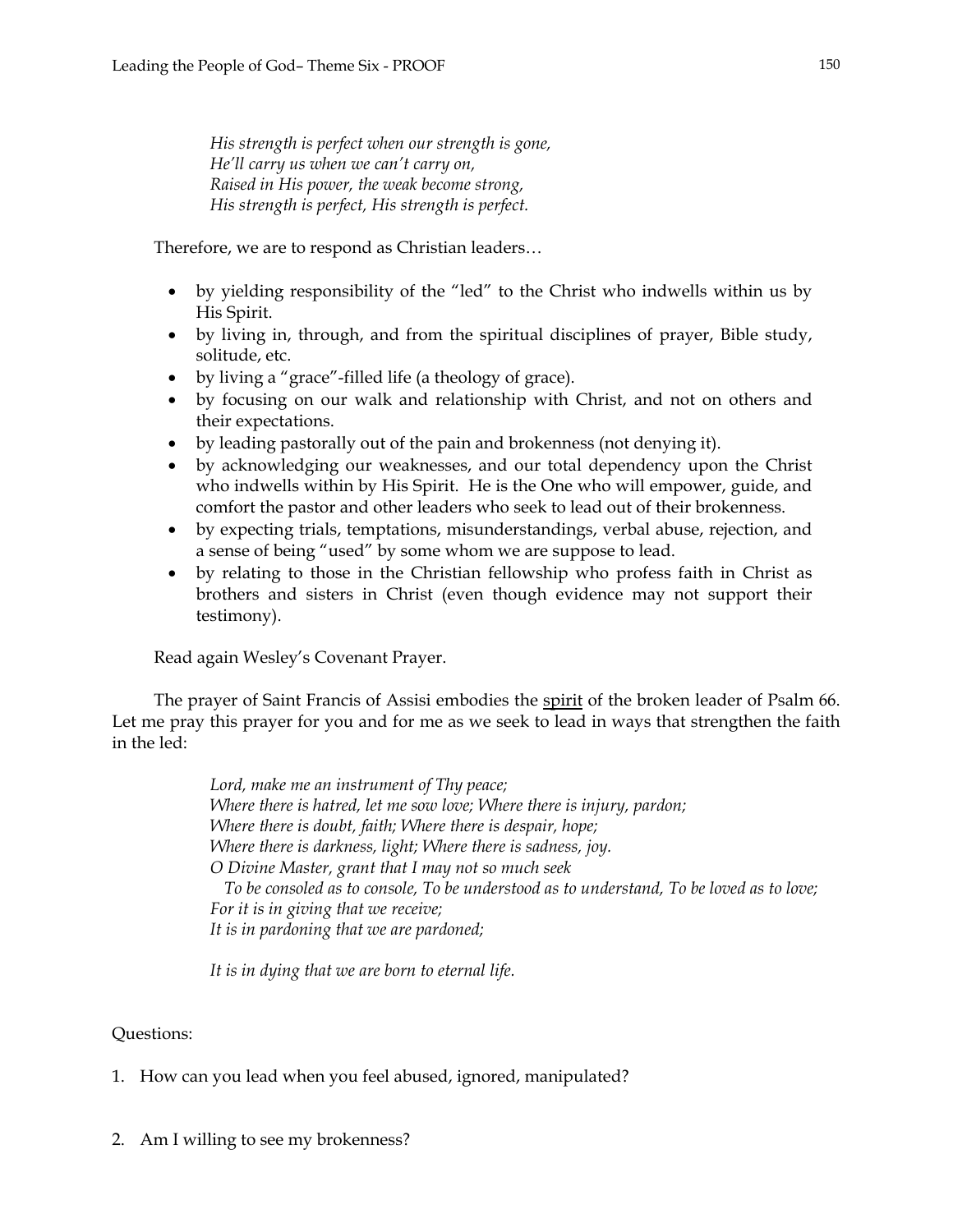3. Am I willing to bring my brokenness to God and allow Him to bring about transformation?

4. How will brokenness help me become a more effective servant leader?

# **3. GRATEFULNESS: "Cultivating a Spirit of Gratefulness"**

I first heard the words to the chorus "Give Thanks" in 1989 when I attended the Lausanne Congress on World Evangelization in Manila, Philippines. You may know the words.

> *Give thanks with a grateful heart; Give thanks to the Holy One; Give thanks because He's given Jesus Christ, His Son. And now let the weak say, "I am strong," Let the poor say, "I am rich," Because of what the Lord has done for us. Give thanks.[21](#page-124-0)*

Five thousand delegates from 192 countries participated in the ten-day conference. At the time of the conference the Berlin Wall stood firm. The Central and Eastern Europe Soviet bloc remained in tact. Numerous African countries were involved in civil wars.

Yet, I heard testimonies of God's grace from delegates from these and other countries where Christians were regularly persecuted. I was profoundly impacted. These believers accepted

I Thessalonians 5:18 as an imperative and a way of life for them. "Give thanks in all circumstances for this is God's will for you in Christ Jesus."

Two weeks later, July 27, 1989, to be exact, I was elected president of Mount Vernon Nazarene University. For several reasons, Anne and I hesitated to accept the call. We were fearful that we would forget some core values of the Filipino Christians. The Filipino Christians with whom we worked were such grateful people. **They prayed often for daily bread and were so free to express gratitude to God and to others for the numerous blessings (a word frequently used by Filipino Christians).** Anne and I did not want to return to the States and get caught up in the cynicism, sarcasm, materialism, negativism, and criticism that we felt was so pervasive in America at the time.

Eleven years later, the 2000 academic year was a wake up call for me. I began the year feeling as if I had been sucked into the very lifestyle and mindset that I detested eleven years earlier. It came to a head for me in October when I heard Brennan Manning during MVNU's Estep Prayer Lecture Series.

Therefore, these words are deeply personal. In his chapel message, Manning asked, "Let's say I interviewed ten people, asking each the question—'Do you trust God?' and each answered, 'Yes, I trust God,' but nine of the ten actually did NOT trust Him. How would I find out which one of the professing Christians was telling the truth?" He continued, **"I would videotape each of the ten lives for a month and then, after watching the videos, pass** 

 $\overline{a}$ 

<span id="page-124-0"></span><sup>21</sup> Words and Music by Henry Smith, 1978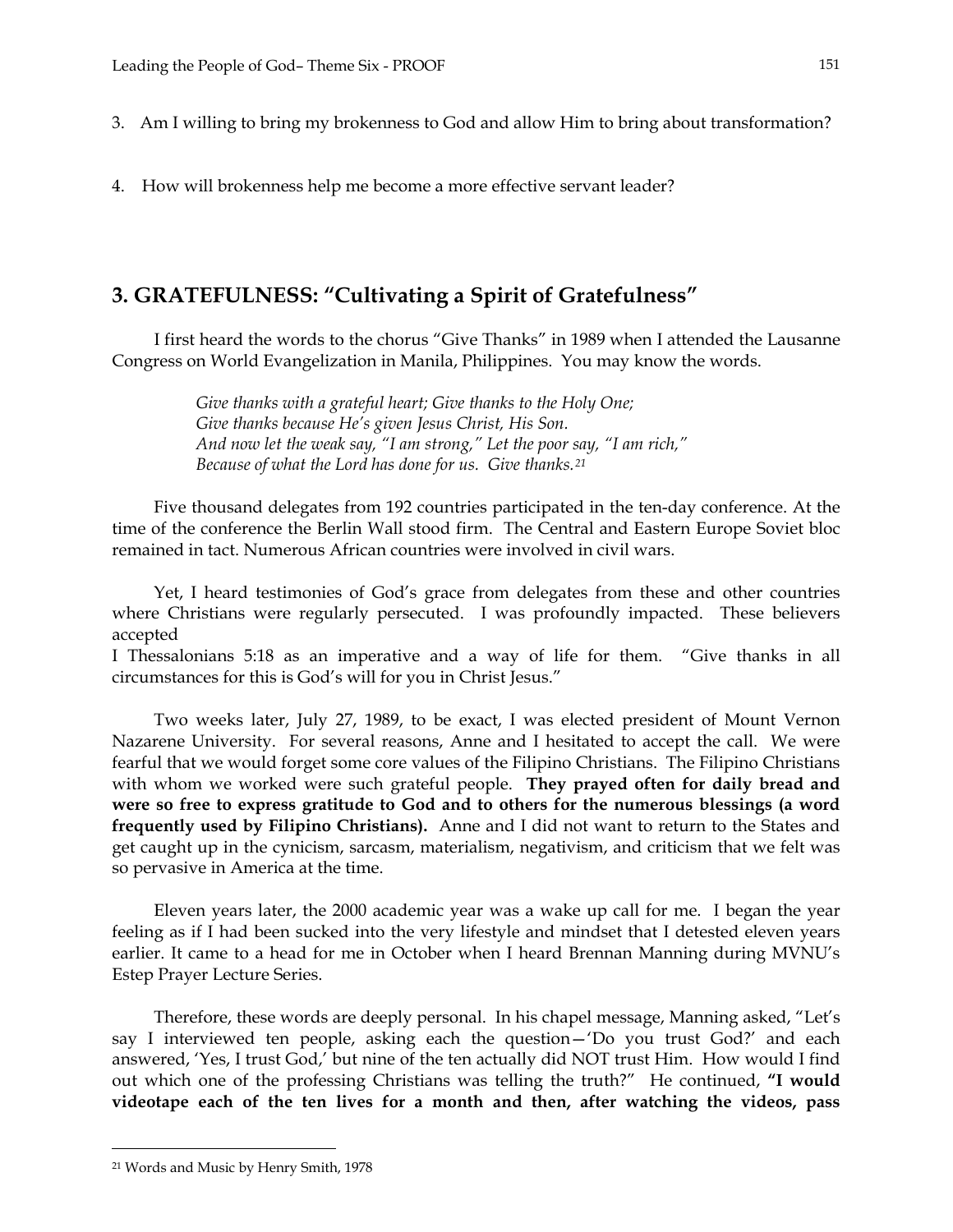#### **judgment using this criterion: the person with an abiding spirit of gratitude is the one who trusts God."**

The scriptures remind us that God desires a thankful people, a grateful people, not a murmuring, grumbling, faultfinding and complaining people. However, in our real world of living and leading within the Christian community, how can we recapture a spirit of gratitude as we work daily with problems, people, and the conflicting perspectives of those whom we serve?

Will we live as faithful disciples with consistently grateful hearts in the difficult situations we face and the multiple demands placed on us in present and future leadership assignments? I passionately desire that each of us have a renewed commitment to cultivate a spirit of gratefulness in our lives. But how can we recapture a spirit of gratitude as a way of living? Listen again to I Thessalonians 5:18: "Give thanks in all circumstances, for this is God's will for you in Christ Jesus."

"TO WALK IN GRATITUDE AS A WAY OF LIVING…." This text reminds us, our gratitude must be: ATTENTIVE ("Give thanks…."), INCLUSIVE ("in all circumstances"), and GOD-CENTERED ("for this is God's will in Christ Jesus.").

Let's look more carefully at each one of these imperatives of gratefulness or gratitude, the third core quality upon which successful servant leadership is built. The three imperatives of gratitude: Attentive, Inclusive and God-Centered, are essential for a consistently **grateful**  Christian, and therefore servant leader.

**OUR GRATITUDE MUST BE ATTENTIVE -- "Give thanks..." - (I Thessalonians 5:18a).** Do you recall the story in Luke 17 of the ten lepers cleansed by Jesus? Ten were cleansed, yet only one of the cleansed lepers returned to Jesus to thank him. Were the other nine not aware they had been cleaned?

Attentiveness to what God is doing enables us to "see" and "focus" through the "eyes of our eyes"—our spiritual eyes.

We look for the miracles and marvels of God in our lives—our equivalent to the crossing of the Red Sea, the pillar of fire by night, and the manna by day, the daily protections from our 'enemies', or the 'healing' of our leprosy! And with this attentiveness comes gratitude to Him who promised never to leave or forsake us! God really is for us!

When we are continually preoccupied with busyness, the tyranny of the urgent, and the incessant running to meet everyone's expectations, then our thoughts cannot be focused. In my own flurry of activities last fall, Manning caught my attention when he repeated, rather loudly, I recall, "Awareness, awareness, awareness, awareness…."

A Spirit-empowered attentiveness to God alerts us to the presence of God manifested in a piece of music, a bird, a daffodil, a kiss, an encouraging word from a friend, a thunderstorm, a newborn baby, a fresh blanket of snow, a full moon, a sunrise, a sunset or a rainbow.

There are gifts of God we often take for granted. What about the grace-gifts from individuals—people with whom we live, work, or worship—colleagues and friends on this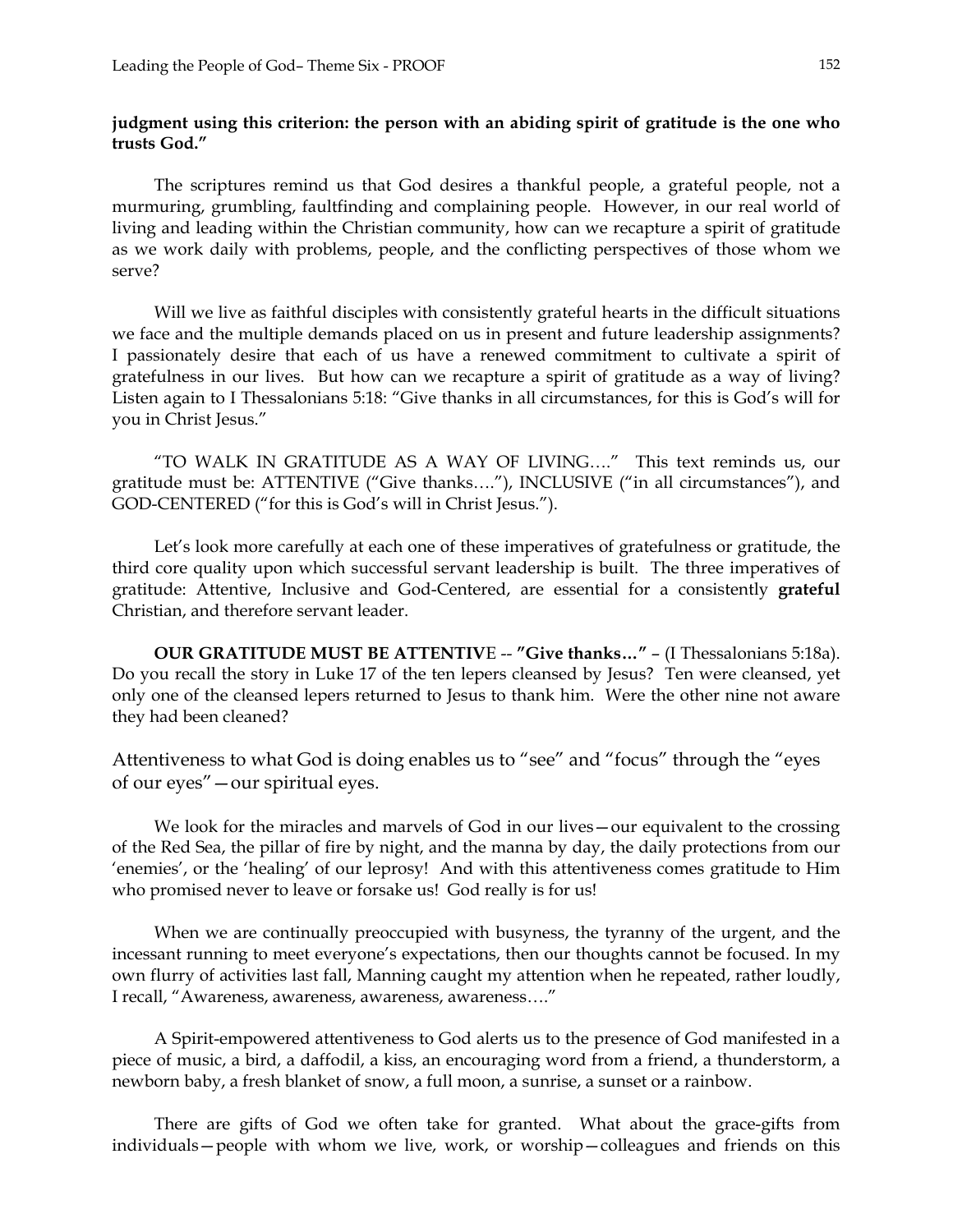campus or in local churches? And what about our family members and fellow employees…or even employers? Are we attentive to the small and large gifts God gives us through people close to us! Or are we taking them for granted…always expecting more? In the South where Anne and I grew up, should you spend any time with the older Christians, you would not help but notice how often they say, "Thank you, Jesus."

To be aware and alert to the presence of God manifested in the predictability of a job or the unpredictability of the people with whom we live and work requires a spiritempowered attentiveness to God.

From this perspective, the difficult people with whom we work (or will work!), the conflicting expectations placed on us, the multiple demands and the sheer exhaustion we experience can be placed in perspective. Through attentiveness to God's activities in our lives, the people around us and the place we work can be made a source of joy—abiding joy—in the midst of seemingly impossible situations. The Spirit of God within us enables us though attentiveness to 'give thanks.' Our gratitude must be attentive.

**OUR GRATITUDE MUST BE INCLUSIVE — "in all circumstances"** – (I Thessalonians 5:18b). Job asks, "If we take happiness from God's hand, must we not take sorrow, too?" Nouwen wrote in an article of the spiritual work of gratitude:

*"To be grateful for the good things that happen in our lives is easy, but to be grateful for all of our lives—the good as well as the bad, the moments of joy as well as the moments of sorrow, the successes as well as the failures, the rewards as well as the rejections—that requires hard spiritual work. Still, we are only grateful people when we can say thank you to all that has brought us to the present moment. As long as we keep dividing our lives between events and people we would like to remember and those we would rather forget, we cannot claim the fullness of our beings as a gift of God to be grateful for."* 

Don't focus just on the circumstances you normally would call wonderful. God may use difficult circumstances in a wonderful way. So we thank Him in the difficult circumstances, also! Manning told the story of a grateful, old woman in an extended care hospital:

*"She had some kind of 'wasting' disease, her powers fading away over the march of the month. A student worker spoke to her on a coincidental visit. The student kept going back, drawn by the strange force of a woman's joy. Though she could no longer move her arms and legs, the elderly lady would say, "I'm just so happy I can move my neck." When she could no longer move her neck, she would say, "I'm just so glad I can hear and see." When the young student finally asked the old woman what would happen if she lost sound and sight, the gentle old lady said, "I'll just be so grateful that you come to visit.""* 

Remember to be thankful, grateful, for all things, "including" the little things.

Jesus said, "…whosoever can be trusted with very little can be trusted with much…" (Luke 16:10). If you are grateful in small things, even in a small way, you will naturally express gratitude in great things. Don't forget the ten lepers. For whatever reason, nine of the ten cleansed lepers chose not to return to give thanks.

The discipline of giving thanks in all circumstances is so painful and difficult at times, especially when we have been hurt deeply. But I am learning to say, "Thank you God even in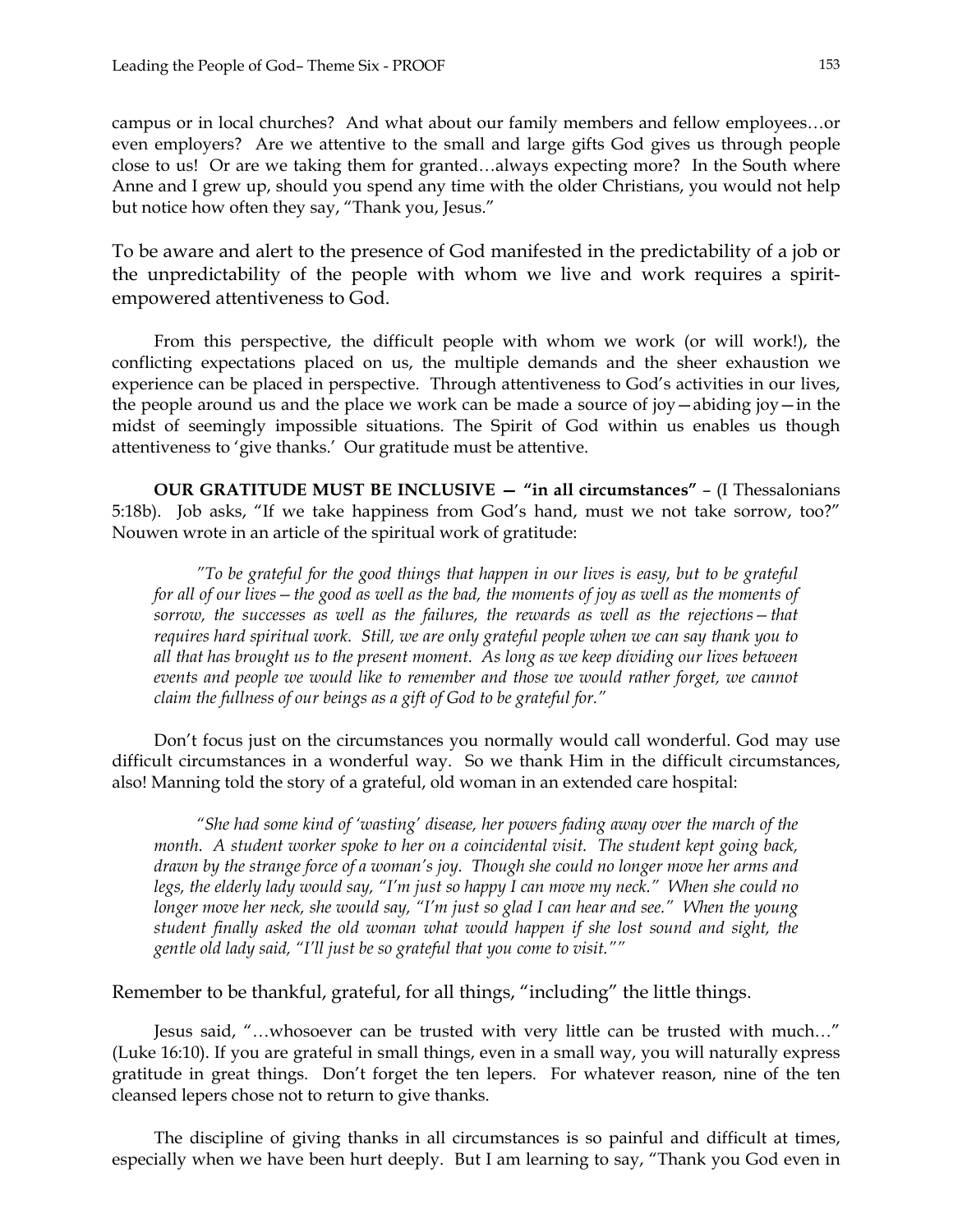these times for the lessons You are teaching me about myself, my relationship to you, and others." Nouwen speaks of an old priest who told him, "My whole life I have been complaining that my work was constantly interrupted until I discovered that my interruptions were my work."

Our gratitude must be inclusive—the joy and the sorrow, the small blessings as well as the large gifts from God, the interruptions and the routine. "Give thanks in all circumstances...."

(I Thessalonians 5:18b).

LASTLY, OUR GRATITUDE MUST BE GOD-CENTERED -- "for this is God's will for **you in Christ Jesus."** – (I Thessalonians 5:18c). The theocentric or God-centered character of gratitude is anchored in ruthless trust that there is a God who is Sovereign and whose providential care guides His people. By divine mercy, we have been given the unearned gift of salvation. We received this gift through no merit of our own. Our sins have been forgiven though the blood of Jesus Christ.

When we celebrate that we have received a gift we can never repay, we notify others with our faces and our actions. The tenor of our lives becomes one of humble and joyful thanksgiving. We rejoice in the gift. "Give thanks to the Lord for He is good, his love is everlasting." (Psalms 107:1) "Now thanks be to God for His gift [of grace]." (II Corinthians 9:15)

I was recently moved by an MVNU faculty member whose testimony reflected these passages. She said, **"I am learning new ways to see life and work as a means to express gratitude to God for his grace, mercy, and faithfulness."** New ways to see life and work! – *that* is gratefulness!

God has reminded me throughout this year that the foremost quality of a trusting disciple and a Christian leader is gratefulness. Gratitude arises from the acceptance of all of life as grace—as an undeserved and unearned gift—a grace gift—from the Father's hand. And God has reminded me that: GRATITUDE IS GROUNDED IN A FOCUS ON GOD AND HIS MERCY AND GRACE, AND NOT IN A PREOCCUPATION WITH PEOPLE AND THEIR PROBLEMS. I state this with conviction because the opposite of gratitude is, of course, ingratitude, and the antithesis of giving thanks is grumbling.

So grievous was the matter of ingratitude in the mind of a great church leader that he wrote a letter stating: "…that ingratitude is one of the most abominable of sins and that it should be detested." Why? "For it is a forgetting of the graces, benefits, and blessings received…[from our Creator and Lord.]" Remember ingratitude and negative attitudes were among the Israelites major problems and caused them to wander in the wilderness for forty years before entering the Promised Land. Grumblers are like a crew of vineyard workers who had labored from dawn to dusk and felt cheated when the latecomers received the same wage (Matthew 20:1- 16). Grumblers bellyache about the unfairness of life, the poverty of their resources, the insensitivity of their spouse or employer, the liberals, the conservatives, the hot weather, the cold weather, the rich, the poor, the inadequate administrator of a Christian university, and the incompetent pastor of the local church. Grumblers bellyache! Gratitude, however, is not grounded in murmuring, grumbling, fault-finding, or complaining, but in the conviction that God is big enough to handle any situation we encounter! Praise God!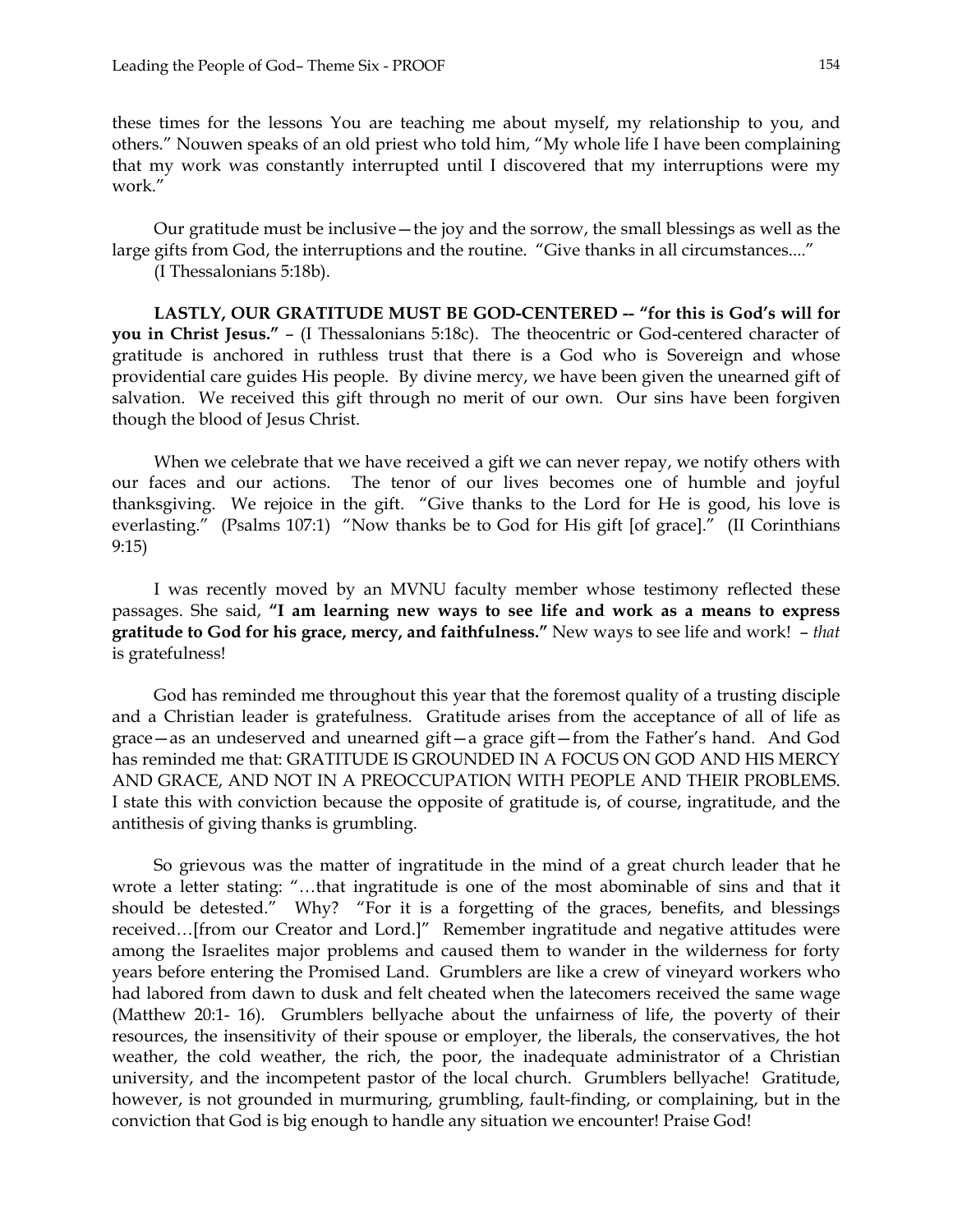I have come to see in a profound way that it is gratitude that makes us joyful, not the other way around. Too often we are not grateful to God because we are sad when things don't go our way. Slowly, very slowly but surely, I am coming to see that joy does not make us grateful. Rather it is gratitude that makes us joyful. "Give us inner eyes—spiritual eyes—to see and embrace this profound truth, O God!"

As a Christian leader, a servant leader, do you find it difficult to imagine that gratefulness can become the basic attitude of your life? This will only be possible when your gratefulness is Attentive ("Give thanks…"), Inclusive ("in all circumstances…") and God-Centered ("for this is the will of God in Christ Jesus.").

The challenge for the servant leaders who desire to make a profound and qualitative difference (thus achieve the Proof of effective servant leadership) in the lives of the led is this: Give thanks to God in the midst of the most difficult situations for this is the foundation of a spiritual life needed to sustain you during the months and years ahead. Don't let the routines of life dull us to the surprises of God!

"Give thanks with a grateful heart; Give thanks to the Holy one; Give thanks because he's given Jesus Christ, His son. And now let the weak say, "I am strong," Let the poor say, "I am rich, " and let us all say, "I will be a consistently, grateful Christian, because of what the Lord has done for me. Give thanks!"

#### Questions:

- 1. How does gratefulness as servant leaders enhance our ministry?
- 2. How can we "give thanks" at all times?
- 3. Whom have I recently shown gratitude towards?

#### **4. Hospitality: "Making Room…the creation of free and friendly space..."**

During a recent Christmas season Anne and I spent a fascinating evening in Columbus with a former MVNU student and his girlfriend. We walked to a nearby restaurant to purchase some Chinese food. We ate the meal by candlelight while sitting on the floor in a circle. The meal was great. The three hour discussion was phenomenal. What a great blessing to Anne and me as well as to the other couple! Sharing our meal. Sharing our time. Sharing our journey. During the evening Anne and I experienced what the Bible refers to as hospitality.

This fourth core quality of the servant leader, Hospitality, was a way of life fundamental to Christian identity for seventeen hundred years of the Christian church. Christine Pohl convincingly documents this practice in her book, *Making Room: Recovering Hospitality in Christian Tradition.*

I want to challenge you to embrace the rich concept of biblical hospitality, a hospitality that becomes part of the servant leader striving to achieve qualitative impact on those being led.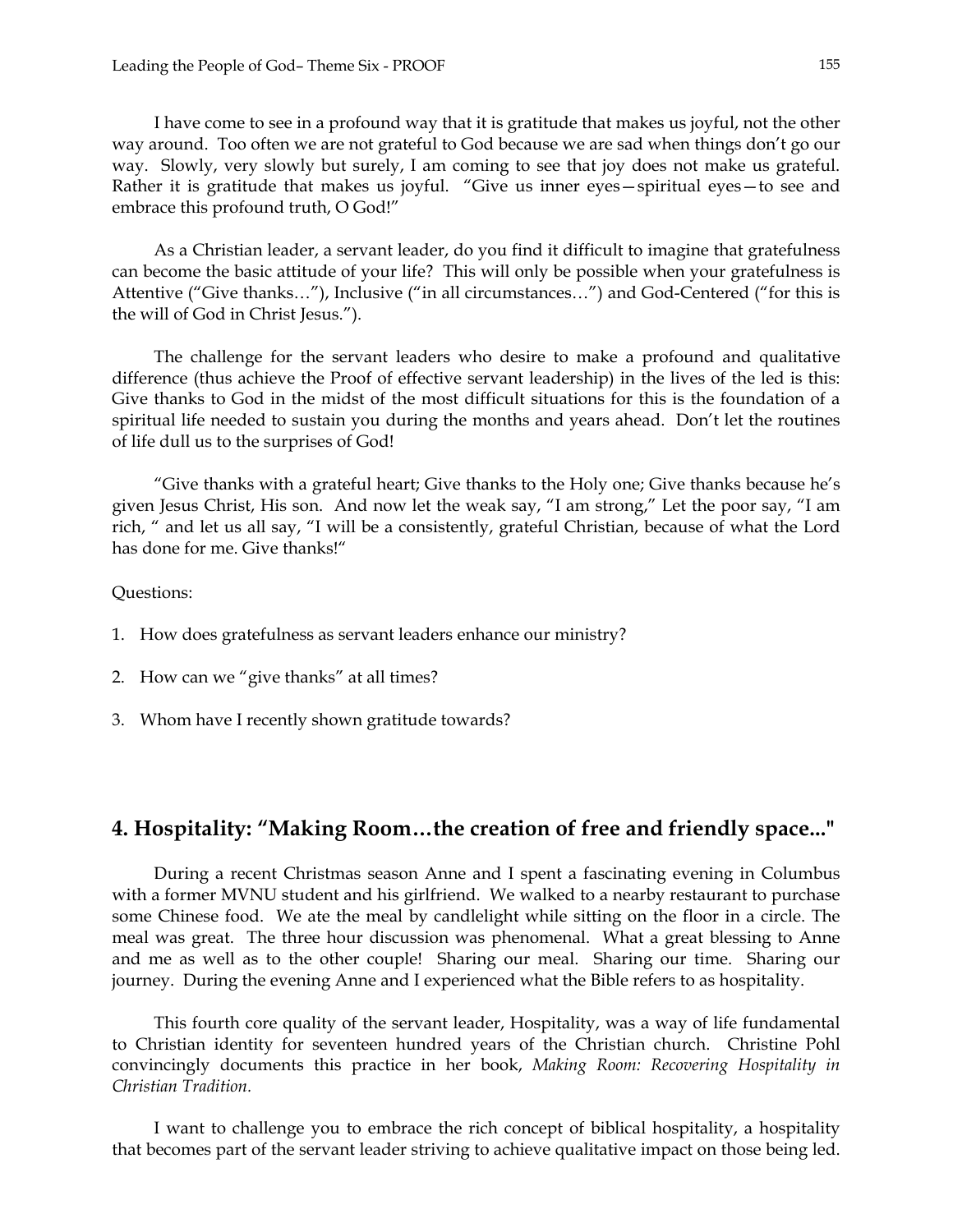Hospitality has the potential of transforming relationships with those individuals with whom we live and work.

I have wrestled with the biblical and historic understanding of hospitality in the Christian tradition including its pain, limitations and the leadership implications. Here, I simply want to address the fundamental concept of spiritual hospitality.

Biblically and theologically, the term "hospitality" is not limited to receiving a stranger into our homes – although it surely includes this dimension. Fundamentally, it is a core attitude toward others, those we are leading. This hospitality can be expressed by a variety of behaviors. Hospitality, biblically understood, challenges us to relate to others as if we were relating to Christ Himself. "Hospitality" means primarily the "creation of free space" – making room, to use Pohl's words, where the strange and the stranger can enter and become friends. It is being to others with whom you live and work, a "living witness of the risen Christ." The gift of Christian hospitality is the opportunity we provide for the guest, the stranger, or the friend to find his or her own way, even in the context of differences of thought or behavior that may exist.

With this perspective, the attitude of hospitality helps us to make room or create space for those with whom we live and work. It often provides the opportunity for those individuals to enter into deeper contact with himself, or herself, with others, and with God. The result is often a healing relationship and the creation of a faith community.

Hospitality, seeks to offer friendship without binding the other, unity without artificiality, freedom without leaving the person alone, faith without cajoling or demeaning, and respect for individual differences. It is an art that more Christians need to cultivate. Let me share with you two insights into this fascinating challenge of "spiritual hospitality." Keep in mind Theme Two, **Power**, and how, servant leaders, we are conduits of God's power. Spiritual hospitality flows to and from Christ so as we exercise our servant leadership, we are keeping an open channel between ourselves (the leaders) and the led, and between ourselves and Christ. Hospitality goes in two directions from us to the led and Christ, and to us from the led and Christ.

#### First, the gift of "spiritual hospitality" is a "love gift" to Christ.

Colossians 3:17, 23-24 reminds us that our service to others is service to the Lord Christ. This concept is at the very core of servant leadership. In our efforts we can be hurt, misunderstood, and rejected or we can be appreciated, affirmed, and accepted. The response, however, does not dictate our action. We love because He first loved us. When Anne and I moved to Manila, Philippines, both of us were overwhelmed by the pervasiveness of poverty in the country. Anne shared her despair with a Filipino friend, a female dentist. Anne's friend encouraged her to focus on the few she could help, not on the masses she could not. Anne took her advice and focused on some women in need around us. She bought glasses for one lady, new teeth for another, and for another she sponsored a beautician's course and attended the graduation ceremony. Anne befriended these ladies and invited them often to our home. By serving those few, she was serving Christ.

"The mystery of hospitality is how often our small tasks are translated by grace into God's great work." Service to others through hospitality, biblically understood, is service to Christ. Consider the concluding words from Matthew 25. "The King will reply, "I tell you the truth, whatever you did for one of the least of these brothers of mine, you did for me.""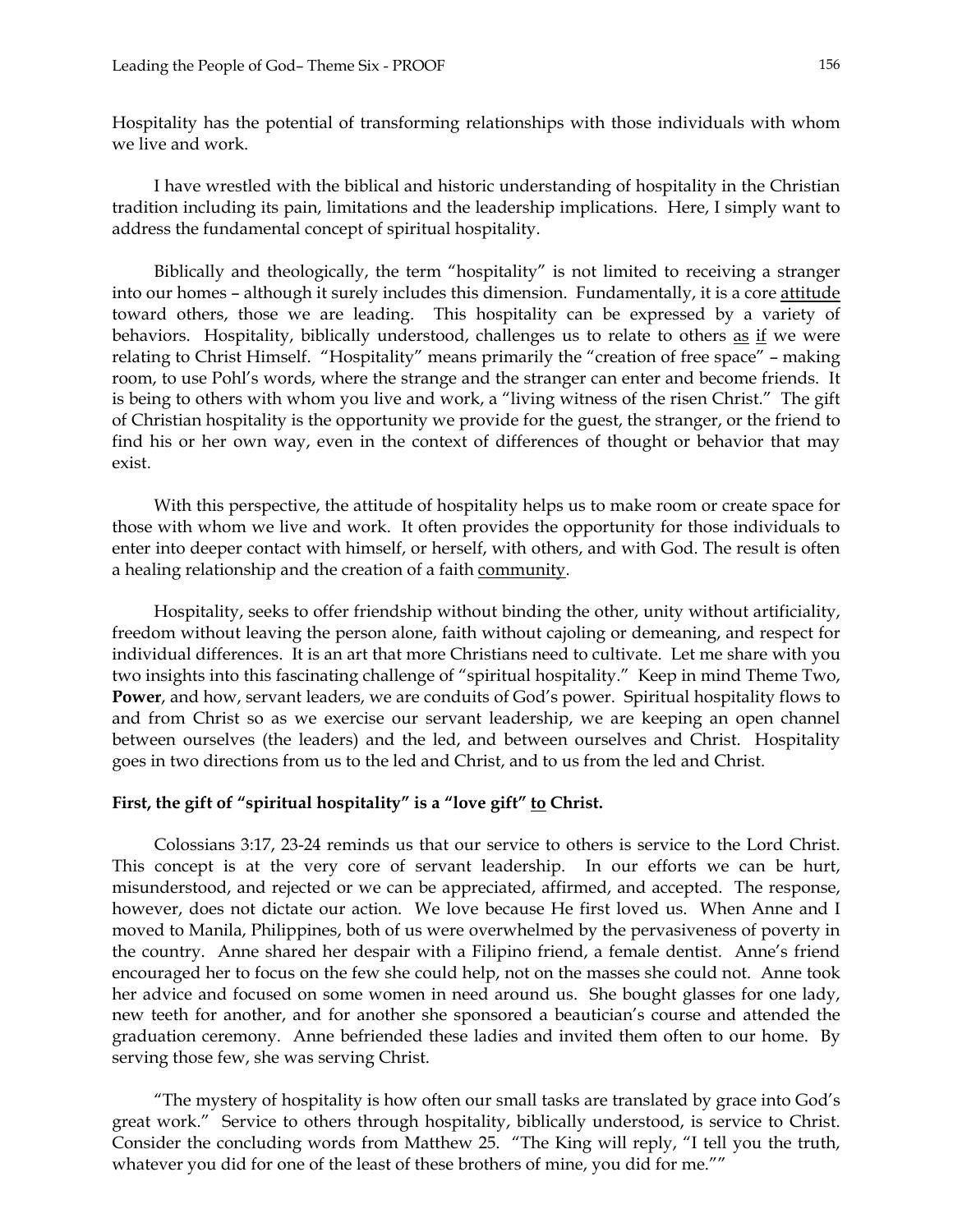Our gifts of hospitality to others are not selective "spiritual gifts" given by God to only a few for use in the kingdom. Rather, our gifts of care and concern to others are practical expressions of our love for Christ. For sure, with the commitment to a lifestyle of "spiritual hospitality" come key questions to each of us:

- What can I do to be hospitable in my servant leadership? Where can I be hospitable?
- How will my attitude of hospitality impact the way I live, learn, and lead?
- How do I deal with my unfinished agenda for the day when I attempt to "create space" and make room for others and in so doing not accomplish what I think needs to get done?

These are real life questions with which we must grapple. Spiritual hospitality takes time, patience and understanding.

Henri Nouwen begins an article on compassion with an old Sufi story of a "watermelon hunter."

*Once upon a time, there was a man who strayed from his own country into the world known as the Land of Fools. He soon saw a number of people fleeing in terror from a field where they had been trying to reap wheat. "There is a monster in that field," they told him. He looked and saw that it was a watermelon.* 

*He offered to kill the "monster" for them. When he had cut the melon from its stalk, he took a slice and began to eat it. To his amazement, the people became even more terrified of him than they had been of the melon. They drove him away with pitchforks crying, "He will kill us next, unless we get rid of him."* 

*It so happened that at another time another man also strayed into the Land of Fools, and the same thing started to happen to him. But, instead of offering to help them with the "monster," he agreed with them that it must be dangerous and by tiptoeing away from it with them he gained their confidence. He spent a long time with them in their houses until he could teach them, little by little, the basic facts which would enable them not only to lose their fear of melons, but even to cultivate them themselves.*[22](#page-130-0)

With which "hunter" do you most identify? The second hunter was the servant leader. By solidarity with the led, trying to understand their concerns and spending quality time with them, the second "hunter" made a profound difference in the lives of the people in the story. He made a qualitative change in the lives of the led. His Proof was how they dramatically changed their perspective on melons. **He "made room" and "created space" for these people who were different from him.** Remember, we serve Christ through "practicing hospitality." In so doing, we assist others in their growth and maturity in Christ. Again, the gift of spiritual hospitality is a love gift to Christ.

#### **Secondly, the "gift of spiritual hospitality" is a love gift from Christ.**

 $\overline{a}$ 

The miracle of miracles is that  $w$ e are blessed when we reach out to others. Christ turns our "gifts of hospitality" to others into "gifts" from Him to us. We find our Lord in the midst of

<span id="page-130-0"></span><sup>22</sup> Idries Shah, *The Way of the Sufi* (New York: E.P. Dutton & Co., Inc., 1970), p. 207ff., quoted by Sheldon B. Kopp, *If You Meet the Buddha on the Road, Kill Him!* (Palo Alto: Science and Behavior Books, Inc., 1972), p.8.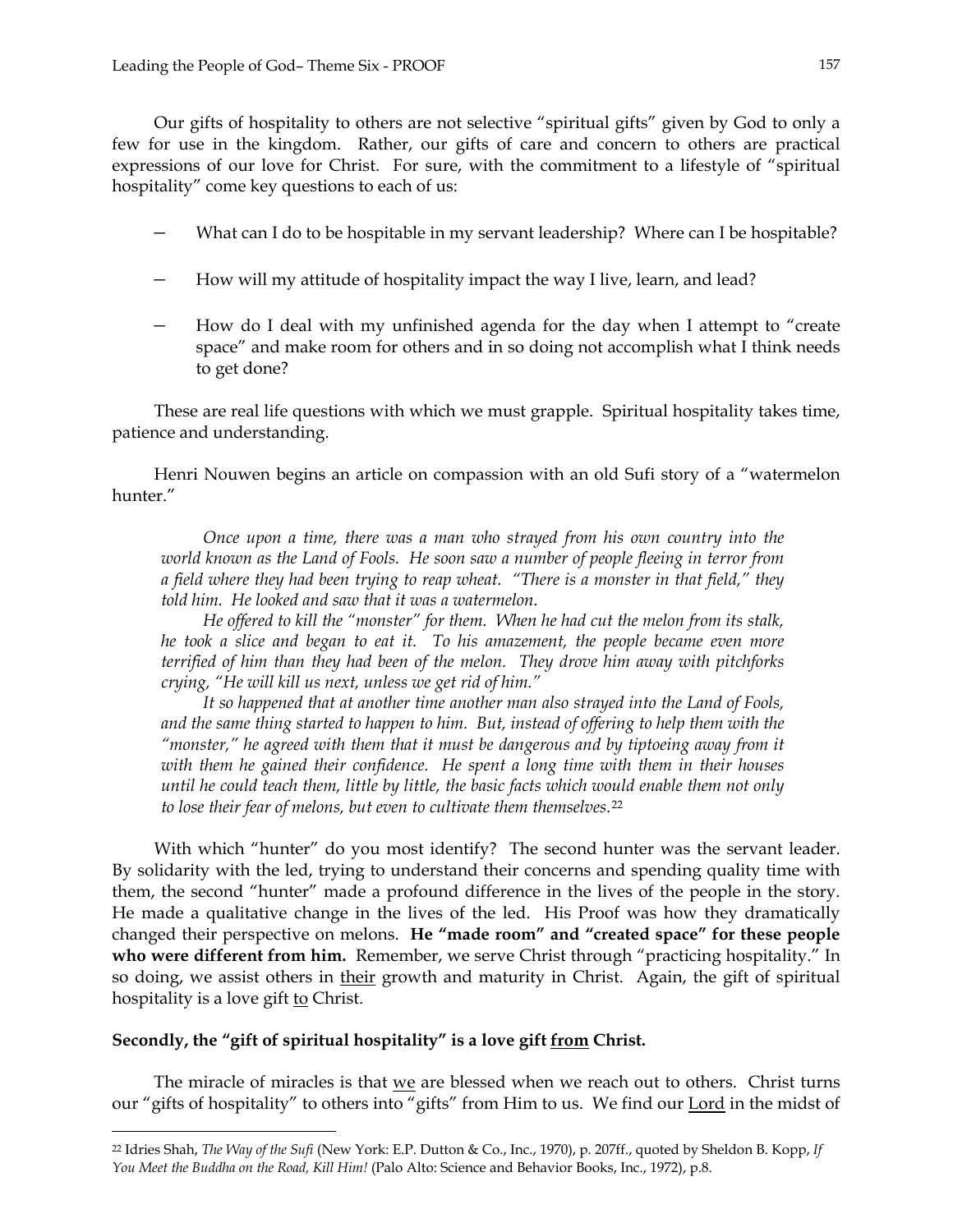our service to others. How often we experience God's abiding presence in the midst of our very ordinary expressions of "making room and creating space for those with whom we live and work."

Nouwen would define compassionate actions or spiritual hospitality–"being to others what Saint John was for his listeners and readers: A living witness of the risen Christ!" Something happens to us and in us as we reach out to others with gifts of hospitality. Thus, a qualitative change occurs in the servant leader as well as in the led. The grace of Christ flows to us and through us when we work, play and study with the mind of Christ!

Our tendency, however, is to hesitate because we feel our "gifts" are so insignificant. Brennan Manning told this applicable story about "The Cracked Pot."

*A water bearer in India had two large pots. Each hung on opposite ends of a pole that he carried across his neck. One of the pots had a crack in it, while the other was perfect. The latter always delivered a full portion of water at the end of the long walk from the stream to the master's house. The cracked pot arrived only half-full. Every day for two full years, the water bearer delivered only one and a half pots of water.* 

*The perfect pot was proud of its accomplishments, because it fulfilled magnificently the purpose for which it had been made. But the poor cracked pot was ashamed of its imperfection, miserable that it was to accomplish only half of what it had been made to do.* 

*After the second year of what it perceived to be a bitter failure, the unhappy pot spoke to the water bearer one day by the stream.* 

*"I am ashamed of myself, and I want to apologize to you," the pot said.* 

*"Why?" asked the bearer. "What are you ashamed of?"* 

*"I have been able, for these past two years, to deliver only half my load, because this crack in my side causes water to leak out all the way back to your master's house. Because of my flaws, you have to do all this work and you don't get full value from your efforts," the pot said.* 

*The water bearer felt sorry for the old cracked pot, and in his compassion, he said, "As we return to the master's house, I want you to notice the beautiful flowers along the path.*" Indeed, as they went up the hill, the cracked pot took notice of the beautiful *wildflowers on the side of the path, bright in the sun's glow, and the sight cheered it up a bit.* 

*But at the end of the trail, it still felt bad that it had leaked out half its load, and so again it apologized to the bearer for its failure.* 

*The bearer said to the pot, "Did you notice that there were flowers only on your side of the path, not on the other pot's side? That is because I have always known about your flaw, and I have taken advantage of it. I planted flower seeds on your side of the path, and every day, as we have walked back from the stream you have watered them. For two years I have been able to pick these beautiful flowers to decorate my master's table. Without you being just the way you are, he would not have had this beauty to grace his house."* 

In our efforts at spiritual hospitality, do we sometimes feel like the "cracked pot?" Yes! Yes! Yes! But, God has a way of using our availability and our efforts toward others in ways we could never imagine. And in the process, He blesses us in ways we never dreamed possible!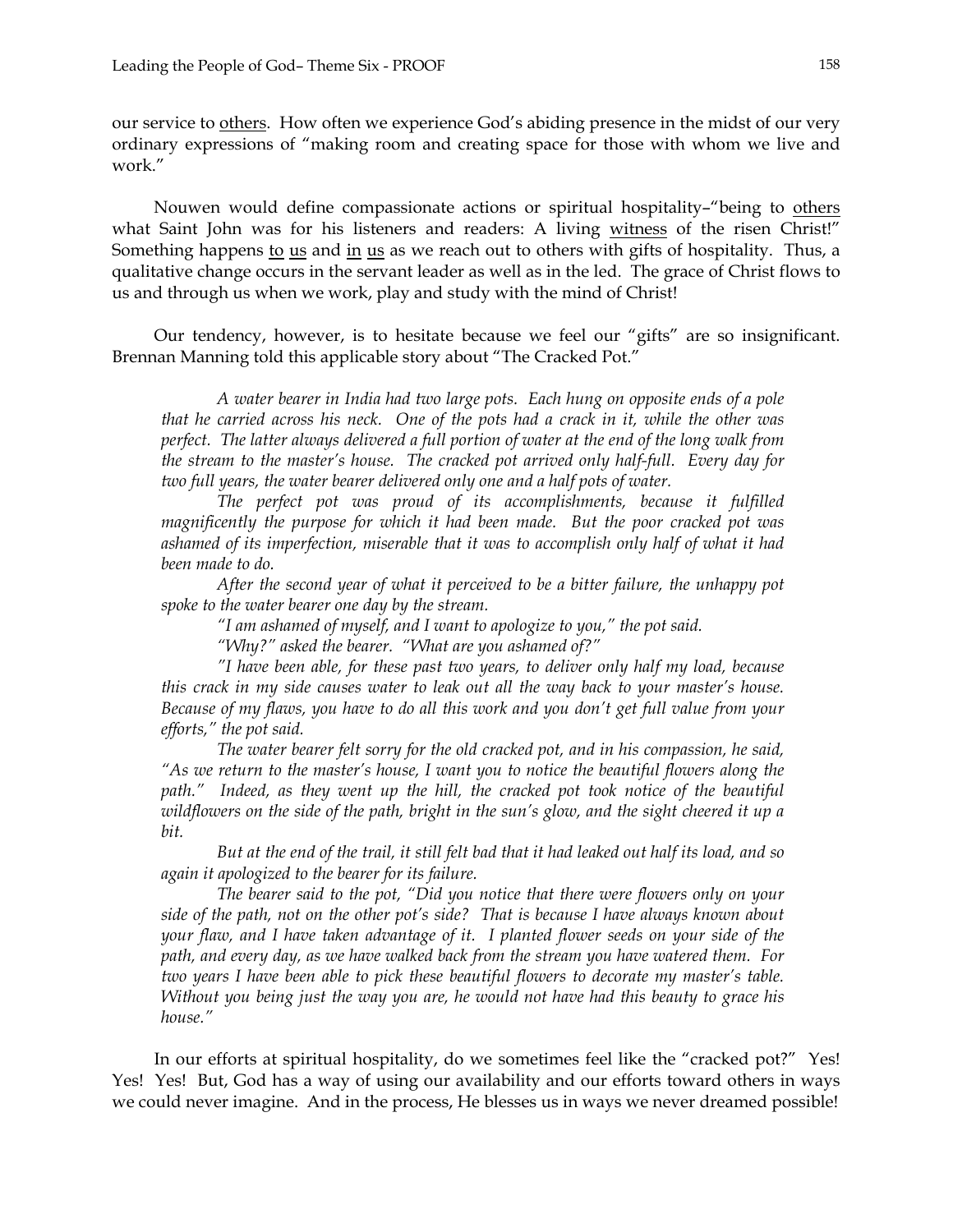Again, the gift of hospitality – this gift of creating space and making room for others – by grace alone, becomes a love gift from Christ to us. We grow and mature in our faith as we increasingly "practice hospitality." Remember, the miracle of miracles is that  $we$  are blessed</u> when we reach out to others in Jesus' name.

Let me remind you that, fundamentally, hospitality in Christian perspective is much more than being nice and feeding friends. It is a <u>way</u> of life for believers and dictates how we approach those with whom we live, work, and serve. For the strangers, the disenfranchised and lonely, our family members and friends, creating space and making room for them – this is the essence of hospitality, biblically understood. Yet, we experience the "surprises of God" in our lives in the process of enabling others to grow and mature. Through "providing space" and "making room" for others to grow, we are given "space" by God to grow and mature in Chirstlikeness.

Hospitality, biblically understood, is nothing less than the amazing grace of God working in us and through us! Let's pursue this nearly forgotten practice in Christian tradition. Join me in seeking to discover the rich implications of "spiritual hospitality," especially as it relates to those with whom we work (or will work!). May each of you increasingly become that jar of clay for others, and in the process be shaped and reshaped by the Potter's hand.

#### Questions:

- 1. Am I willing to be hospitable to my "enemies"?
- 2. If hospitality brings about community, who do you place in the "poor section of town" in your mind?

3. How does the hospitality I receive from Christ make me a more effective servant leader?

# **5. Compassion: "Helping others to see what they have not seen in themselves."**

The fifth core quality of the servant leader, Compassion is nearly synonymous with Caring in the context of qualities of the servant leader. Our compassion, or care, for others can be intimate or distant. What do we mean by "care"? The word "care" finds its root in the Celtic term "kara," which means lament. The basic meaning of care is "to grieve, to experience sorrow, to cry out with." I am struck by the background of the word "care" because we tend to look at caring of the strong toward the weak, of the powerful toward the powerless, of the "haves" toward the "have-nots."

I am coming to understand that biblical compassion is not a skill which we acquire. Rather, it is a quality of the human heart which must be revealed.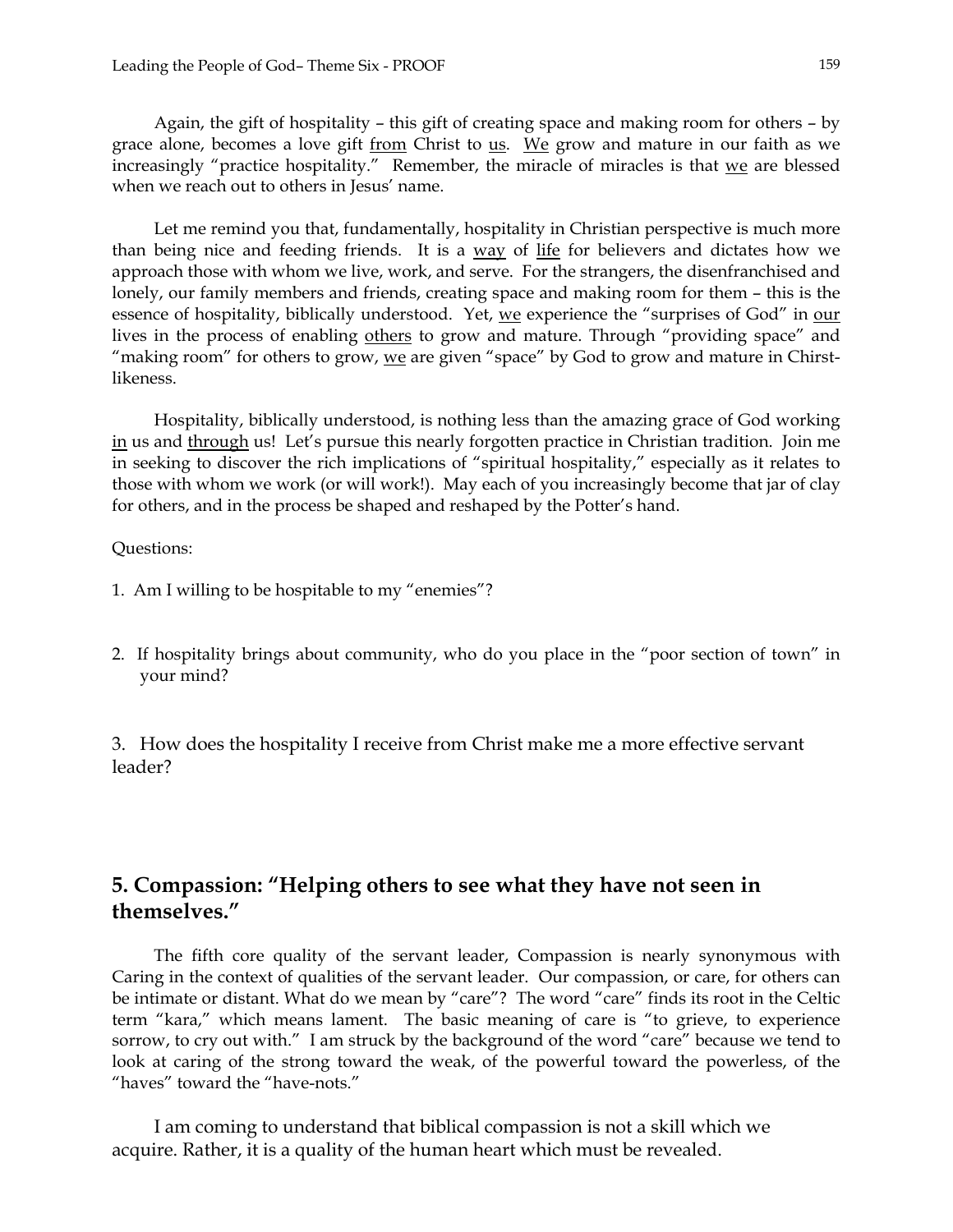The late Henri Nouwen often stated that you cannot get a Ph.D. in caring. Nouwen helped me to realize that when we see the other person and discover in that person gentleness, tenderness, and other beautiful gifts, which he or she is not able to see, then our compassionate heart is revealed!

What a profound thought! **Our compassionate heart is revealed as we enable others to see what they have not, nor cannot, see in themselves!** Again, we see the reciprocal, two-way part of servant leadership. As Christian servant leaders, we become conduits of God's caring or compassion. We are talking about caring relationships with people, the people we lead as servant leaders. The Proof of our leadership becomes enabling others to see what they have not seen. To be compassionate is not, first of all, something we do for others, but rather it is discovering with others their divinely given resources and inner qualities. It is a way of being present with others and standing with them in their times of need. I'm slowly coming to see that God wants us to be with others…not to prove that we are valuable to them.

When we honestly ask ourselves which persons in our lives mean the most to us, we often find that it is those who, instead of giving much advice, solutions, or cures, have chosen rather to share our pain and touch our wounds with a gentle and tender hand.

The friend who can be silent with us in a moment of despair or confusion— who can stay with us in an hour of grief and bereavement, who can tolerate not knowing, not curing, not healing, and not doing— that is the friend who cares.

You may remember moments, as I do, in which we were called to be with a friend who had lost a brother, a sister, a wife or husband, child or parent. What can we say, do, or propose at such a moment? There is a strong inclination to say things such as, "Don't cry; the one you loved is in the hands of God." or "Don't be sad because there are so many good people and so many good things left worth living for." "Caring deeply" in these moments demands that…we listen intently, we speak directly and caringly, we ask questions for the other person's sake and not for our own, we are truly present, even in the quietness, and we pray honestly, openly, and confidently!

Nouwen introduced me to the phenomenal concept of voluntary displacement in his book entitled *Compassion[23](#page-133-0)* and in other books and numerous articles on the subject. Voluntary displacement means that for the sake of others, we willingly go to places we'd rather not go. We move out of our comfort zones voluntarily and "displace" ourselves outside the familiar to us. Why? A need exists; a response from within is required; an inward call from God is felt; we go, because of who we are. Voluntary displacement can take us to the inner city or around the world. This calling can be for a brief time or for a lifetime.

Nouwen's life illustrates how caring deeply for others often interrupts our routines of life. It really was not difficult for Nouwen to leave his teaching positions at Notre Dame, Harvard and Yale divinity schools to accept an invitation to spend the final ten years of his life living and working as priest to the L'Arche Community for the severely mentally handicapped in Toronto. His specific daily responsibility was to care for Adam. It took Nouwen two hours each day to prepare Adam for breakfast. Yet Nouwen wrote on several occasions, "I learned far more from

 $\overline{a}$ 

<span id="page-133-0"></span><sup>23</sup> Nouwen, Henri, Donald P. McNeil and Douglas A. Morrison. *Compassion: A Reflection on Christian Life.* Image Books, reprint edition, 1983.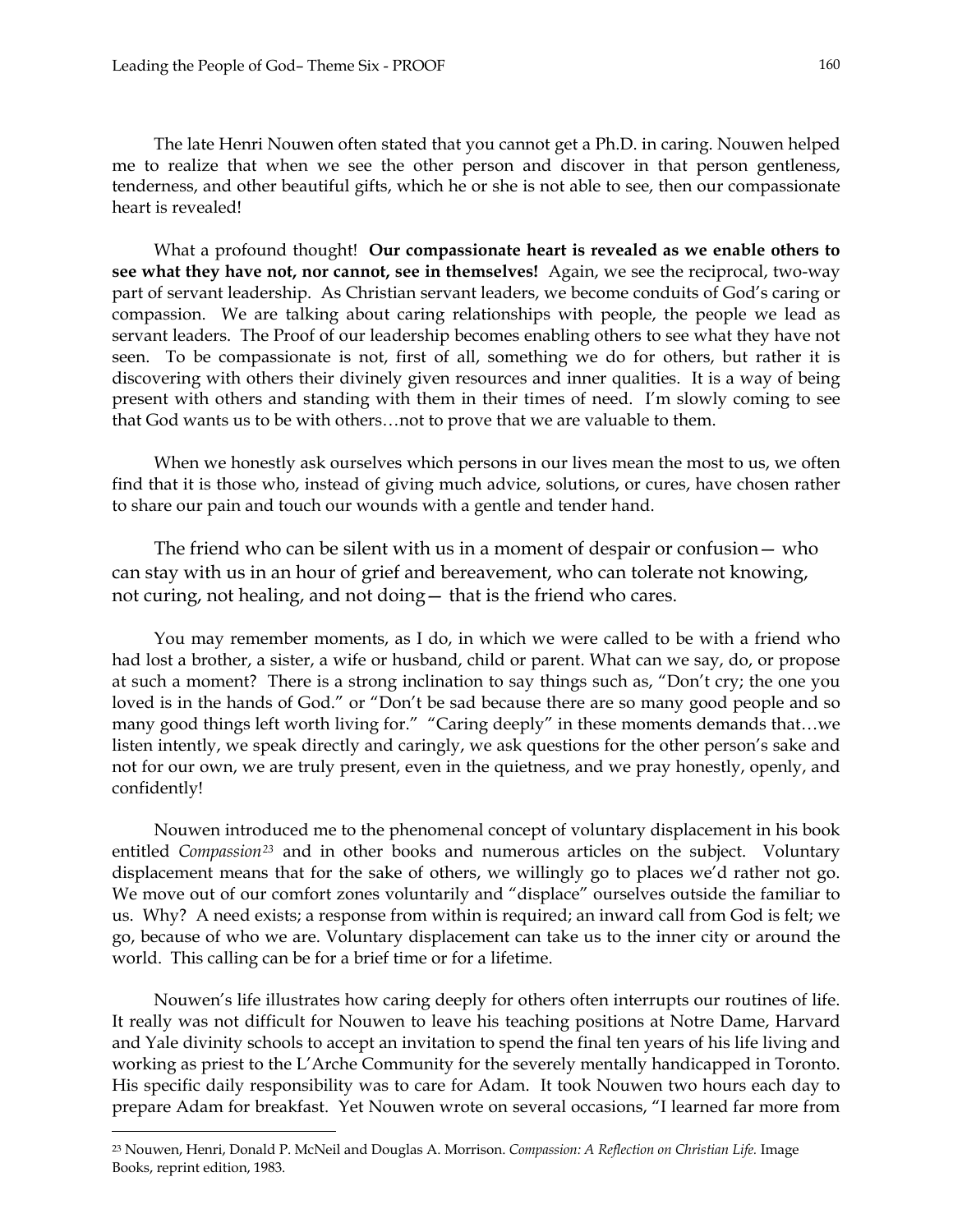Adam than he ever learned from me." Again, I am coming to see that God wants us to be with others…not to prove that we are valuable to them.

Care deeply. Be deeply compassionate. Our care for others can be intimate or distant.

Questions:

1. As a male pastor, how can I express compassion appropriately in my servant leadership to females?

2. How can I increasingly make compassion central to my ministry, to my servant leadership?

# **6. Endurance: "Never, never, never, never give up!"**

A Salvation Army officer who graduated recently from the MVNU Master of Ministry program wrote to me following a class I taught. Among other comments, she stated, "I cannot get away from the discussion of Paul's admonition to Archippus in Colossians 4:17. "Do not walk away from the assignment God has given you."

She continued, "The hardest orders I have received . . . have been those to stay in my assignment and continue God's work for me there." The officer concludes, "Staying orders were a lot harder to swallow than marching orders."

Paul's message to Archippus is clear: "Do not walk away from the leadership assignment God has given to you."

Paul's message is the sixth and final core quality of the servant leader. It is a message of persistence, endurance, tenacity, and old fashioned "stick-to-it-iveness"

Tenacity and endurance have always been attributes vital to the Christian and the Christian leader. On various occasions, God commanded Moses to persist. God kept Moses focused on his objective. Later, Isaiah 40:30 underscores the rewards of patience, endurance, and persistence. "Yet those who wait for the Lord will gain strength. They will mount up with wings like eagles, they will run and not get tired, they will walk and not become weary." Then, in Hebrews 12:12, Paul asks that we follow Christ's example of endurance, "…let us run with endurance the race that is set before us, fixing our eyes on Jesus, the author and perfector of faith, who for the joy set before Him endured the cross…"

This endurance and clarity of purpose have also been the highlights of secular leadership.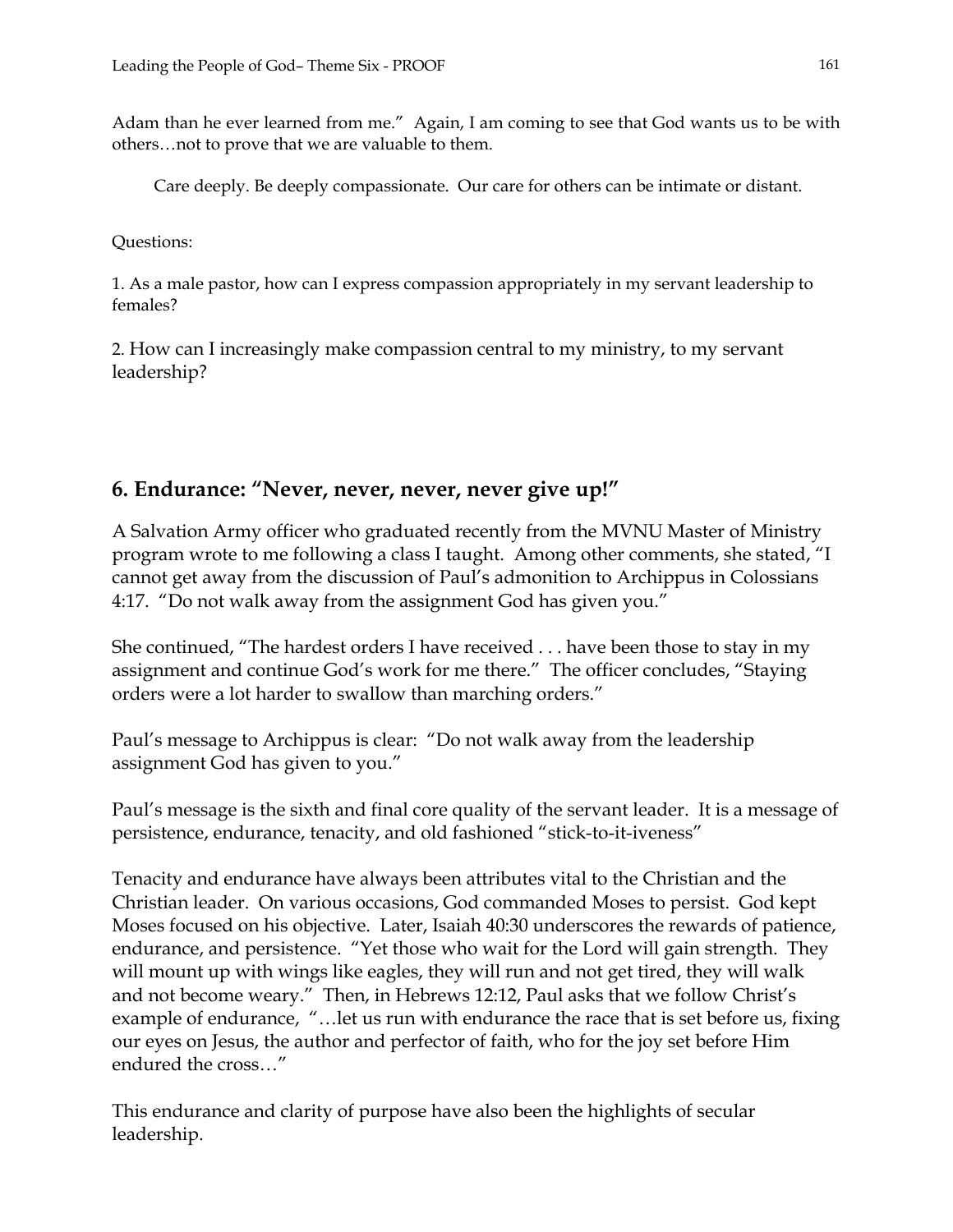As Prime Minister of Great Britain during his country's most trying period, Sir Winston Churchill was asked to return to his high school to deliver an important speech. He received a long and glowing introduction. He arose, went to the podium, and this was his speech: "Never, never, never, never give up!" Then he sat down.

Churchill captured in his memorable address the admonition of the Apostle Paul to Archippus, "Don't walk away from your work until God releases you from it.

Recently I've been thinking about endurance. I am struck by how it is always needed, often painful, and it is a gracious gift. Permit me to elaborate on those three characteristics.

**I. First, The Need for Endurance** Audacious tenacity – God inspired and empowered tenacity - spiritual tenacity, if you will - is needed as a core quality of the Christian leader. We don't know why Paul was compelled to speak these words to Archippus. However, Paul's' words to his friend cause us to question why we are often tempted to give up on a project, an assignment, a responsibility, or a calling before genuine release comes from the Lord.

- A. Why are we tempted to give up as Christian workers?
- 1. For sure, enemies of our soul want to defeat the Christian leader. "Our struggle is not against flesh and blood, but against the rulers, against the authorities, against the powers of the dark world and against the spiritual forces of evil in the heavenly realms." (Ephesians 6:12)
- 2. Another reason we give up is that the problems facing us at times seem too difficult to solve. In the book, Staying Power, Anne and Ray Ortland talk about the three time periods all problems have.
	- a) Zone A is called "Desire to Achieve" and is characterized by idealism, perhaps naiveté, and maybe apprehension.
	- b) Zone B is highlighted by the need for endurance. Zone B is called the "Desire to Quit" and is characterized by confusion and conflict when problems arise. This is the danger zone: problems need to be identified, separated, spelled out and tackled, one by one. Zone B will end in one of two ways: we will quit and abort the project, or we will persevere with "bull dog" tenacity, resisting the temptation to quit. We can choose to believe that, even in a seemingly impossible situation, the God who has promised never to leave us or forsake us is present. We can choose to believe that, by the grace of God, there is a way through, over, under or around the confusing situation.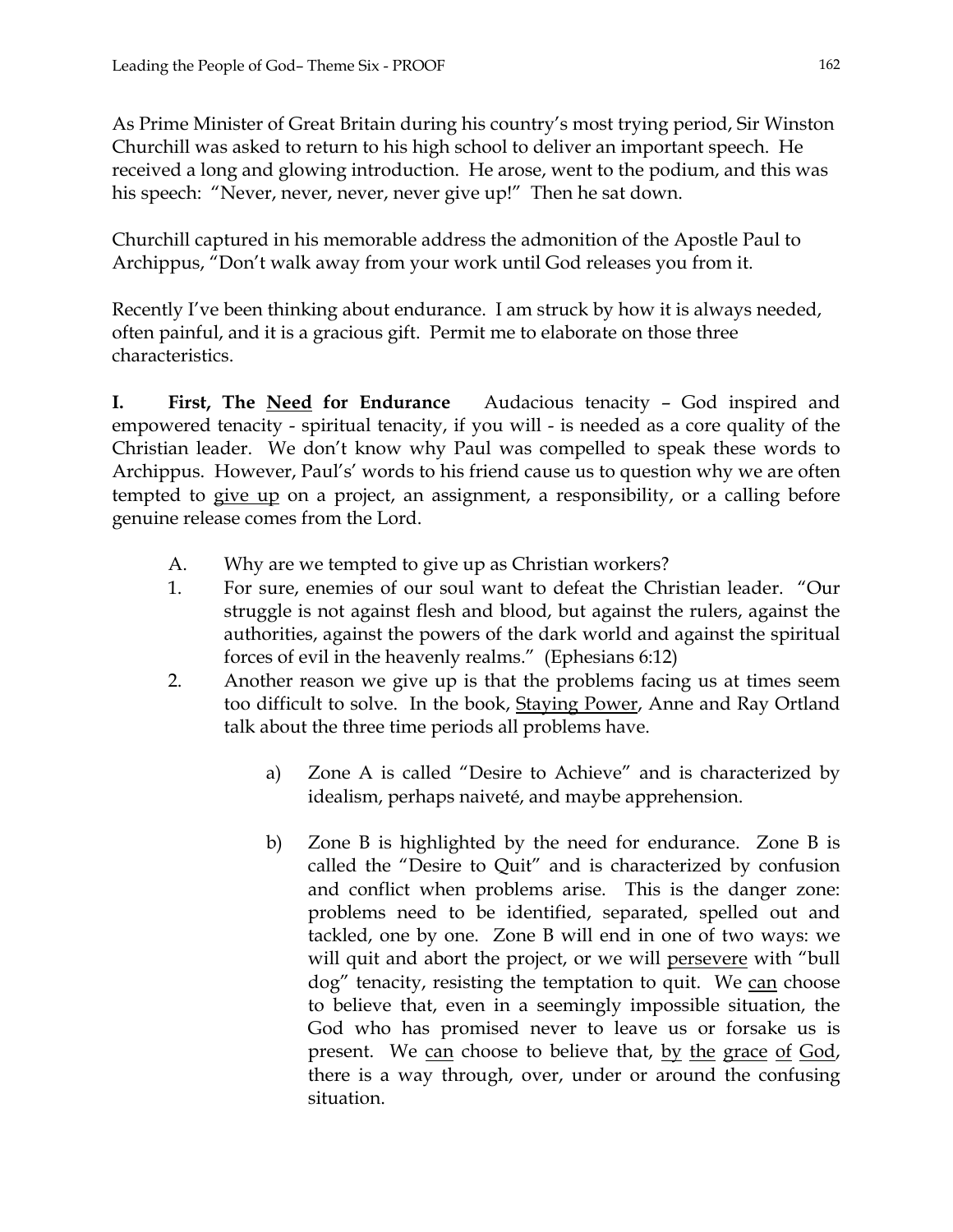- c) This leads us to Zone C. Zone C is called "Achievement and Growth". Christian leaders and the led characterize this zone by faith and personal satisfaction, and a sense of realism, maturity, and expectation.
- 3. We also give up because of misconceptions regarding the Christian life, work and ministry. These misconceptions can encourage us to give up before the job is completely finished.

"Progress is only being made when things are running smoothly." "The grass is greener on the other side." "Bigger is better." "Suffering and hardship can't be of God." "This problem can't be solved." "Success is gaining everyone's approval." "Failure is final." "I am nobody." "And one of the greatest misconceptions is that "good and godly people do not differ or make mistakes."

# II. **Secondly, there is the Pain of Endurance**

The tendency, I believe, is to "move on" when pressure builds, when we do not get our way, or the recognition we receive isn't what we desire.

It is painful to stay in the situation in the midst of conflict, uncomfortableness, misunderstanding, power struggles, conflicting situations and inappropriate expectations until God releases us from these assignments.

"Enduring" hardship through extraordinary times and situations requires a resolute faith in the God who has placed us in these assignments. And in these "painful" experiences, we must convictionally believe that we remain where God has placed us until he releases us, because we serve  $\overline{\text{Him}}$  in these painful times, not the people who sometimes inflict the pain.

We can learn much about the pain of tenacity from Ernest Shackleton and his 1914 Antarctic Expedition. Not known as a Christian leader, yet he taught us much through example about the necessity of **Endurance** in our various leadership roles.

In August 1914, Ernest Shackleton, an intrepid British explorer, boarded the ship, Endurance. He and his team of 27 men set sail for the South Atlantic. The group wanted to be the first to cross the continent of Antarctica.

Early the next year, their ship was trapped in the ice. By October 1915, still half a continent away from their intended base, the ship was crushed by ice and sank to the bottom of the ocean. In the months that followed the crew's food and water disappeared. Shackleton and his men, drifting on ice packs, were castaways in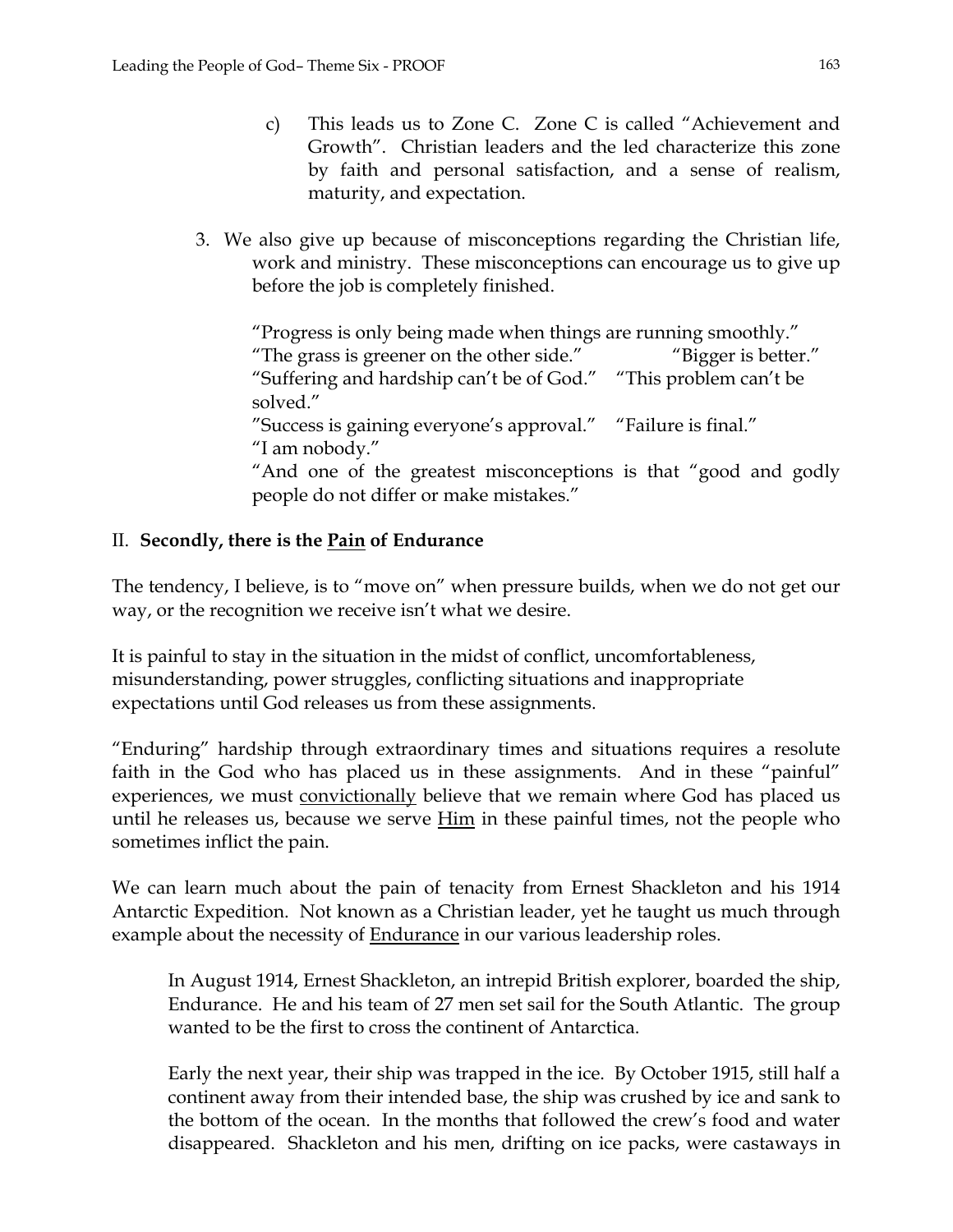one of the most savage regions of the world. Under Shackleton's leadership, they trekked over barren, frozen ice.

More than a year after the shipwreck Shackleton and his men were stranded on an island at the tip of Antartica. Their food was dwindling, and there appeared little hope of rescue. Survival, Shackleton realized, depended on a bold act. Leaving most of the crew behind and with only a few of his men, he must reach a whaling outpost by crossing 800 miles of stormy seas in an open boat. Upon landing at St. George's Island, his only route to secure rescue for himself and his shipmates was still across an ominous range of glaciers and mountains that had never been crossed before. He took the chance. He had to endure. He and two others successfully reached the settlement. Amazingly, he saved his entire crew. Everyone survived. Everyone!

Paul's journeys, as outlined in the latter book of Acts, were filled with similar experiences! Listen again to Acts 27:25 – "Keep up your courage, men, for I have faith in God that it will happen just as He told me."

- After being in jail for two years, Paul and others were on their way to Rome.
- **Paul's admonition to the men on board the ship was spoken in the** middle of a typhoon, a shipwreck, and no food for 14 days.
- BUT, God had earlier told Paul that "he would testify of God's grace in Rome." (Acts 23:11)
- In the midst of the Pain of getting to Rome
	- $\triangleright$  The jail experience,
	- $\triangleright$  Typhoon, shipwreck and no food;
- Paul stated emphatically, " . . . keep up your courage, men, for I have faith in God that it will happen just as he told me."

# **Ten Strategies for "Enduring"**

The examples from Paul and Earnest Shackleton show that leading through extraordinary times and situations requires strategies for enduring. The following ten strategies are taken from Huntford's book, *Leading at the Edge: Leading Lessons from the Extraordinary Saga of Shackleton's Antarctic Expedition*.

- 1. Vision and Quick Victories: Never lose sight of the ultimate goal and focus energy on short-term objectives.
- 2. Symbolism and Personal Example: Set a personal example with visible, memorable symbols and behaviors.
- 3. Optimism and Reality: Instill optimism and self-confidence, but stay grounded in reality.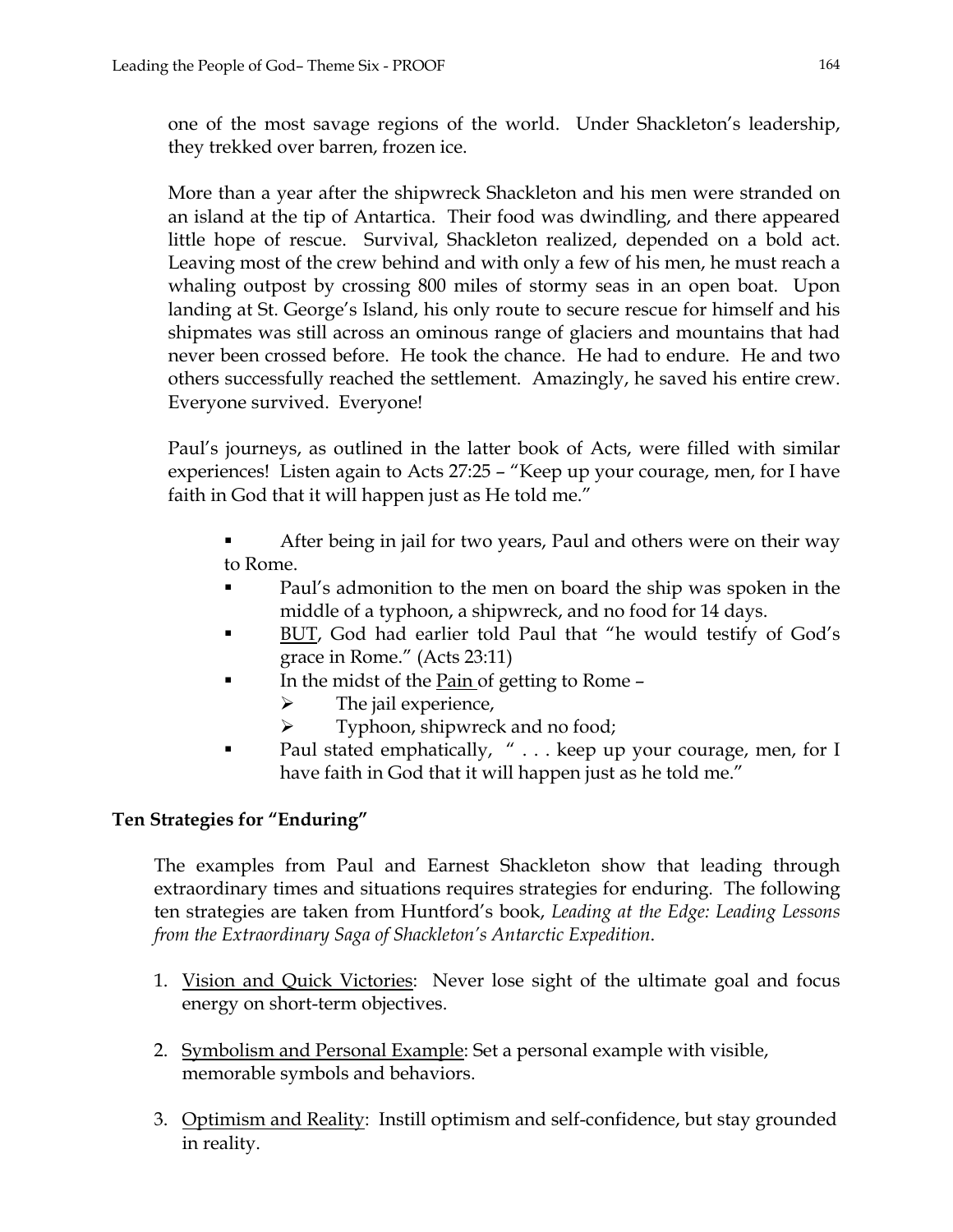- 4. Stamina: Take care of yourself: Maintain your stamina and let go of guilt.
- 5. The Team Message: Reinforce the team message constantly: "We are one—we live or die together."
- 6. Core Team Values: Minimize status differences and insist on courtesy and mutual respect.
- 7. Conflict: Master conflict—deal with anger in small doses, engage dissidents and avoid needless power struggles.
- 8. Lighten Up! Find something to celebrate and something to laugh about.
- 9. <u>Risk</u>: Be willing to take the Big Risk.
- 10. Tenacious Creativity: Never give up—there's always another move.

# III. **The Gift of Endurance**

- A. This gift of "stick-to-it-iveness" endurance or perseverance is not a gift we give to other people. By **no** means.
	- Rather, the gift of tenacity is a grace gift from God to  $us$ . . .for the</u> spiritual growth, Christian maturity and personal development we experience in the midst of "staying with it" until God releases us!
	- On many occasions I have stated, "leading MVNU is the greatest journey of faith I have ever experienced." In exercising tenacity – staying power – I have been the greatest benefactor. In choosing to believe that God is in the midst of a process, problem or confrontation, I have grown spiritually. I have matured in Christ significantly. Why? Because I have had to lead from my knees in dependency upon "the One who has called me to this assignment, believing He will complete in me and my work exactly what He has designed!"

 On the quality of endurance, God spoke directly to Moses when Moses asked God to name someone else to be leader of the Jews in Egypt. God's reply to Moses was "I am sending you to the King of Egypt so that you can lead my people out of Egypt." Moses said, "I am nobody. No Lord, don't send me! I am a poor speaker, slow and hesitant. No Lord, please send someone else." God responded to Moses: "I will be with you!"

God went on to tell Moses "Tell them "I am" has sent you to them," and God says to us, "It is I – the great 'I am' who calls, empowers, keeps and carries us."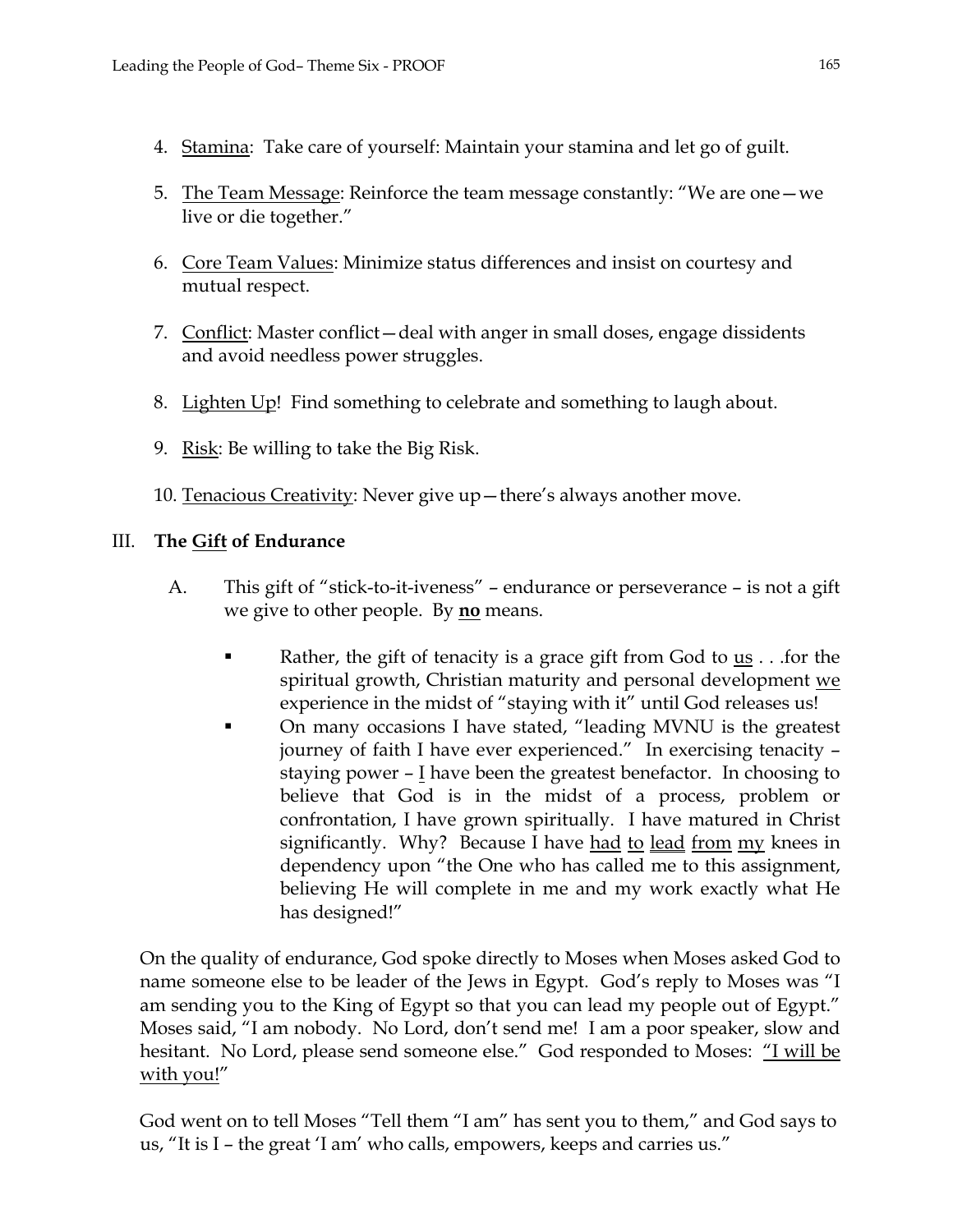#### **Endurance, With Contentment! What A Profound Gift From God To Us!**

God's own gift of endurance allows us to respond to God's call. Endurance enables us to "stay the course" until He releases us from an assignment! And who benefits the most? Only God knows. But, for sure, we who "endure" by God's grace are blessed. Tenacity is a grace gift from God to us! I close this section by returning to Paul's words to Archippus: Do not walk away from the assignment God gives to you!

# **Core Values of the Christian Servant Leader**

The seven core values listed below are part of a Mount Vernon Nazarene University foundational document, *For This We Stand – Values Underlying the Mount Vernon Nazarene University Faith Community.* The seven are the core values that are part of Affirmation #2, "We Respect Others". The entire set of twentyone affirmations and their respective core values or tenets can be found in *For This We Stand* and the MVNU web site ([www.mvnu.edu\)](http://www.mvnu.edu/). We strive for the following behaviors. The seven core values of Affirmation #2 include:

#### **MVNU Core Values, Affirmation #2 Core Qualities of a Servant Leader**

We respect others; therefore, we strive for the following behaviors:

- 1. A Magnanimous Spirit
- 2. A Servant Mentality
- 3. A Trustworthy Character
- 4. A Positive Influence
- 5. A Courteous Response
- 6. A Giving Motivation
- 7. An Appreciative Attitude

Our seven Core Values become our guideposts along the pathway of Christian Servant Leadership. The seven are how we put the six Core Qualities into action. The seven Core Values assure we "walk the talk" of Christian

Servant Leadership, not just "talk the talk". They help track our integrity assuring our words and actions are consistent. They are the indicators, they are the "Proof" that assures we track how we as an institution qualitatively grow. We affirm these to the way we live and work with others on campus. We believe, in so doing, that the

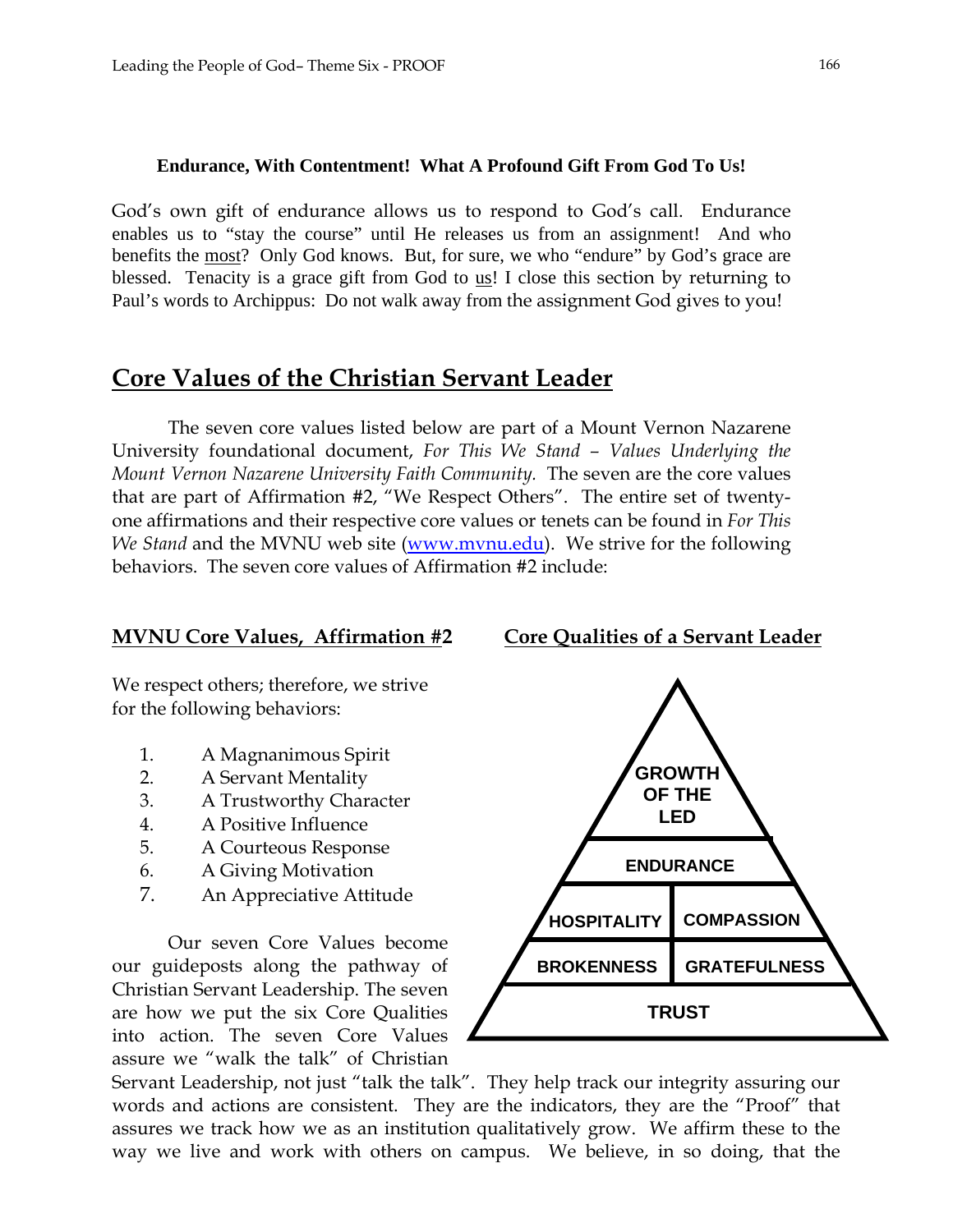individuals with whom we work in an academic community will then grow in their faith and be strengthened in their spiritual journey. The proof of leading, we believe, is in the qualitative growth of the led. Therefore, we desire that on campus, we – faculty, staff, and students – mature in our faith and our walk with Christ in the midst of our life together on campus. The Core Values help guide us along that path.

It may be helpful here to present each of our seven core values and explain how they are manifested at MVNU. They characterize us at our best and convict us at our worst.

#### **Affirmation #2, WE RESPECT OTHERS. Therefore, we value and stand for...**

#### **1. A Magnanimous Spirit**

 Committed Christians are big-spirited. They give others the benefit of the doubt. They recognize that mistakes can be made, even by themselves. They believe the best, not the worst, in others. They want others to succeed, not fail. They are happy when others receive attention, awards, and accolades. They don't "put people down" in order to build themselves up or have a healthy self-image. They freely forgive, even before forgiveness is asked.

 Jesus taught us an unforgettable lesson about forgiveness. He said, "Father, forgive them, they know not what they do." It's ironic. His "enemies" had not asked for forgiveness, nor did their behavior toward Jesus change when Jesus extended forgiveness to them. What difference, then, did forgiveness make? Not in outward circumstances, for sure. They continued to kill Him. However, His words of forgiveness made all the difference inwardly. He would not permit what others said or what they did to create anger, resentment, and bitterness within Him. His relationship to the Father was so much more important. Others' behavior toward Him would not be permitted to rupture the relationship with the Father. "Father, forgive them, they know not what they do." A magnanimous, forgiving spirit. And this must be our spirit.

#### **2. A Servant Mentality**

 Christians embracing the lifestyle of holiness are challenged to find tangible, concrete ways to serve others in Jesus' name and say to fellow believers within the fellowship, "I love you. I care for you. You are my brother or sister in Christ."

 In its briefest and most general understanding, ministry is service to others in Jesus' name. Certain words help us understand the various dimensions of Christian ministry - words like caring, sharing, growing, relating, teaching, and confronting. Ministry in New Testament perspective takes the form of holding the hand of a person engulfed in fear, listening intently to a person in trouble, crying with a person who is hurt, or embracing the individual who is grieving. It may include taking friends to the store for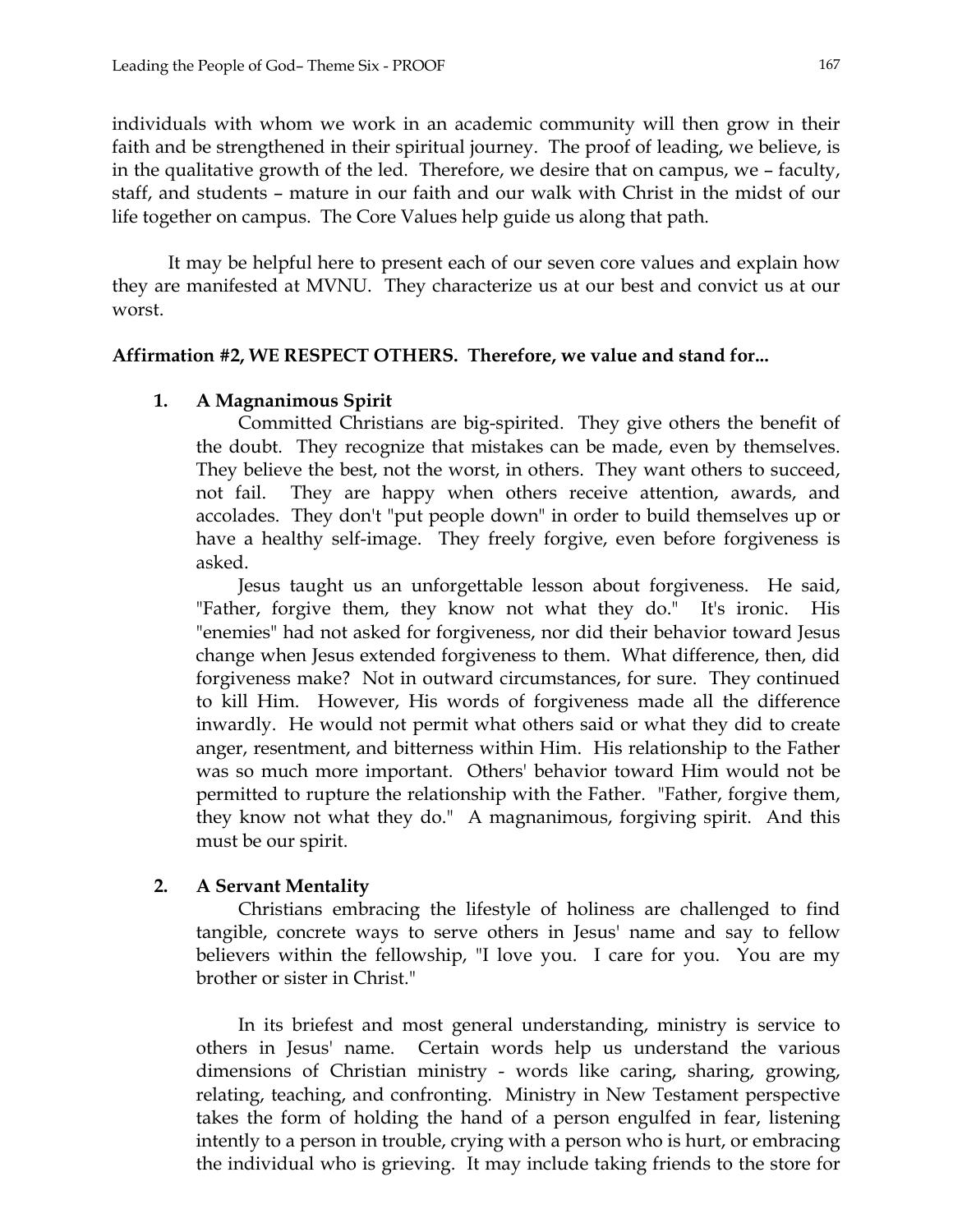groceries, sharing your talents with others, or confronting in love the lack of discipline or careless habits. Ministry encompasses the sharing of the Christian faith or a verse of scripture with another in time of need.

 Christian ministry is the extension of Jesus in our world, incarnating the healing, guiding, sustaining, reconciling work of Jesus in the lives of those with whom we work and live. If you are a Christian, you are called to Christian ministry. From a biblical perspective the MVNU motto is on target -- "To seek to learn is to seek to serve."

 Ministry understood in this broadest sense is the context for our specific ministry. We may be specifically called and gifted for pastoral ministry, teaching ministry, evangelism ministry, music ministry, or leadership ministry. But it is futile and self-defeating to seek to function within our particular calling while ignoring the broader calling to serve others in Jesus' name.

#### **3. A Trustworthy Character**

 "Character is what you are," someone said, "when no one is looking at you." Character is the sum total of our values, priorities, commitments, and decisions. Increasingly, spirit-filled Christians develop a Christ-like character as they grow and mature in Christ.

 Ephesians 4:25 exhorts us not to lie. "Put off falsehood," one translation states. The specific reference is to "speaking the truth" within the body of Christ, the fellowship of believers. But do Christians lie to one another?

 I choose to believe that we don't lie to one another on purpose. Christians do, however, sometimes ignore other believers with whom their differences have created barriers. Conversation is therefore superficial. Discussion, if any, focuses on everything but the issue dividing the Christians. Is this lying?

Increasingly, our <u>word</u> must become our <u>bond</u>. What people "see" is what they should "get." Our lives should assume an authentic, transparent, and genuine nature. Our character is trustworthy, even in the academic arena. The College's code of academic integrity affirms our truthfulness in the exams taken on campus and the assignments submitted to teachers. Academic integrity is an essential component of MVNU.

 We want people with whom we live, work, and study to see us as honest, not just with facts, dates, and figures, but with our emotions particularly negative emotions that tend to divide and separate the Christian fellowship.

#### **4. A Positive Influence**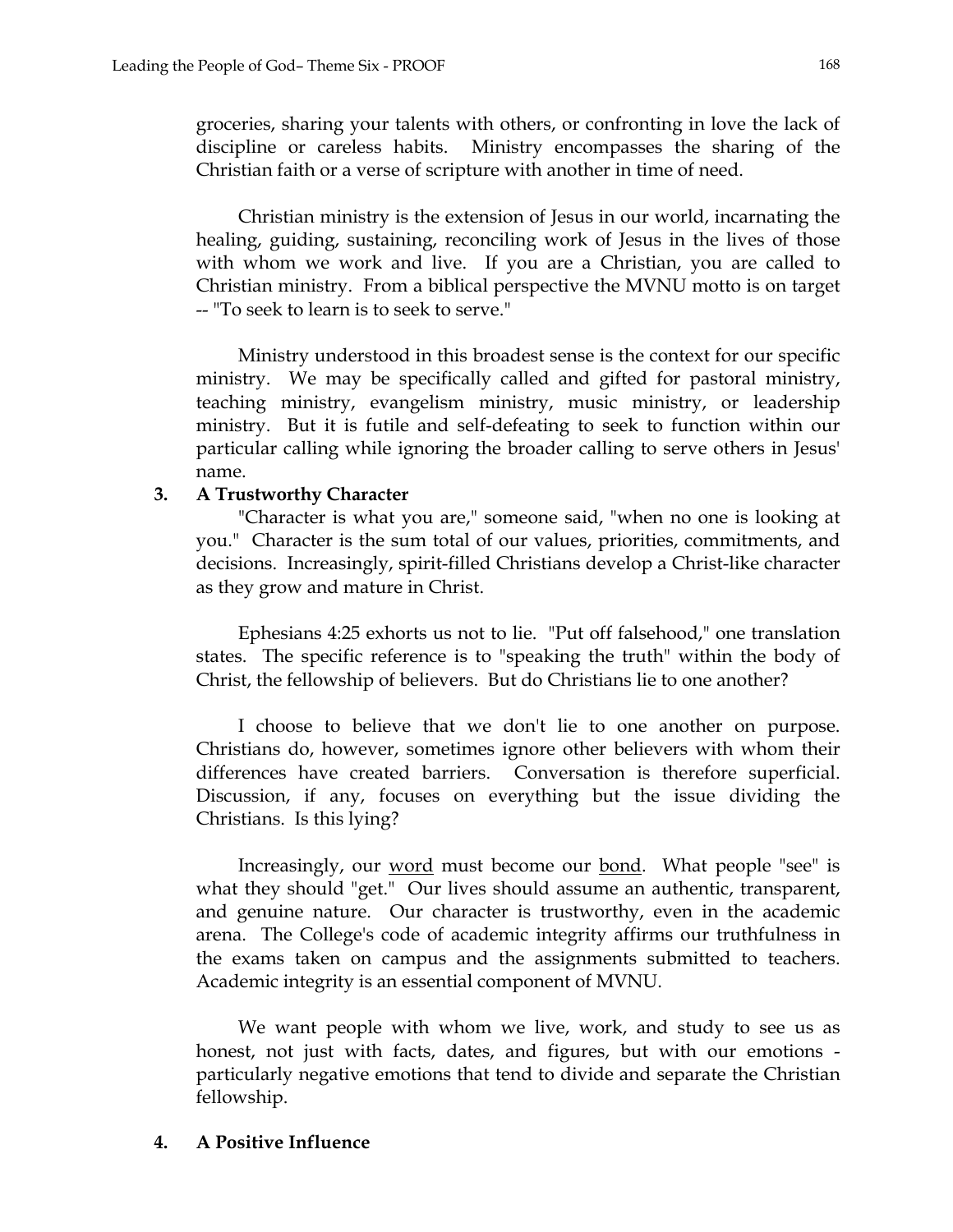Have you ever been around someone that, when you left his or her presence, you felt about 3 inches tall? Some people act as if the only way to build themselves up is to put other people down.

 Likewise, you have been around other people that, when you left their presence, you felt big, strong, and confident. You believed that with God and you, you could make a difference, overcome the obstacle, or succeed where you had failed.

 "Do not let any unwholesome talk come out of your mouths, but only what is helpful to others, that it may benefit those who listen." This admonition in Ephesians 4:29 puts most of us under conviction. Our words tend to be self-serving rather than for others.

 Sanctified Christians increasingly make a positive rather than a negative difference in the people with whom they associate and in the situation wherein they find themselves.

 A good question to ask is this: Do people with whom I associate feel better or worse about themselves, their work, MVNU, life, and God as a result of my involvement with them? Determine to be a positive, rather than a negative, Christian - someone who builds up others instead of tearing them down, a person whose words "benefit" those who listen, not undermines, belittles, or destroys them.

 As Christians mature in Christ, the focus must be on building up others, not tearing them down; on encouragement, not discouragement; on supporting, not undermining; on healing, not hurting; on caring, not indifference; on others, not on ourselves.

#### **5. A Courteous Response**

 The way of holiness is a path whereby committed Christians "are being renewed in the attitude of their minds." The Ephesians 4:23 passage is given in the context of a contrast between ways Christians and non-Christians live their lives and respond to others.

 Attitudes of the heart that should increasingly characterize Spirit-filled Christians include the following:

 I love you - you are my brother/sister in Christ; I need you - you have strengths and gifts I do not have; I accept you - you are being changed by Christ as I am being changed; I respect you - you are different, yet we are one in Christ; I trust you - you desire to serve the same Christ as I; I serve you - I want to minister grace to you.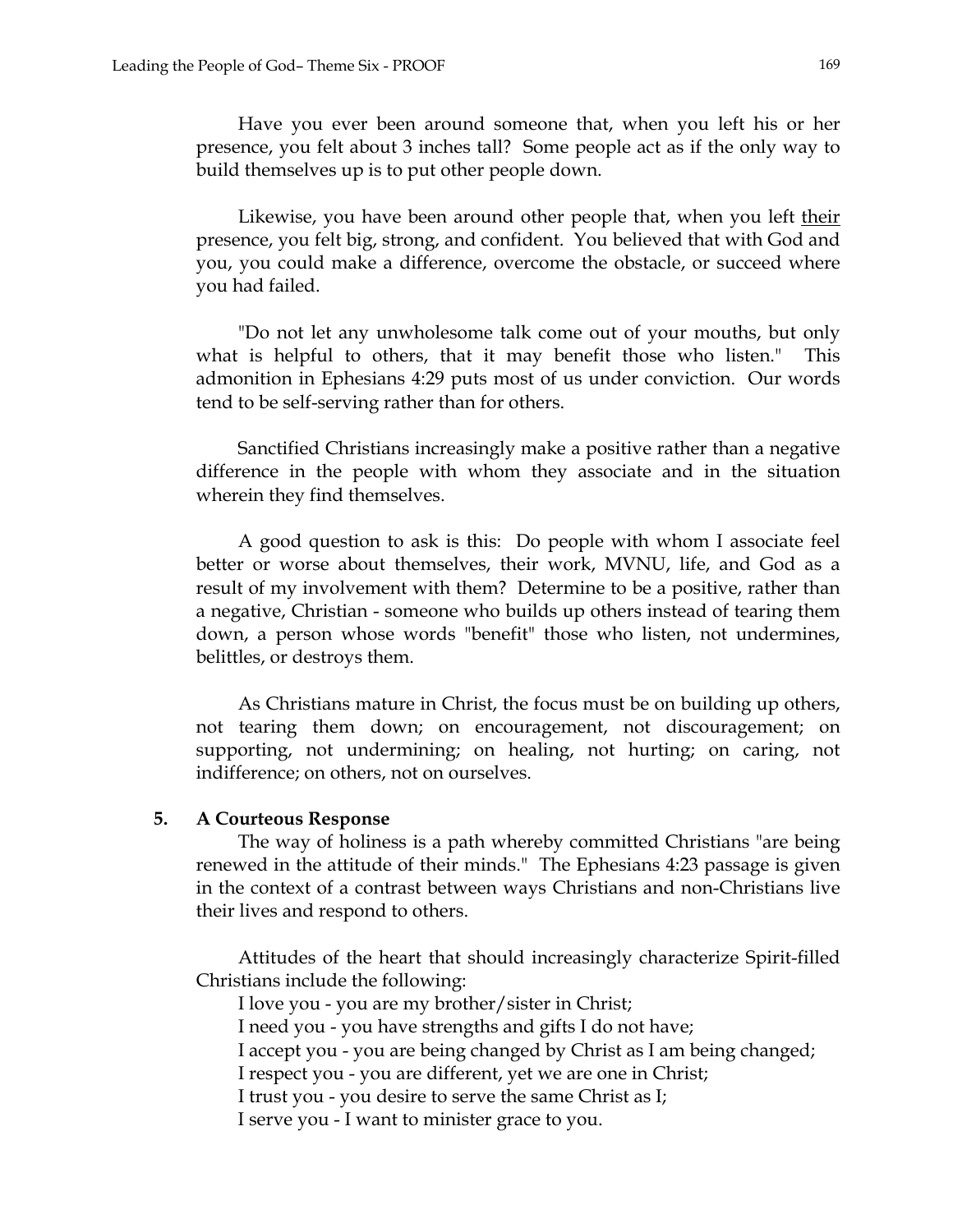These attitudes of the heart enable us to respond courteously to others, even within the Christian fellowship, who do not reflect the same attitudes and behavior towards us.

 "Be kind to one another, tenderhearted, forgiving one another, even as God for Christ's sake hath forgiven you" (Ephesians 4:32).

#### **6. A Giving Motivation**

 The biblical reference to giving we have heard throughout our lives: "it is more blessed to give than to receive" (Acts 20:35). And the usual context in which we focus this admonition is in reference to money.

 Money, for sure, must be included in the discussion. Another equally strong biblical principle states, "to whom much is given, much is required" (Luke 12:48 b).

 But "giving" on the MVNU campus for most of us, if it relates only to money, permits us to get off the hook and allows us to miss the principle.

 A commodity just as rare as money on campus is time. And the giving of our time is included in the biblical injunction.

 Time is needed to greet students on campus, to get acquainted with them, assist them in adjusting to a new, if not strange, environment, bring them into our friendship loop, invite them to walk with us to class, to chapel, to Boost. Remember your first days on campus? Anxiety? Fear? Homesickness? Freedom? Outsider? Rejected? Pain?

 Find someone who is new to campus and spend some time with them, just because it is right and it should be done.

 Look around for some students from outside the United States. The number is growing. Don't panic out of a lack of knowledge of their first language or their culture. What they need is a friend, someone to help them. Ask them (and others) these questions:

- 1. How are you doing?
- 2. How are you coming along with...(a specific problem, project, etc.)?
- 3. How can I help you in...? (Be as specific as possible.)

 These are good questions to ask visitors you spot on campus or prospective students who "invade" the campus (and sometimes your rooms!) on big days for student recruitment.

 "Christ died while we were yet sinners." We did not deserve the gift of eternal life He gave to us. Look around, often, and see people in need of something you can give. You give, like Christ, not because the other person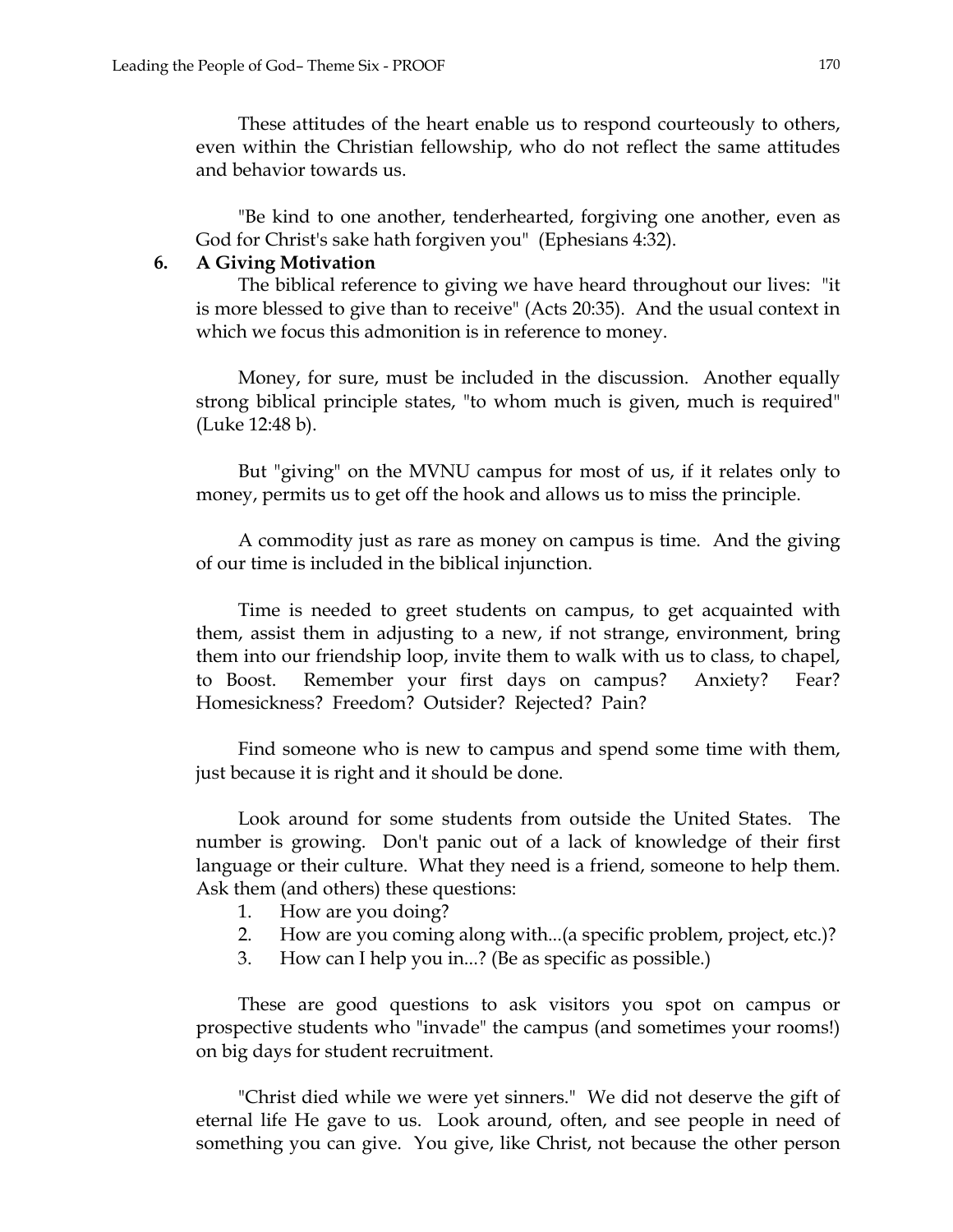"deserves" the gift necessarily, but because you desire to love others as Christ loved us.

#### **7. An Appreciative Attitude**

 The contemporary song asks the question, "How can I say a million thanks for the things You have done for me - things so undeserved ... the voices of a thousand angels cannot express my gratitude. All that I am, or ever hope to be, I owe it all to Thee." The refrain of the song continues with thanksgiving to God for all that He has done.

 Holiness people are grateful people; grateful to God, through His unmerited grace, for saving, sanctifying, and establishing them firmly in the way of holiness. A spirit of thanksgiving must be the continuous response of the committed Christian to the goodness of God in his/her life.

 Yet, our expressions of appreciation should extend to others who help us along the journey. This includes other students, roommates, teachers, and ... yes, even administrators!

 Songwriter and musician Ray Boltz was on campus several years ago for a concert. During the concert, he shared the background for writing one of his top hits at that time. He wrote the song for Pastor's Appreciation Day in his local church. The heart of the song expresses gratitude to his pastor. "Thank you for giving to the Lord, I'm a life that's been changed...Jesus took the gift you gave. That's why I'm here today."

 In addition to expressing praise and thanksgiving to God, find another person, daily, to whom you can say - honestly and genuinely -

> I thank you. I'm grateful to you. I appreciate you.

 And be as specific as you can in expressing your gratitude to the other person. You may have to look hard each day for someone to whom you can express gratitude. But keep looking...you will find someone.

 The Swedish family therapist, Swen Walroos, in his outstanding text, *Family Communication*, concluded from his extensive work with troubled families that the ratio of criticism to compliments in dysfunctional families was 7 or 8 to 1; that is, there were seven or eight criticisms to every one compliment. He states, "My goal in family therapy is to reverse the ratio; that is, to help families give seven to eight compliments to every one criticism."

 I'm concerned when the pervasive mood or conversation of a campus, dorm, a "clique" or group, a family, or an individual is overwhelmingly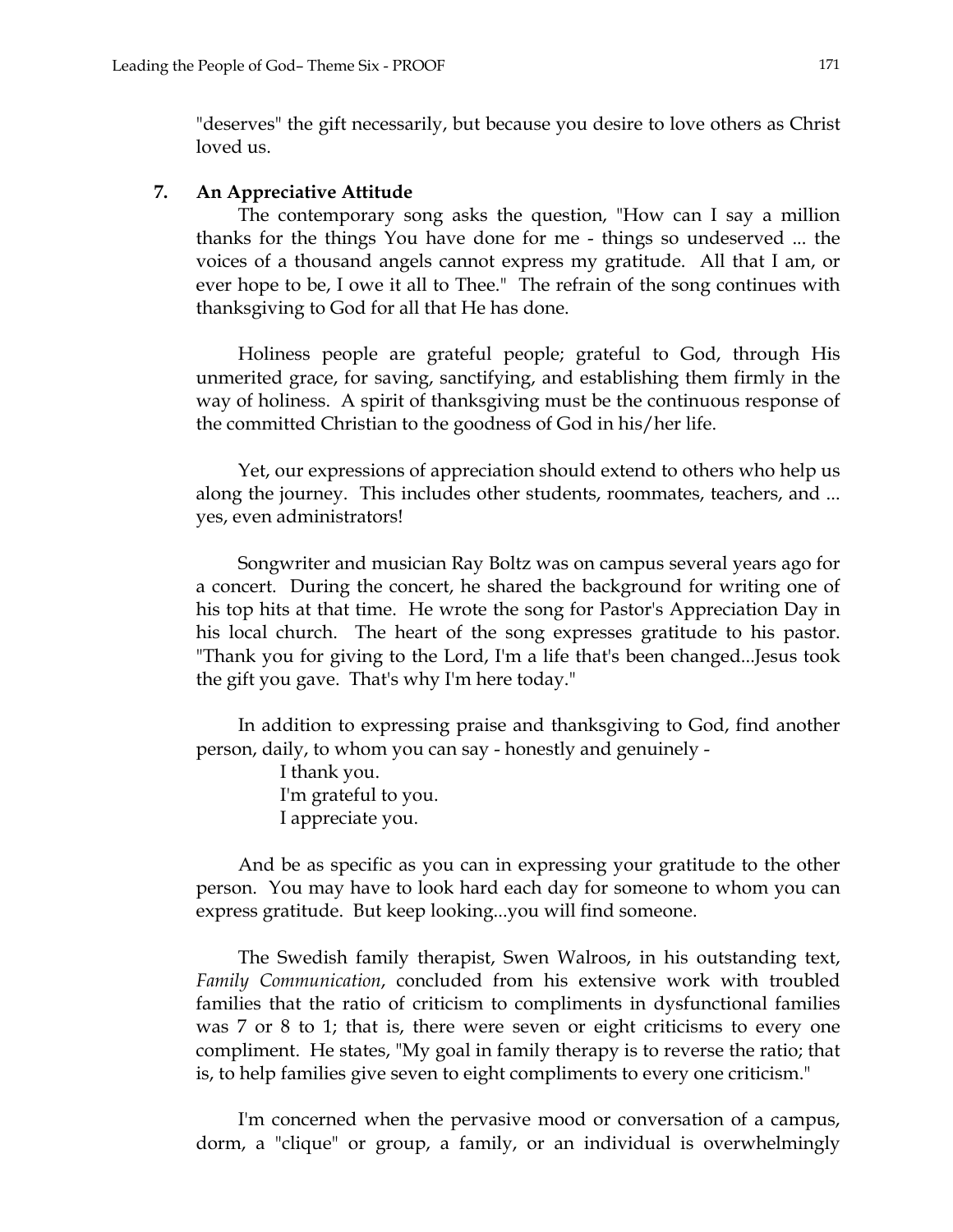negative. Something is fundamentally wrong with that individual, group, or institution. Usually we can find what we look for if we're looking for the negative in others or in this institution. Likewise, if you focus on the positive in others or in this institution, you will find it.

 And when you find it...discipline yourself to express appreciation. Develop an appreciative attitude. It is healthy for you physically, emotionally, and spiritually. Find someone each day to whom you can say... I thank you. I'm grateful to you. I appreciate you.

# **Core Attitudes of the Christian Servant Leader**

Core attitudes of the heart (Ephesians 4:23) that should increasingly characterize spiritfilled Christians and Christ-like leaders include the following:

- 1. I love you--*you are my brother/sister in Christ.*
- 2. I need you--*you have strengths and gifts I do not have.*
- 3. I accept you--*you are being changed by Christ as I am being changed.*
- 4. I respect you--*you are different, yet we are one in Christ.*
- 5. I trust you--*you desire to serve the same Christ as I serve.*
- 6. I serve you--*I want to minister grace to you.*

These are key attitudes for the Christian leader who seeks to nurture faith and life in the persons he/she leads. From these basic attitudes, we derive specific goals for the people we serve.

Recently, I shared the following personal goals with the MVNU staff. These goals that I have for myself as I work with each one of them are very important. I want the faith of employees of MVNU to be strengthened as a result of working at this institution. My personal goals for working with the University employees are:

- 1. Honor your time.
- 2. Value your work.
- 3. Build your confidence.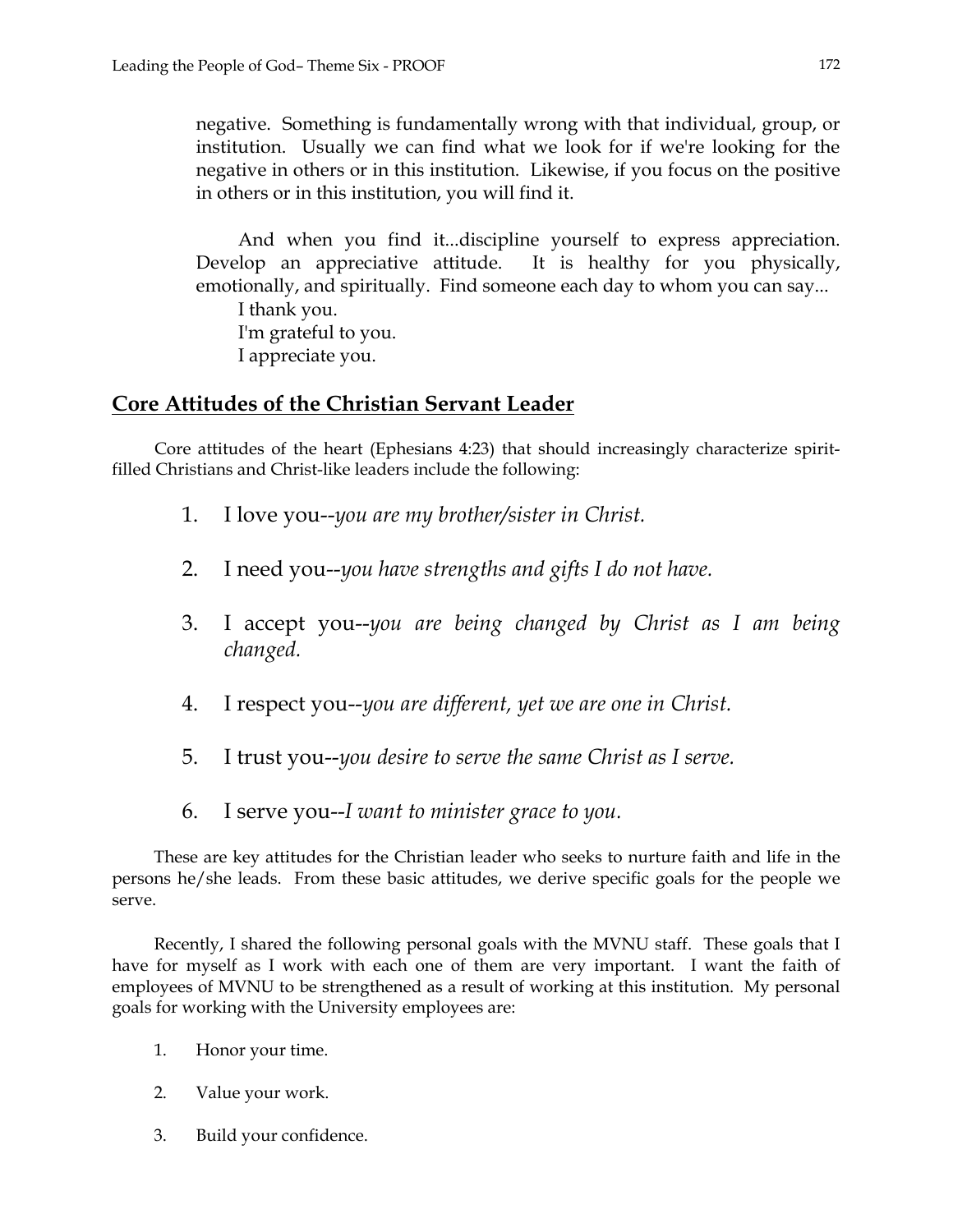- 4. Increase your competence.
- 5. Support your decisions.
- 6. Hear your words.
- 7. Network your ideas.
- 8. Affirm your dreams.
- 9. Simplify your assignment.
- 10. Strengthen your faith.

At Mount Vernon Nazarene University, we choose to view ourselves as brothers and sisters in Christ whose work here is a sacred calling. We function in our individual assignments out of a profound commitment to biblical principles, Christian values, and our theological traditions. The relationship between employees and their supervisors produces personal and professional growth on the part of both individuals. Training, ongoing dialogue, and accountability take place in the context of our understanding of the vision of MVNU to truly be an "academic community of faith, shaping Christ-like leaders for lifelong service."

Opportunities to evaluate, revise, and improve our ministry assignments at MVNU are given to us through a prescribed employee review process. From my own experience with a Board committee, I recognize that these occasions have the potential of generating some anxiety. Yet our approach to them should always be one of hope: for strengthening overall effectiveness and increasing efficiency in specific work assignments; for setting goals for personal and professional development; and for spiritual growth and new or improved ministry opportunities as a result of serving at MVNU. Both as individuals and as a community, these times are necessary and valuable for cultivating our commitment to excellence for Christ (Colossians 3:23).

I pray that the review process will bring out the best in both employee and supervisor, and that the personal and professional growth desired and needed will result. With open communication and God's grace and mercy working through us, the process can produce plans and dreams vital to the future of MVNU. Thank you for your important role in this endeavor.

The following questions help prepare employees for the employee review process. Notice the goal of the dialog is the personal and professional growth of the employee.

- 1. How does your specific assignment fit into and support the overall mission and vision of Mount Vernon Nazarene University? How does your department do so?
- 2. In what ways have you developed and enhanced your job knowledge in the past year? Have adequate opportunities been provided both for training and for personal growth?
- 3. What specific tasks or accomplishments this year best express your commitment to quality service to students, fellow workers, and outside customers? How have you felt that your gifts and talents have been most effectively used*?*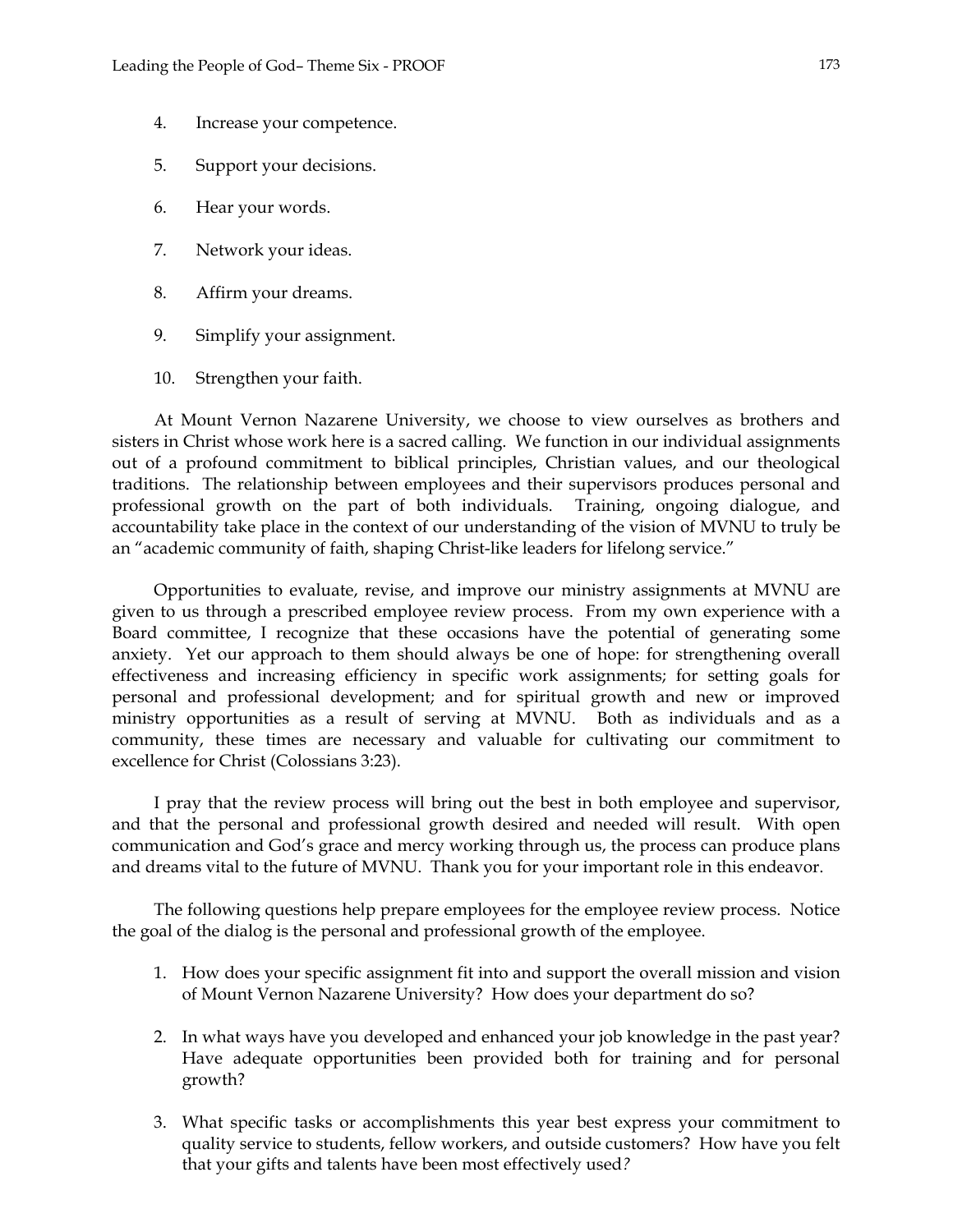- 4. What aspects of your work this year reflect your stewardship of the responsibilities given to you? Are there additional avenues of service you would like to pursue (committees, new assignments, etc.)?
- 5. How would you describe your attitude toward your work? In what ways has your initiative contributed to the continuous improvement of our campus community? How does your work support the recruiting, retention, and care of our students?
- 6. How have problem solving and resourcefulness played a role in your successes or challenges this year? What additional resources might assist you as you strive for excellence?
- 7. In what ways have you contributed to teamwork in your area and how has teamwork influenced your work positively? How can the climate of collaboration at MVNU be enhanced?
- 8. Has your sense of calling and personal ministry been fulfilled through your work endeavors this year? Do you feel affirmed as a valuable asset to MVNU?
- 9. How has your leadership positively impacted those with whom you work and the campus as a whole? In what ways can those who lead you do so more effectively?
- 10. What short-term and long-term goals would you set for your work in the coming year? For your department as a whole?

As time permits, develop a list of parallel questions for you to discuss with the persons whom you are responsible to lead. Remember, the PROOF of servant leadership is in the qualitative growth of the led – individually and as a group. What a goal! What a task! What a privilege!

# **Conclusion**

 Theme Six, PROOF, gives us the tools we need as Christian leaders to facilitate the growth of the Body of Christ, God's people. The goal is that with these tools, as Christian servant leaders, we can help those we lead experience qualitative growth, or Proof.

 Theme Six focuses on the leader as a person. As noted in the beginning of the section, Gandhi said, "We must be the change we seek to produce", and the theme examined the Christian who seeks to lead with the mind of Christ. The Christian servant leader has at least six core qualities: Trust, Gratefulness, Brokenness, Compassion, Hospitality, and Endurance, with Trust being the foundation upon which the others build. Then, we looked at how Mount Vernon Nazarene University Core Values put into practice or assures we "walk the talk" of the six Core Qualities of Christian servant leadership. In this way, these core values and core qualities become part of our personnel operation at MVNU, part of our personnel management process.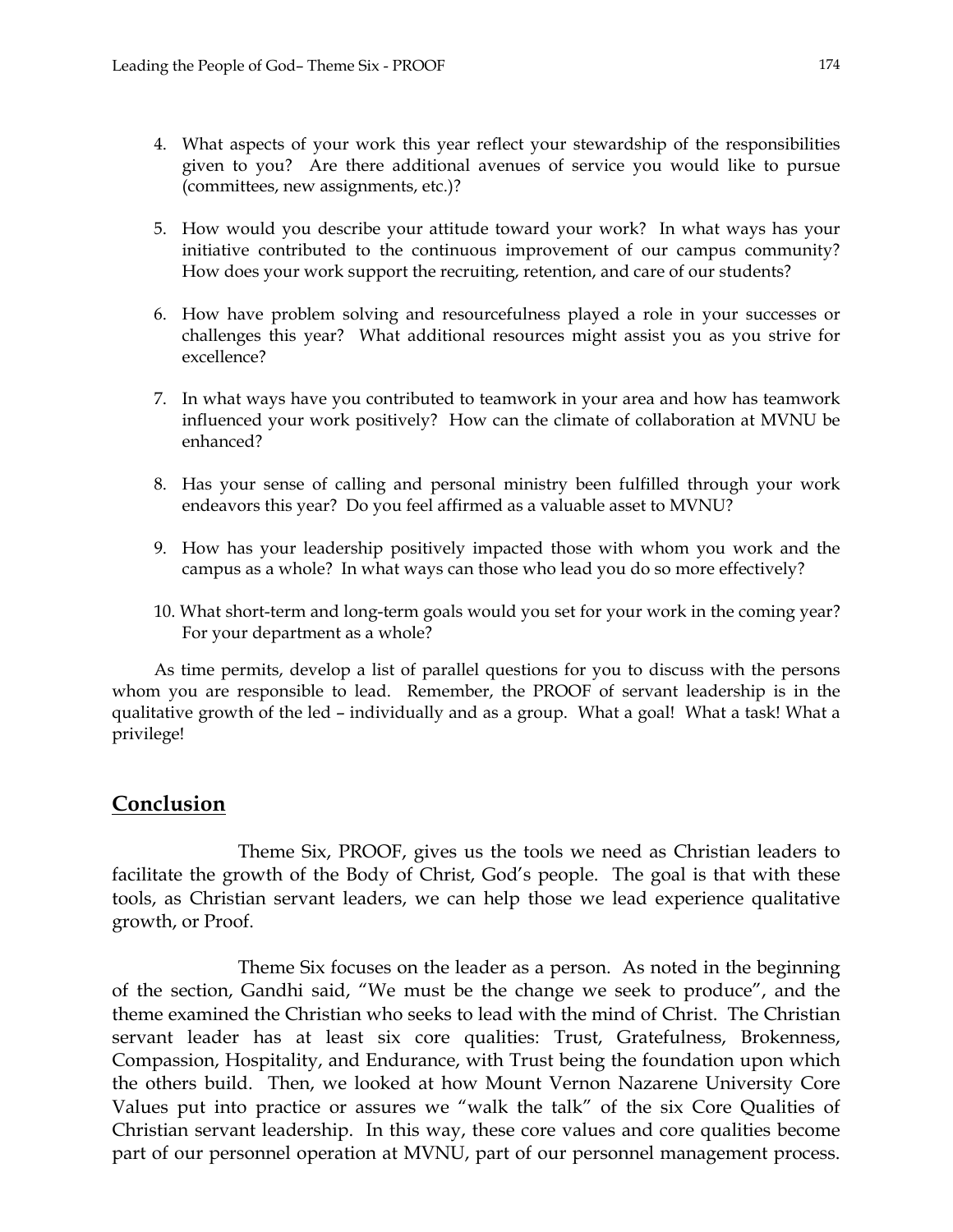This process of embedding these core qualities and core values into MVNU's operation fuels the relationship between Christian servant leaders and the led at MVNU. This process engenders dialogue and communication regarding how the Christian relationship takes place between the leader and the led.

 Now, it is time to review the themes, MOTIVATION, LIFESTYLE, PURPOSE, METHOD, PAIN, and the EVIDENCE...of servant leadership and tie them back to the three cornerstones where we started this investigation, namely Vision, Passion, and Obsession.

 *"A few years ago, I met an old professor at the University of Notre Dame. Looking back on his long life of teaching, he said with a funny twinkle in his eyes: 'I have always been complaining that my work was constantly interrupted, until I slowly discovered that my interruptions were my [w](#page-148-0)ork.'"* Henry J. M. Nouwen, *Out of Solitude[24](#page-148-0)*

 $\overline{a}$ 

<span id="page-148-0"></span><sup>24</sup> Nouwen, Henri. *Out of Solitude*. Ave Maria Press, 1984.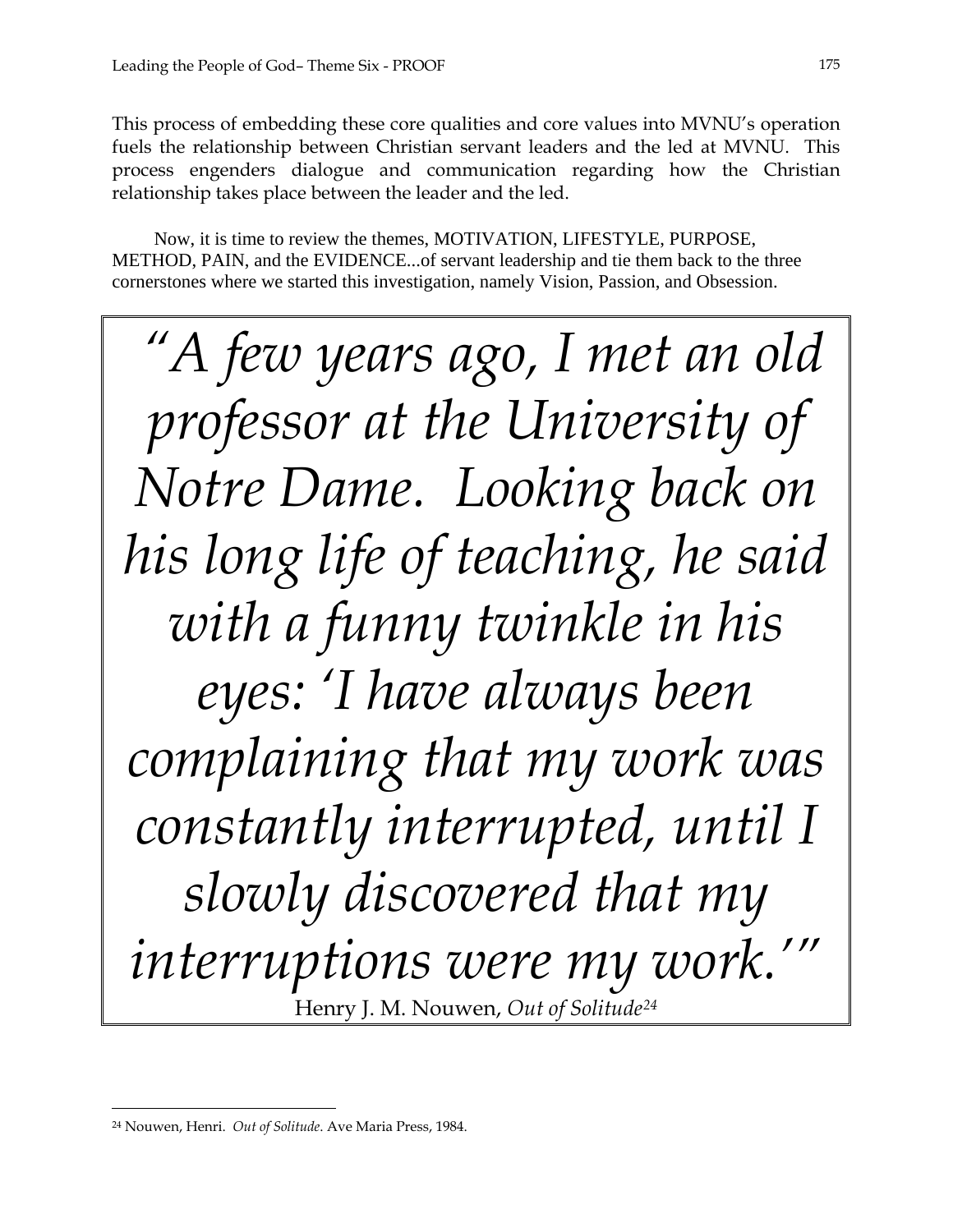# *Postscript*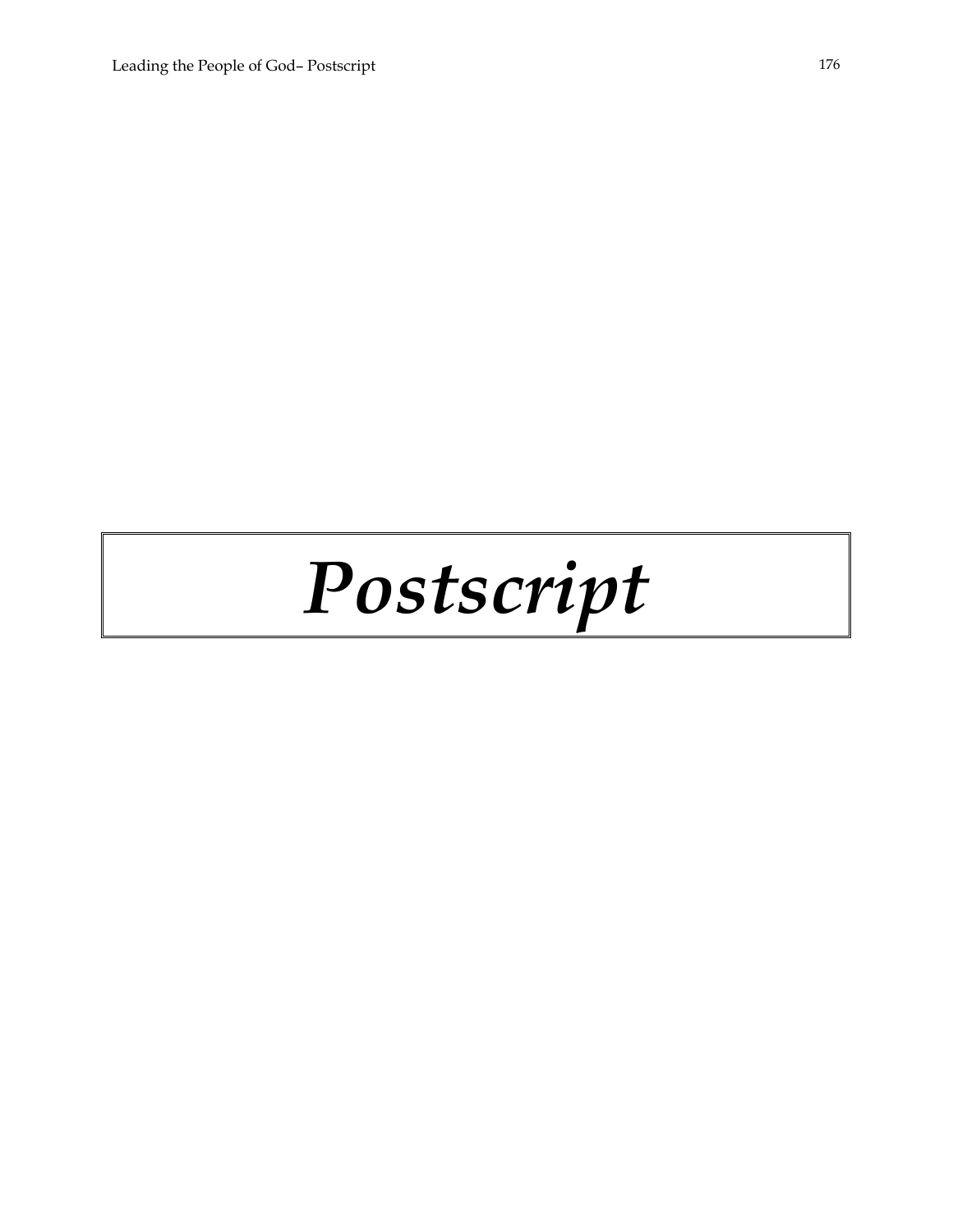# *Postscript*

# **Let's Review - Convictions of a Reconciled and Transformed Christ-like Leader**

Remember the first two verses of the hymn "The Servant's Song"?

*Brother, let me be your servant; let me be as Christ to you; Pray that I may have the grace to let you be my servant too.* 

*We are pilgrims on a journey; we are brothers on the road. We are here to help each other walk the mile and bear the load.* 

Again, I ask the question: What will constitute "success" in our leadership ministry? The way we define success will determine our leadership focus. We must have at the core of our being these three compelling convictions especially when good and godly people collide over vision and values:

- 1. Who we are as the People of God;
- 2. What we are called to do in the work of God; and
- 3. How we live together as the family of God.

These convictions are the heart of Christ-like leadership. They comprise the essence of The Servant's Song. A vision! A passion! An obsession! Let's look again at these convictions to which the Christ-like leader is captive.

## **Conviction #1: Christ-like leadership is rooted in A VISION FOR MINISTRY.**

Vision has to do with seeing things clearly and at a great distance. Sound familiar? It is seeing what others do not see. A vision is a consuming, fervent, and compelling inner picture. All leaders are supposed to have *vision*. Fundamental for the servant leader is not so much organizational *vision*, but theological *vision*. This we must not forget!

Foundational to the servant leader is a theological vision of our identity within the Christian fellowship. Listen again to the biblical images of our relationship to others:

- brothers and sisters in Christ,
- fellow travelers on a spiritual journey,
- members together of Christ's body,
- a fellowship of God's people,
- a microcosm of the Kingdom of God on earth,
- a community of faith,
- a sacramental community in and through which the grace of God flows.

Effective leadership within the Christian fellowship, I believe, is grounded in this biblical perspective of our identity, and not in organizational skills. Skills, of course, are needed.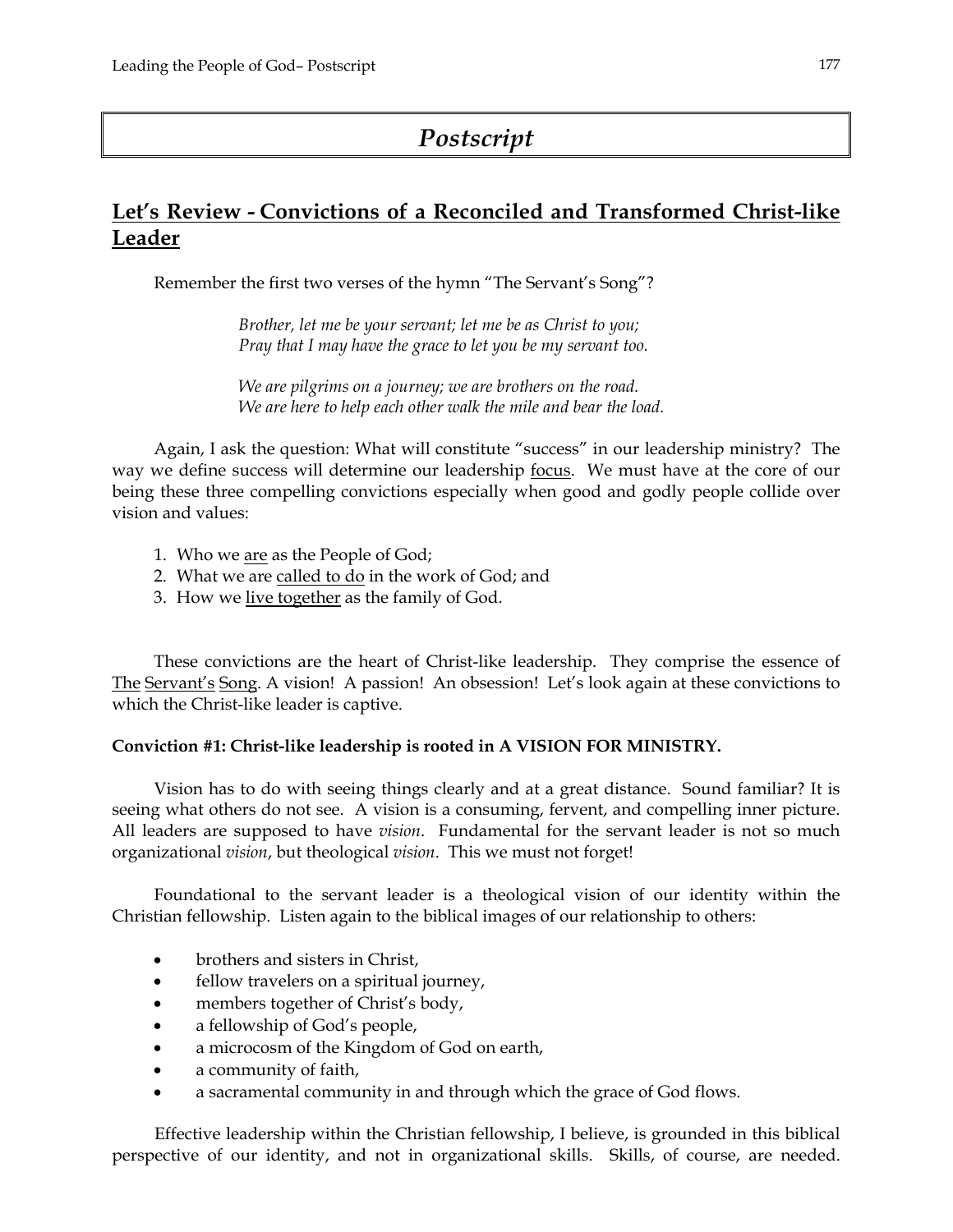However, sharp skills without Christian motives easily lead to manipulation. The primary orientation and motivation of our actions as servant leaders must be deeply theological. The degree to which we remain captive to this conviction will determine the degree to which our leadership is judged "successful" in the biblical perspective.

Affirming the identity of those with whom we work within the fellowship is fulfilling. However, the servant leader gets equally excited about helping others succeed—regardless of where they are on their spiritual journey.

Ministry, as you know, is service to others in Jesus' name. It is the extension of the service of Jesus in our world. The People of God are Spirit-empowered to incarnate His healing, guiding, sustaining, and reconciling work in the lives of those with whom we work and live. If we are Christians, we are called to this ministry.

Dietrich Bonhoeffer in *Life Together* lists seven expressions of ministry by which a Christian community must be judged and characterized. Remember them?

- The Ministry of Holding One's Tongue
- The Ministry of Meekness
- The Ministry of Listening

<span id="page-151-0"></span> $\overline{a}$ 

- The Ministry of Active Helpfulness -- Simply assisting others within the Christian community in external matters.
- The Ministry of Bearing (Supporting)
- The Ministry of Proclaiming (enfleshing the Word of God through our words and deeds)
- The Ministry of Authority (Leadership)

We may be specifically called to and gifted as pastor, teacher, evangelist, musician, or missionary. In the book, *A Wesleyan-Holiness Theology[25](#page-151-0)*, Dr. J. Kenneth Grider, highly esteemed professor emeritus of Nazarene Theological Seminary, reflects on his own need to grow in grace through service. He shares in his book this prayer:

*Father, I am Your bread. Break me up and pass me around to the poor and needy of this world.* 

*I am Your towel. Dampen me with tears and with me wash the feet of people who are weary with walking and with working.* 

*I am Your light. Take me out to where the darkness is thick, there to shine and let Christ shine.* 

*I am Your pen. Write with me whatever word You wish, and placard the word where the*  least and the lost of the world will see it and read it and be helped by it.

*I am Your salt. Sprinkle me on all the things that You want for people, so that my faith and love and hope will flavor their experiences.* 

*I am Your water. Pour me into people who thirst for You but do not even know that it is You for whom they thirst. Pour into them the trust that You have helped me to place in You. Pour into them the inward witness that is in me. Pour into them the promise that soon the summer drought will pass and refreshing rivers of water will gush down over them.*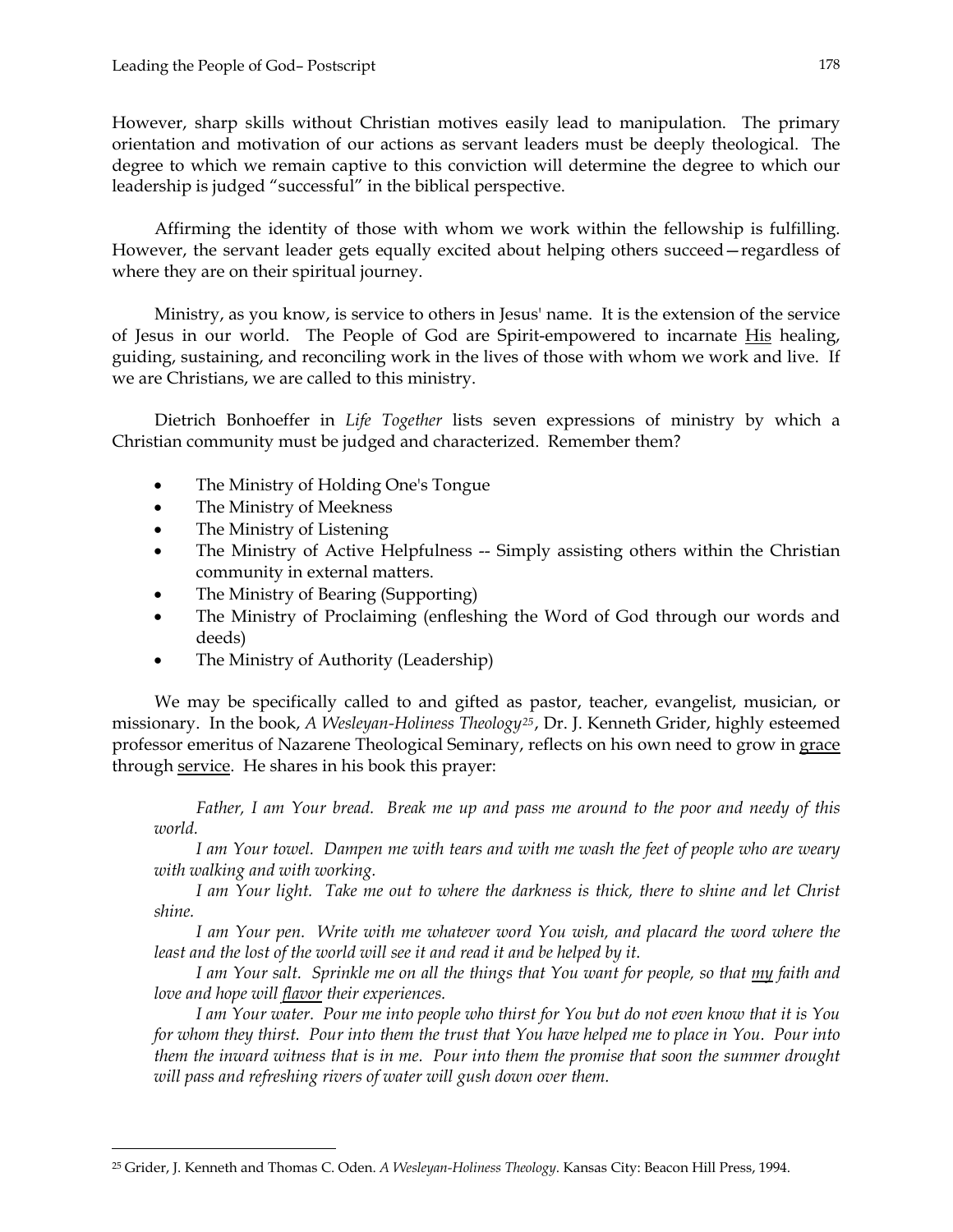*I am Yours, Lord God. Use me up in what You will, when You will, where You will, for whom You will, even if it means that I am given responsibilities that are considerable and costly.*  Amen!!

Read Matthew 25:30-34. Jesus defined success in Christian ministry in terms of service or self-giving to others in the name and place of God. This call and command to serve must increasingly define and shape our vision for ministry.

#### **Conviction #2: Christ-like leadership is rooted in A PASSION FOR FORMATION.**

Eighteen years ago, while teaching at the European Nazarene Bible College, I penned this definition of Christian leadership.

*Christian leadership is humble service to others in the community of faith whose head is in Christ for the purpose of enabling them, through teaching and example, to live their lives under the Lordship of Christ, and to understand, accept, and fulfill their ministry to each other and their mission in the world.* 

Leadership, according to the late Dr. Harold Reed, "is known by the personalities it enriches, not by those it dominates or captivates." Our leadership within the community of faith must convictionally focus on the qualitative growth of the led as ministers of Jesus Christ.

This perspective on leadership forces us to ask some probing questions. How can our ministry of servant leadership enable *others* to fulfill *their* ministry to each other and *their* mission in the world? Are the people being served growing as Christians? Are they themselves becoming servants? These are crucial concerns for leadership in the community of faith.

ALL Christians - yes, even those with whom we work who sometimes make life so difficult - are *called* and gifted for the ministry of Christ. We must not ignore these challenging people. These individuals, as impossible as it may seem on some occasions, remain our responsibility. They, too, need to be enabled "through teaching and example, to live their lives under the lordship of Christ, and to understand, accept, and fulfill their ministry to each other and their mission in the world."

This conviction regarding our responsibility for those with whom we work demands keen insight, deep "caring," and Spirit-empowered understanding. "Only the person who can see the invisible can do the impossible," I once read. Questions such as "what if..." and "why not..." ought to permeate our mindset regarding the Christians with whom we work. What if...they were all called to Christian ministry? Why not...assume they are, and proceed accordingly!

If we are driven by this passion for formation, then ministry *to* the people and ministry *for* the people will become ministry *with* the people and ministry *by* the people. Let's review. Conviction #1: Christ-like leadership is rooted in a vision for ministry, and #2, in a passion for formation.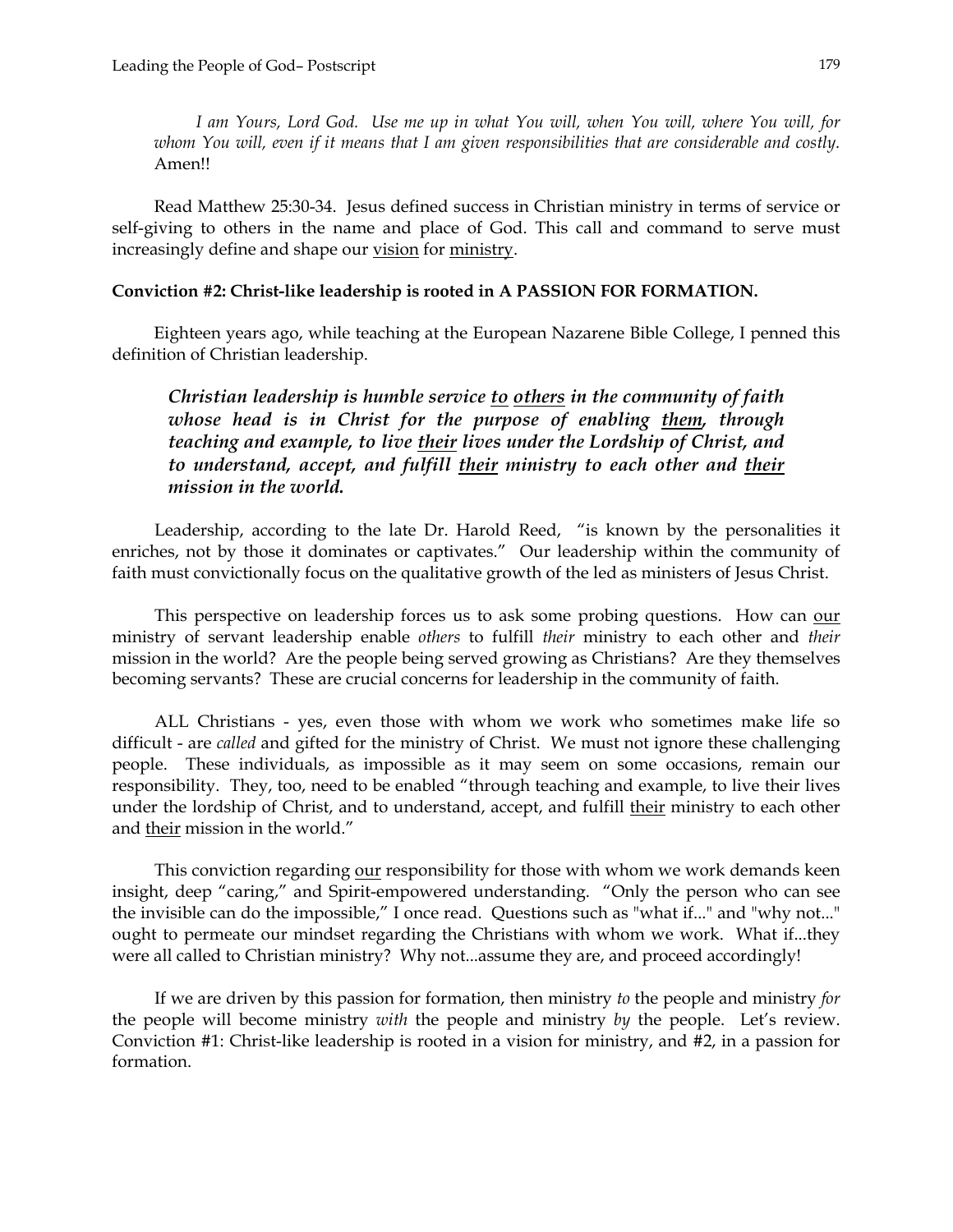#### **Conviction #3: Christ-like leadership is rooted in AN OBSESSION FOR COMMUNITY.**

Jesus challenges us in Luke 6:40, "When a student is fully trained he will become like his teacher." (Or his school president, or his seminary professor, or his pastor!) Ministry is always incarnated and enfleshed. Ministry must be lived out!

What is it about ourselves that we want our community — our students and faculty, or our parishioners—to catch from us? We want our people to catch from us a servant spirit, committed to *motivating*, *equipping* and *enabling others to also serve in Jesus' name*.

What we are confronted with is the need to communicate a lifestyle within the community that is distinctly Christian - and self-giving at the core. But how do you communicate a lifestyle? How do you teach commitments, priorities, values, and spiritual disciplines? How do you teach a lifestyle?

Whatever else it means, it demands taking seriously the principle of imitation. Herbert Mayer, in his book, *Pastoral Care, Its Roots and Renewal*, reminds us that this principle was a key in Christian leadership for eighteen centuries. We must recapture this principle if we take seriously the biblical mandate to be an example to believers. Paul, humbly, gave instructions for being imitators to the Christians under his care. We must do the same for those for whom we are responsible.

The broad principle of imitation must possess us if we are to effectively transfer our vision, passion, and obsession within the Christian fellowship. This principle is developed and made specific in Ephesians 4:25-32. The passage outlines a servant leadership lifestyle within the Christian community.

The fourth chapter of Ephesians begins with the challenge to walk worthy of our calling as Christians. The characteristics of the person "walking worthy" follow the challenge. We are instructed to be gentle, humble, patient, and supportive of each other. In so living, we will "maintain the unity of the spirit in the bond of peace" (v. 3).

But, as Christian *leaders*, we must express gentleness, humbleness, patience, and supportiveness by exercising the key leadership principle found in Ephesians 4:15 - "speak the truth in love." This critical concept is fleshed out in verses 25-32.

Paul, in these verses, is not so much talking about administrative techniques, but Christian attitudes underlying our actions and activities within the community. We are co-laborers together in the body of Christ (v. 25). The people with whom we work are God's own creation. Because of this fundamental Christian conviction, we can *be honest*...with the believers; *immediate*...in dealing with conflict among us; *up-building*...with our words; and *forgiving*, even when others do not forgive us.

We express, therefore, gentleness, humbleness, patience, and supportiveness through words and deeds*.* Words and deeds done by others to us must never be permitted to create bitterness and resentment within us.

An obsession for community is not an option for the servant leader. It is an imperative, even in conflictual situations. Because relationships are so important to us, we "care enough to confront" our brother or sister in Christ. We care too much about the relationship to ignore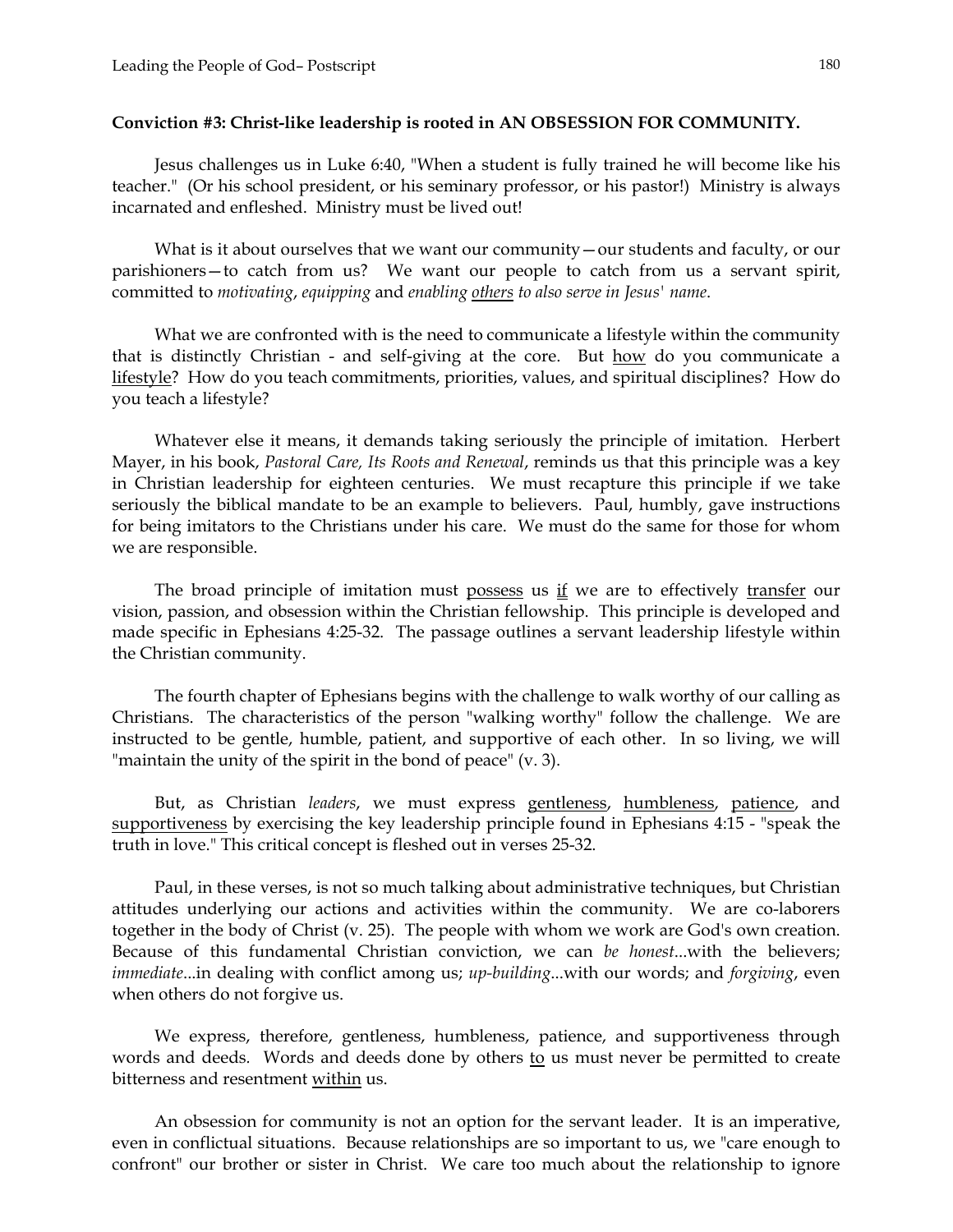destructive behavior. We speak the truth in love, and we care enough to allow our brother or sister in Christ to speak truthfully to us.

Paul's instructions are not psychological in nature; they are deeply theological. The Spirit of God is deeply concerned with the speech of His people (Ephesians 4:30a). These instructions are foundational for servant leaders who take seriously the principle of imitation, and who want their faith community to catch from them a servant spirit.

As I conclude**, l**et me share with you a question I ask myself. "What does it mean to be a servant to my students, faculty, and staff where I must function in the role of university president?" What does it mean to be a servant in the midst of *all* the expectations, roles, and functions?

And what about the risks? Misunderstandings? Abuses? Betrayals? Pain? Hurts? Is it worth it? Is it really worth the risk of being a servant leader?

My understanding of being a Christ-like leader is growing. Slowly, but with inner confidence, I am developing a deep conviction--theologically grounded--that I must accept the risks and serve my people with humility, gentleness, patience, and encouragement if I am to be a servant leader.

And you, too, will be challenged to find such responses in the situations you face or will face! Our people will not see us as finished products. Rather, they will discover in us an ongoing process of transformation into Christ-likeness (II Corinthians 3:18).

Our challenge is to lead from a reconciled and transformed heart. If we are captured by a vision for ministry, motivated by a passion for ministry formation, and characterized by an obsession for a Christ-like leadership lifestyle within the community, then our group - regardless of its size -- will be life-giving, growth-producing, and *distinctly Christian*. In addition, this vision, passion, and obsession will increasingly empower our responsibility groups to reach out and serve others in Jesus' name.

*This* is Christ-like leadership! To *this* ministry we are uniquely called. We measure our success in ministry by *this* standard!

*Brother/sister, let me be your servant, let me be as Christ to you. Pray that I may have the grace to let you be my servant too.* 

May it be so, Lord. Amen!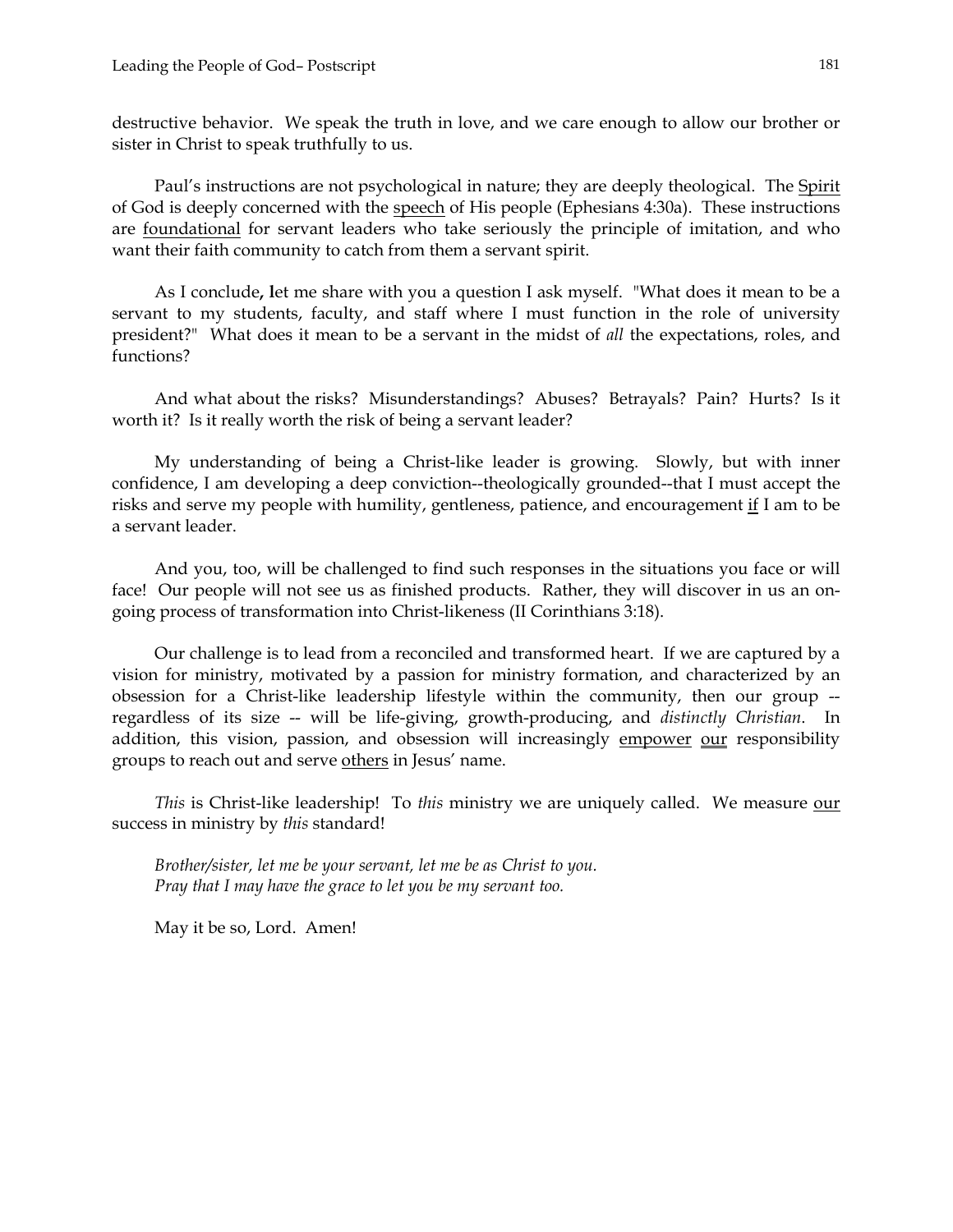# **"A Christian servant leader is one who is a servant First."**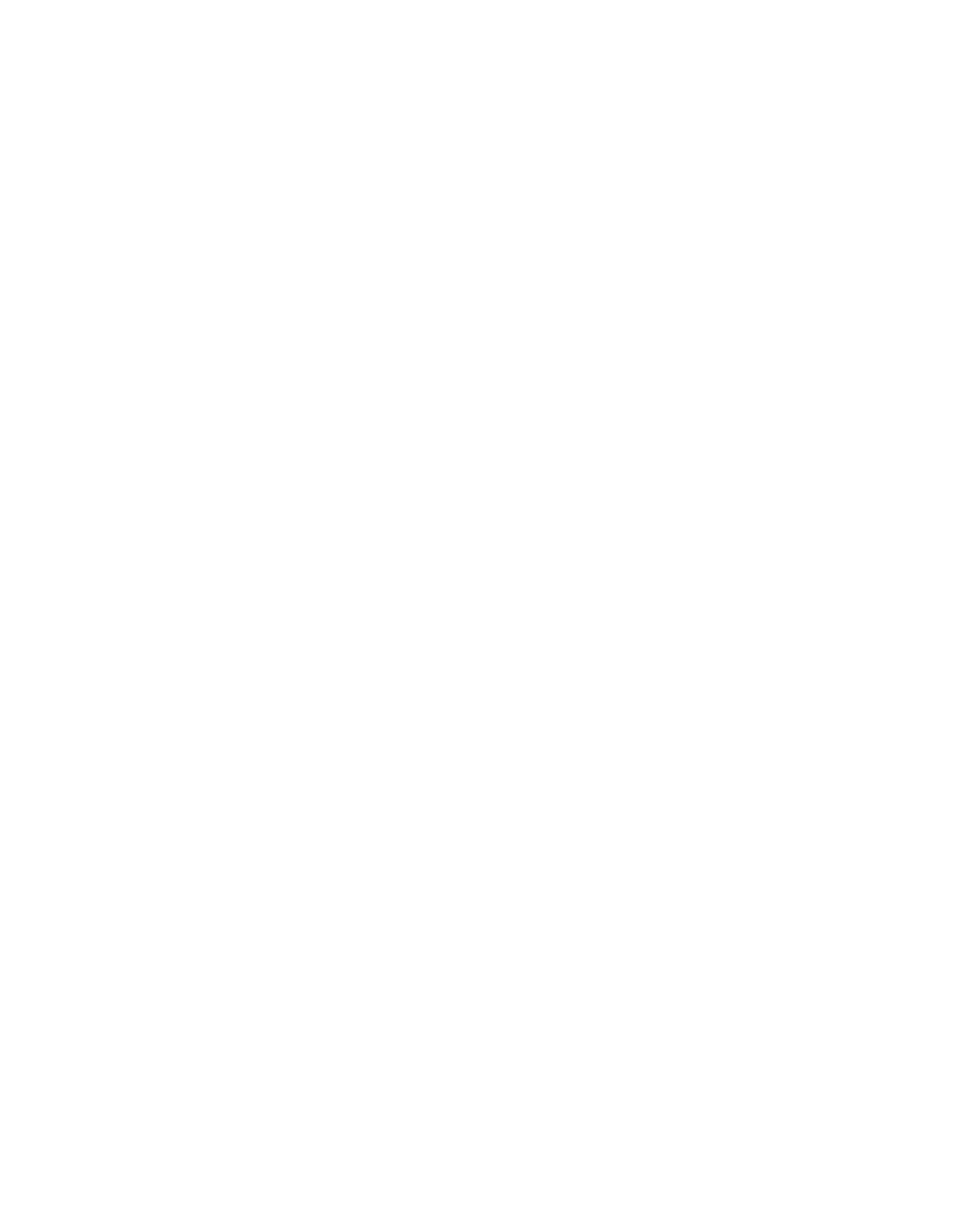## Works Cited **DRAFT**

Augsburger, David W. *Caring Enough to Confront*. Regal Books, 1981.

- Bonhoeffer, Dietrich. *Life Together: The Classic Exploration of Faith in Community*. San Francisco: Harper SanFrancisco, 1978.
- Bowling, John. *Grace-Full Leadership.* Kansas City: Nazarene Publishing House, 2000.
- Bridges, William. *Managing Transitions: Making the Most of Change*. Perseus Publishing, 1991.
- Freeborn, E. Dee, Janine Tartaglia and Morris Weigelt*. The Upward Call: Spiritual Formation and the Holy Life*. Beacon Hill Press, 1994.
- Grider, J. Kenneth and Thomas C. Oden. *A Wesleyan-Holiness Theology*. Kansas City: Beacon Hill Press, 1994.
- Greenleaf, Robert K. *Servant Leadership: A Journey into the Nature of Legitimate Power and Greatness.* Paulist Press, 2002.

## **Mayer, Harold.** *Pastoral Care: Its Roots and Renewal***.**

- Markham, Donna J, *Spiritlinkng Leadership: Working through Resistance to Organizational Change* (Paulist Press of New Jersey, 1999) 1-2.68 - Maxwell, John C. and Jim Dornan. *Becoming A Person Of Influence*. Nashville: Thomas Nelson, 1997.
- Nelson, Alan E. *Broken in the Right Place*. Nashville: Thomas Nelson, 1994.
- Nouwen, Henri, Donald P. McNeil and Douglas A. Morrison. *Compassion: A Reflection on Christian Life.* Image Books, reprint edition, 1983.

Nouwen, Henri. *Out of Solitude*. Ave Maria Press, 1984.

Nouwen, Henri. *The Way of the Heart: Desert Spirituality and Contemporary Ministry*. San Francisco: Harper San Francisco, reprint edition, 1991.

## **Ortland, Anne and Ray.** *Staying Power***.**

- **Powell, John.** *Why Am I Afraid to Tell You Who I Am?* **Thomas More Publishing, reprint edition, 1995.**
- Reed, Harold. *The Dynamics of Leadership: Open the Door to Your Leadership Potential.* Danville, IL: Interstate Printers and Publishers, 1982.
- **Satir, Virginia.** *Peoplemaking***.**

**Satir, Virginia.** *Making Contact***.**